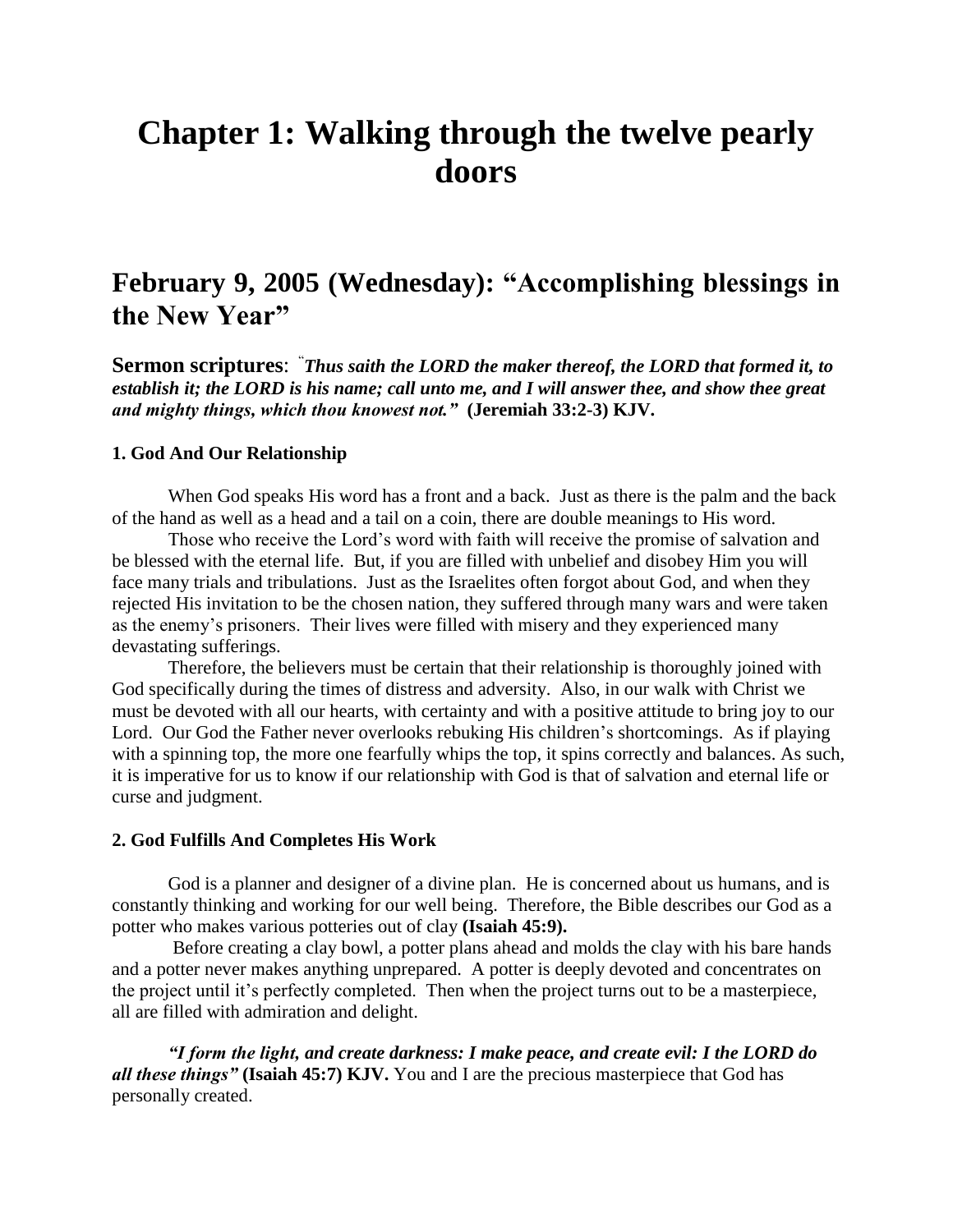The various appearances of our faces and personalities are all different and we are sent into this world with our uniqueness. No one can dare to imitate such creation and we are the most precious souls in this world. Consequently, it is wrong to put ourselves down, but it is also wrong to lift ourselves up above our creator, and become arrogant. We must always give thanksgiving and glory to the Lord.

# **3. Cry Out To God And Pray**

We can say that one of the most important aspects of human life is the exchange of words between people. Communication is an important step in understanding the inner thoughts of others. God said if we want to know His thoughts, He urges us to open our mouths, cry out and pray. Then He promises to share the secret no one else knows.

The new and the old testaments are filled with people's cries and prayers and God's answers to those earnest prayers. Whether as a group, a family, or individually, when we pray out loud and cry out to God we will always receive the proper answers to the matter at hand. God takes the opportunity to personally intervene when we are fervently crying out to him. The Bible states that when we cry out to God he will say, *"Here I am"* **(Isaiah 58:9) KJV** and the Lord is never far away, but is always near.

Jeremiah, as a prophet, spent his lifetime crying out for his nation and people. But, if it was not Jeremiah who prayed to God, God would have chosen someone else to take Jeremiah"s place. When we study the prophets and their work in the Bible, we see their lives were lived exclusively as servants of God.

God is always looking for people who fit appropriately for the particular time frame we live in. When He finds the right servant, He will give the power, and the Holy Spirit will pour down the anointing oil utilizing the individual mightily. How each is used depends on the size of their spiritual bowl, but we must be thankful that we are called by God to be used; therefore, we must faithfully devote ourselves to that call.

In this life we can be used by God for a short moment or our lives can be used entirely until death. On that account, if we want to be used for a long time we must live according to His plan without changing. *"But in a great house there are not only vessels of gold and of silver, but also of wood and of earth; and some to honor, and some to dishonour. If a man therefore purge himself from these, he shall be a vessel unto honour, sanctified, and meet for the master's use, and prepared unto every good work"* **(2 Timothy 2:20-21) KJV.** 

# **4. I Will Reveal My Secrets**

# *"Surely the Lord GOD will do nothing, but he revealeth his secret unto his servants the prophets. The lion hath roared, who will not fear? The Lord GOD hath spoken, who can but prophesy?"* **(Amos 3:7-8) KJV.**

Our God the Father reveals His secrets to those who diligently seek and knock. God"s secret can be taken away by those who are faithfully and passionately seeking, which stirs our curiosity and at the same time motivates us. Faith, along with the word, prayer, and diligently desiring to be in the presence of the Lord is when the secret will be revealed to you.

This truth certainly shows an enormous grace of our Lord. There can be many interpretations of what it means to reveal the secrets, but deviating from the original meaning, there is also "passing the test through a deep, grieving prayer," interpreting the mystery, that is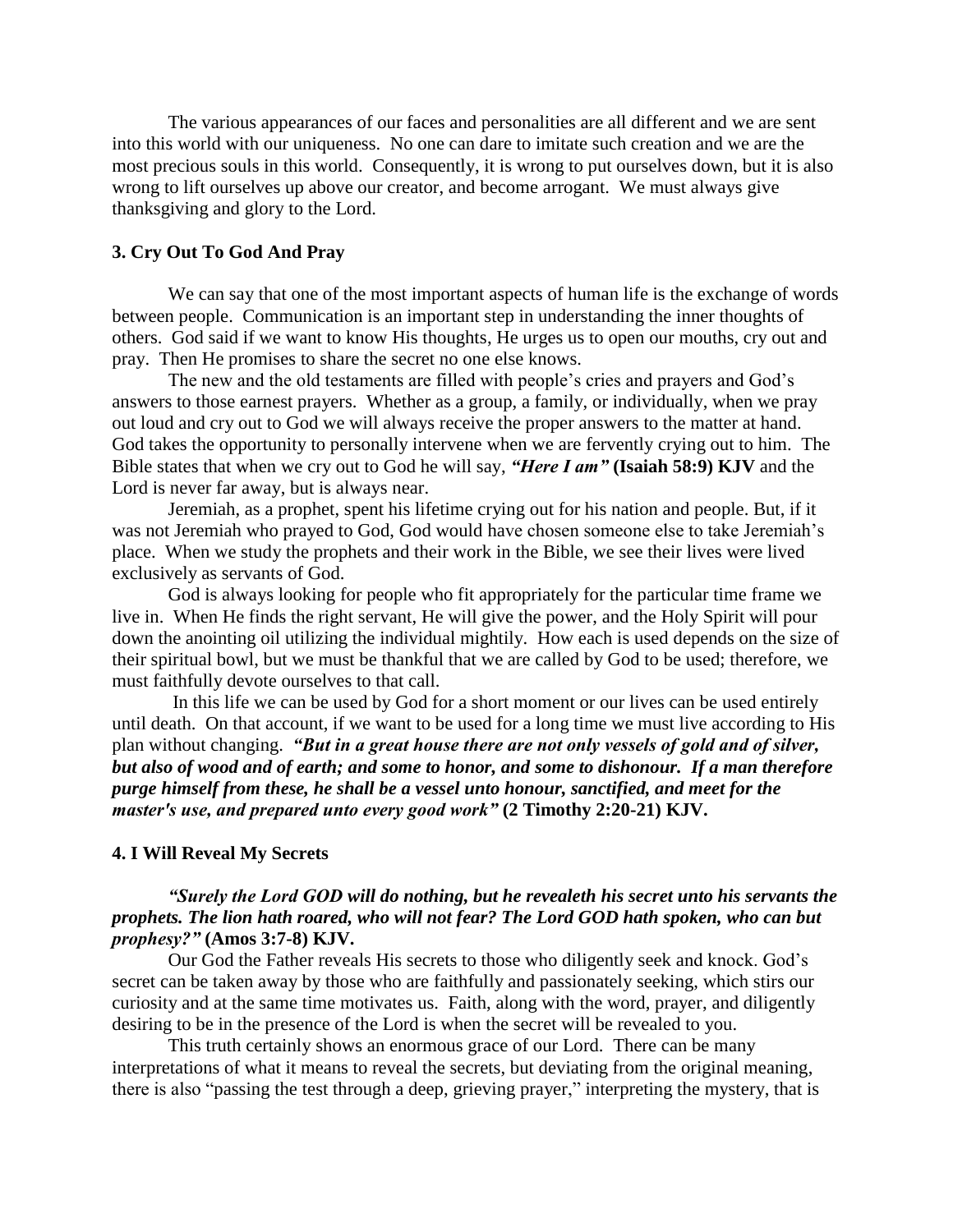"it will be revealed with much information," and this is what it means. Actually, the Lord showed me many events that are still yet to occur. *"And he said, I will make all my goodness pass before thee, and I will proclaim the name of the LORD before thee; and will be gracious to whom I will be gracious, and will shew mercy on whom I will shew mercy"* **(Exodus 33:19) KJV.**

God the Father does not simply give to us the enormous volume of spiritual secrets, but through various large and small trials and tests they are revealed. The Lord"s inspection of our readiness is experienced every day in our spiritual as well as our physical livelihood. However, what's more painful and difficult is the fact that God does not warn us ahead of time and we absolutely have no clue regarding when, where, and with what method the test will progress. This is why we cannot be free from tension and we must always pray without ceasing. *"And from the days of John the Baptist until now the kingdom of heaven suffereth violence, and the violent take it by force"* **(Matthew 11:12) KJV.**

God is seeking for souls who will approach the kingdom of heaven, and unlock the spiritual secrets. Then in the end times He will use them as the workers for the harvest to harvest the grains. For this work we must endure until the Lord"s approval of our readiness and seek deeper and pray through continual, endless, humble, and powerful faith.

The way God is currently dealing with our church is exceptionally uncommon compared to other churches. The reason is because it has to do with what will take place in the end times; there will be views strongly affirming and those who are uncertain. When we look back at our nation"s shocking experience in the past, it is most likely the majority of opinions will be negative. This is why the subject is dealt with cautiously and seriously.

Today, we are spiritually blinded and the more we proceed forward, the more uncertain the world becomes. This is why the Lord baptized us with the Holy Spirit and fire -- revealing the power of the Lord to save the lost souls. *"I indeed baptize you with water unto repentance. but he that cometh after me is mightier than I, whose shoes I am not worthy to bear: he shall baptize you with the Holy Ghost, and with fire"* **(Matthew 3:11) KJV.**

We are experiencing the blazing baptism of the Holy Spirit on a daily basis. No matter where the location we are at, the Lord's power is upon us when two or more of us are gathered together. *"And this is the confidence that we have in him, that, if we ask any thing according to his will, he heareth us"* **(1 John 5:14) KJV,** and this is His promise. We are certain that we can be renewed daily through prayer. Hallelujah!

# **\* Regarding The Guardian Angels**

In the Bible there is no mention of the "guardian" angels. Instead, Apostle Peter mentions briefly in Acts 12:15 of such an angel. The concepts of the guardian angels often arouse our curiosity of the Bible. *"Which things also we speak, not in the words which man's wisdom teacheth, but which the Holy Ghost teacheth; comparing spiritual things with spiritual"*  **(1 Corinthians 2:13) KJV.**

Those of us who are Christians would like to know if the guardian angels truly exist. Generally, those with the spiritual gift of distinction who have stepped into the spiritual realm know the truth, and we"re sharing the real experience with the world. The spiritual events can only be distinguished spiritually, and Jesus commanded that we inform the spiritually unaware Christians with certainty and record precisely what was revealed.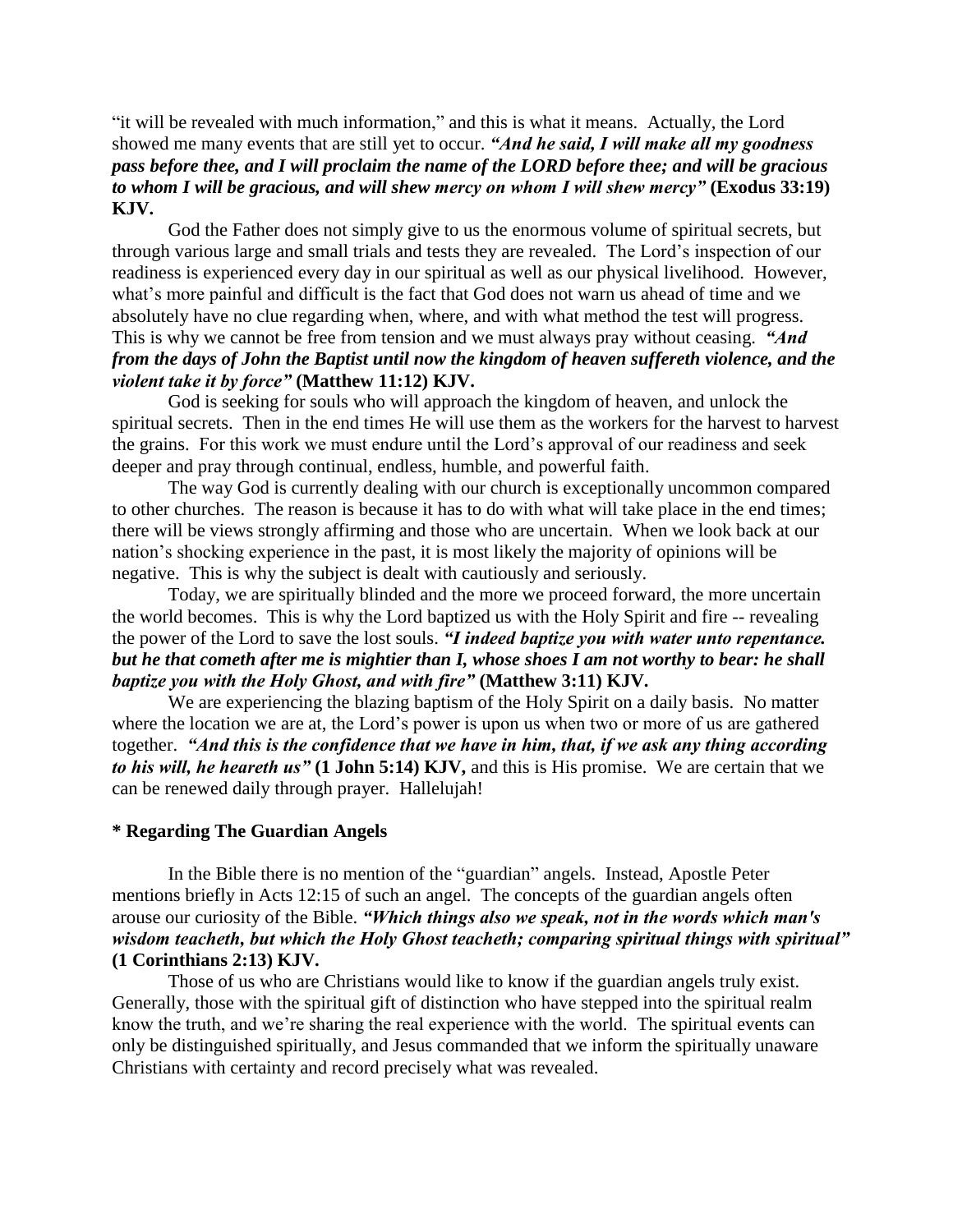# **\* Kim, Joo-Eun Meets The Guardian Angel**

**Kim, Joo-Eun:** A week after the New Year I went to my maternal grandparents' house. My grandfather and grandmother greeted me joyfully. My pastor and father said, "Joo-Eun, right now your grandpa and grandma will be reciting the sinner"s prayer of repentance, so observe carefully with you spiritual eyes," and then he began preparing for prayer. My father asked my grandparents to kneel down and repeat the prayer after him.

They both repeated, "Our heavenly Father, I am a sinner. I did not know you and lived until now worshipping an idol. Please forgive me of my sins! From now on I will accept and worship your son Jesus Christ as my savior," and when they prayed, God sent two angels to descend from heaven who took their places besides my grandparents. The two angels were my grandparents' guardian angels who will protect them until the end.

As soon as the angels descended from heaven, they respectfully bowed their heads before Jesus, and by raising one hand they displayed what looked like a gesture of taking a pledge. This scene looked heroic yet humbling. Jesus spoke to them with His glorious and majestic voice. "You have been entrusted with the duty of protecting brother Kang, Soo-Yong, and sister, Haam, Oak-Boon until they depart from this earth. Do you understand?" As soon as the command was given, the angels bowed their heads and bent their knees slightly and respectfully answered, "Yes, my holy Lord! We will do as you said."

But what was peculiar was as soon as they answered, the angels wings disappeared, so I could not help but ask Jesus a question regarding this. "Jesus! When the angels first came down from heaven they had wings, but why did their wings suddenly disappear?" Jesus explained, "My dear Sesame, don"t you have such a curious mind? The angel"s wings did not disappear."

#### **\* The Angel's Wings And Feathers**

"The guardian angels" wings and their feathers have a close connection to the believer"s faith. When the believers live devoted and faithfully to me, the angels' wings will begin to grow, and later it will become a large wing. Also, the feathers on the wings will grow beautifully." "Oh I see, Lord! Thank you for explaining it to me." When I showed my gratitude toward Jesus, He smiled and was very pleased.

Jesus told me that in heaven my mother"s paternal and maternal grandmothers are with us today celebrating my maternal grandparents accepting salvation, and the Lord promised to bring them my mother"s grandmothers to the Lord"s Church service.

When I relayed this information to the pastor he excitedly said, "Joo-Eun! That is a sensitive issue so we have to be cautious talking about it. It can bring about enormous adverse criticisms from many churches around our nation." As soon as the pastor finished his thoughts, Jesus, who was standing beside me said, "Is there anything that I can"t do? Pastor Kim do not worry yourself sick! I have invited many souls from heaven to join the service at the Lord"s Church, and it is because your service is focused on me and spiritually alive. In the near future I plan to take many of my well known servants from the Bible to personally witness the sermon at the Lord"s Church, and those congregational members with the gift of spiritual sight will clearly see and have conversations with them."

Filled with overwhelming excitement I gazed at Jesus, shouting, "Wow! Jesus! Does that mean our forefathers of faith, Abraham, Moses and Elijah will be attending our church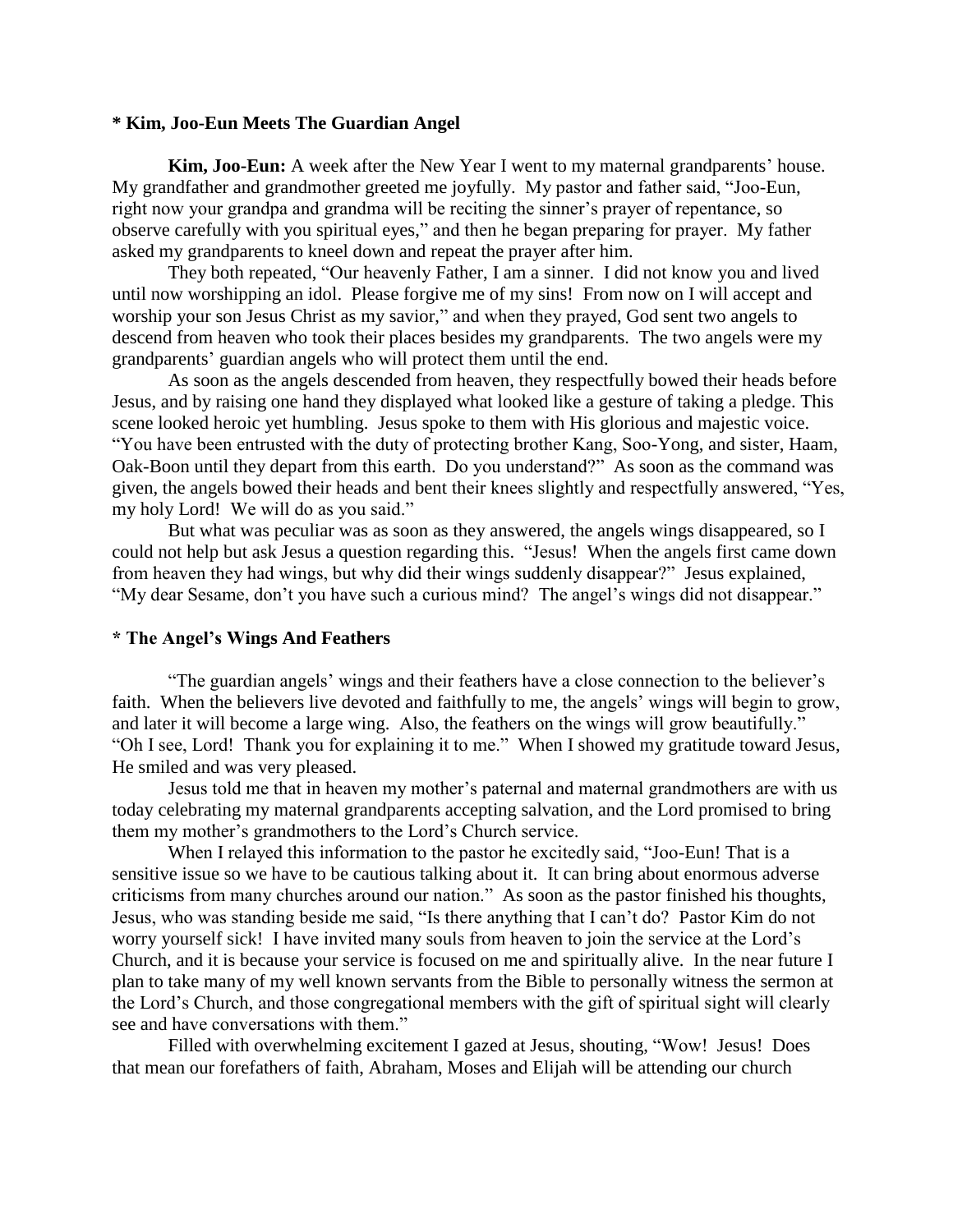service?" Jesus replied, "Yes, yes. Of course, yes! Right now they are all looking forward to visiting the Lord"s Church."

As soon as I got home I shared this with my brother, Joseph, and he immediately responded, "Wow! Then I will like to meet and talk to Job"s daughters first." When I heard that I was jealous. Jesus once again gave me His word to remind my father to record precisely what transpired today.

# **\* The Process Of Receiving Jesus**

# *"That if thou shalt confess with thy mouth the Lord Jesus, and shalt believe in thine heart that God hath raised him from the dead, thou shalt be saved. For with the heart man believeth unto righteousness; and with the mouth confession is made unto salvation"*  **(Romans 10:9-10) KJV.**

Jesus explained, "Sesame! In order for someone to be saved, they must believe and receive me sincerely deep into their hearts, but most importantly it is crucial to have a sincere heart and mind. Many who have received me end up in hell, because during the prayer of confession they simply recited the prayer without sincerity!"

Jesus also said, "Many profess they have accepted and proclaimed me into their hearts, and with their mouths believe that they are saved, since they"ve believed in me for a long time, but, it is not the length of time that determines your salvation. It is the process of bearing fruits in your character that leads you closer to attaining salvation. Many believe blindly the incorrect teaching that simply reciting with their mouths will guarantee their salvation -- and are under an illusion that they will go to heaven. Salvation should be realized through fear and trembling and each individual must grow in sincere faith." Jesus is heartbroken and frustrated that so many souls end up in hell because they believed erroneously.

I asked Jesus, "Jesus! What do I do? Can I receive salvation?" and Jesus, filled with grace, responded, "Yes, of course. Why wouldn"t my Sesame receive salvation? But, you also must diligently obey and live faithfully. Do you understand?" I made a promise and said "Yes, Lord! I will live as you said."

*"Wherefore, my beloved, as ye have always obeyed, not as in my presence only, but now much more in my absence, work out your own salvation with fear and trembling"*  **(Philippians 2:12)***. "Receiving the end of your faith, even the salvation of your souls"* **(1 Peter 1:9) KJV.**

#### **\*Joseph Finally Encounters The Female Demon**

**Kim, Joseph:** I was concentrating on pleading with the Lord for the spiritual gift of sight and I was on fire praying in tongues when approximately 3 feet away in front of me there was a person wearing a white garment sitting with their back to me. While I was praying I thought 'Who is this person sitting with their back to me?' It didn't look like the person was a male because the straight hair was tied down long, and it was shaking a little bit. I became really curious and my fear began to grow as well.

I was sure it was a demon, but without budging, it sat with its back facing me. My fear grew even bigger. Suddenly, in that moment with a scream, "Ahhhh!" the demon"s head turned backward facing me, and I was sure my heart stopped beating. The female demon twisted her head with its mouth wide opened as the blood poured out profusely from the fangs protruding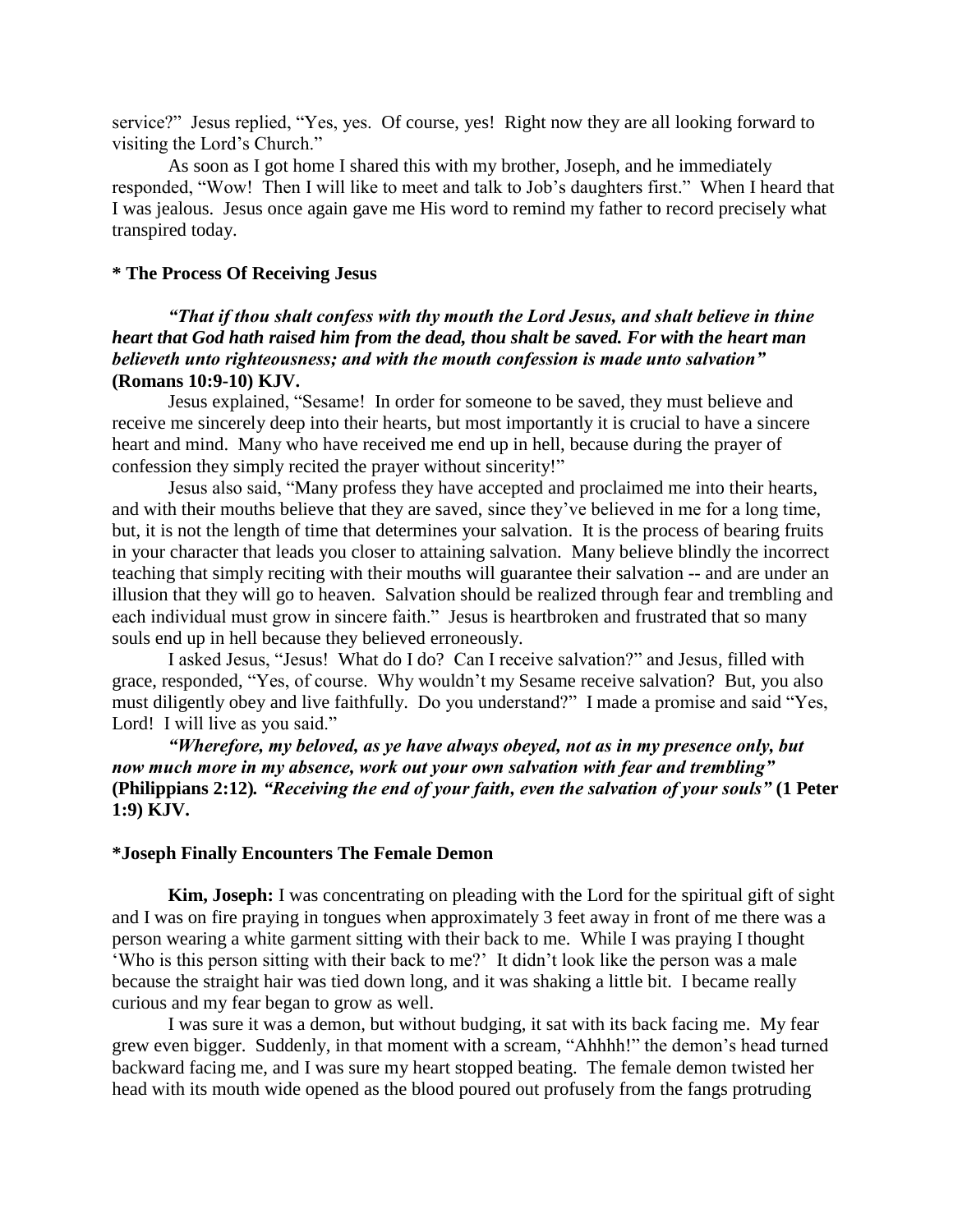from the top and the bottom of its mouth. The edge of the demon"s eyes bled as it narrowed its eyes and stared down at me, talking. "I will send you to hell!" When I heard this I was terrified and didn"t know what to do, so I began to pray to fight back. "Hey, you filthy demon! In the name of Jesus flee from me! Depart from me!"

But, the demon did not easily retreat. Instead, it attacked me with its sharp nails to scratch me. I often memorized Bible verses to always be prepared for the demon's attacks, so I shouted out, *"Submit yourselves therefore to God. Resist the devil, and he will flee from you"* **(James 4:7) KJV.** Even with this, the female demon did not flee because she was a very malicious one. I began to recite loudly **Matthew 16:17** filled with authority. *"And these signs shall follow them that believe; In my name shall they cast out devils; they shall speak with new tongues."* At that moment the demon fled from me for the first time.

I continued to pray after this incident when countless female demons continuously approached me once again. Until now, before my gift of spiritual sight, I often cried and worried that I would never receive the gift. When I first heard how quickly sister Baek, Bong-Nyo, Haak-Sung and Joo-Eun had received their gift of spiritual sight and of their spiritual battles with the demons, I never dreamt that I would be experiencing it for myself. As we can see with our eyes and talk, the demons were clear and certainly visible to our eyes. We can perceive them with all our senses. Demons with missing eyes and sometimes only the eye balls rolled toward me, as well as a blue demon with eyes like a cat, and many female demons continued to attack me, but I gouged each of their eyes out and threw them far away from me.

Then suddenly it was quiet and I couldn't see anything, so I continued to pray in tongues. A gigantic wild boar with sharp fangs from both sides charged toward me, honking loudly, "Honk!" As the hot steam from the boar"s nose and mouth hit me, the disgusting stench made me nauseous. Without a warning, when I was totally unprepared, the boar tried to head butt me, so Haak-Sung who was praying beside me shouted, "Joseph, watch out  $-$  it's dangerous! Take cover and move!" and with that warning, he confronted and stood face to face with the boar. Brother Haa-Sung took the boar by the neck and forced it onto the ground, then the boar screeched "Honk!" and disappeared.

I let out a sigh, "Whew!" to relieve my tension and began to pray in tongues continuously. This time I saw a large boulder; it was pitch dark everywhere. I began to see something that looked like wolves, and one by one they howled, crying out "Aooooo! Aooooo! Aoooo!" There went the goose bumps again. At the same time, without realizing, an anaconda slithered beside me and began coiling and suffocating me -- which happened literally in the blink of an eye.

When it became difficult to breathe, in that moment I thought it will be just a matter of time before I will die, so I kicked and struggled, but I had no energy left in me to scream. Nevertheless, I gathered all my strength: "Lord, Lord! Strengthen me! Give me the strength" and immediately I was filled with mighty strength. I grabbed the anaconda with my hands and threw it far away.

Finally, after defeating the attacks from the demons, I felt as if my prayer suddenly gained some wings and flew at an unbelievable speed toward heaven. I felt it so distinctly. The atmosphere surrounding the earth was slightly reddish yellow and it was so beautiful.

#### \* **The Wild Boar Demon**

**Kim, Joo-Eun:** The wild boar demon that appeared violently before my brother, Joseph, began charging toward me and it displayed a gray, ashy color. I was so terrified I opened my eyes, and the boar disappeared. I closed my eyes again and continued praying. There in front of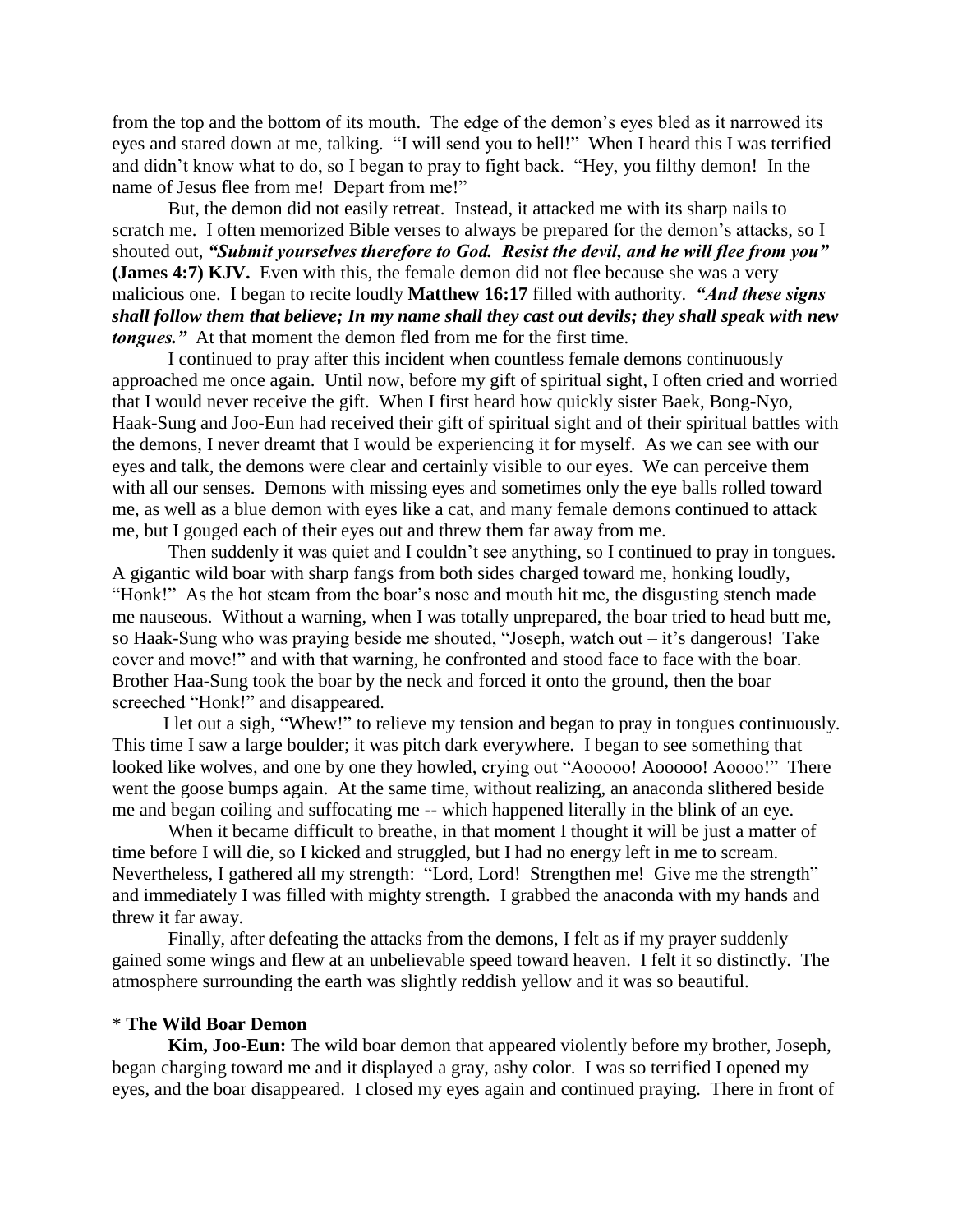me was a deep forest and I was walking in it alone. Then the boar that I saw a few moments ago reappeared suddenly, charging at me full speed, trying to collide into me. I ran frantically away from the wild boar that was chasing me endlessly, when I saw a wide road ahead and ran into the middle of the road, and there I saw Jesus standing there.

I shouted out to Him, "Jesus, Jesus! Please save me. The wild boar is attacking me!" and I ran into the Lord"s arms. The Lord comforted me and said "Dearest Joo-Eun, do not worry." Jesus then grabbed the charging wild boar, plucked out all its fur, beat it down and the boar cried out in pain. J esus then threw the wild boar far away from me.

# **\* My House In Heaven**

I said, "My beloved Jesus! I want to see my house in heaven. I would like to see it. Please let me see it just once!" and I pleaded with the Lord. At that instant, different scenery unfolded before my eyes to an unbelievable sight where enormous light poured out, so I could not keep my eyes open. The large house at a distant was encased in various shades of pink brilliance. I thought to myself "I like the color pink, too….wow! I don"t know who the owner of this house is, but I am so envious, so very envious." Jesus held my hand and led me closer to the house and said we should find out whose house it was, so I casually followed Him. I was so happy I thought I was going to faint.

That house was none other than my own, and there was a sign on the side reading "Sesame"s house" -- my nickname. From afar the house looked pink, but when I got a closer look there were actually many different colors mixed in the brilliance. My house in heaven was so magnificent, large and tall, that when I stood at the front door I felt like a speck of dust. The width was significantly wide as well. Jesus already knew that my favorite color was pink and accordingly has prepared my house with pink brilliance. At the entrance of my house stood two tall angels wearing swords, and when they saw me, they respectfully bowed saying, "Welcome, sister Joo-Eun!" I did not enter the house, but enjoyed only the exterior.

There were so many gems and diamonds I"ve never seen before stuck into the door and the walls, and when the light shined on them I could not think straight. Some areas of the house were shaped like Lego blocks, and the higher the house went up, blossomed out like a morning glory. I don"t know why, but maybe because it was my house that all the other houses looked smaller than mine. I thanked Jesus over and over again. "Jesus, my beloved Jesus! Thank you so very much. It is magnificent and beautiful!" Then Jesus replied, "You're welcome, Joo-Eun! Next time I will take you inside your house, so pray diligently." Also, Jesus promised that when I do something with faith, whatever it is, He will build my house bigger and higher.

### **\* A Prayer That Soars High Up To Heaven**

**Lee, Haak-Sung:** While I was praying, Jesus came to me and He passed between all the praying individuals, and smiled, while mumbling under His breath. "I want to especially see whose prayer will soar highest to heaven, so let's see," and as soon as He said this, every single one of us simultaneously began to pray, trying to be filled with blazing fire of the Holy Spirit. I felt like we were firing a pistol of prayer.

Jesus said aloud, "Let's see. That's right, all right! As expected, Pastor Kim is doing very well! Yes, yes, you"re doing great. Be louder, more fire, much more earnestly! Oh yes, you"re doing great. Awesome… Sister Kang, Hyun-Ja, and is my bride to be also praying out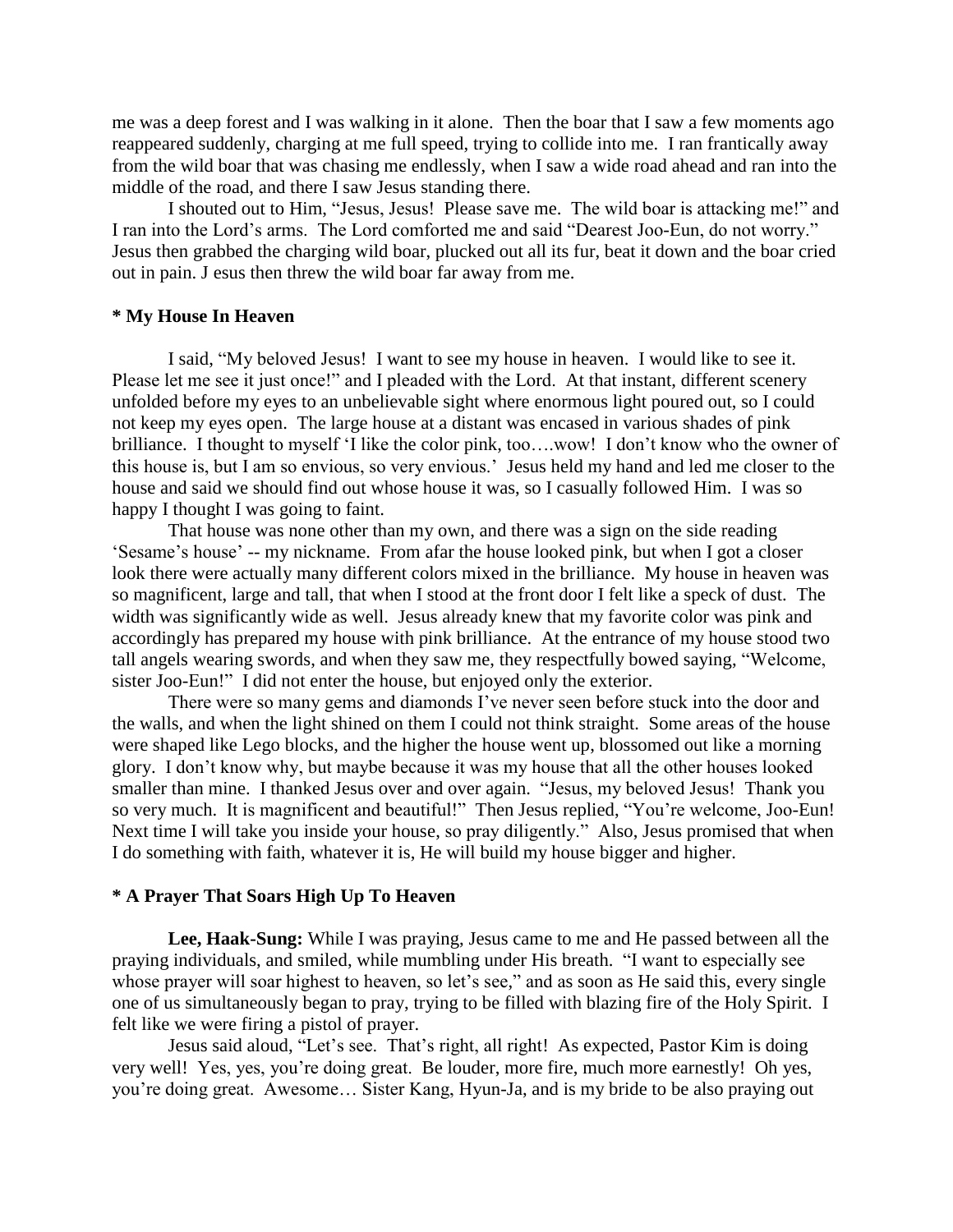loud? Yes, that's it!" Then Jesus concentrated on hearing Joseph, Joo-Eun, myself, Yoo-Kyung, my mom, and Deaconess Shin. Jesus passed back and forth among us to examine how high our prayer was traveling. I can see visually that our prayer was like a race and how we performed was intensely displayed as bars on a graph.

# **February 10, 2005 (Thursday)**

**Sermon Passage:** *"For therein is the righteousness of God revealed from faith to faith: as it is written, the just shall live by faith"* **(Romans 1:17) KJV.**

# **\* Joo-Eun Sees The Entrance Of Hell**

**Kim, Joo-Eun**: I was praying out loud when the shining, luminance of Jesus was approaching toward me. Jesus took my hand and said, "My Sesame! You have to come with me, so follow me." I replied, "Yes, Jesus." As soon as I held onto the Lord"s hand, I was traveling along a dark and long tunnel, and I perceived immediately I was in hell.

As usual, the road in hell is always dark and gives me the chills. We walked for a while and as we walked, toward the left side of the road I saw a large arrow clearly before me. At first it seemed the arrow was simply pointing at a certain direction, but soon I realized that there was no other way to go beside the direction the arrow was pointing. When we entered deeper, a clean sign reading, 'Hell's Entrance' caught my eyes and at that moment my body began to shrink back. T he Lord quickly read my mind and said, "Joo-Eun, do not worry. I will protect you" and He reassured me.

Entering even further into hell, the road was glowing red, and I couldn"t stand the blazing heat. It seemed everything was made hot from the tremendous heat. I endured it as long as possible, but I became more scared and terrified, so I cried out, "Jesus, Jesus! It is too hot and I am scared." The Lord comforted me by reminding me not to worry.

Finally, when the door to the hell opened with the fiery heat, the screams of countless people could be heard all at once. Many small roads stretched out, divided and connected with many other roads, and on both sides of the road were bottomless cliffs. The small and large flames of fire were alive and were climbing up the sides of the cliff. On the left there were many gigantic frying pans with handles on both sides. I"ve seen many people being cooked alive in the frying pans before, but there is a tremendous size difference with the ones I was seeing. The pan was ten times larger than my elementary athletic field.

The pan was filled with naked bodies and there was so much smoke. The demons began to pour an oil-like substance on the bodies which began to scream and run frantically trying to avoid the grease. Below their feet the pan became red hot from the fire, and from above the demons beat them and poured boiling oil all over them. The people looked like they were clothed in rags, but it was their flesh peeling off in tatters as they gnashed their teeth.

Also, on the other side there was a mountain of a wall and each of the walls were covered with countless holes. These holes were connected as far down to the bottom of the hell, and inside the dark holes were sounds of people screaming continuously. The stench was horrible so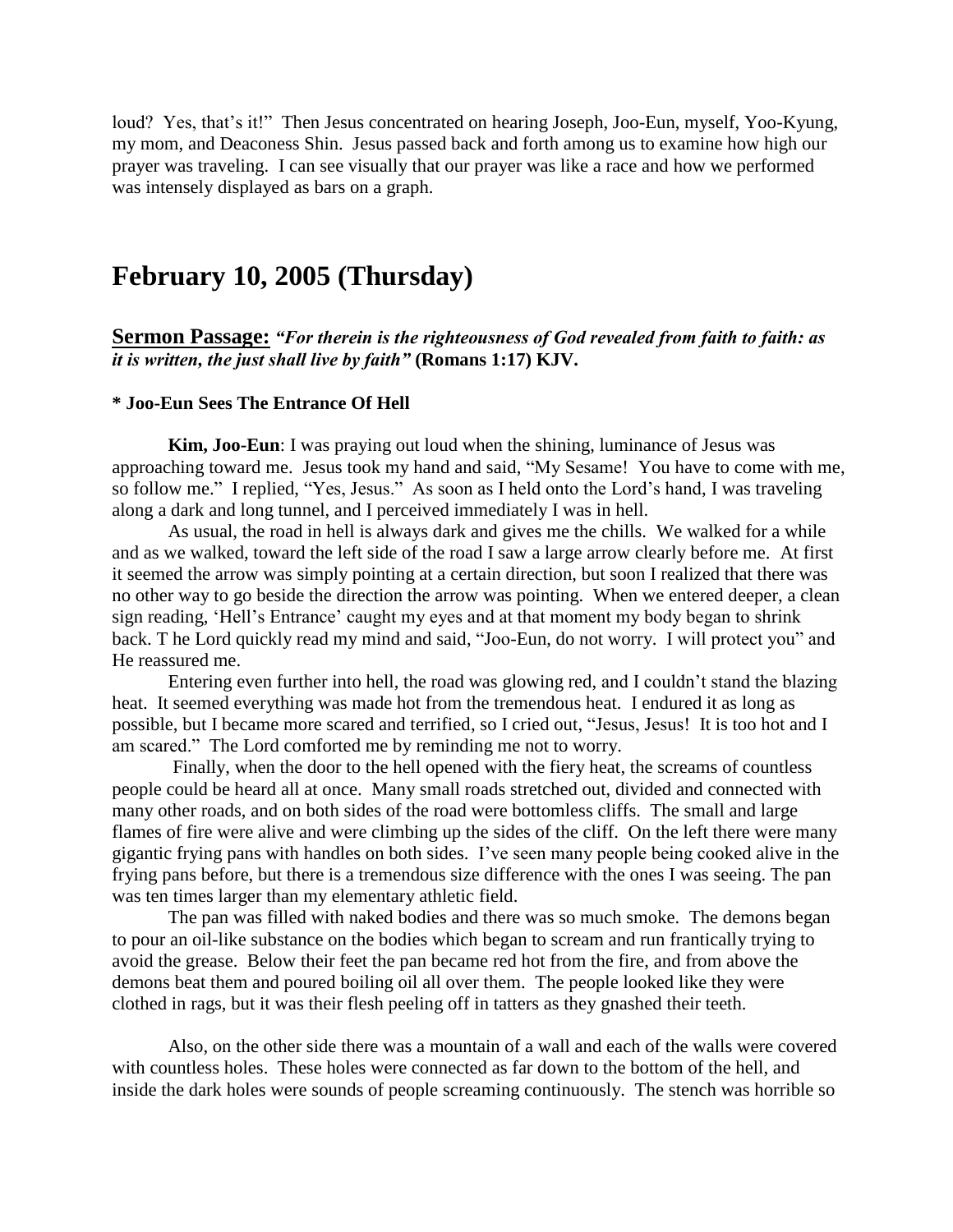I said, "Jesus! I felt sick to my stomach and it's unbearable," so the Lord replied, "Of course, Joo-Eun! I will make sure you can"t smell anything." He then touched my nose, allowing me to only see and feel things around me.

Beside the frying pan, I could see the many different demons surrounding it. There were demons resembling an old woman, short haired, white haired skulls, various species of snakes, and demons with animal heads, those with bat"s wings that were flying around, as well as countless other demons. Every single one of these demons was carrying a deadly weapon.

There were also many strange looking demons that were holding a rather large blade. When the people who are in terrible pain show resistance by shouting and attempting to climb out, these demons have the job of repeatedly stabbing the people with the blade, crushing their bodies, and throwing them back into the fire.

### **\* Human Kabobs In Hell Resembling Chicken Kabobs**

Jesus led me to another location where I almost fainted at what I witnessed. On my way home from school I often enjoyed buying skewered, boiled quail eggs and chicken kabobs to eat at the store. But, when I saw an image that resembled this chicken kabob in hell, I was shivering with shocked terror. It was a sight so terrifying and chilling that I didn't notice Jesus standing beside me.

A male, then a female, then another male and in that orderly fashion they were piled up high, and were not scattered even a bit, maybe because the giant demons were holding them from the side. All the people were naked and were stacked up into many levels. Some piles were about 130 ft tall, some were 328 ft tall, and still some were 492 ft tall.

Terror in the people was so vivid, and it seemed they had no way of resisting what was happening. When the human pile was ready, the demons took a long and sharp corkscrew-like instrument, which was much longer than the human pile, and pierced it through the chest. Soon the corkscrew had penetrated through the last person"s chest at the bottom of the human pile. At that moment the simultaneous, agonizing screams sounded as though they would tear though the sky: "Ahhh! Please, help me! Please, please! Stop!"

The gigantic demons fixed the humans in place, and took another long corkscrew, and this time, pierced the lower abdomen area, and then held the human kabob up at once. The people continued to cry out, pleading for mercy. Some other demons approached, grinning, each holding a long skewer and began to stab and poke the people. "Save me! Please, stop doing this! Stop, just stop it! You damn demons!" and the people poured out curses -- but it was no use. The blood began pouring out from the people. It looked similar to when my mother was boiling sweet potatoes. She would use a metal chopstick to poke them to see if they were fully cooked.

What was puzzling was that even though people were struggling with all their might, kicking and screaming, they did not fall. The demons were so gigantic they almost touched the sky, and their hair was curly, and the eyebrows and lashes were squirming like disgusting worms. "Yuk! This is horrible. Oh, it's hideous!" I involuntarily expressed my total disgust. The demons continued to shout and laugh out loudly, "Wow! This is great. It is really great" and they screamed out over and over again.

The long corkscrew the demon stabbed the pile of people with had a large handle, and the other demons came and lifted people up toward the blazing fire. Then they put them into the flaming fire and began to spin then around. At that moment the people on the corkscrew began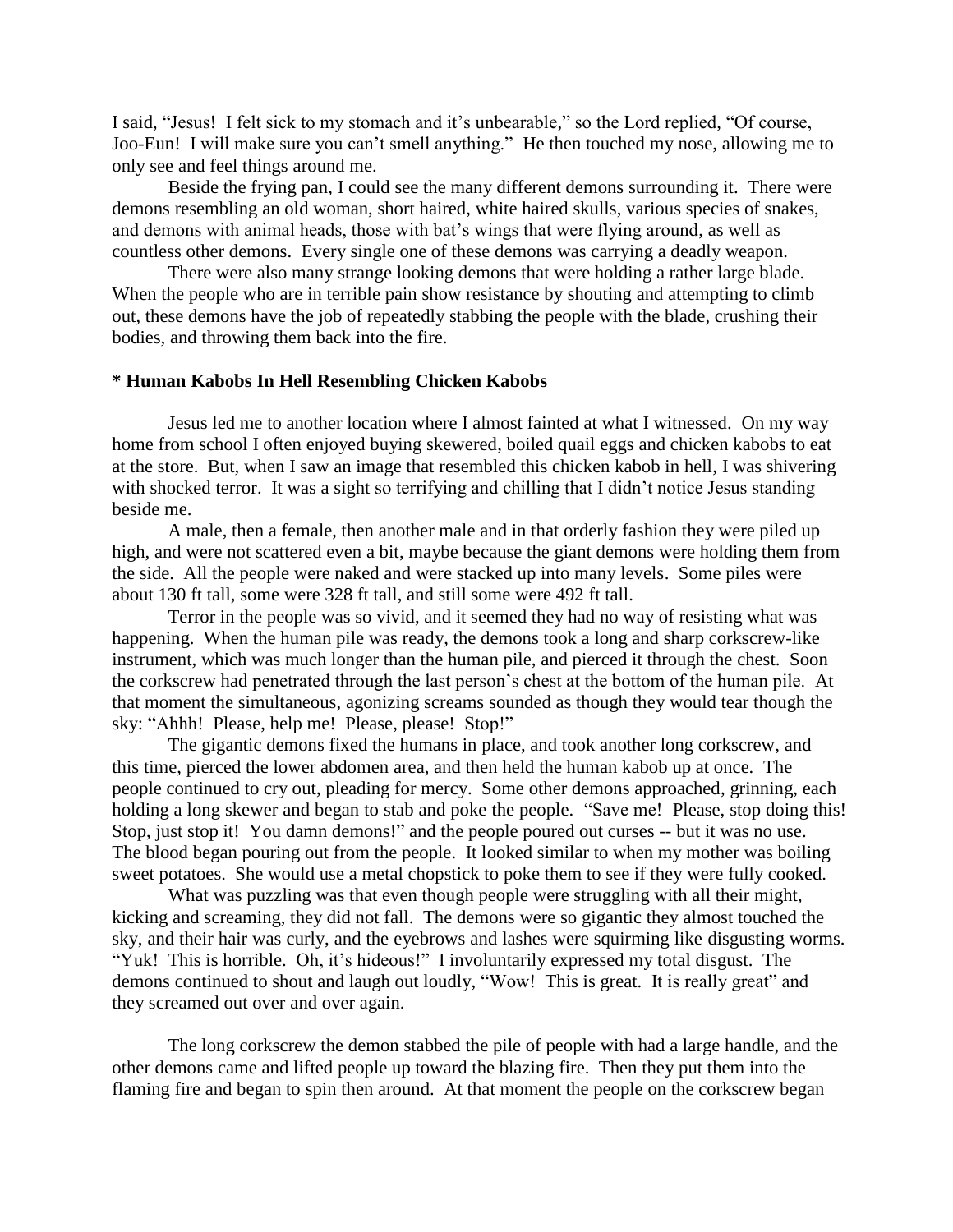to scream even louder in pain. "Ahhhh, save me! The pain is killing me. Ouch, it's so hot!" The demons cared less about the agonizing screams of the people and continued to cook them alive in the fire. The humans were getting the taste of both the pain inflicted by the kabob skewer as well as being cook alive simultaneously.

I questioned Jesus: "Jesus, how can they feel all these horrible pains? I am so terrified," and then the Lord replied, "Joo-Eun! No matter what painful punishments are inflicted on the people here in hell, all their senses are still alive -- as it is for the people living on earth. Let"s listen to what the demons are saying right now."

The demons took the grilled humans on the skewer off the fire and said, "It looks delicious. Which one of these fools should I eat first, in order or from the middle?" The grilled humans were not dead; instead they were scorched black and still alive but completely exhausted.

Each demon took a skewer saying, "Oh, never mind. I will eat them in order!" and then began tearing the flesh off like barbeque meat they crunched like they were munching on cartilage and bones. The crunching sound, each time the demon chewed the crushed bones of the people, rolled inside the demon"s mouth. People screamed in pain and soon they disappeared from the demon"s mouth.

The next person on the skewer waited, frightened and began to kick and scream, but there was no use. All of them were scorched black and shook violently in terror. One by one I witnessed the people being eaten alive by the demons, and I was filled with sadness and tears ran down my face. "Jesus, Jesus! I feel so sorry for these people. What do I do? I cannot bear to see them any more," and I sobbed.

Those scorched in the fire and eaten by the demons began to regenerate their flesh and bones. Then they were led in groups and some individually by various demons to be transferred to other parts of hell. The demons did not tell them where they were being taken, but when one suffering ended, without consideration they were all relocated to yet another place.

People shouted, "Where are you taking us now? Please, leave us alone. Have mercy, won't you?" and when they asked, the demons replied, "Shut up you fools! Can't you just shut your mouths and just follow?" and they began to stab them with a bluish sickle and severely beat them. It was then when Jesus led me to another location.

# **\* A Huge Pile Of Torturing Tools**

"Jesus! Where are you taking me right now?" When I asked the Lord, He answered and said I would know when I got there and was taken once again to where the head demon, Satan, was. Satan was sitting on his throne. But, there was something peculiar, because on the large table set before Satan there were countless amounts of horrible, sharp and scary tools and weapons piled up on it. Then an endless parade of people came in. There were just massive numbers of people; I don't have any sense of proportion as to how many people there were.

Upon closer look at the tools on the table, there were many tools that I recognized because we can see them daily on earth. There were shiny blue sickles, axes, many different blades of various sizes, hooks that were larger than human, whips, razor sharp forks, hoes, screwdrivers, augers, drills, spears, firearms, and many tools that can be used to beat and stab. The faces of the people in line turned pale thinking about what lay ahead.

While Jesus and I were watching the king demon, Satan, in a large pit, Jesus said "Let us go in a little farther," and He pulled me by the hand. One side of me was scared, but I felt safe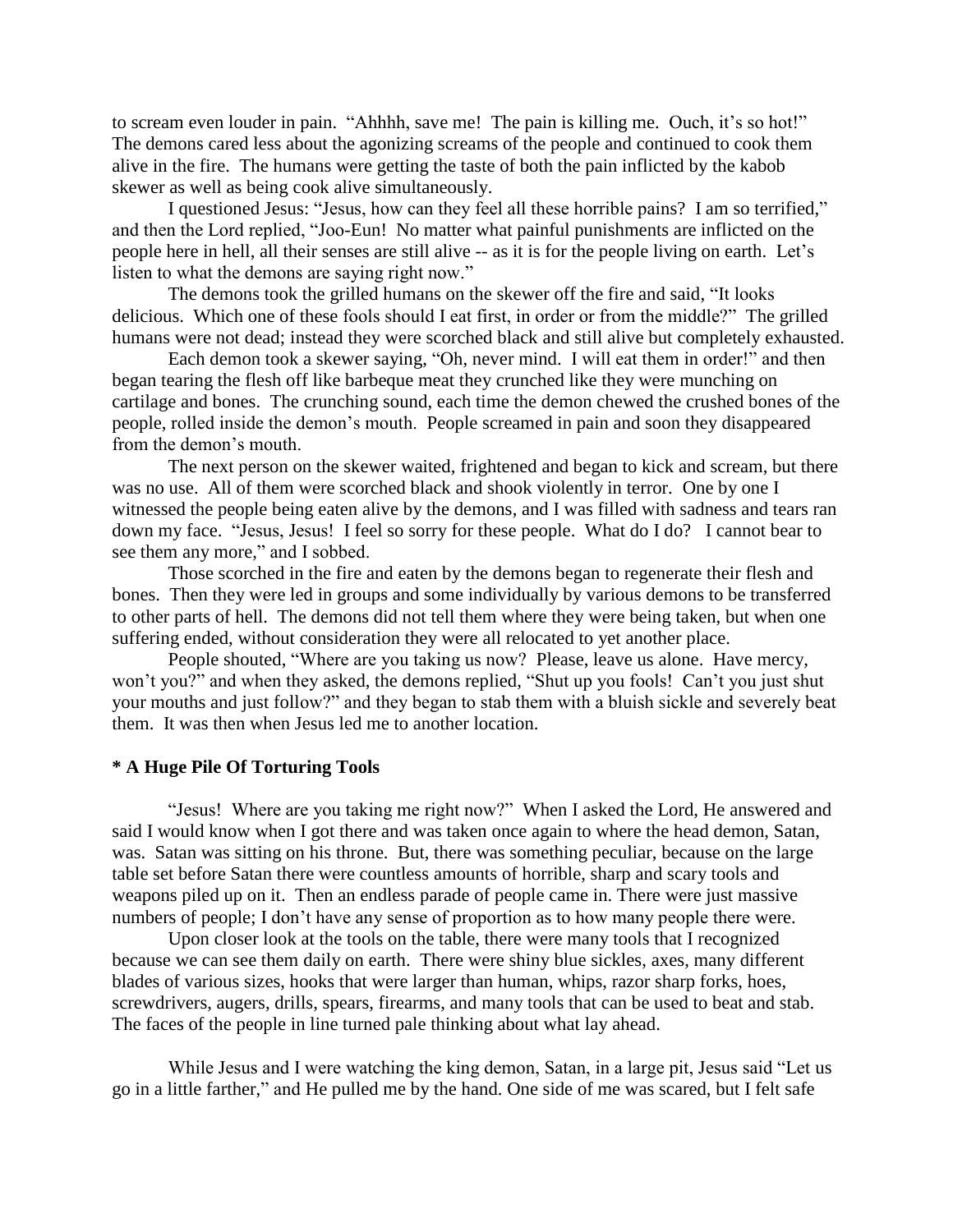because Jesus was by my side. Before long we reached where the king demon was and around Satan and his followers we began to see many souls more closely.

# **\* Joo-Eun Faces Satan Again**

In hell, Satan poured out curses at the souls while preparing to torture them. Our eyes met. When our eyes met, he gave me the scary stare down and suddenly yelled out loudly.

"You! Why are you here again? Leave now! Why, why again? Huh, why do you keep coming here! Are you trying to gouge my eyes out and tear my wings again like last time? Hey! There are no wings this time. I didn't make them. Hey you piggy! Hey you son of a bitch! Why are you continuously bothering me?" There were curses I dare not repeat which he kept spewing out at me. The king demon definitely brewed deep anger towards me, but he was on his guard against me because he was afraid I would use Jesus" authority to retaliate.

Satan didn"t see me as a young minor; instead he cursed at me without ceasing like when the ignorant and unreasonably angry adults engage in an out-of-control fight. All the while he was being cautious of Jesus" expression, he began to speak again but without cursing, because he was scared of Jesus who was standing beside me, and he shouted at the top on his lungs "Ahhhh, man, ahhhh, man!" In that moment Jesus gave him a firm stare, and Satan became timid and hung his head low, falling forward, unable to speak, and then fell flat on his face.

I didn"t want to miss this opportunity and shouted back at the king demon. "Hey! You damn, Satan! You want a piece of me? Damn you!" When I responded without fear Jesus burst loudly into laughter. As I did before, I wanted to climb on Satan and with regard I wanted to tear him apart, but Jesus persuaded me, "Joo-Eun! That's enough." He continued "My dear Sesame! If you continually provoke these filthy demons, they will disguise themselves and attack you and cause you great pain, so this time let it go."

After this the king demon continued on with spitting out unthinkable curses at me, and I can honestly say that I"ve never been cursed this much in my life. I was so furious, and to retaliate I began to curse him out, but I realized I didn"t want to fill my mouth with such filth, so I stopped. Then I pleaded with Jesus: "Jesus! That filthy Satan is cursing at me too much. I am so angry and it's killing me inside." And just then Jesus commanded loudly, "Who do you think you are cursing at right now? You"re a mere filthy demon and you dare to curse at my child, Joo-Eun?" At that Satan responded with trembling voice and vowed, "Yes, of course. I will not do it any more. I am sorry. I will never do it again."

I was so elated I began another round of attacks on Satan with bombarding him with abusive slander. Satan stared down at me helplessly, but the stare was communicating that he would avenge me later. He then repeated in a small voice, "You are dead. I will get you later!" While cautioned from Jesus' expressions, I provoked Satan by sticking out my tongue, saying, "Aren"t you so mad? Ha-ha!" and I continued taunting him. The demon was about to explode with anger. I said to Jesus, "Jesus! I think I want to go now, because I don't want to see that filthy face of his!" Then the king demon, filled with irritation, ferociously said, "Shit, what did you say?"

Jesus said to me, "Joo-Eun, hell is where you will suffer for eternity. Also, all the souls in hell are here because they refused to accept me on earth -- and it's an unforgivable sin. I want to forgive them, but they"ve already forfeited that chance. They are sinners, therefore, they have to endure and suffer whatever the punishments are for eternity. In hell some punishments are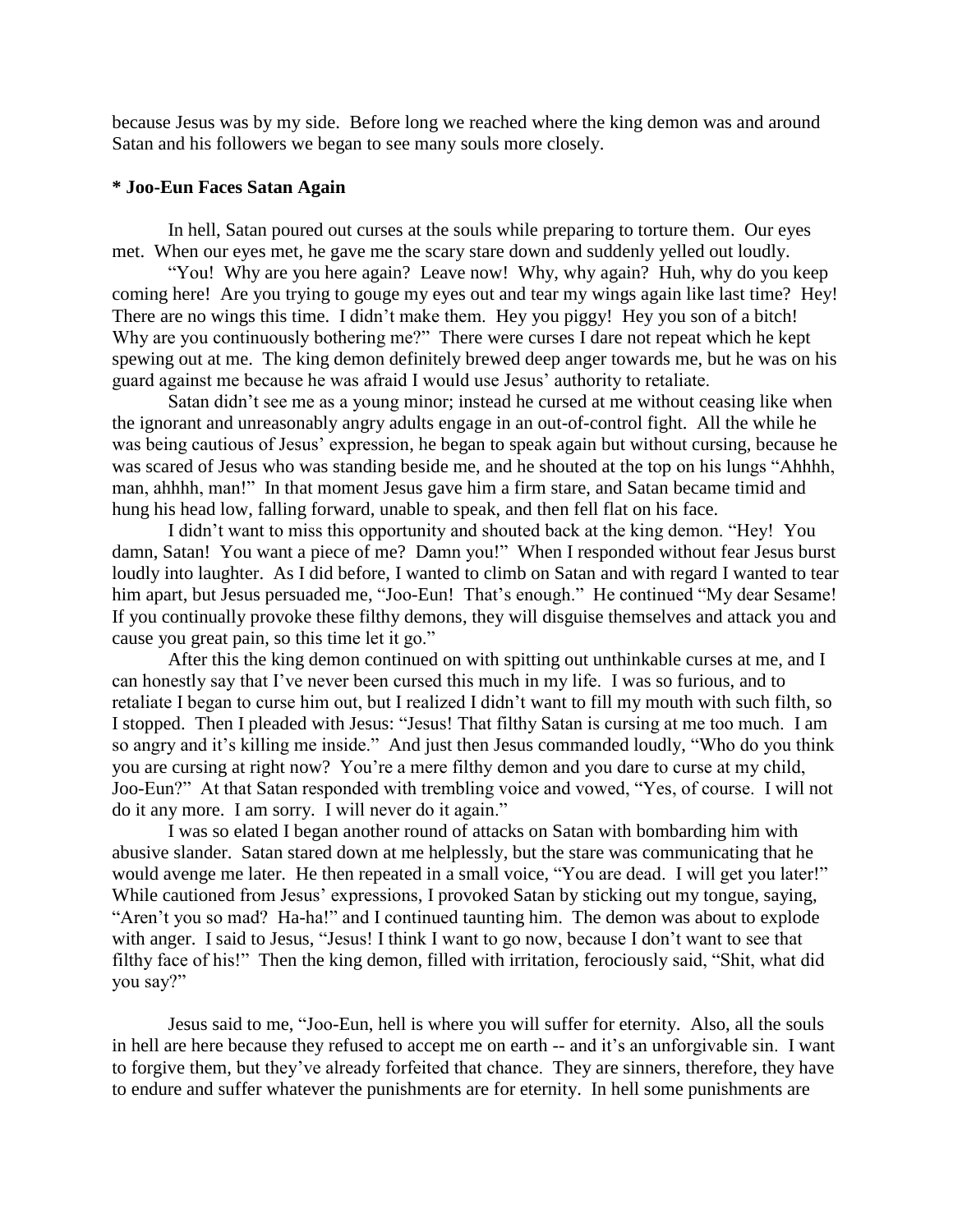fixed for an individual, and for some it's not so, but regardless, each will suffer various calamities and live eternally within this curse." Afterwards Jesus wanted to take me to another location, so I followed Him.

# **\* Room With Poisonous Insects**

Jesus and I entered a room filled with all different crawling, poisonous insects when suddenly I realized I was trapped there alone. "Lord, Lord! Where are you?" and no matter how much I called, the Lord wasn"t there. I now understand how sister Baek, Bong-Nyo felt. This appalling, disgusting and chilling scenario became a reality I had to deal with. I was trapped in a small, dark room and the dense, humid air pierced through my nostrils. Moments later strange insects swarmed around me, and I was unaware of where they came from.

There were bugs that looked like pine caterpillar, larvae, worms, centipedes, and many other species I"m not familiar with, and they began crawling up on me. I thought I was going to faint and I yelled desperately, "Yuck! Lord, where are you? Hey you disgusting bugs! Fire of the Holy Spirit! With the fire of the Holy Spirit burn them away!" and I pulled the bugs off of me. Thereupon the fire of the Holy Spirit came out of my body and in an instant incinerated all the bugs crawling on my body.

But, the insects on the floor continued to crawl up to my body. "Jesus, Jesus! Please save me! Where are you?" and I called out for Jesus, but He still was nowhere to be seen. "Oh, Jesus! Why did you bring to this place?" I cried and yelled. Finally Jesus appeared and took my hand and guided me back to church.

Jesus asked me how I was doing, and I replied that I never wanted to return to that room again. After my reply the Lord responded, "You will be all right! You are a child with a strong faith, therefore you can endure anything. I will use you mightily." The Lord promised to take me back to hell more often, because it is the best way to unlock the gift of spiritual sight and be certain of discernment, and through the visits to hell, things will soon become clearer.

# **February 11, 2005 (Friday)**

**Sermon scripture:** *"I have written unto you, fathers, because ye have known him that is from the beginning. I have written unto you, young men, because ye are strong, and the word of God abideth in you, and ye have overcome the wicked one. Love not the world, neither the things that are in the world. If any man love the world, the love of the Father is not in him. For all that is in the world, the lust of the flesh, and the lust of the eyes, and the pride of life, is not of the Father, but is of the world."* **(1 John 2:14-16)** 

# **\* A Military Demon Enters Sister Baek, Bong-Nyo**

**Pastor Kim, Yong-Doo**: During the all night prayer vigil, for a split moment sister Baek, Bong-Nyo seemed absent-minded, and at that moment the demons entered into her like a swarm of bees. After praising for about three hours, and delivering the sermon, I had to be excused to use the restroom, and when I returned, I could see the demons continuing to enter into sister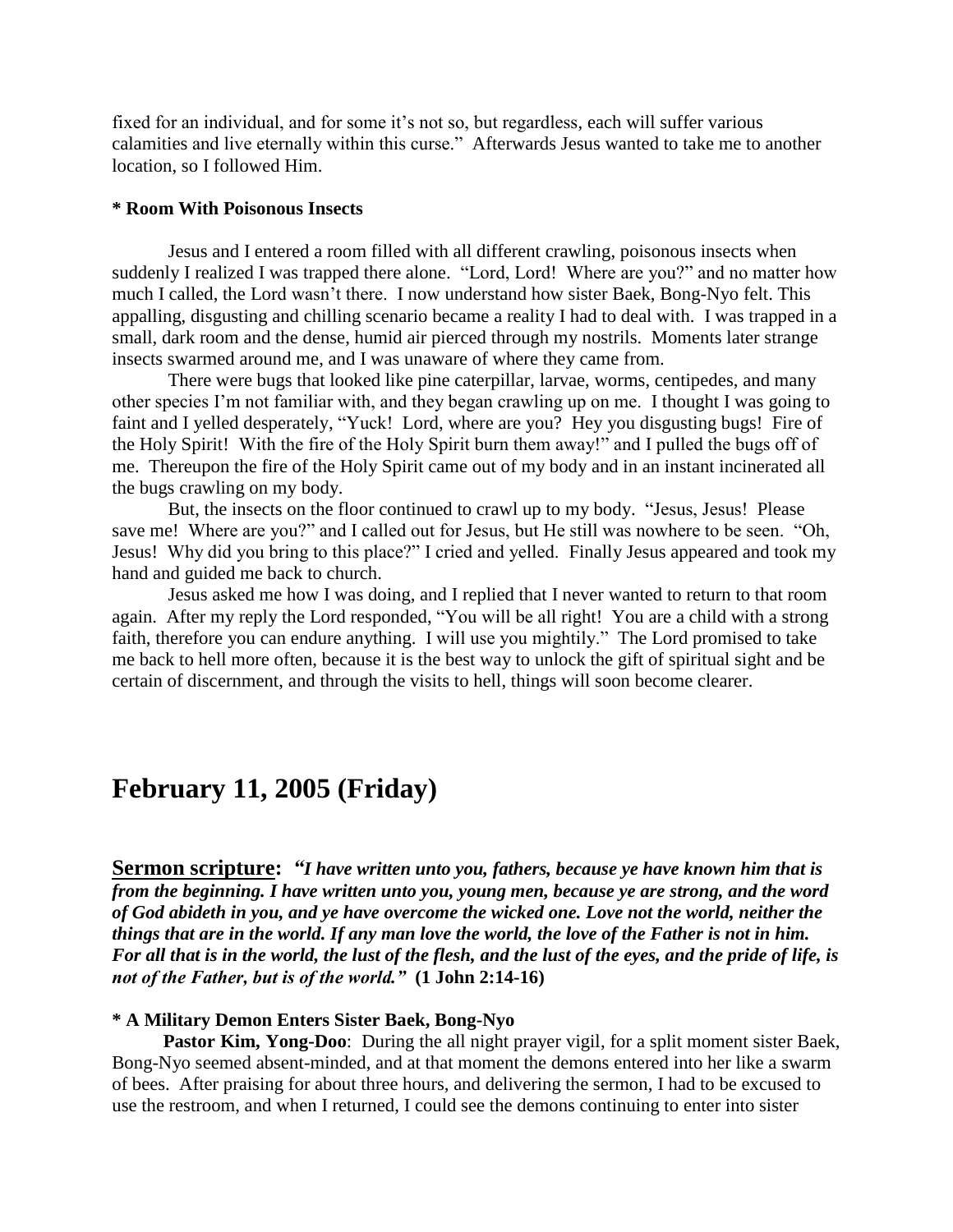Baek, Bong-Nyo. She was rolling on the floor complaining of severe pain, and I could not stand watching her like this. I gathered the prayer team for emergency prayer and we urgently began praying as if our lives depending on it.

Why? I had an idea why the demons entered into sister Baek, Bong-Nyo, but I did not know for certain what the reasons were. It started in the evening. We were fighting desperately to cast out the demons until the next morning. Even with my powerful spiritual capabilities, along with my physical strength, I was gradually beginning to get fatigued, and the other members of the prayer team were out of energy, and one by one began collapsing to the side in exhaustion.

As He"s done before, Jesus stood by without saying a word and very silently He observed us. To us, we are constantly in a hurry and urgently request His help and need solutions, but as Jesus was in control, He made sure that we endured each steps from the beginning. When I observed through my spiritual eyes, it was confirmed that this was the process.

All through the night we cried out and continued the spiritual battle of chasing out the demons -- as well as being chased by the demons. We were in attack and retreat mode, and while we were engaged in the offensive and defensive battle, Jesus was always in observation, deeply in thought. Jesus was weighing our faith, and He wanted us to do the work ourselves with faith. But, when we've reached our limitations in a situation, He personally stepped in and intervened. Just as I assumed, Jesus was testing our limitations. I found out later that Jesus was allowing two angels to drive out the demons after a designated time.

When faced with the demons, what were the defensive and offensive battle plans Pastor Kim and the members of the Lord"s Church utilized, and also, when the physical and spiritual strength were exhausted, what would happen if you fight until the end, in faith, without giving up….? The Lord holds very high expectations of us; therefore, we must try to work hard to sufficiently fulfill the Lord"s high expectations at all time.

In a spiritual battle especially, the only plan of attack and victory can be obtained through prayer and trust in Jesus. There is no other way. In addition, our humanistic, temporary thoughts of rest or retreating from the battle strategy can not enter our minds. When we thought about it, our Lord"s Church family members were all madly involved in our prayer and we looked quite crazy.

The evil demons that entered inside sister Baek, Bong-Nyo"s body were exorcised out all night long, and we barely chased them out one by one. I must have shouted, "In the name of Jesus!" and "the fire of the Holy Spirit!" thousands of times. The demonic forces resisted until the end, even though they were burning from the fire of the Holy Spirit, but in the end only ashes remained.

So I thought, 'since they're all incinerated by the fire and turned into ash, it is finished,' something totally unexpected and incomprehensible happened. The ashes restored back to life and transformed into a different demon. We did not succeed in retrieving the ashes out far enough and with our focus still on a victorious outcome, the situation turned for the worse.

This happened countless times. Therefore, even though the demonic forces inside are incinerated into ashes by the fire of the Holy Spirit, we must pull out all of the ashes completely to have the assurance. The sounds of the demons as they were cast out were very much similar to the sounds from the movie "The Exorcist," so I recorded the sound as evidence to properly document it.

# **\* The Lord Snips The Demons With A Large Scissor**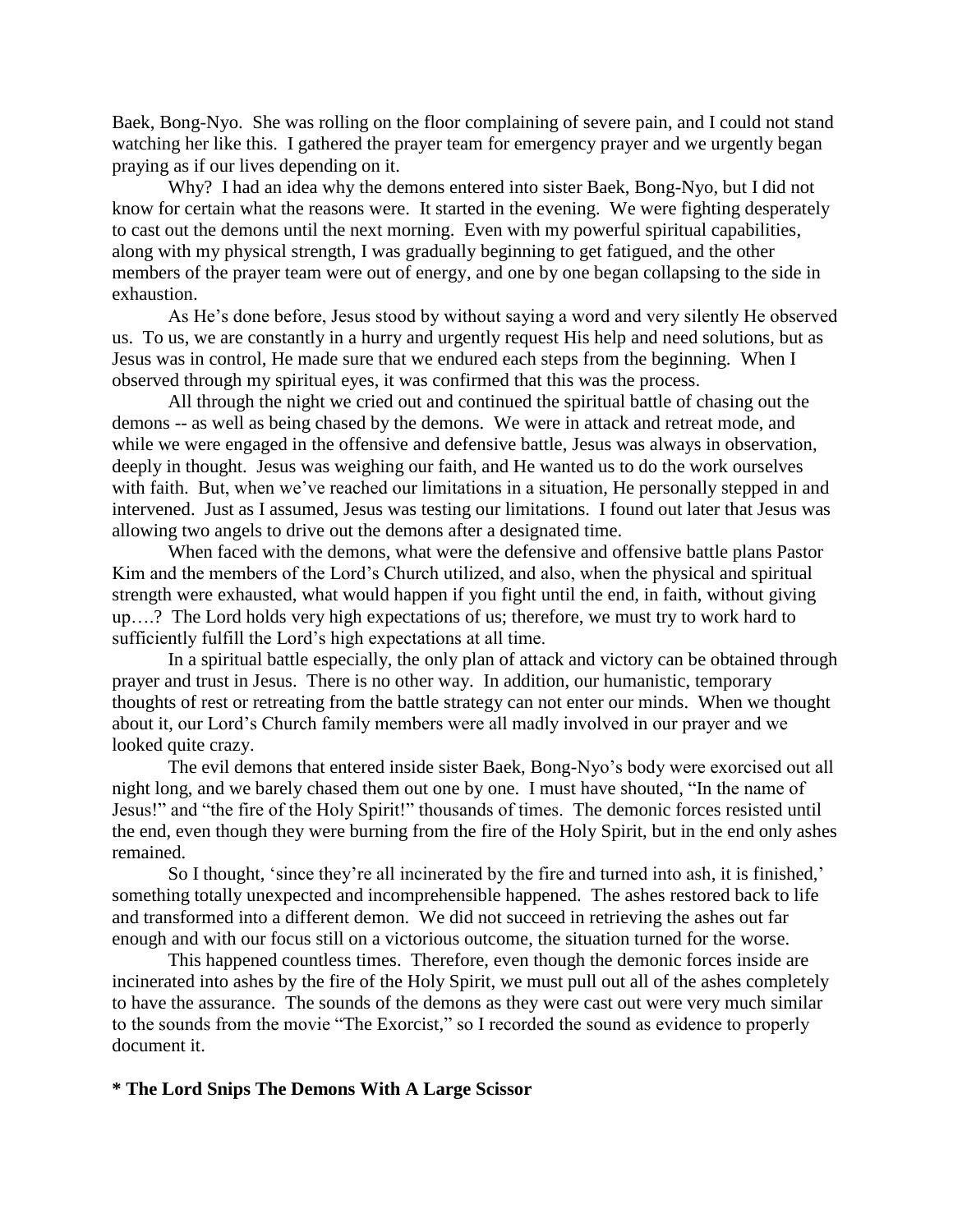The amount of demonic forces that went inside sister Baek, Bong-Nyo surpassed anything I could have imagined. It was something that we could not fathom with our mind. Every one of us fell on the floor in complete exhaustion, and I dared to be a little annoyed at Jesus. The demons were spread out all over sister Baek"s body like stretched-out rubber bands. "Jesus! Won"t you please help us! We can"t do this any longer! What kinds of demons are these, so stubbornly strong and adhesive that we can"t peel them off of the body? Oh Lord, please help us out of this situation! What time is it anyway?" I complained to Jesus, demanding that He help us, and after a long while Jesus finally intervened -- because I guess looked pretty helpless.

Jesus was holding a very sharp scissor in one hand, and with that scissor He began to mercilessly snip off the demons that were covering sister Baek"s body like rubber bands. At that moment, the demonic spirits cried out, begging for mercy and transformed into ashes, and then they became a smoke and disappeared.

With a stern expression, Jesus began rebuking us. "You must finish the fight with your faith to the end, but why did your faith become so weakened? When you pray in faith, there's nothing that you can't do. Why are you so afraid of the demons?" We gathered our bodies and minds together to regroup and sincerely repented before Jesus. Then after Jesus received all our prayers, He made a request saying, "Let"s dance and celebrate joyfully for me," so we got up from where we were and danced with all our hearts.

Jesus then changed the atmosphere and calmed us down, and He spoke with sentiment and a warm voice. "To the sheep who love the Lord"s Church: from now on when the demons and their forces of evil enter your body, do not be afraid! Instead defeat them with power and authority because nothing is impossible with faith, so be bold and strong!" Jesus desired us to attain victory and endure the fight with faith -- no matter how hard it is -- without expressing sadness or defeat. Instead, He wanted us to be joyful and victorious.

Our God the trinity has personally created us, and He utilizes each of our uniqueness to its fullness. Despite the situation, a child is without care or shame about their reputation or their outward appearances; likewise, we as a congregation dance and have fun during the service. Jesus desires us to be pure like little children.

Many believers today are aware of such truth, but in reality their attitude during the service is very different from the kind of service Jesus wants. There are areas where we need to be pure like a child, but also mature like an adult. *"And said, Verily I say unto you, except ye be converted, and become as little children, ye shall not enter into the kingdom of heaven"*  **(Matthew 18:3)***. "When I was a child, I talked like a child; I thought like a child, I reasoned like a child. When I became a man, I put childish ways behind me"* **(1 Corinthians 13:11) KJV.**

The Lord is not someone who answers our prayers the moment we want, no matter when or what it is. Even when the demons enter into our bodies without warning, Jesus did not immediately resolve the problem; instead, He trained us to fight the demons with our faith. The Lord allowed any situations that will nurture our faith to mature.

#### **\* The Spiritual Lion Of Hell**

**Sister Baek, Bong-Nyo:** As soon as I arrived at church the demons charged into my body while my mind was distracted. When Pastor Kim went to the restroom and came back after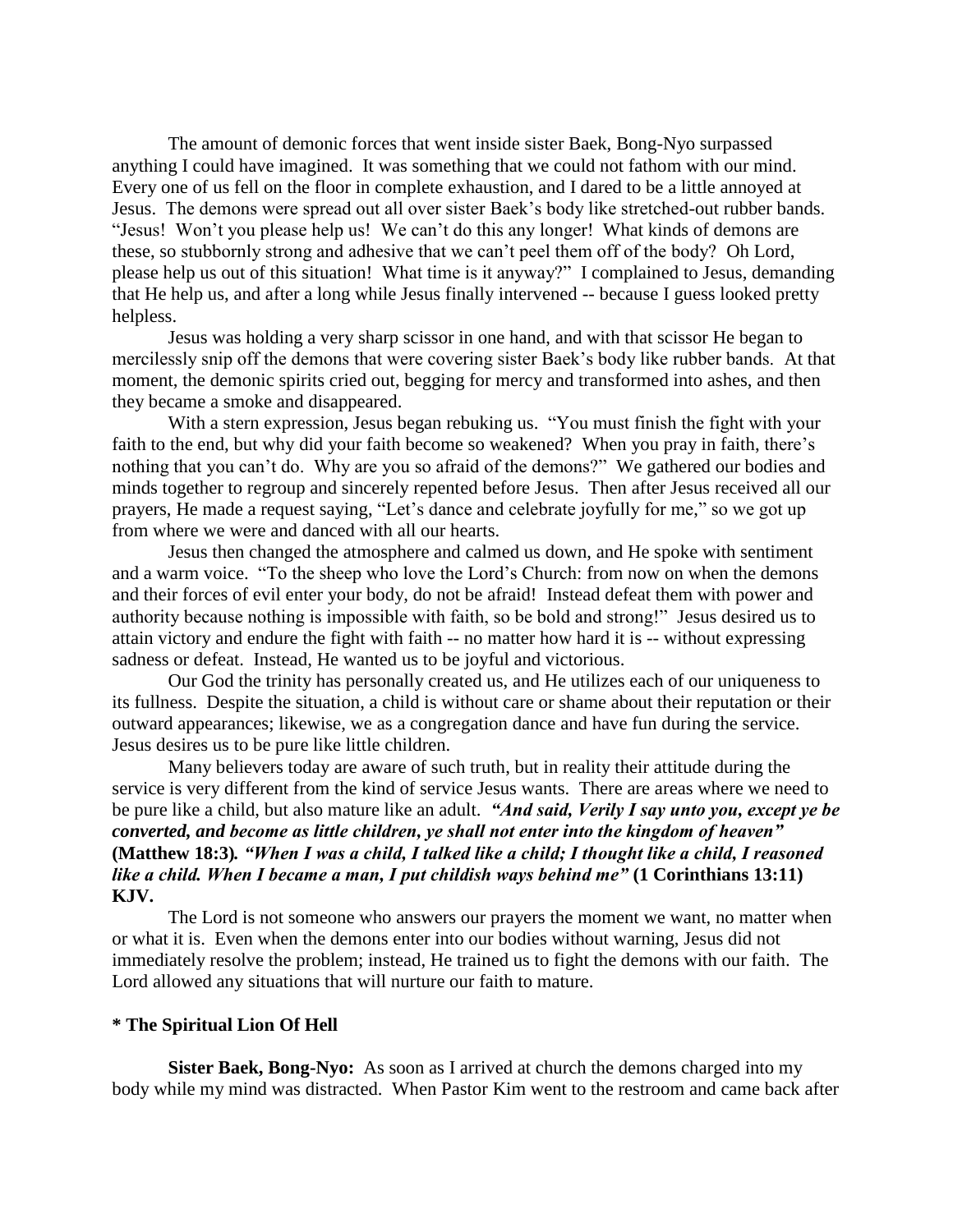the sermon, in the blink of an eye the demons entered through my arms and legs. Without realizing, I let my guard down and became distracted, and it resulted in a serious mistake. I shouted inside to myself, "Oh no, Lord! Once again today, the pastor and the congregation will not be able to pray because of me. What should I do?"

Pastor Kim, especially, used all his strength to chase the demons out of me, and it is not just one or two days, but these days he was driving out the demons daily. I am feeling so bad, and I don"t know how to express my appreciation for him. I never imagined how difficult of a process it was to unlock the spiritual sight, and it was horrible dealing with the interference and attacks by the demons. When I began receiving one, two and more spiritual gifts, I turned pale, filled with surprised. The demons that pastor began driving out one by one looked disgusting to me. Those filthy demons spread all over my body, then lumped together into a conglomerated mass which inflicted a horrific physical pain, and they repeated this process.

I could no longer tolerate the pain on my back, and soon resorted to rolling on the church floor. I could see clearly the demons that were inside me, and those bastards were laughing, and they repeatedly transformed themselves into various images. In the midst of the craziness, one peculiarly strange looking spiritual lion from hell, wearing a black Korean traditional overcoat and a cylindrical Korean hat (made of bamboo or horsehair), appeared before me. I was terrified with fear and had goose bumps all over my body.

This filthy demon stared intently at me with its face as pale as a white piece of paper and began to speak. In its hands was a portrait of me and in a forceful, threatening voice said, "You! I am going to drag you to hell tonight, so here I am. I will finish you up tonight, so you might as well give up." This pest was determined to take me to hell, and stuck by my side, and no matter how much I prayed, I couldn't shake it off from me. At that moment I thought to myself, 'Oh! This lion from hell comes for those who are in their death bed and don't believe in Jesus Christ.' I can"t understand what people would think of the reality of what exists in the spiritual realm.

I, in turn, with the power of the Holy Spirit given to me by Jesus shouted, "Hey, you filthy demons! I command you in the name of God the trinity to fall back into the pit of hell where you came from!" and I grabbed this pestering demon by its throat and threw it far away from me.

# **February 14, 2005 (Monday)**

**Sermon Scripture: "***Surely the Lord GOD will do nothing, but he revealeth his secret unto his servants the prophets. The lion hath roared, who will not fear? the Lord GOD hath spoken, who can but prophesy?*" **(Amos 3:7-8) KJV**

# **\* Joseph Finally Receives His Gift Of Spiritual Sight**

**Joseph Kim:** I just began praying at church when I noticed the stars in the night sky **and** the universe before my eyes, and I was in the midst of endless, open space of the galaxy. The spiritual realm that I've been hearing about was now clearly visible to me, and I can see that I was still on my knees and praying in tongues without falling down.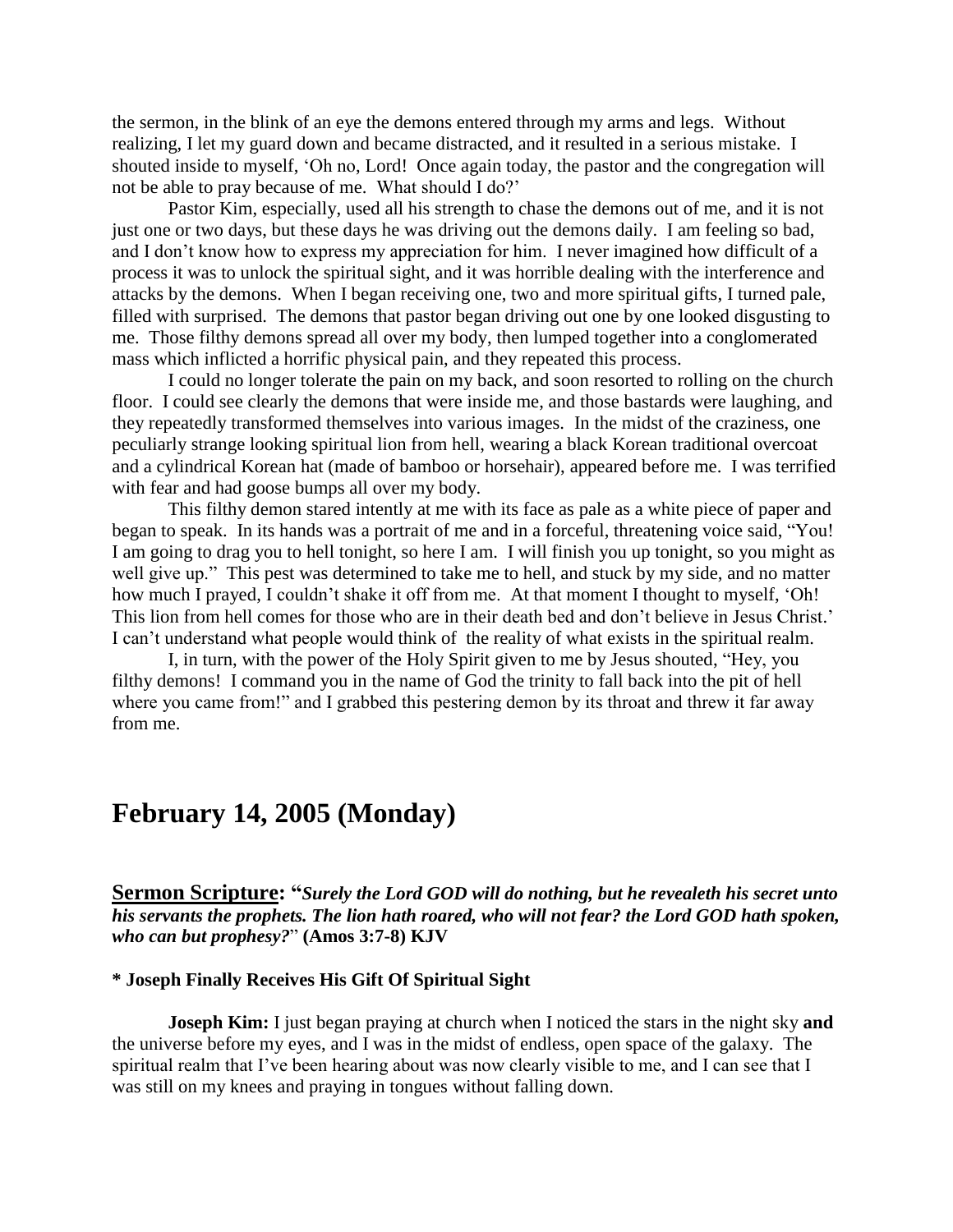My physical body which was in prayer also felt the spiritual realm, and my soul was definitely experiencing every sensation as I was being absorbed into the spiritual world. Even as I was entering the spiritual realm, when I looked back, I could clearly see the church congregation in prayer.

# **\* Angels And Their Wings**

For the first time in my entire life I was seeing the angels ever so clearly, and it really was amazing and surreal. Pastor's body was standing behind the altar praying continually in tongues, and on the left side of the altar an angel with three sets of wings stood firmly. The wings were triangular and the length was quite long. I also saw other angels vaguely.

Also, the angel standing on the right side of the pastor was holding a golden bowl, and with that bowl the angel gathered up pastor's prayer like collecting falling rain. *"And another*" *angel came and stood at the altar, having a golden censer; and there was given unto him much incense, that he should offer it with the prayers of all saints upon the golden altar which was before the throne. And the smoke of the incense, which came with the prayers of the saints, ascended up before God out of the angel's hand"* **(Revelation 8:3-4) KJV.**

# **\* The Galaxy**

I turned back and resumed going farther and deeper into the galaxy as if I was traveling in a time machine. As I traveled deeper I felt an amazing surge of speed. The countless stars in the galaxy passed by my right and left with a "swoosh!" sound, and with the loud swooshing noise, many stars began to move, giving an illusion that they were coming toward me to encircle me.

Initially I thought there were only dark skies and stars in the galaxy, but as I traveled farther, the color of the sky turned pale blue, and soon it became a glittering, shiny, brilliant rainbow of colors. The light from the rainbow was magnificent, like a fantasy.

# **February 2, 2005 (Tuesday)**

**Sermon scripture:** "*Behold, I will do a new thing; now it shall spring forth; shall ye not know it? I will even make a way in the wilderness, and rivers in the desert. The beast of the field shall honour me, the dragons and the owls: because I give waters in the wilderness, and rivers in the desert, to give drink to my people, my chosen. This people have I formed for myself; they shall shew forth my praise.*" **(Isaiah 43:19-21) KJV.**

# **\* Entering Through The Twelve Pearly Gates**

**Joseph Kim:** Pastor suggested first that we pray. We decided to do the sermon after prayer; since it was just our family, he wanted to do things a little easy and free from structure. I agreed and I shouted with excitement, "Yes, I would like that. Let's begin with prayer first." Yesterday, near the end, my prayer was interrupted prematurely and I felt unsatisfied as if I missed out. I began praying filled with determination to enter into heaven again.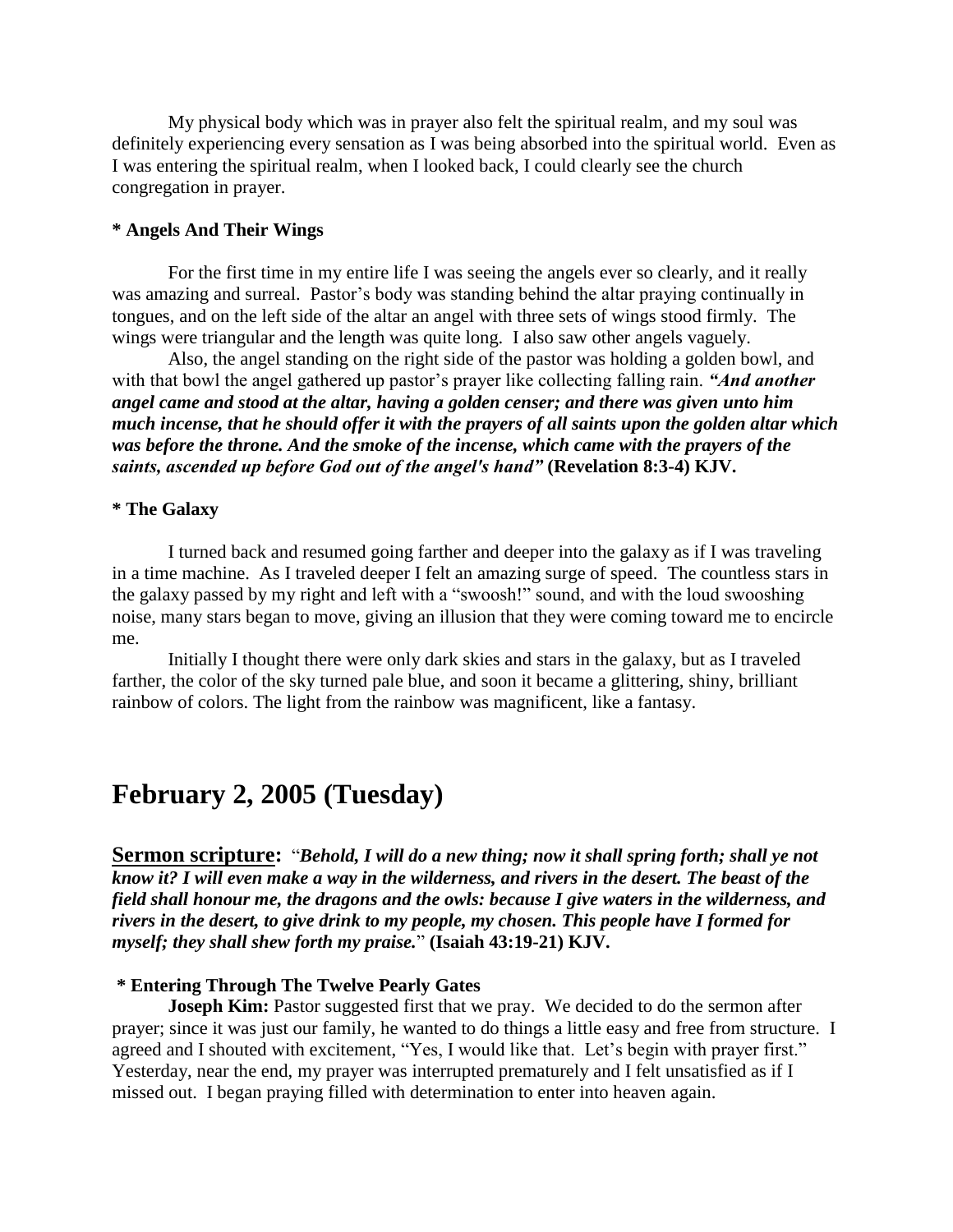Only the pastor was up behind the altar praying, while mom, Joo-Eun and I knelt under the altar, each concentrating on praying. As soon as I cried out with a sincere prayer in tongues, just as yesterday, my spiritual sight opened up, and from a distance I saw heaven shinning brightly toward me. The closer I drew to the brilliant light, my heart pounded so hard, and I was filled with anticipation. I didn't know why my heart and body were trembling uncontrollably.

Finally, I was standing before the twelve pearly gates of heaven. There was an enormously large, round door, and on each side there were tall angels guarding the door. Those angels greeted me like they knew who I was saying, "Welcome, brother! Brother, you need an admission ticket to enter through here. I would like to see your ticket please!" and at that moment, not knowing how, in my hand was a small card, and I was shocked.

#### **\* The Admission Ticket Of Heaven And Its Description**

I don"t know when, who or how this beautiful card which represents heaven"s admission ticket got there, but regardless, the card was clearly in my hand. I proudly showed this card to the angels.

The exterior circumference of the admission ticket was adorned with gold, diamonds and jewels. In the middle was a cross stained with crimson blood, and it was sticky as if it was just stained moments ago. Right below, in an empty space, the symbol Alpha and Omega was engraved in the Hellenistic word, and my name was written in the heavenly word. Also, in the empty space above the cross was a drawing of two angels, face to face, and the back of the ticket was covered with gold and the words "Jesus Christ" distinctively written on it.

Jesus explained that normally the ticket to heaven is not visible, and only when you get to heaven's gate to enter will the ticket appear in your hand. Through Jesus' grace I was able to experience a unique spectacle in front of the heaven's gate. Jesus said, "My dear, Piggy! We will go through the gates soon and you will not miss a thing, but right now pay close attention for just a moment to something special that is about to unfold before your eyes." So, Jesus and I stood in front of heaven's gate waiting.

There stood a soul before me whom I had compassion for because he looked so pathetic. I wanted to reach out and lend him a helping hand, but Jesus said, "Wait, and just observe," so I did nothing but just observe. This individual was completely exhausted and could barely utter out a word because he was out of breath. "Oh my goodness, I have finally reached heaven"s gate. Whew, I am all right now." As soon as he finished his statement, the enormous angel who is the guardian of the pearly gates of heaven gave him a fierce stare and shouted. "Hey, you! Who are you and how dare you stand before the gates of heaven? You better get out of here right now!" The angel's demeanor was stern and full of dignity but also frightful.

This individual was wearing a dark garment and began to speak: "Please, angel, sir! This is the gate of heaven, right? You don"t understand how hard it was to finally get here, so please! I have to enter through the gate. Won"t you please have mercy on me, please?" and the angel responded. "Is that so? Then let me see your admission ticket!" "Huh? What admission ticket? What should I do, because I don"t have anything like that?" Then the angel replied, "I thought so! How dare you come here without an admission ticket and act frivolously! Get out of my sight!" With that said, the angel hit the individual with his fingers as if playing with a marble. With a scream, the person flew at a speed faster than a missile and fell into hell. This individual fell precisely into the middle of the fiery pit of hell and soon cried out for mercy.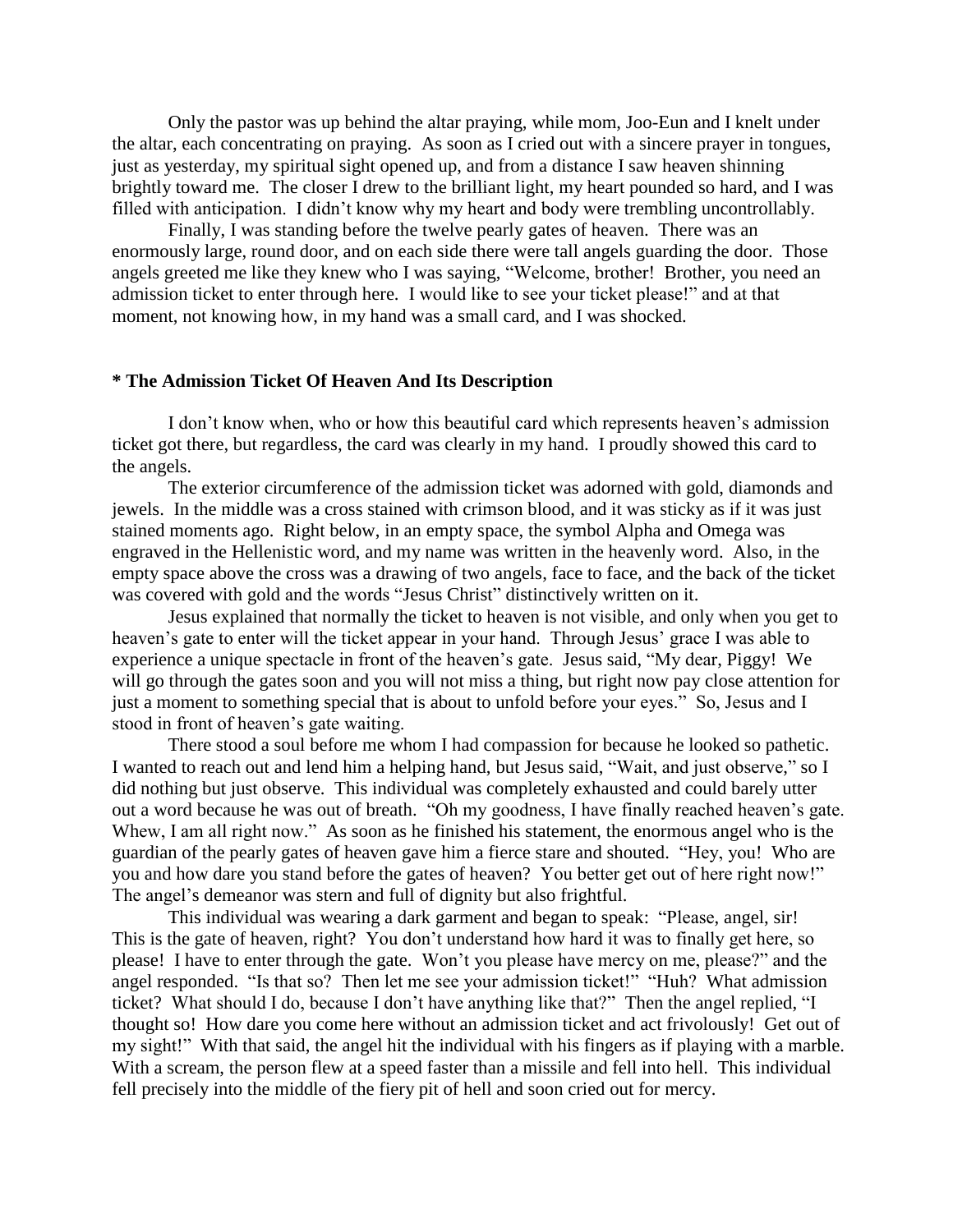As I watched all that was happening, Jesus spoke to me: "Joseph! Do you understand now? You can never enter through the heavenly gate if you do not have the ticket. You too must be alert and live faithfully. Do you understand?" I answered, "Yes, Jesus! I understand very clearly." The angels' expressions returned back from terror to gentleness and warmth, and they bowed their heads.

Jesus said, "All right, let's enter through the gate. It's getting late," so I followed behind Jesus. It looked as though the round pearl was slightly rolling, when suddenly I realized I was already inside the illuminated world. My eyes and mouth fell to the floor in awe and I especially could not close my mouth. "Wow! This is marvelous! Wow!" I was suddenly standing before a gigantic . . . someone.

# **\* Joseph Sees The Throne Of God**

A gigantic . . . giant?. . . was wearing a garment that was whiter than the snow. He was sitting on the throne. There were rainbows surrounding and shinning all around, and there are no words to describe what I was seeing. Also, the area above the chest was covered by fog-like clouds. As soon as I tried to lift my head up, it automatically bowed down, and the majesty, glory and light weighed down on me.

I thought inside, "This is Jehovah God," and I lifted my head up to see. God"s figuration was like us humans, and He reached the top of the sky sitting down. He was tremendously big and seemed unfathomable.

*"And immediately I was in the spirit: and, behold, a throne was set in heaven, and one sat on the throne. And he that sat was to look upon like a jasper and a sardine stone: and there was a rainbow round about the throne, in sight like unto an emerald"* **(Revelation 4:2-3) KJV.**

An intense light poured out from God the Father"s facial area, and my head automatically bowed down once again. God spoke with a strong, thundering voice, "Oh, Joseph, my little pig has come. You went through a lot to get here. I will give you mighty abilities, so continue praying diligently!" As soon as I heard our Father God"s voice, my body froze in place like I was just hit with an electric shock, and I could not move at all.

After that, I followed Jesus to travel around heaven, visiting many places that were like the Garden of Eden. It was an amazing place. There were columns of unknown jewels I"ve never seen before and the lights reflected off them shined even brighter. I can see the Archangel Michael riding on a white horse at a distance.

# **\* Joseph Receives A Scroll**

That day we started with prayer first and then later pastor followed with praising and a sermon. While I was worshipping, I could see clearly the throne of God. I could see it with my eyes closed as well as opened. I saw an enormously large scroll and God the Father was holding one side with His mighty hand. Suddenly the other side of the scroll began to unroll and rolled and rolled until it reached where I was worshipping. I stretched both my arms out as far as I could and respectfully accepted the scroll. The magnitude of its weight was felt right away.

When I observed the scroll with my eyes, I could not recognize, let alone understand because it was written in a foreign, heavenly language, and to me it looked like a hieroglyphic or a cuneiform. It was mind-boggling to stare at the scroll filled and recorded with small and large heavenly writings. The scroll did not end, but was connected from heaven, and at that moment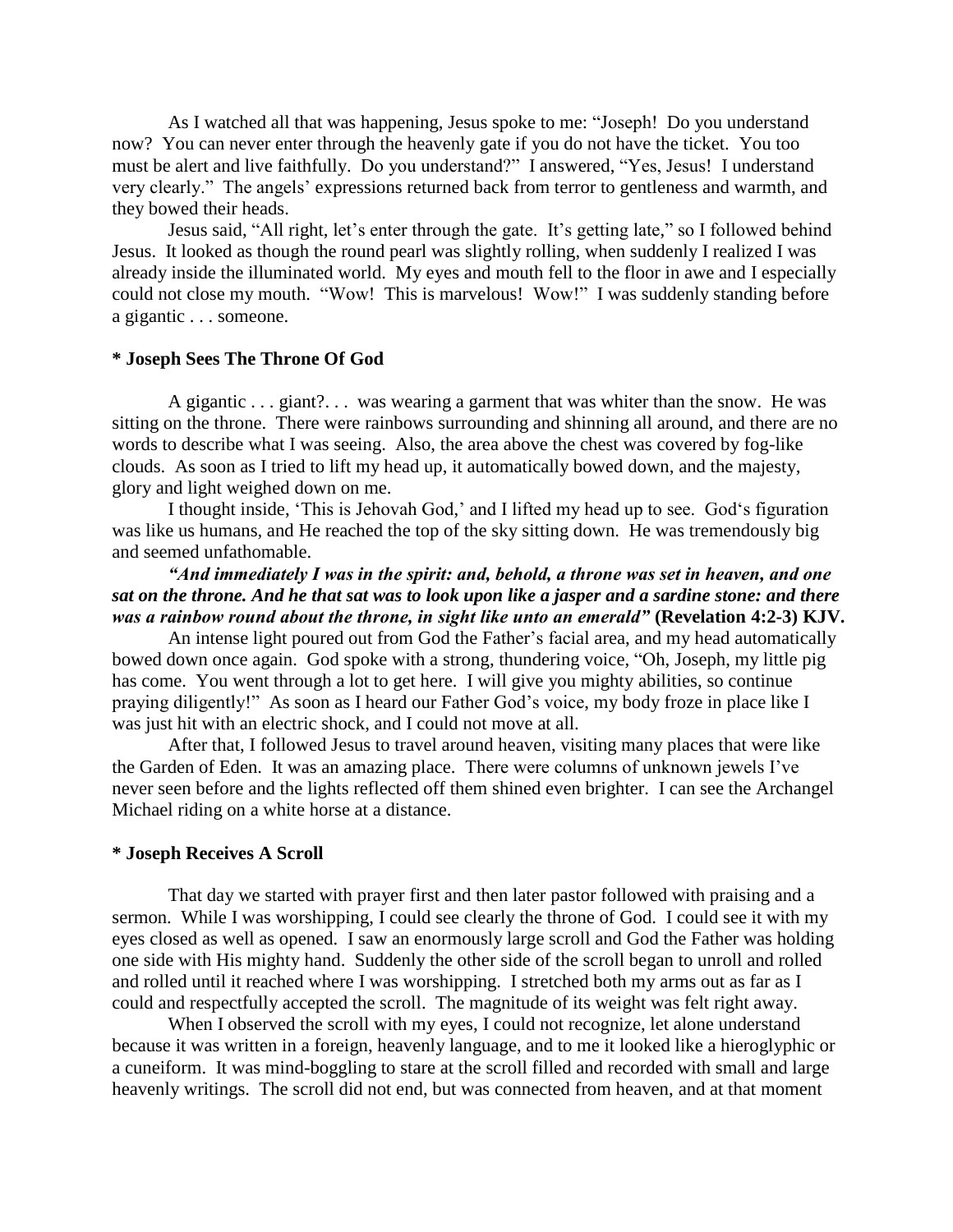God the Father spoke in my ears resoundingly clearly. "Joseph! You will become an especially great pastor, and this is my gift to you!" I jumped up and down from where I was sitting.

God the Father continued to promise in a deep, resounding voice to pour out mighty powers and many abilities upon me. My father, who was also a pastor, seemed to look upon me with an enormous envy. For some time I was enduring hardship because I did not receive the spiritual gift of sight. When the other members of the congregation were receiving the gift of spiritual sight as well as various other spiritual gifts, I felt alone and hurt inside, but finally the dream of receiving the gift to awaken my spiritual sight was becoming a reality for me. I didn't know how to show my gratitude to my God the Trinity. I resumed praying in tongues and I was immediately taken before the throne of God. I felt even more insignificant than a speck of dust before God's presence. God reminded me again that I have a calling to be a pastor in the future, and He gave me another special gift, and it was a treasure box.

Then, while I was still at the throne of God, I saw precisely four beasts: one was a lion, a calf, a beast with the face of a human, and an eagle soaring with its wings -- just as it is mentioned in the book of Revelation 4:7. There were six wings attached to it, with countless eyes in the front as well as the back, and it looked closely and observed what was happening on earth where we lived. As the angels opened up the book of life before the throne of God, God turned the pages of the book one by one looking for something.

# **\* A Bottle Filled With Tears**

A short while later God"s enormous hand found and confirmed the matter He had in mind from the book of life. So, after He found it, He pointed at me saying, "Joseph Kim!" and then commanded, "Bring me Joseph"s bottle for his tears, as well as sister Shin, Sung-Kyung"s tear bottle to me."

# *"Thou tellest my wanderings: put thou my tears into thy bottle: are they not in thy book?"* **(Psalm 56:8) KJV.**

Immediately after the command was given, in a blink of an eye, an angel brought the bottles, but some were big and some were small. I didn"t know the reason why God asked for deaconess Shin and my tear bottle, but lately she"s been crying often while she prayed, so I think God wanted me to verify it with my eyes.

After seeing the tear bottles, I was able to enjoy sightseeing many of the houses in heaven, but you can"t help but to be in awe of its enormous size and plan. Like bamboo sprouts after a rainfall, the houses were sprung out everywhere and they were various shapes and sizes. Also, God gave me a crown for my head, and it was a brilliantly shining crown that fit perfectly on my head. As soon as I receive this crown on my head, an overwhelming joy flowed inside me and I ran all over to continue sightseeing.

# **Chapter 2: Holy Spirit's Poisonous Thorn**

**February 17, 2005 (Thursday)**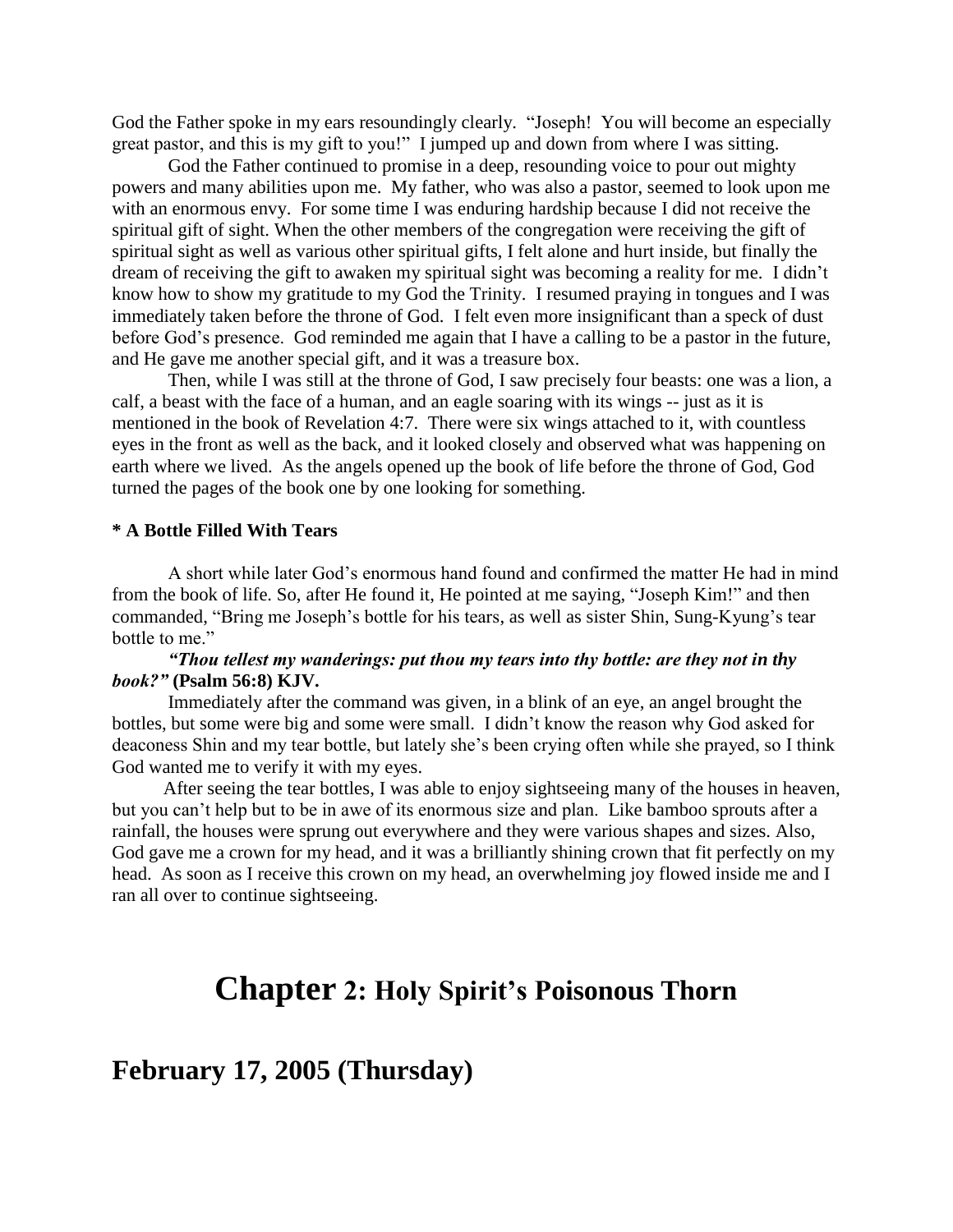**Sermon Scripture:** "*For the earth bringeth forth fruit of herself; first the blade, then the ear, after that the full corn in the ear. But when the fruit is brought forth, immediately he putteth in the sickle, because the harvest is come.*" **(Mark 4:28-29) KJV.**

# **\* Falling Asleep In The Arms Of Jesus**

**Kim, Joo-Eun:** While I was praying, Jesus came and stood before me. "Jesus, Jesus! I finally graduated from elementary school today. Jesus, as my graduation present, please take me to visit heaven," and to my request the Lord replied: "Really? When you pray diligently I will certainly take you to heaven. So pray without ceasing." I began to call out to the Lord in prayer, and He applauded me by saying, "My Sesame, you are praying especially hard today. Oh, you are doing well!"

I began to repent to Jesus for all the sins I committed, and I cried out to Him until I was completely exhausted. At that moment Jesus sat in front of me and said, "Sesame! Are you tired? Come to me" and then He embraced me. He laid my head gently down on His knee and said "Sesame! Since you are so exhausted today, let's postpone your visit to heaven for next time; instead, rest in my arms" and He began tapping me on my back. I asked Jesus, "Jesus! If I fall asleep while praying the demons will attack me. Do you think I will be ok?" The Lord replied, "I will protect you, so do not worry. Now, my dear Sesame, go to sleep. Go to sleep…"

I fell into a deep sleep in Jesus" warm embrace.

#### **\* The Demon From The Movie "The Ghost Of A High School'**

**Joseph Kim:** While the music was playing the praise song "Receive the Holy Spirit," my body became a ball of fire, and when the music gradually slowed down to a mellow praise song, my prayer also became lax. I felt that I was standing in a dark hallway of a school like in the movie "The Ghost of a High School." Suddenly, from a far, dark corner, a demon wearing a white gown stood still with her long hair waving in the wind. Upon seeing the demon, a cold chill spread all over my body, and immediately it began charging at me in a zig zagging motion with a loud noise: "Bang, bang, bang, and bang," and then she pinned me down. The female demon"s face was covered with her long hair, and I was absolutely terrified and thought I was going to faint, but I tried real hard not to express my fear on my face. The demon shoved her face right at the tip of my nose, and she opened her Dracula-like mouth with her sharp fangs protruding out, and with her eyes and mouth bleeding, she came toward me to intimidate me. I shouted out, "In the name of Jesus flee from me! You filthy demon!" and just then the demon screeched and vanished.

I continued to pray when the throne of God began to appear before my eyes, and it looked like God was preparing to give me something. I thought, 'What will He give me this time?' and I was filled with curiosity, so I concentrated on praying more diligently.

#### **\* Massive Scrolls Descending From Heaven**

I could see countless scrolls in a large pile as tall as a mountain before the throne of God, and among them the largest scroll rolled round and round, descending toward where I was. The thickness of the scroll was approximately 3 feet and about 6 feet wide, and it looked quite large and heavy. I didn"t know how I was going to catch this scroll that was approaching me at an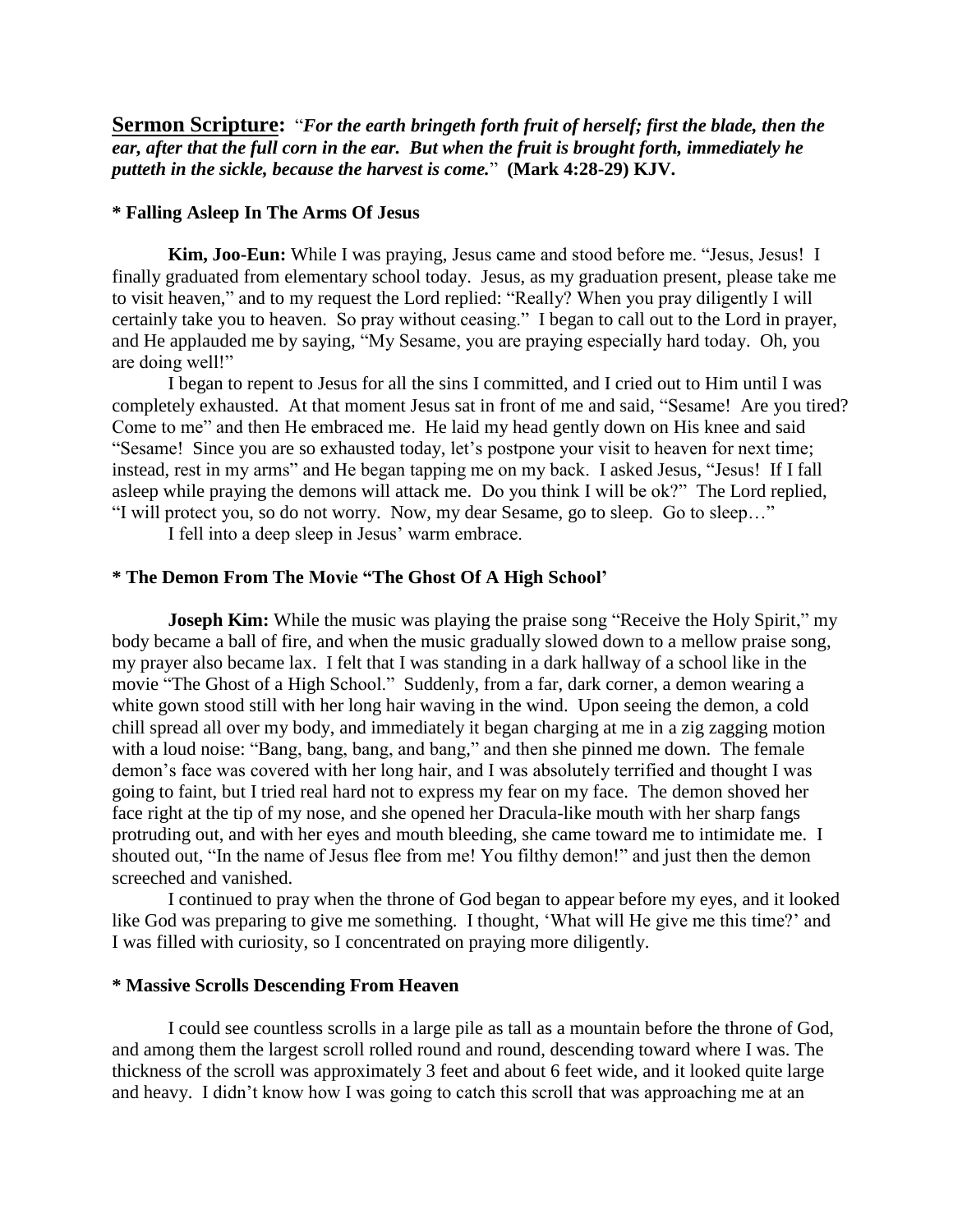enormous speed. The four beasts in front of God"s throne observed carefully with their eyes fixated on what was happening.

At last, I stretched out my arms to receive this large scroll, but never mind how large it was, I barely caught it because it was so heavy that I almost fell back. The scroll was white, but glittering with gold, and it naturally entered into my body. The writing on it looked similar to Hebrew. While I was praising and listening to the sermon, countless scrolls of all sizes descended down continuously toward me. Later on the scrolls overlapped into a large pile, so I didn't know what to do at times. The scrolls entered into my head, chest, mouth as well as my hands. "Wow! Oh my! What is happening?" and I was talking out loud without knowing it. "Pastor! Pastor! There are countless scrolls descending from the throne of God down into my body right now!"

When the pastor heard my voice, he came toward me and with a childlike curiosity said, "Really? Hey! Don"t just receive them all for yourself -- share them with me." He then stood directly in front of me and began receiving the scrolls that were intended for me. But strangely, the scrolls reflected off of pastor and every single one of them entered into my body. I said "Pastor! It doesn't matter that you are standing in front of me. These scrolls are given to me by God," and I laughed, but pastor expressed disappointment.

At that moment Jesus said, "Pastor Kim has already received them all."

### **\* Grandmother Imprisoned In A Glass Bottle In Hell**

Lee, Yoo-Kyung: Only the pastor and his family were at church having their own service and praying, but I a strong desire to go and pray. So, I went to church to worship and while I was praying, Jesus came to me and suddenly took me to hell.

Jesus led me to a place with many glass bottles, and inside were many people who were running around. I could hear them screaming out for help. Below the bottles were red hot flames and soon the bottles were bright red, and people in them looked crazy.

I heard a familiar voice among them that sounded like my grandmother, and I thought I was going to faint. "Yoo-Kyung? Dear Yoo-Kyung! It's so hot here! Oh I am suffocating in here! Please save me. Won't you help your granny from this place! Hurry and ask Jesus for help, hurry!" My grandmother yelled at me from inside the bottle. I looked at her and replied "Grandma, grandma! What do I do? Oh my heart! You filthy demons! Why are you torturing my grandmother with fire? Grandma!" I pleaded with Jesus: "Jesus! Please, save my grandmother, won"t you please?" and He said: "Yoo-Kyung! It is dangerous, so do not go too close to the bottle. Don"t be too close. It is dangerous, even for you!" Jesus held my hands tightly so that I would not walk any closer toward the bottle.

No matter how much I begged, Jesus did not do what I asked, so I began to shout to God. "Father God! Oh my Father God! Please save my grandmother, please!" but God the Father did not say one word. My grandmother began to run around frantically as the bottle got hotter, and soon her feet melted onto the bottom of the bottle, gradually turning her black because she was dying. Her voice died down to a very low pitch. Suddenly she screamed out loud because the heat was so intense, and then she collapsed again. My grandmother ran around in circles until all of her legs were melted down and she looked completely out of her mind.

Beside the bottle was a horned demon guarding and saying, "Hahahaha! Today we have delicious meat to eat once again. I am so happy. Hahahhaha!" and it continued to laugh. That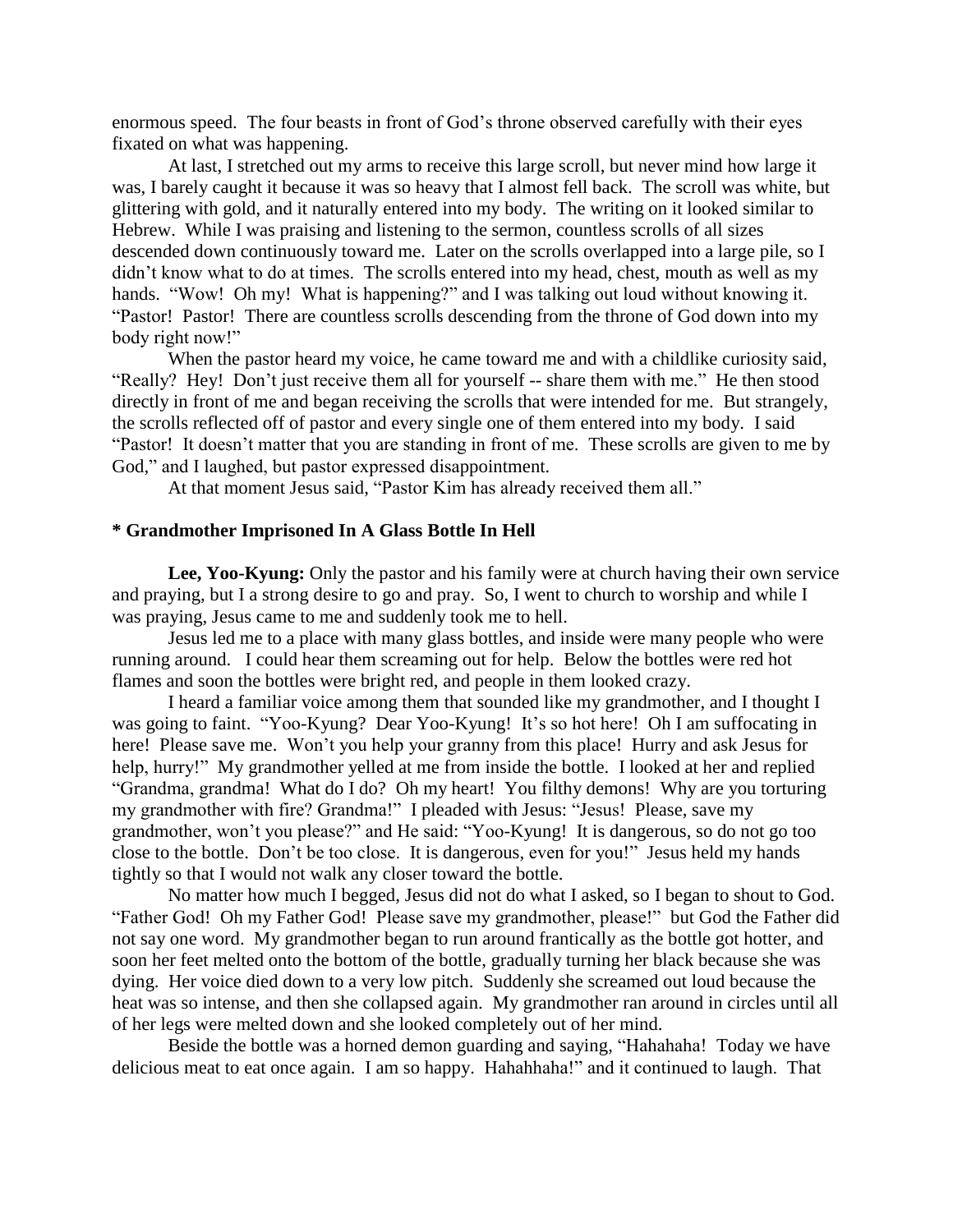same demon stabbed with its horns the people lined up to get inside the bottle and they fell in with screaming cries.

The demon began licking the blood spattered onto its body saying, "Delicious, really delicious!" and continued to lick the blood off. The demons inflicted cuts and began to suck the blood out, and when the blood was gone they would slice more wounds, allowing more blood to pour out, and again proceeded to lick them off. It was such a horrific sight, and I didn"t want to see it, but I could not hide from it. I continually sobbed because of my grandmother. I was engulfed in sorrow, so Jesus tried to comfort me saying, "Shsss, now, there, there!" and He tried to comfort me four times. "Yoo-Kyung! Come now and stop your crying. Stop crying!"

But the evil demons stood in front of the bottle and danced happily in front of the suffering people for them to see. Jesus said, "Yoo-Kyung! Let's go to heaven now," and so I followed Jesus to heaven and I left behind the horrible images of my grandmother's suffering and the painful screams. When I arrived in heaven, I ate until my heart's content all the various fruits Jesus gave me to eat and then retuned to church.

# **February 18, 2005 (Friday)**

**Sermon Scripture:** " *The LORD hear thee in the day of trouble; the name of the God of Jacob defend thee; Send thee help from the sanctuary, and strengthen thee out of Zion; Remember all thy offerings, and accept thy burnt sacrifice; Selah*" **(Psalm 20:1-3) KJV.**

**Joseph Kim:** As the worship began I started praising when suddenly my spiritual sight opened up, and at first God"s throne was vaguely visible, but soon it became crystal clear. I heard a voice from the Father God saying, "You will be my servant and do my work; therefore, I will enable you to see clearly and always the spiritual realm with your eyes. Do not be arrogant, but be humble to the end."

Also, our heavenly Father had something in His mighty hand, and it was a gold crown with various jewels adorning it -- which God himself put on my head. As soon as the gold crown was on my head I felt a flow of electricity, and because the crown was shining so brightly, I could not see it properly.

# **\* The Descending Of The Full Armor Of God**

An enormous brilliance was shining from the throne of God when the golden radiance of the sword of the Holy Spirit began to slowly descend down, and I instinctually thought to myself, "Oh! This must be the sword of the Spirit that I"ve only heard about." I remembered reading Ephesians 6 some time ago and desiring to receive the sword of the Spirit, so I earnestly prayed for it. And now that sword of the Spirit was descending toward me! The scene I imagined was happening right in front of my eyes.

If it was possible, I wanted to possess the full armor of God. *"Put on the whole armour of God, that ye may be able to stand against the wiles of the devil"* **(Ephesians 6:11) KJV.** The shinning gold sword of the Spirit continued to descend directly to me, and suddenly a thought said to me that I needed to swallow the sword, so I opened my mouth wide. The sword entered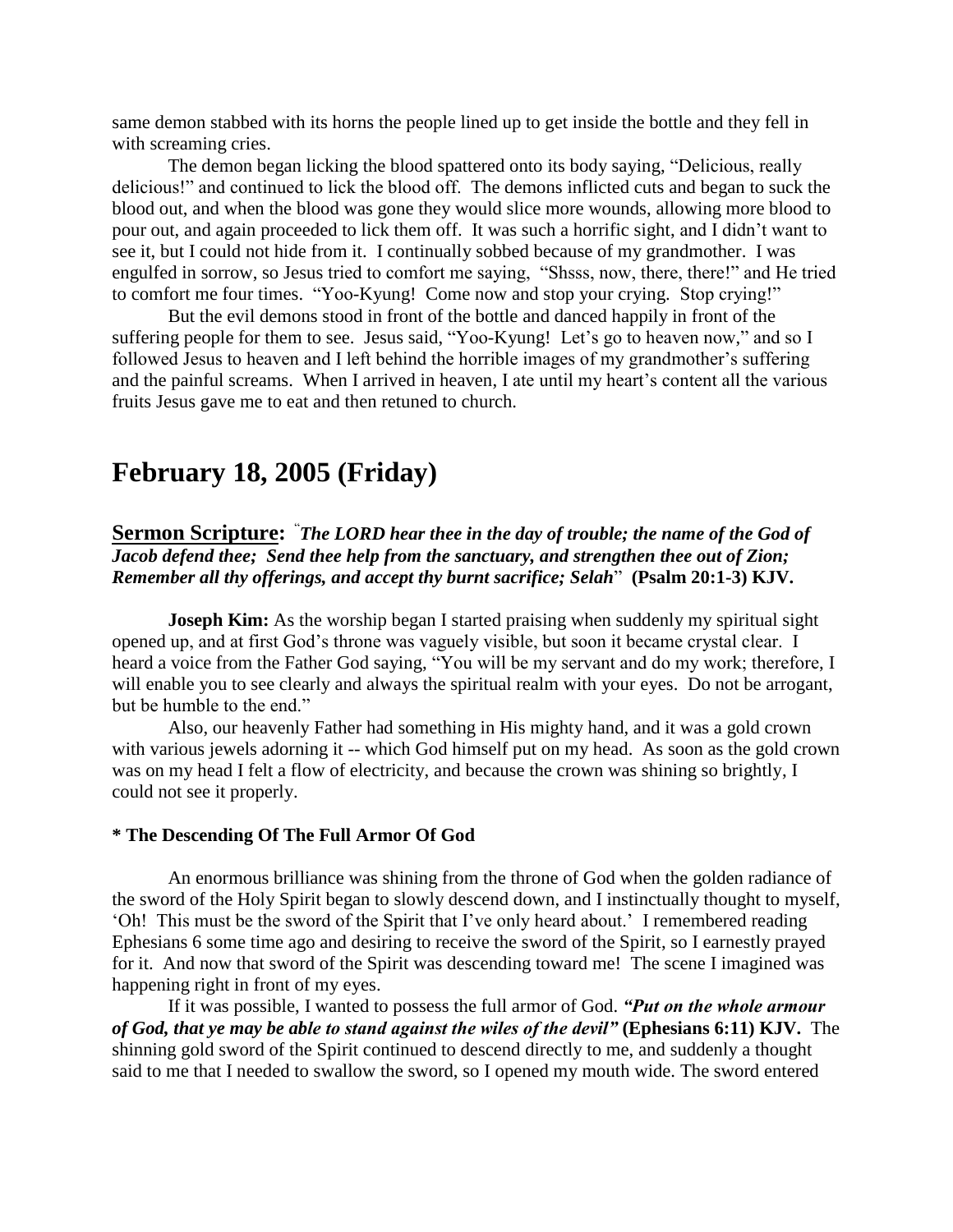through my mouth and was situated in my stomach. Surprisingly, I didn"t get sick nor was I struck with pain.

Something else began to descend, and it was a marvelous shield which looked like it was made of gold, and it was shinning so brightly as it also entered into my body. A few other swords of the spirit descended from above and once again I swallowed them up. I also saw the helmets the generals from our history wore in war. I thought, "Oh! This must be the helmet of salvation. This helmet of salvation entered into my body.

Following this, the shield of faith descended with various lights harmoniously shining from it -- so many golden lights illuminating ever so brightly. This shield also entered into my body. The shoes to be fitted with the readiness that comes from gospel of peace were similar to boots made of gold, as well as the breastplate of righteousness and the belt of truth were made of gold.

A little while later a living object was running all about and it charged toward me, and I realized it was an enormously large white horse. Without any fear or hesitation, in an instant I jumped on the back of the charging white horse and the horse began to fly all over the sky. I felt such an absolute exhilaration, and I can't describe in words what that happiness felt like. While I was still flying on the white horse, something continuously descended from the throne of God to me. I saw a golden sack and the inside was filled with food and drinks. Also, a Chinese character slowly descended, and I stretched out my hands to grab it to post it securely on my chest.

*"Above all, taking the shield of faith, wherewith ye shall be able to quench all the fiery darts of the wicked"* **(Ephesians 6:16) KJV.** As mentioned, I was being prepared for the future, fiery battles with the demons. There were also many victory flags descending from heaven which entered into my body, as well as a map of the world that immediately went into my mouth. The trumpet, which signifies the good news of the Gospel, made of gold, also entered into my mouth.

Next, to attack the evil demons in the battle all kinds of weapons began descending from heaven, and there were swords and spears of every size, axes, double-edged swords, iron hammers, a commanding general's patch, awarding plaque, a three-pronged spear, scissors, air rifles, electrical shocking instruments, bow and arrow, a handheld fan, books, eagles, binoculars, missiles, cannons, a flame thrower, airplane, warships, stars, chairs, rainbows, spoons, chopsticks, marbles, and countless many others -- ceaselessly descended down.

I wanted to know and confirm the reason with the heavenly Father why I was given all these weapons, and so I asked once more: "My heavenly Father! Why did you give me so many different weapons?"

At this God replied, "You will be traveling all over the world to save many lost souls. This is the reason why I am giving you these weapons. Also, in a short while you will be fighting the king demon, Satan, and when you battle the demons you will need such weapons, and I will give you more powerful weapons. You will receive the blazing fire of the Holy Spirit and electricity. But, if you become arrogant and corrupt I will withdraw all your abilities I"ve given you, and you will lose your gifts to someone else, so stay humble until the end and do not become arrogant! Do you understand?" I bowed down with respect before God the Father and I replied, "Yes, God." Additionally, God promised to pour down all the heavenly gifts that I will need in my ministry in the future as a pastor.

Shortly after, 12 angels from heaven descended with a carriage led by the white horse, and they proclaimed that the special gifts they brought were directly from God, and then the gifts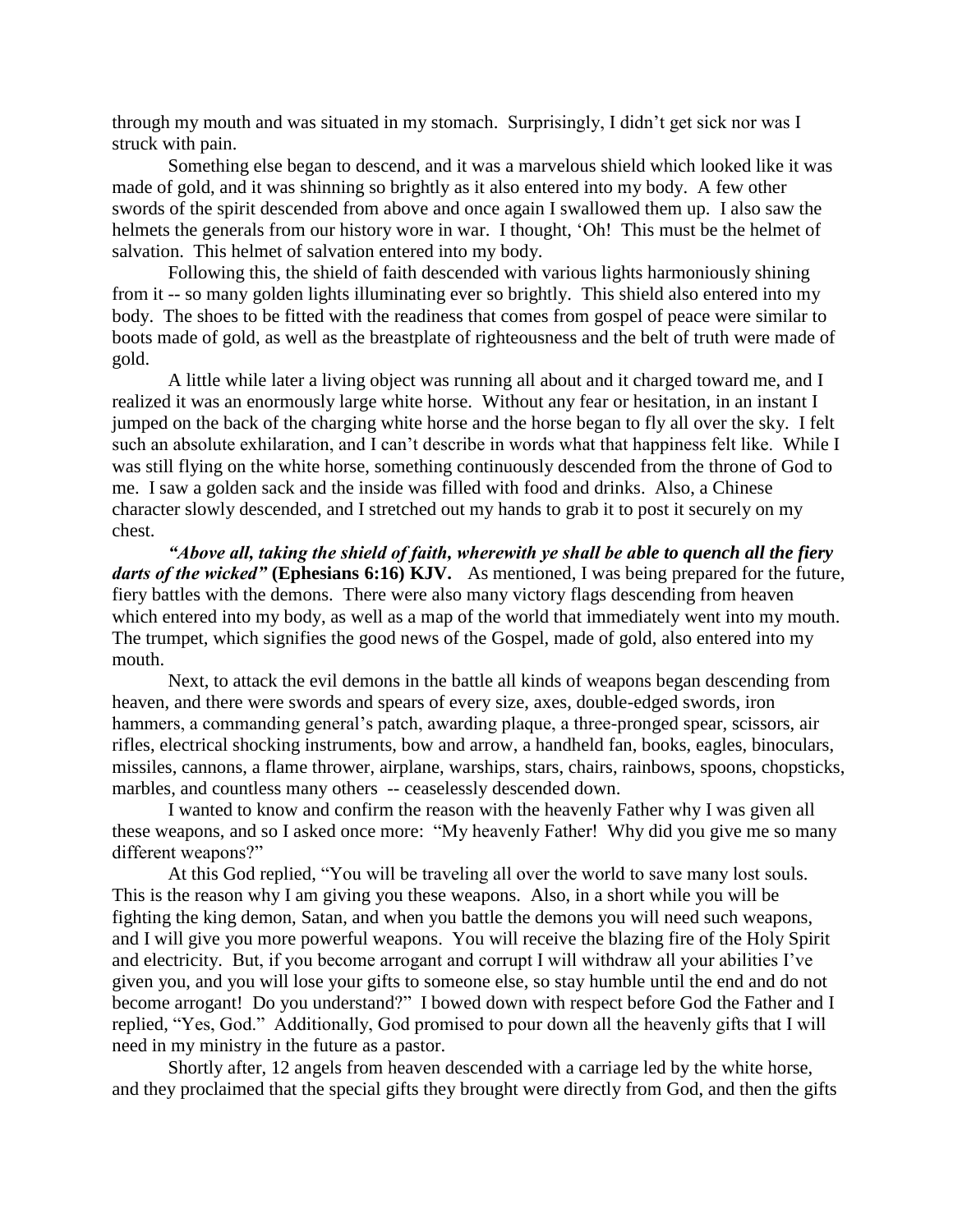entered into my body. These gifts represented God"s words more than any other gifts I"ve received, and many, various sizes of the swords of the Spirit especially entered into my body this time.

Also, a rolled-up rug shining in a reddish shade descended down in front of me, but immediately when the rug spread open tons of jewels began to pour out of it. I felt like I was the main character in a story book. There was a valuable jewelry box that caught my eyes, so when I opened it, a blinding light streamed out and I thought I was going to faint.

All these things were so clearly visible to me, and I felt I was in a trance because what I saw was so beautiful, that I was about to loose my consciousness.

# **\* Jesus' Warning About Sufferings We Will Endure In Hell**

**Sister Baek, Bong-Nyo:** Jesus said, "To transform Pastor Kim, before anything, I will bring him to hell and for 3 ½ years he will be imprisoned there, and he will experience the sufferings of hell first hand." Pastor Kim responded in shock: "No Lord, please no! You know that I am a coward inside! Unlike what my exterior portrays, I am tender, gentle inside, and easily frightened!" Just then Jesus burst into laughter, saying, "You are stronger than you think, and I know so." Pastor Kim and his family are very amusing sometimes. He never displays how tired he is; instead, when I witness the over-flowing happiness he exudes, I have been envious of him on more than one occasion.

Lately I've noticed that Jesus is a constant guest in the pastor's home. When I ask the Lord where He is, He often tells me He's at the pastor's house, and I only get to hear Him speaking to me.

# **\* Pastor Kim's Supplication**

Pastor's wife, Kang, Hyun-Ja: Jesus said to Pastor Kim, "You are a pastor, but you also have the responsibility of writing the books for the world to read; therefore, you must personally experience what hell is like. Also, this will allow you to pay close attention and realize the things you must correct, so from this time forward be solidly prepared and ready. You have to especially visit where my fallen servants end up, and you will suffer greatly from various places of hell, starting from the bottom." With that said, Pastor Kim was shaking violently in fear.

Jesus allowed us to realize and know why He delayed Pastor Kim and my gifts of spiritual sight, and it was because we had sinned by disclosing the secret.

Pastor Kim spoke in a defiant tone of voice saying, "Jesus! Please no. Why do I have to suffer the pain just because of the fact that I am a pastor? That's not fair. Jesus, if you really treat me that way, I will stop writing the book. I really don"t want to go to hell!" and he shouted. Then Jesus replied with a firm voice, "Pastor Kim! Be strong. Why do you have so much fear?" and Jesus reassured him.

Joseph and Joo-Eun were listening beside me, and responded. "Dad! Are you really a pastor? Why are you saying all these weak things? Really…..." When our kids gave their opinions, pastor"s pride was hurt, and his face looked unhappy. Our Jesus expressed compassion and love and comforted him. "Pastor Kim! I will give you the strength, so don"t worry yourself too much! I will lessen the pain you will have to suffer."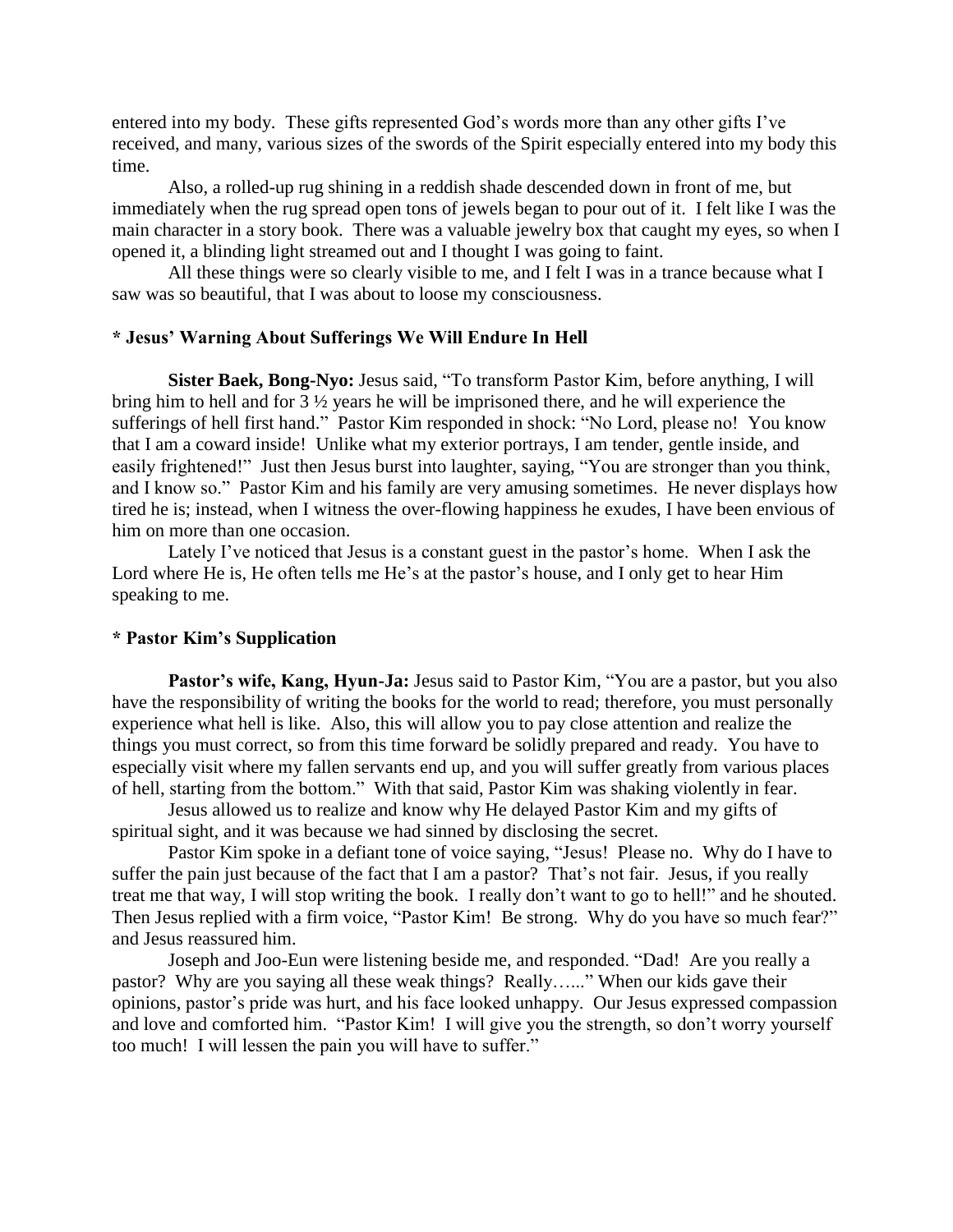For the moment you will not see and your body"s senses will only feel stinging, and He reassured that both pastor and I will experience similar sensations. Both of us were hugely relieved and let out a sigh.

# **\* Jesus' Humanistic Nature**

The Jesus we experienced displayed so much more humanity than what we expect, displaying warmth, and despite being a spirit, He is very sentimental. Even when we don't firmly hold the Bible to go witness, and each time we are encounter difficulties and suffer from exhaustion, He feels loving compassion for us and abundantly comforts us. As the son of God, He rules over all creation with authority, but each word He speaks to us melts our hearts. There is not even one person who would not be moved by such love that can be felt so deep inside. Jesus is very sensitive to emotions and His humanity overflows.

We often have the tendency to see Jesus only as a judge and know Him as a Holy Lord. This doesn"t mean I am suggesting you regard our Holy Lord carelessly or lightly.

For the most of us, ordinary Christians or the church may not know, but Jesus has a very great sense of humor. Also, when we are upset and crying He will cry with us, and grieve with us, and when we are happy He rejoices with us. He is Holy, but I would like to express that our Lord is extremely jealous when He is replaced by our excessive preoccupation with the things of this world.

Therefore, our families live daily and are especially cautious so that we do not disappoint or hurt our Trinity God. When we are leading a conversation, we make sure that we do not leave out talks about our Heavenly Father, Jesus or the Holy Spirit. Jesus and the Holy Spirit -- seeing our devotion -- are always by our side and allow us to see them, and they pour down all the fire and energy upon our bodies. Additionally, after we received the gift of spiritual sight we began experiencing many surprising, shocking and unimaginable things on daily basis.

# **\* Jesus' Humor**

Our family was sitting around and sharing a conversation about heaven, and sharing our opinions about Jesus and the Holy Spirit when we realized the room was soon filled with Jesus, Holy Spirit and the angels enjoying our conversation.

Jesus seemed especially in the mood to joke around with my husband, Pastor Kim, and began to speak. "Pastor Kim! You are a pastor and have a great faith, therefore you must suffer great pain so that your spiritual sight will quickly open up -- so what do you think? Are you ready to go right now?" Jesus asked Joo-Eun to deliver this question to him.

At this, my husband jumped up in shock, shouting, "Oh, Lord! You"re going to start that again? Why do you keep scaring me?" and we all laughed at his response. Even though what Jesus was asking seemed like a joke, there was a hidden truth in what He was saying.

Jesus explained that there was a huge difference in simply visiting hell and actually experiencing hell, and the only way to write the books without compromising them was to feel the pain and personally experience the reality of the suffering. This way the only way the books" content would be authentic, and pastor Kim would be ready to be utilized mightily in the future. After this explanation pastor began to get terrified. The Lord continued, this time directly to me, "Since you are the wife of the pastor and are in the same boat, therefore, wouldn"t it make sense that you also join him in experiencing hell?" I was so surprised I shouted, "Jesus! I am really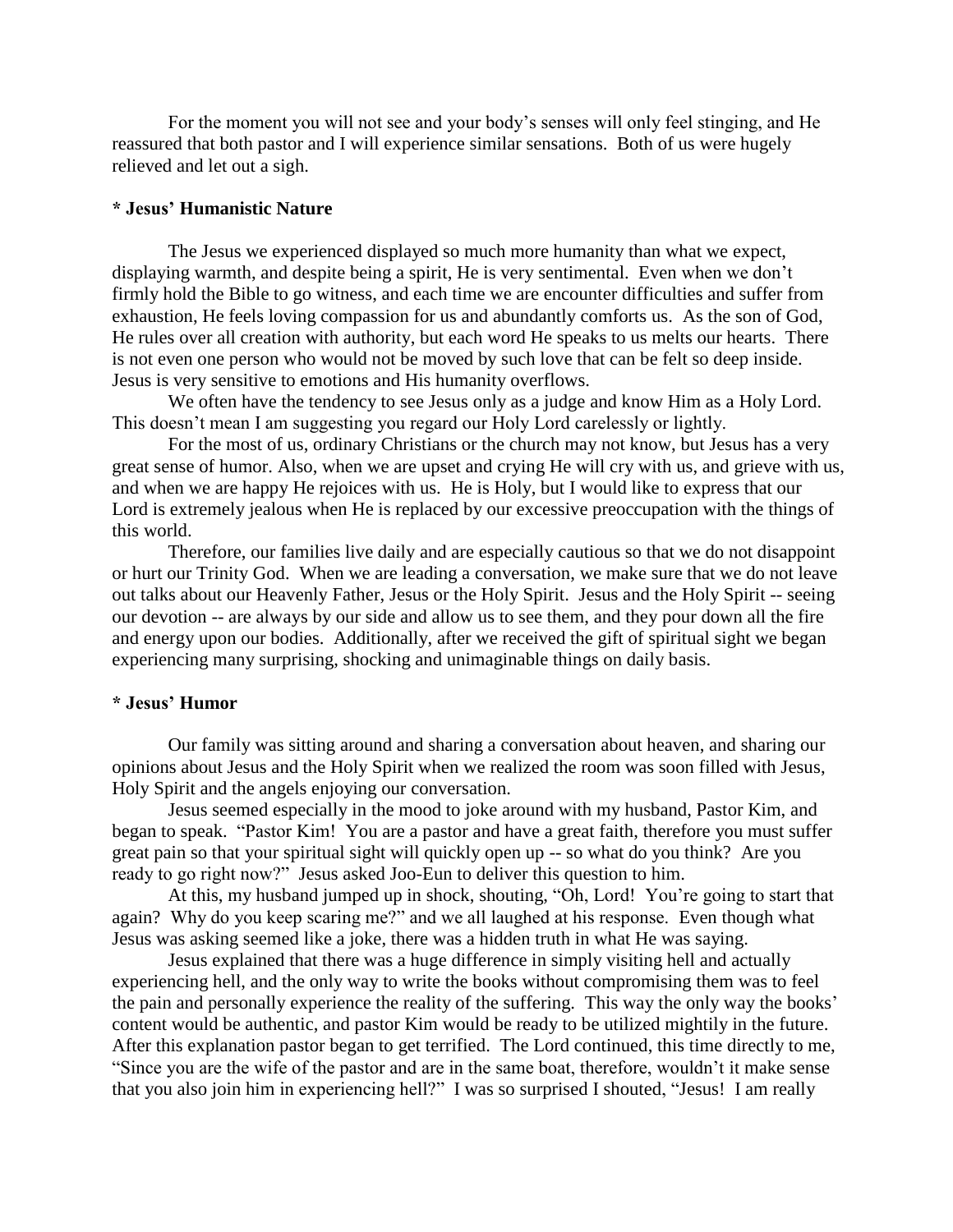someone who gets scared easily. I am especially terrified of hell. I am a weak servant and I will not last even one minute or one second," and just then Jesus burst into laughter, saying "Oh no, no -- I don"t think so! You are strong." Soon Pastor Kim was beside me laughing and delightfully agreeing with the Lord to tease me. "Hahahaha! Lord you are so right. Sister Kang, Hyun-Ja is much tougher than she looks. Just look at her forearms. Doesn"t she look like she can cause some serious damage with them to those demons?"

I tried to use a childish voice and charm and pleaded, "Oh Jesus! This isn't right. Since I am so scared, I would like to just observe if I may, please?!" So Jesus replied, "Okay, okay, as you wish! I will allow you to observe only." I was shouting for joy.

So pastor sat beside me and with his small eyes he stared me down and said, "Hey, where is your loyalty? While your beloved husband is suffering in hell, all the years of love and loyalty should allow you to say, "Honey! I will be right beside you, so don"t worry! We will live and die together,' but what? You are so happy that you would not be suffering the pain in hell? Man... what can I say," and he chuckled.

"Pastor Kim! Don"t worry. Jesus will be with you and protect you, so best of luck to you in hell!" and as soon as I said this, Jesus burst into a loud laughter, "Hahahaha!" The kids said in unison, "Dad! You are in big trouble!" and began to laugh.

Suddenly, it was apparent that pastor was terribly worried about what experiences he will endure in hell. Jesus went one step further and said, "From now on, Pastor Kim must thoroughly prepare your mind and go even deeper into prayer." Pastor asked a question: "Jesus! When I am imprisoned in hell and suffer much pain, would my reward in heaven become greater?" Jesus explained that the reasons for the suffering weren"t for the reward, but to correctly write the books of that experience. The physical battle pastor had to endure while fighting with the demons was his portion of faith that he must complete. When it's done he will receive the reward.

Jesus encouraged Pastor Kim for the physical sufferings that he must experience in hell in the near future, and He showed Joo-Eun pastor"s house in heaven. Joo-Eun reported that Pastor Kim"s house was already 900 stories high and mine was up 700 stories and countless angels were busy in construction of the house.

# **\* The Spiritual Cell Phone And The Text Messages**

Pastor Kim pleaded, "Jesus! Please revive our church," and suddenly pastor's spiritual cell phone began to ring. Pastor Kim"s spiritual cell phone had a spiritual text message from Jesus regarding the request, and it said simply going out to witness to people isn"t easy, therefore, we must go out by equipping ourselves with much prayer and with the power given to us from above. The kids also verified this with their spiritual eyes. Jesus shouted out loudly that the Lord's Church will be revived and grow, therefore we must pray and evangelize diligently.

# **February 19, 2005 (Saturday)**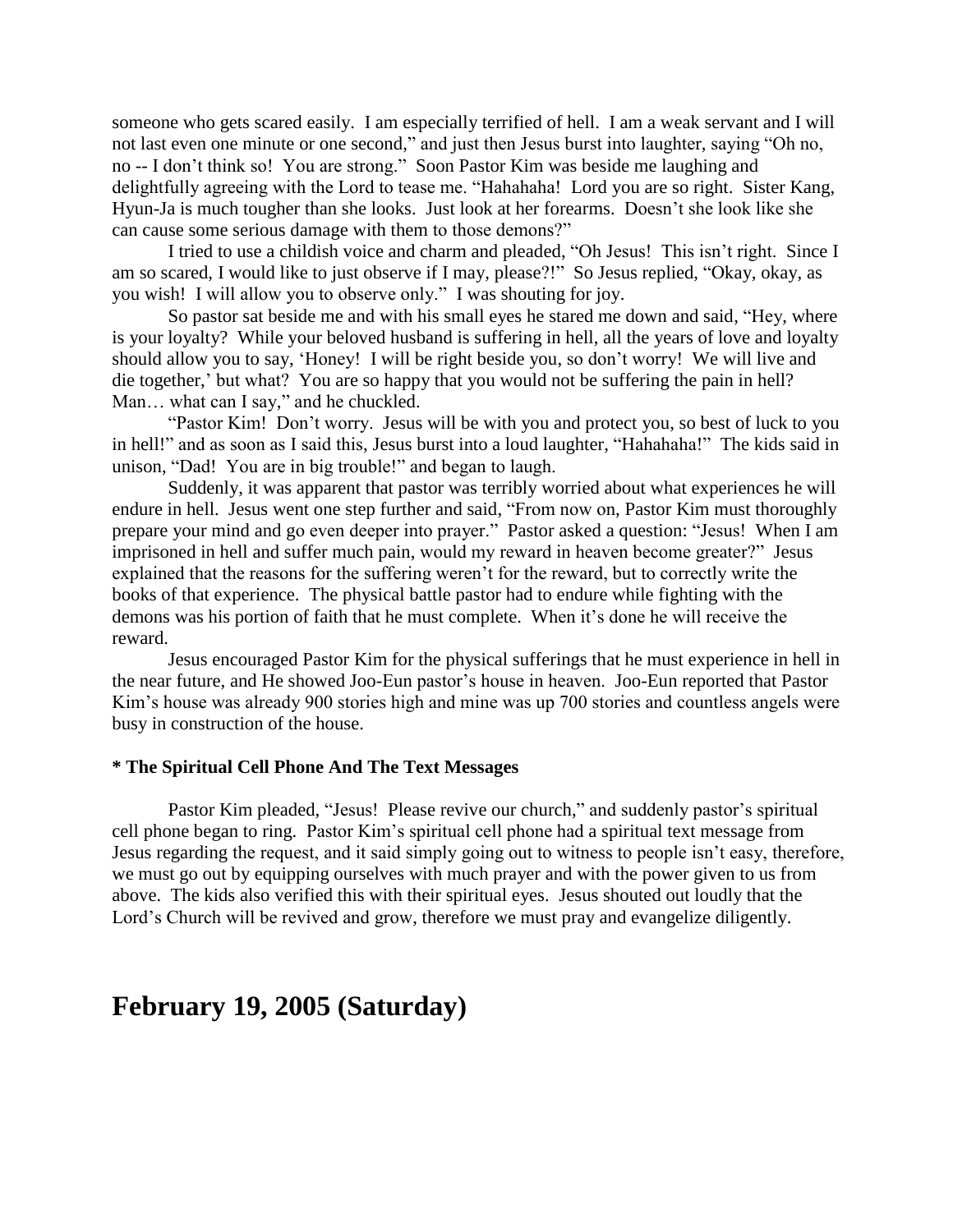**Sermon Scripture:** "*I indeed baptize you with water unto repentance. but he that cometh after me is mightier than I, whose shoes I am not worthy to bear: he shall baptize you with the Holy Ghost, and with fire: Whose fan is in his hand, and he will thoroughly purge his floor, and gather his wheat into the garner; but he will burn up the chaff with unquenchable fire.*" **(Matthew 3:11-12) KJV**

**Kim, Joseph:** When I close my eyes or am in prayer I can see the throne of God ever so clearly before me. Just a few days before I was frustrated when I heard the experiences of those with spiritual sight, because I did not yet receive the gift of the spiritual sight, and with envy and sadness I often sat alone in one corner of the church with tears in my eyes. Now I am able to see the throne of God engulfed in majestic brilliance before my eyes. It was much more blinding than the sunlight, ten thousands times brighter.

I tried hard to see the throne of God more clearly with my eyes, but each time I raised my head to look the illuminating brilliance and its majesty involuntarily bowed my head and I was unable to see it clearly. I could see a bit of the enormous knees and the feet. God is mighty and unfathomably gigantic. Before the throne of God the four beasts are there with their fierce stares, and they looked toward where I was and their eyes rolled all about **(Revelation 4:6).** Also, there were various lights shining from the throne and their hues were unclear, but they looked like uncommon shades of a rainbow.

### **\*A Golden Road Connecting To Heaven**

An unfamiliar, special golden light began appearing brightly before me, so I paid close attention to what was being revealed. Without thinking, I shouted, "Wow, it's the road to heaven!" From where I was standing, I've never seen anything like the endless road leading up to heaven. Even those at church with their spiritual gift of sight have not seen this road leading to heaven, but God showed it to me clearly and precisely.

The width of the road wasn"t very wide, but it leads directly to God"s throne, and the golden road began right under my nose. The golden lights continued to shine, and from a distance some object was coming toward my direction.

#### **\*The Heavenly Treasure Necessary In Ministry**

Anything descending from heaven, no matter what it is, shines so brightly and when I try to look with my eyes I can hardly open my eyes due to the glare, and I"m guessing it will damage my vision. The objects I saw from a distance were still racing toward me, and the closer they approached, their identities were clearly revealed. There were three to four heavenly angels hauling the golden carriage, and at the head leading was a horse as white as snow as the angels held the halter like coachmen and led the carriage down.

Inside the golden carriage were many red, wrapping cloths, and I was anxious to see what was inside the cloths. As soon as they arrived, the angels brought the packages from the carriage and politely spoke. "Greetings, Brother Joseph! God commanded us to deliver these to you, hence we are here. Brother Joseph you will be involved in ministry as a pastor and God said that all the things necessary for you in your ministry are in here. Please utilize them appropriately."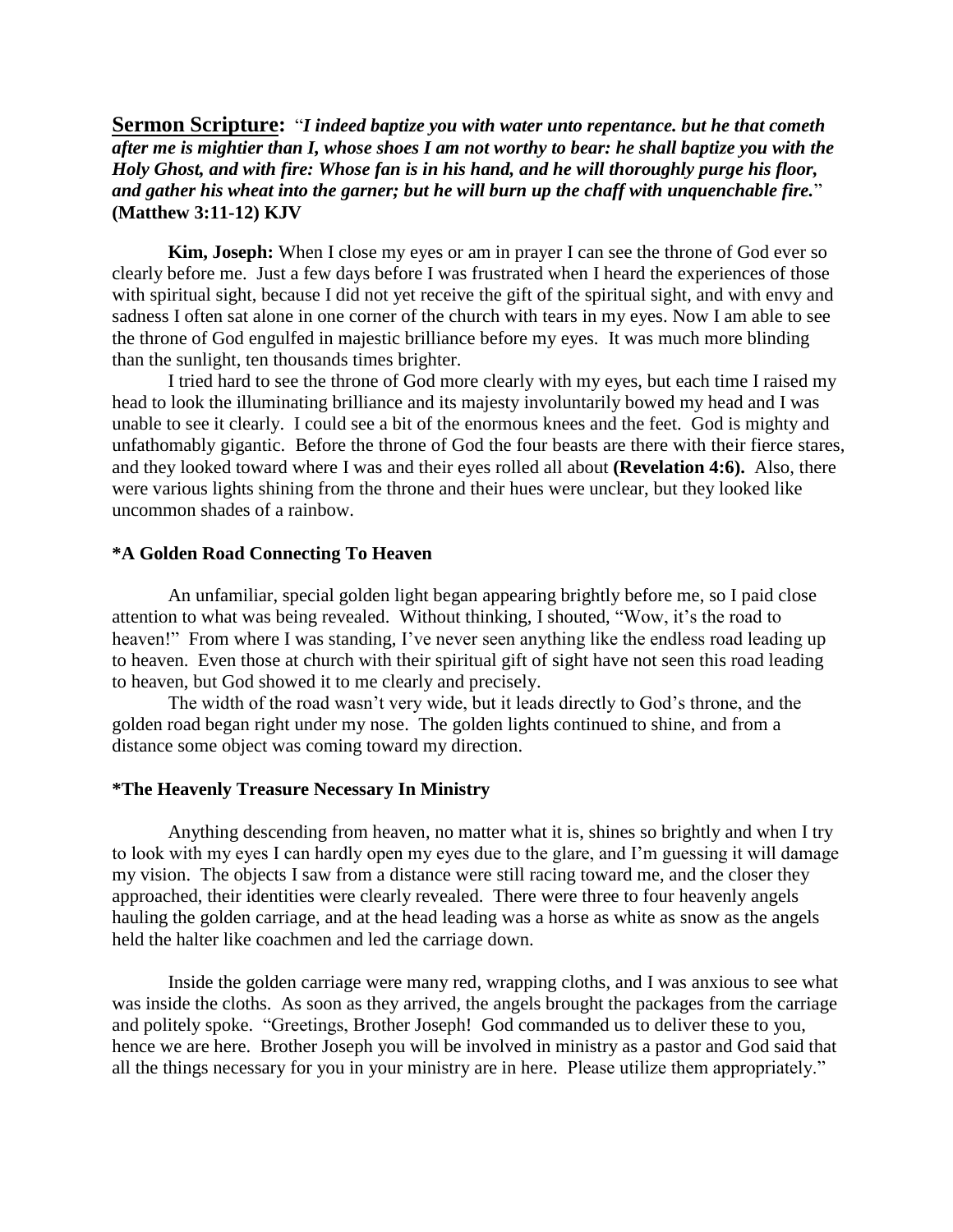I began to open each package one by one as the angels brought them to me, and inside, overflowing, were all kinds of jewels and precious treasures in unthinkable quantities, and each of them was brilliantly shinning. Even after the angels and the carriage ascended back to heaven the packages continued to pour down. God unceasingly poured down on me.

I asked the heavenly Father: "Heavenly Father! Why are you giving me such priceless gifts? I don"t know what to say." Jesus stood beside me and tenderly requested, "Joseph! You will stand before the whole world as the servant of the Lord and you will be used in a mighty way! Therefore, do not become arrogant, but be humble until the end. Do not be led astray and become corrupt. These are given so that you may do much more for my name so take them and use them wisely. You will be a prominent figure and will be a huge influence in the world!"

After that, many other packages containing unknown gifts continued to descend down to me. I began to open my mouth like I was eating food and swallowed all the gifts which then entered into my stomach one by one. When I saw myself with spiritual eyes, I was enormously bloated and fat because I swallowed so many things.

# **\*Touched By Jesus**

**Sister Kang, Hyun-Ja:** Today I was suddenly attacked by sadness, so I began to cry out in prayer, and as if a camera light was flashing, a light began flashing on and off a few times. I was suddenly surprised, so I decided to ask my daughter who was praying beside me.

A short while later I felt someone concentrating and continually touching me on my head, back and hands. Joseph and Joo-Eun sarcastically said, "Mom! Are you trying to tease someone? Right now Jesus is the one who"s touching you. Don"t you know that?" and they rebuked me. So I decided to ask Jesus and the Lord told me not to worry and to continue praying.

#### **\*Haak-Sung Meets Moses**

**Lee, Haak-Sung:** While I was praying Jesus came and took me to heaven, and I finally met Moses whom I"ve longed to meet. As soon as I met Moses I shouted at the top of my lungs: "Moses, sir! Moses sir! I wanted to meet you so much!" Moses replied, "Ah-ha, Brother Haak-Sung! It's nice to meet you," and he took my hand.

Moses continued: "Currently in heaven there is widespread talk about the Lord"s Church. I especially wanted to meet Pastor Kim, Yong-Doo, but why isn"t he here? Instead, why have you come to see me instead, Brother Lee?" I felt humiliated by his comment and didn"t know what to do. Moses said that many famous, faithful servants from the Bible are waiting to meet Pastor Kim and I was asked to deliver this message to urge him to quickly receive the gift of spiritual sight, so they can meet in heaven.

At that moment, as Jesus was listening to this conversation, He suddenly spoke loudly saying, "I am the greatest one!" and both Moses and I instantly bowed our heads down.

I returned to church, and after I finished praying, I delivered what Moses said, and pastor said: "Haak-Sung! I am a pastor of a small start-up church and I am no one significant, so why would the great servants want to meet me? I can"t understand that." At that moment Jesus stood beside me and once again repeated what He said in heaven: "I am greater than any prominent servants from the Bible!"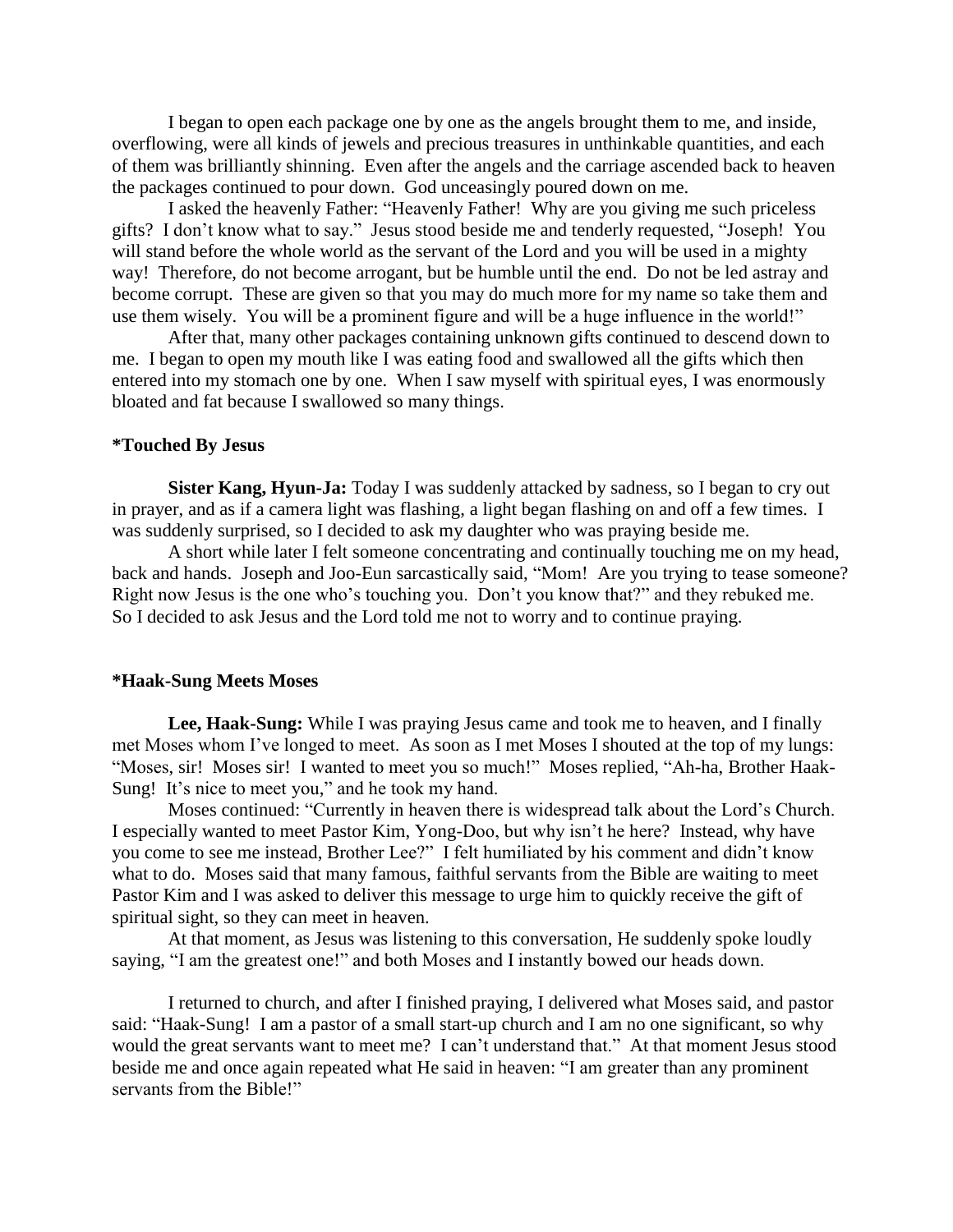# **February 21st, 2005 (Monday)**

**Scripture sermon:** "*Beloved, think it not strange concerning the fiery trial which is to try you, as though some strange thing happened unto you: But rejoice, inasmuch as ye are partakers of Christ's sufferings; that, when his glory shall be revealed, ye may be glad also with exceeding joy.*" **(1 Peter 4:12-13)**

# **\* Mrs. Kang, Hyun-Ja And Sister Baek, Bong-Nyu, Incursion From Evil Spirits**

**Pastor Kim, Yong Doo:** My wife and Sister Baek, Bong-Nyu prayed for the gift of having their spiritual eyes opened. They began praying last night and had finished this morning at 9 a.m. The thought of going home must have slipped their minds; they continued to converse with one another. They had prayed all night. They should sleep and rest, but they did not appear exhausted. They just continued to converse with one another.

 I advised them that the Lord will grant them opened spiritual eyes and with all other gifts at the proper time. I told them to cease speaking about the matter. The more one spoke, the greater the chance of vulnerability for evil spirits to attack. Therefore, I had advised them to stop and go home and rest. However, they continued to sit next to each other and converse uncontrollably. There was no sign of them stopping. I reluctantly left them and went home and slept. My wife came home after a long time. Then the accident occurred.

# **"***Neither give place to the devil.***" (Ephesians 4:27) "***Let all things be done decently and in order."* **(1 Corinthians 14:40)** *"..To obey is better than sacrifice, and to hearken than the fat of rams."* **(1 Samuel 15:22)**

 After Sister Baek, Bong-Nyu had left my wife, it was about noon when she headed home. About that time, as she was climbing down the stairs, an unidentified group of dark evil forces attacked her. They wrapped around her body and made her fall.

 Initially, the evil spirits had waited and hovered around her. When they found a vulnerability, they quickly spun like a whirlwind tornado in great speed. They made her dizzy. Although she was very dizzy and had to sit on the stairs, she attempted to hold her ground, clenching her teeth. With their full strength, the evil spirits pushed her, and she rolled down to the end of the stairs. As a result, she broke her back and was taken to the hospital. She had to have an operation that fastened her back bone with steel. This accident was caused by disobedience and a bit of complacency.

 Jesus did not personally heal her, but He had told her to get an operation. When we asked why the Lord would not heal her and instead go to the hospital, He said that depended on the faith of the person. Sometimes the Lord would personally heal people, but He also would use doctors for medical attention. Doctors are used by Him as a means to treat and heal people.

 "Saint Bong-Nyu has some areas that need to be evaluated. There are some areas where disobedience is a problem. This time the evil forces had found and captured many vulnerabilities. When the pastor speaks to the congregation, they have to obey. Pastor Kim, do not worry, but visit her and deliver my message. My message is my will for her. Moreover, tell her to humble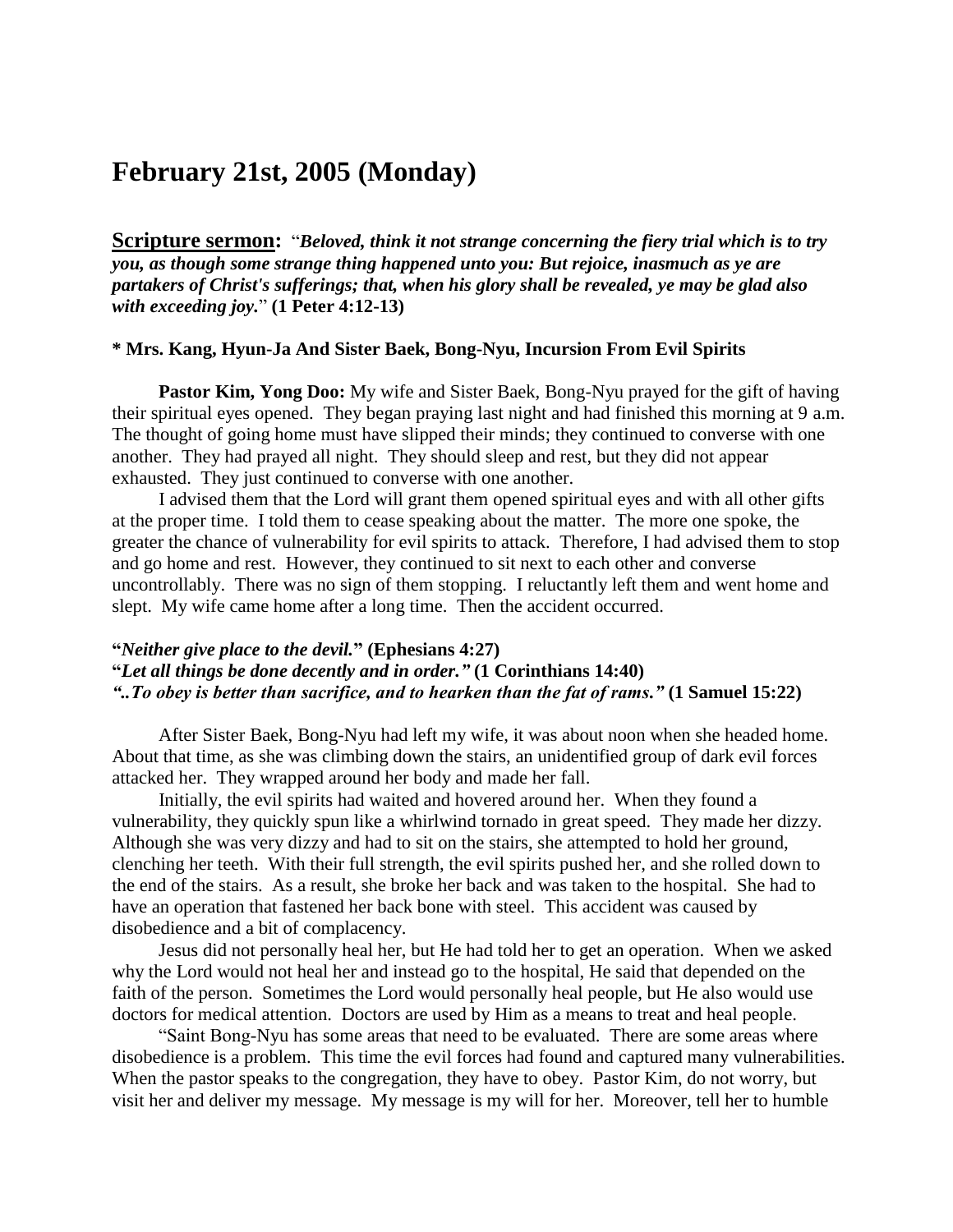herself even more."

 The Lord reproached my wife. "When the time comes, your spiritual eyes are going to be surely opened. Why are you so impatient? Your spiritual eyes have not opened because there are still spiritual issues that you are not aware of. Later, you will naturally know the answer to what I am referring to."

 Sister Baek, Bong-Nyu is really an unstoppable person. Generally, other believers who encounter Satan become frozen and diffident. They become frightened and will not dare defy their enemy. However, Sister Baek Bong is very bold and she does not even blink her eyes at any place in hell. She is very strong and courageous. She has gradually influenced the other congregational members to become bold for the army of Jesus. All the members have become brave soldiers.

 I went to the hospital to visit Sister Baek, Bong-Nyu. When I got there, she immediately said, "Pastor, I am so sorry that I had disobeyed you." She then told me that her operation had gone well. When she had fallen, her spinal cord had broken. Two of her vertebrae had broken and tore through the flesh. She had just received an operation that fastened her back with steel rods. She had six steel rods inserted into her back, three steel rods for each vertebrae.

 I was very curious to why this was allowed to occur for one disobedience. She lived in poverty and I felt sorry for her. How would she cover the hospitalization bills and surgery? She was very pitiable.

 The Lord watched silently in the midst of us. After a long time, He began to explain. Meticulously, He began to explain that every event that occurs to someone has a certain reason and underlying cause.

#### \* **Way Of The Lord, How Jesus Moves**

**Mrs. Kang, Hyun-Ja:** My heart was in torment for a long time after Sister Baek, Bong-Nyu had become severely injured by the attack of the evil forces. An unbearable sadness had come upon me. I felt responsible for the accident. I was impatient and it was I who pushed us in haste. I desired our spiritual eyes to be opened so much. I continuously repented over and over. Jesus had already known that my heart was in torment. He comforted me by caressing my head and back.

 In the afternoon, I quietly prayed in our small room and through the window an exceedingly fast beam of light shone down. In the midst of the light, Jesus had arrived. Whenever Jesus makes His entrance, a beam of light shines down. It is like a laser beam. It seems like He is traveling instantaneously at unimaginable speeds. There are no other entities that can travel like Jesus. Jesus is faster than any type of light, such as the rays of the sun or the illumination of a flashlight. He is not only faster, but He travels with precision.

 Throughout my life, Jesus has always been with me. When He touches me, I could clearly feel His touch through my senses. Today, He showed me a very special scene. I finally realized how the Lord travels around the world so fast. He travels as fast as a flash. Before, I had vaguely thought about the idea. But now, I truly understand with certainty and I believe it with my heart. I understand how He knows the events of the world. Jesus oversees and watches the saints throughout the world. He does not have to travel around the world to know what is occurring with the saints. He already knows about them. It doesn"t even take a second for Jesus to know the information of His saints.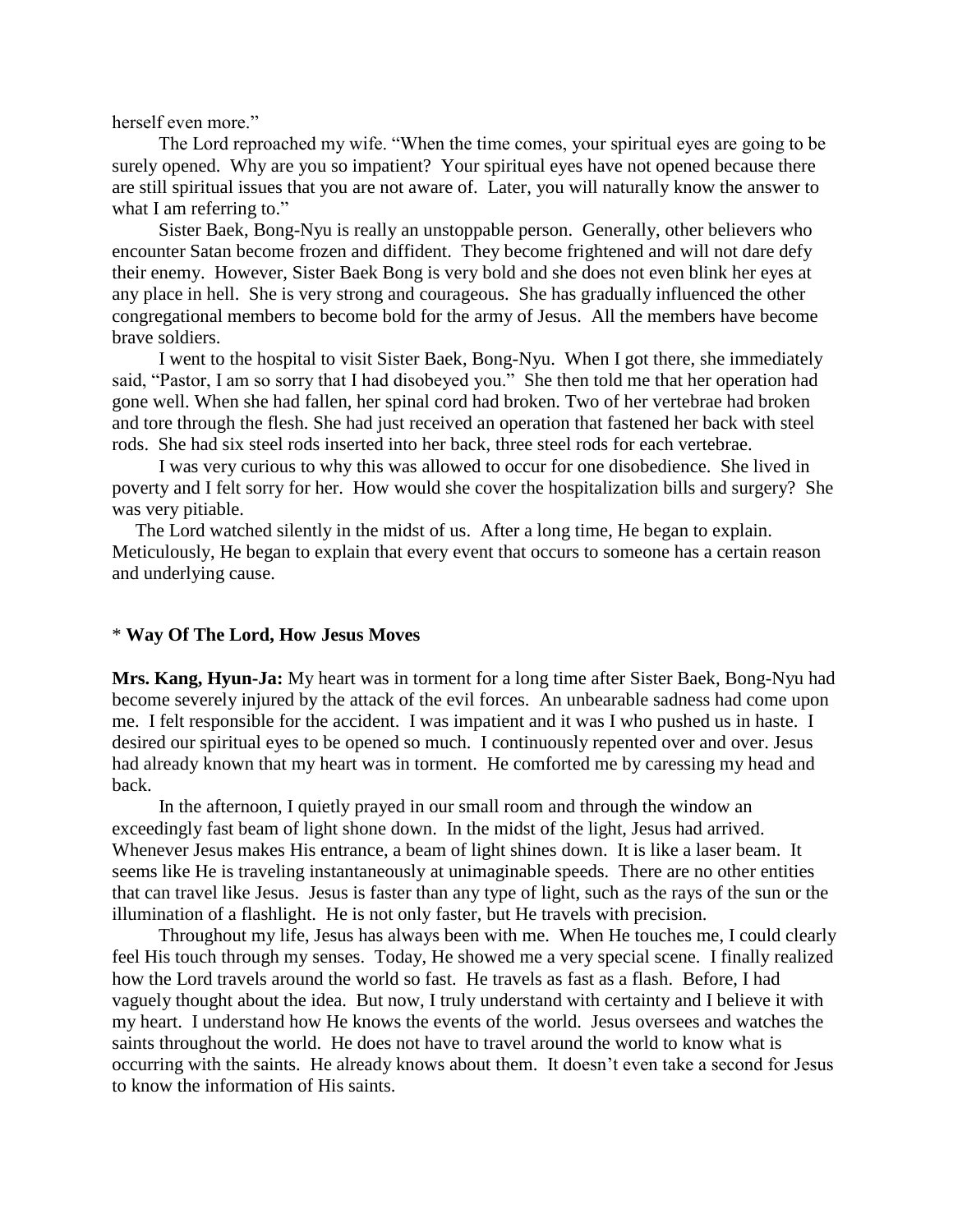The Lord said, "I show you this because I love you." I would expect that Jesus would show other believing saints the special secrets or various events because He loves everybody. *"He that has my commandments, and keepeth them, he it is that loves me: and he that loveth me shall be loved of my Father, and I will love him, and will manifest myself to him."* **(John 14:21)**

 Whenever Jesus appears next to me, my surroundings become luminous and bright. It appears as though a bright pillar of light is in front of me. I always feel that Jesus is with me and is always accompanying me. The Pastor was delighting the Lord. "Oh Jesus! I love you!." The Lord said, "Pastor Kim! Since you have prayed all night, go and get some sleep." The Pastor replied with a unique and humorous expression on his face. "I love you." All of our family members laughed out loud.

 From the Bible, we understand the characteristics of our Jesus as holy, serious, and graceful. It may appear that He is always discreet and would not be able to joke or be playful. Many people think the Lord is far from being humorous, jolly, or playful. However, when our spiritual eyes opened, we found out that He is great beyond our imagination. The closer we got to Him and as our spiritual eyes opened further, we found out He is humorous. But whenever we sinned, He grieved and lamented.

#### \* **Pastor Kim, You Are My True Bride**

Today, when my husband went to sleep, the Lord appeared with some kind of sack cloth. Joseph, Joo Eun, and I were very surprised to see the Lord with a sack cloth. "What is that? What is Jesus going to do?' We all watched carefully. It is usually the Pastor who entertains the Lord. Now, the Lord desired to have a wedding ceremony in heaven. The Lord said, "I suddenly desired to take the Pastor and have a wedding ceremony." The Lord then placed the Pastor's spirit into the sack cloth and returned to heaven with the Pastor's spirit. I did not know if the Pastor was aware of what had just happened. He was in a deep sleep. We started to chuckle to ourselves.

The Lord had a very unique and humorous facial expression as He took the Pastor's spirit within the sack cloth. We could not restrain from laughing. In heaven, the saints from the church of heaven came in groups to observe and laugh at the sight of the Lord bringing the Pastor in such a unique way. It almost appeared as though the Lord was kidnapping him. Jesus commanded the angels to dress and adorn the Pastor. The angels then took the pastor to the other room. They dressed and adorned him with precious stones and accessories. He looked great. The splendid wedding ceremony finally began. Once the ceremony ended, the reception began. The wedding reception started as the Pastor and Jesus danced in a humorous way. They were using their hips and moving side to side. All the saints were entertained. In fact, they were delighted that Father God laughed out loud in His deep voice.

The Pastor and Jesus danced for a long time. The Lord proclaimed, "From today, Pastor Kim, Yong-Doo is my true bride!" When the Lord proclaimed, all the saints shouted and clapped. The angels blew their trumpets and added merriment to the celebration. When the Lord danced hip to hip with the Pastor, it looked as though they were competing on who was dancing better. The Pastor's moves became progressively weird and strange. The Lord humorously said that it was hard to catch up to the Pastor"s dance moves and that He would have to practice more. The Lord then returned back to our home. I asked the Lord: "Lord! Did you enjoy the wedding ceremony with Pastor Kim?" The Lord replied, "Of course, I liked it! I have wholly exposed the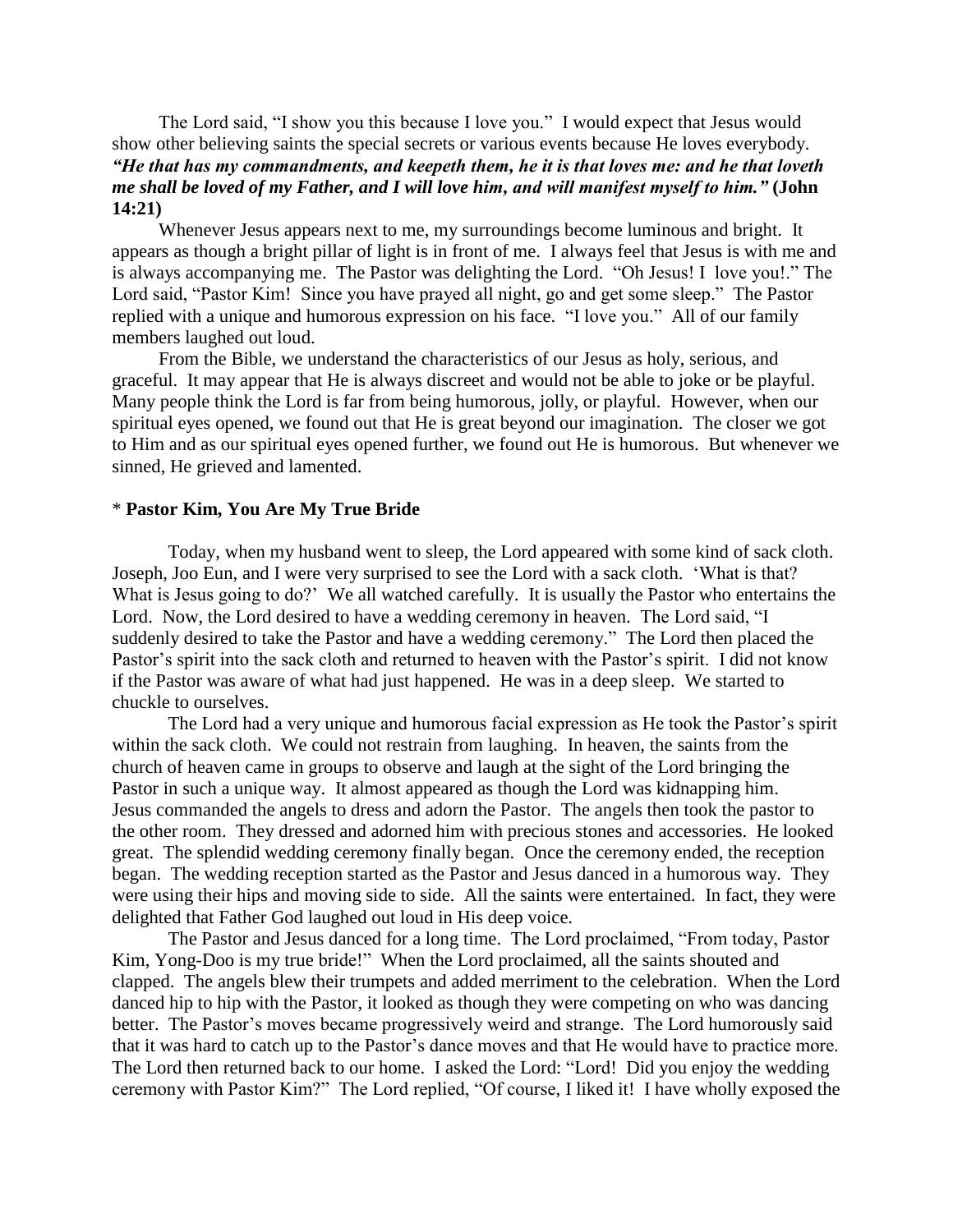most inner parts of my heart to the Lord"s Church! However, I wish the other churches would worship Me freely, with more interest and graciously." Jesus said that He would love to see all the churches worship and service in the Spirit more freely. Instead of being rigid and formal, He would like to see them be more flexible, entertaining, and blessed.

# \* **Shower Down The Fireballs Of The Holy Spirit**

**Kim Joseph:** As I prayed, large and small fireballs began to move around the throne of Father God. The fireballs began to shower down upon me. Initially, small fireballs showered down, but as time passed, the size of the fireballs gradually became larger. Eventually, the size of the fireballs became the size of houses and penetrated unceasingly into my body. As the fireballs entered my body, it was so hot that I could not bear the heat. "Oh, hot! Oh! Hot!" I shouted continuously.

I could see the gates of heaven widely open, especially today. Jesus said that today was a special day for the saints of heaven to witness the events at the Lord"s Church. The heavenly saints witnessed the worship, service, and the prayer rally. They were observing with great curiosity.

#### \* **The Saints In Heaven Come Down To Visit**

Jesus had kept His word. During the middle of service, an extraordinarily shocking event took place. I was able to see several heavenly saints come down from heaven. With the Lord"s command, they were able to visit us. I shouted loudly to the pastor: "Pastor! Pastor! Elijah the prophet has come down from heaven riding in a red chariot with fire horses. Wow! It's amazing! Look at the scene! They are hovering around the church ceiling. Following Elijah is Daniel and his three friends. I see Noah and Abraham coming as well!" The Pastor cringed and became startled.

The Pastor said, "Joseph! This event is very shocking and extraordinary. It can also create a lot of controversy. This even is huge and not in the Bible. There is a similar case, but not like this event. It did not involve many heavenly souls." The pastor then asked me to look up similar events in the Bible.

Pastor found Luke chapter 9:28-31. It was about Jesus praying at the mountain and His appearance had changed. Then Elijah and Moses had appeared. They had a conversation in regards to His departure. The Pastor was a bit doubtful. However, my little sister Joo-Eun surely witnessed the scene. Sister Baek, Bong-Nyu and Brother Haak Sung were busy witnessing the heavenly saints.

Jesus then shouted in an audible voice, "Is there anything that I can not do? It is only the beginning. From now and forward, I will permit the heavenly saints to come and visit as much as I desire. Pastor Kim, you have to believe Me!" During our worship service, all of us dance, sing, and worship standing from our chairs as much as we desire. The Lord would also imitate our dances.

#### **\* Father God's Appearance As He Receives Our Worship**

Father God, Jesus, and the Holy Spirit were impressed with our worship and service. When our church worships in service, we appear to be celebrating and entertaining. God was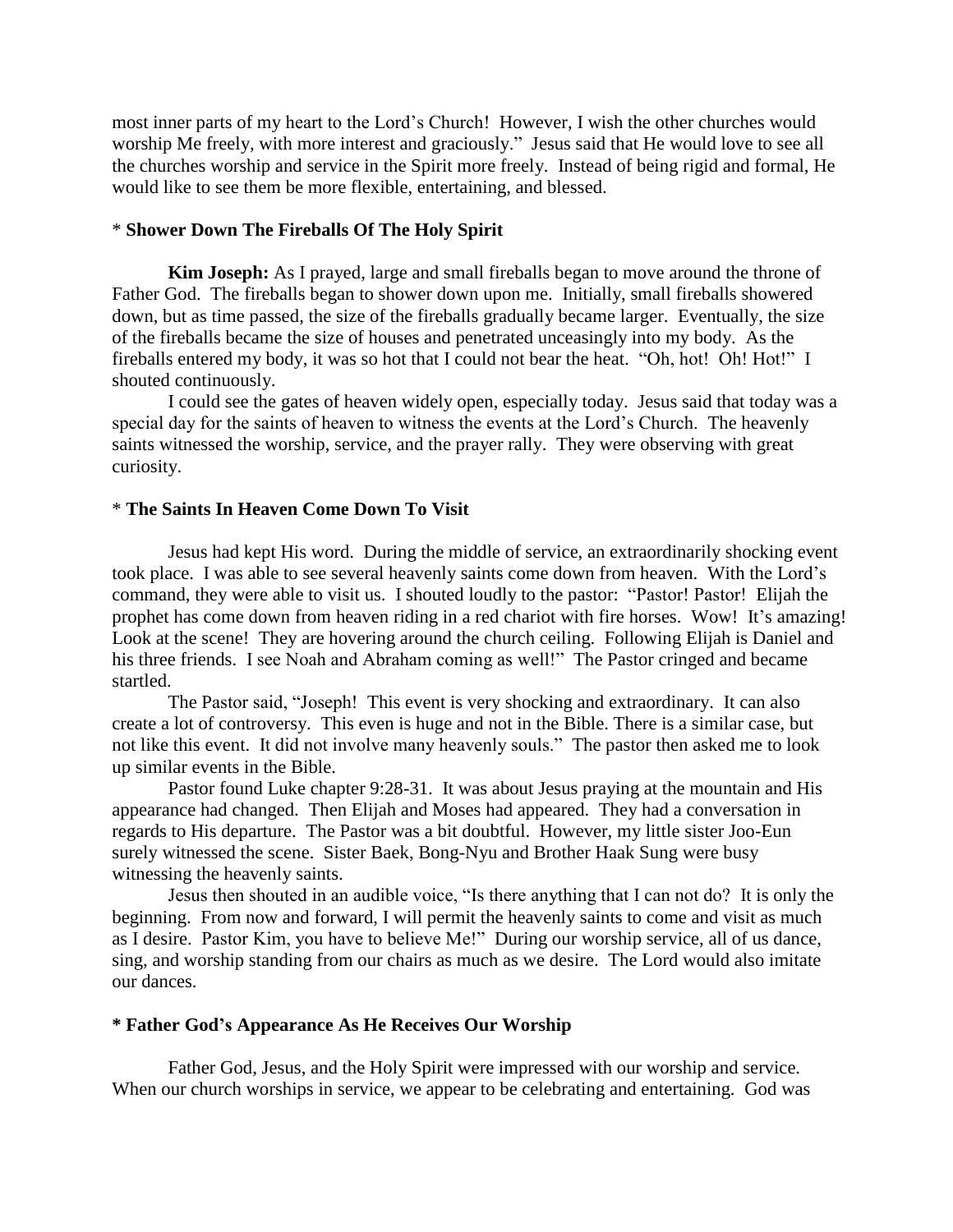very delighted with our worship service. God always accepts our worship service pleasantly. As God watches over our worship service, He is very satisfied.

*"And David danced before the LORD with all his might; and David was girded with a linen ephod. So David and all the house of Israel brought up the ark of the LORD with shouting, and with the sound of the trumpet. And as the ark of the LORD came into the city of David, Michal Saul's daughter looked through a window, and saw king David leaping and dancing before the LORD; and she despised him in her heart."* **(2 Samuel 6:14-16)**

The Lord had Joo-Eun express movements in a dance. Jesus told Joo-Eun to move exactly as He moved and instructed her. We followed the dance movements of Jesus and moved in rhythm to the worship music that was being played from the mechanical piano. The Lord led us in dance and we freely worshipped much. A multitude of angles arrived from heaven to sit on the church chairs and they filled the church. Angels were also flying, occupying the air space as they watched. Generally, in any other day, evil spirits would hide in dark corners of the church, but today there were none.

Suddenly I became curious about Father God watching us. I wanted to know how He was reacting. As I was dancing, I looked up to heaven. Father God bounced to His feet and briefly moved from side to side. When Father God moved, an enormous flash or beam of light shined down. I could sense and feel that Father God was very pleased.

Father God moved in a unique and special way. With His enormous hand, He waved it from left to right. He then raised His other hand and moved it slowly from right to left. Father God continued to wave His big, mighty hands in the air. He then sat on His throne. He then stomped His right foot to the beat of the song that was playing in our church.

He laughed with a deep, sonorous voice. He then granted us a very special gift from the throne. A large ball that was bigger than a house began to roll toward me. The ball suddenly became a fireball and it entered my body. It was so hot that I almost instantly fainted. Blazing fireballs entered into all the members of our church. As the fireballs entered their bodies, the church members cried out and screamed, "Hot!"

### \* **Seeing The Spiritual Realm With Our Physical Eyes**

After church service, I returned home and witnessed evil spirits in our home. When I had opened the front entrance door to enter, groups of evil spirits that looked like mice ran from the master bedroom to the other small room. As my family members entered, the evil spirits rushed to move and hide in the corners. When I witnessed this event, I was seeing it with my physical eyes and it was very vivid. I also vividly saw Jesus with my eyes, which were opened at the church. The Lord had accompanied us as we returned home. He was with us. The Lord was radiating a golden color. He has brown hair. He was dressed in a radiant linen that glowed and His facial structure was fantastic.

We feel so comfortable and peaceful as we look upon our Lord who appears very benevolent and kind. His appearance gives us a sense of security.

Whether my eyes were opened or closed, I was able to see Jesus and Father God's throne. With my eyes closed, the sight was a bit blurred, but now with my eyes opened, it was very clear and vivid. Jesus said, "Joseph, I choose you as the man who will do great works for me at a later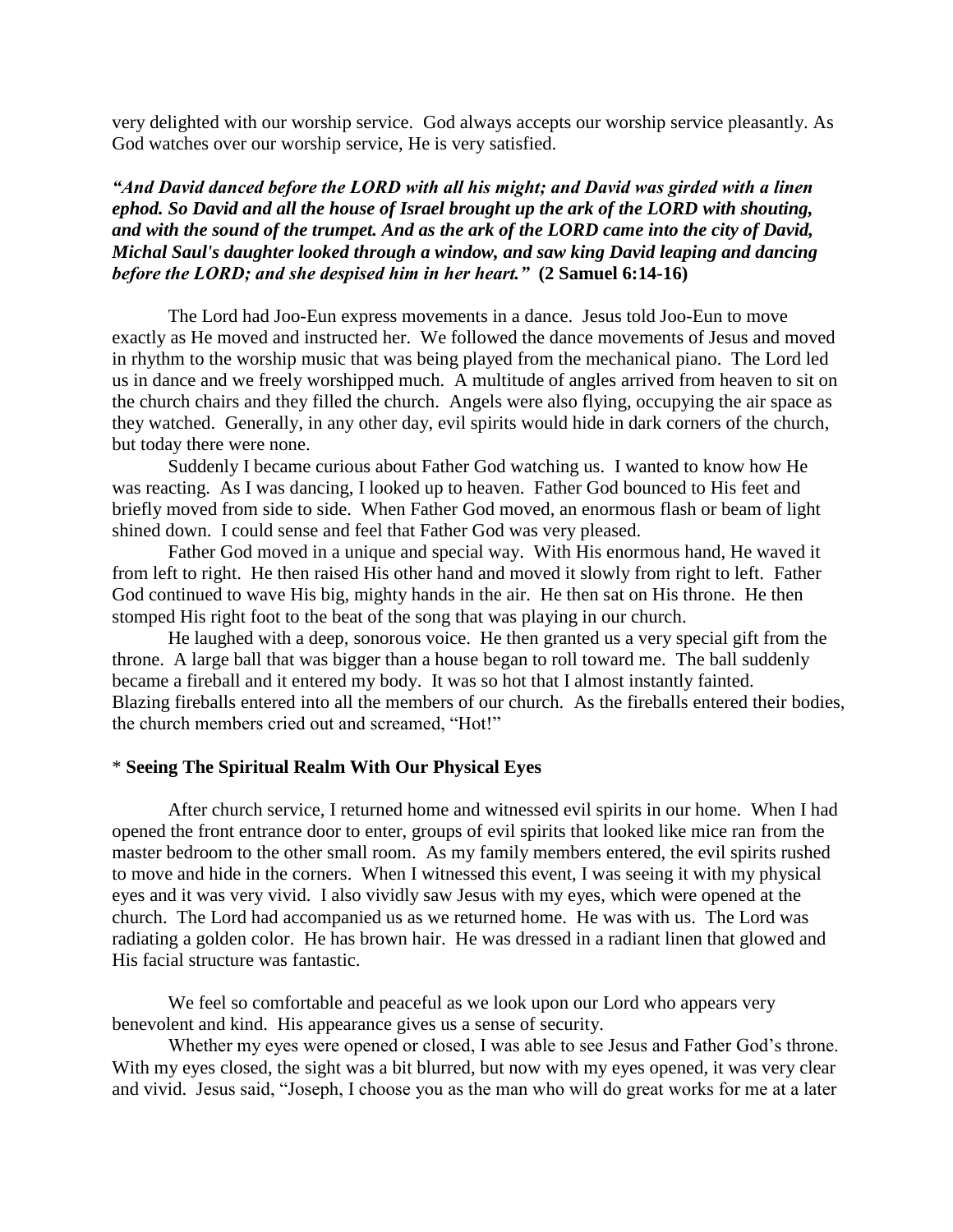time. Therefore, I have granted you the ability to see the spiritual realm with your physical eyes as though they were your spiritual eyes."

I sometimes converse with the Lord as I clearly see him with my physical eyes. Sometimes Jesus looks like a physical man, but He can also come as a light to speak with me. Jesus said, "I will go to the house of prayer in the city of Hwa Sung to observe my servants praying. My servants gather there to pray together." He then instantly disappeared and later returned to me.

# **\* Evangelizing To One Lost Soul**

In the afternoon I briefly prayed at church and left to evangelize. I met a man and began to evangelize to him. He appeared very impressed as I evangelized to him. He listened to my message very carefully as he held the tract in his hand. He looked much older than me. He then spoke, "You know what? I've been mentally wandering around as different incidents have compounded in my life. They have all been bad. Thank you very much for sharing your message." He was determined to attend our church. Determined, he kept his word and is currently doing fine in his faith.

Jesus said that the reward for evangelizing is the most high. As He spoke, He added 150 stories to my home in heaven. I had been curious to know if my house was getting taller as I was granted rewards. I was able to confirm that my home was getting taller in heaven.

# **February 25th, 2005 (Friday)**

**Sermon scripture:** *"The Lord thy God in the midst of thee is mighty; he will save, he will rejoice over thee with joy; he will rest in his love, he will joy over thee with singing."* **(Zephaniah 3:17)**

# **\* The Service Is Ruined And The Lord Leaves**

 **Mrs. Kang, Hyun Ja**: Even before the service began, my daughter, Joo-Eun, was in an extremely bad mood and disturbing the peace. She has a hot temper. A hot tempered evil spirit was in her body. Finally the service was ruined by Joo-Eun. Even after ruining the service, Joo-Eun did not stop but vexed to the end. The service had become chilly within a short time and the service gradually became discordant. Worshipping had become awkward. The Pastor, who also has a quick temper, finally blew up. He had lost patience with her. Before the Pastor had blown up, I gave him the signal to be patient to the end. But the Pastor"s quick and hot temper gave the evil spirits an advantage. The sermon was left unfinished and he had only spoken for 5 minutes.

 There seems be no end to Joo-Eun"s hysterical temper. She was stubborn and insisting on her way. The Pastor finally, harshly scolded her.

 I do not know why my family members and I are so extremely stubborn. I am having a difficult time with our family"s quick and hot temper.

 The members of the church froze and their faces hardened. As this happened, my son, Joseph, and some other church members saw God"s throne. Father God had bounced to his feet and was walking restlessly from side to side. Jesus said, "The service you are giving right now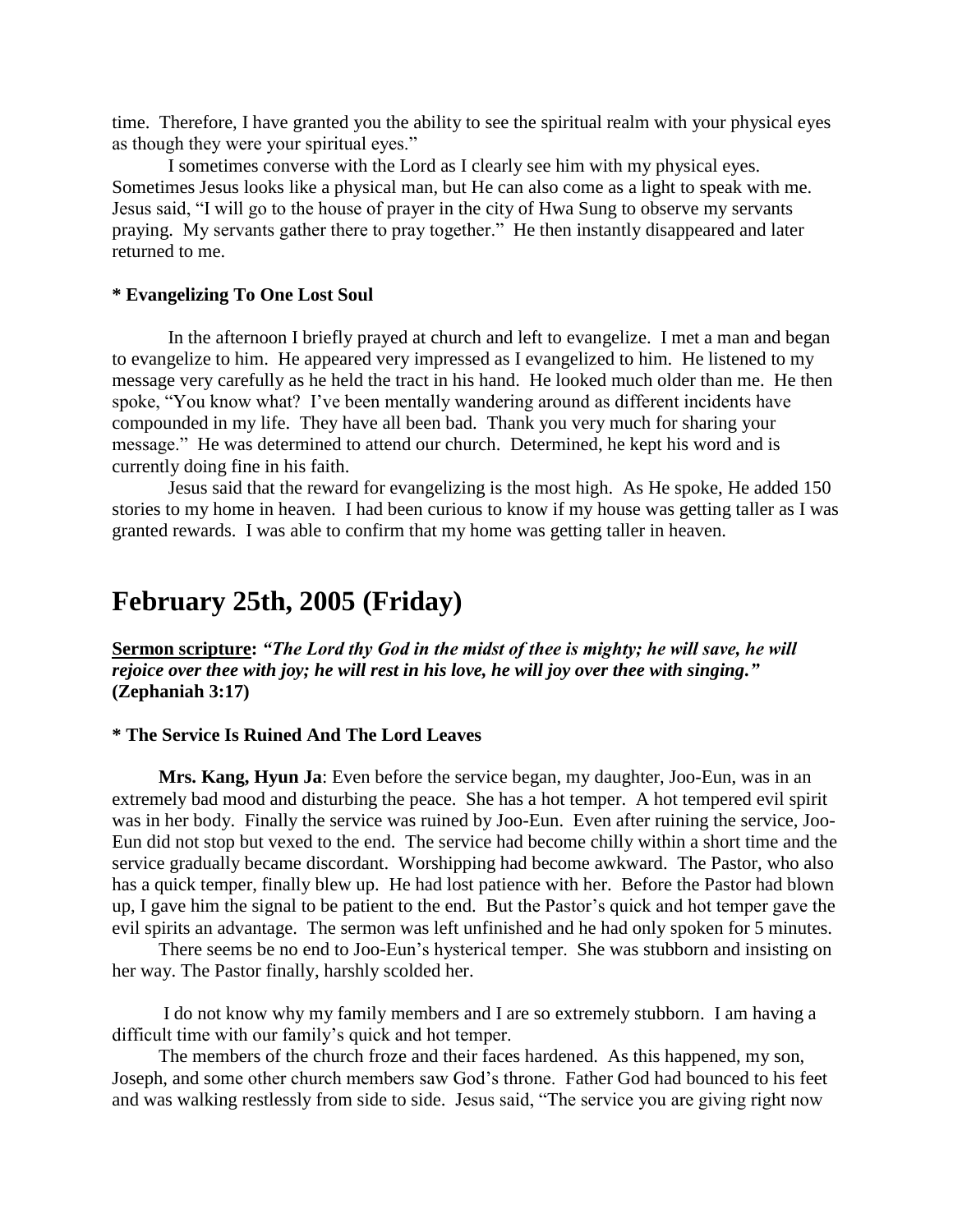will not be received. No matter how many times, whether it be 100 or 1000 times  $-$  I will not receive it." After speaking, the Lord instantly disappeared.

 The church members who had their spiritual eyes opened could not find Jesus or the Holy Spirit. They looked all around, but could not see our Lord. However, the forces of evil spirits swarmed and over-flowed into the place. They shouted and cheered and rejoiced as they clapped. "Wow! Good! Doing great! Wow I feel good! This is so great that I do not know what to do!" They were joyfully dancing and partying. The Pastor, with all the church members and myself, felt like our spiritual eyes had closed. We were not able to see. In that instance, an unbearable sadness came upon me. The Lord would not receive or delight in the service and preaching. The service and preaching was tainted with hot temper from members of the church. This was most revolting to the Lord.

### \* **The Wrath Of Father God**

 As Brother Haak-Sung saw the throne, Father God had bounced up from His throne and appeared to be in full wrath. Furthermore, an enormously deep and frightening voice echoed. The voice of God vividly and sonorously echoed around Haak-Sung"s ears. Father God"s voice was like lightning and thunder. Father God proclaimed, "After I had opened your spiritual eyes, you have now become arrogant and conceited that you now lead your service so carelessly! If you ever lead a service in such a way, I will withdraw all the gifts from you!" Brother Haak-Sung said that he had never before felt so frighten by God. This was the first time he had actually felt frightened.

 I could vividly feel God"s wrath. Since we have come to a deep spiritual realm, we must be real careful about what God would think.

 More eternal grace has been granted to us, and we need to humble ourselves even more. We need to live our lives holy. A small bit of complacency and carelessness can give the evil spirits strength to manifest their exploitations. The evil spirits would exploit a situation in which they can continue to escalate a problem or issue.

 I thought to myself with doubt, "surely not….one ruined service would not result in losing all our Holy gifts, would it?" I felt God was trying to teach us the importance of worship and service.

 All churches have a bit of different worship and service. However, they are pretty much all the same. The services are apathetic and mixed with God"s Word and tradition. Moreover, their tradition has been brought down from generation to generation. However, with proper training, teaching, and Bible study, Christians should know the importance of worship and service. They should realize and recognize the essence of service.

### \* **Repenting By Slapping The Cheeks**

 As the congregation of the Lord"s Church all repented with one loud voice, I heard someone continuously slapping himself. I, therefore, opened my eyes to investigate. It was the Pastor who was repenting with tears and slapping himself on the cheeks. "Lord! I have wrongly raised my child! I have not properly disciplined or educated her. As a result, I have sinned before you."

**"***He who spares his rod hates his son, but he who loves him disciplines him promptly."*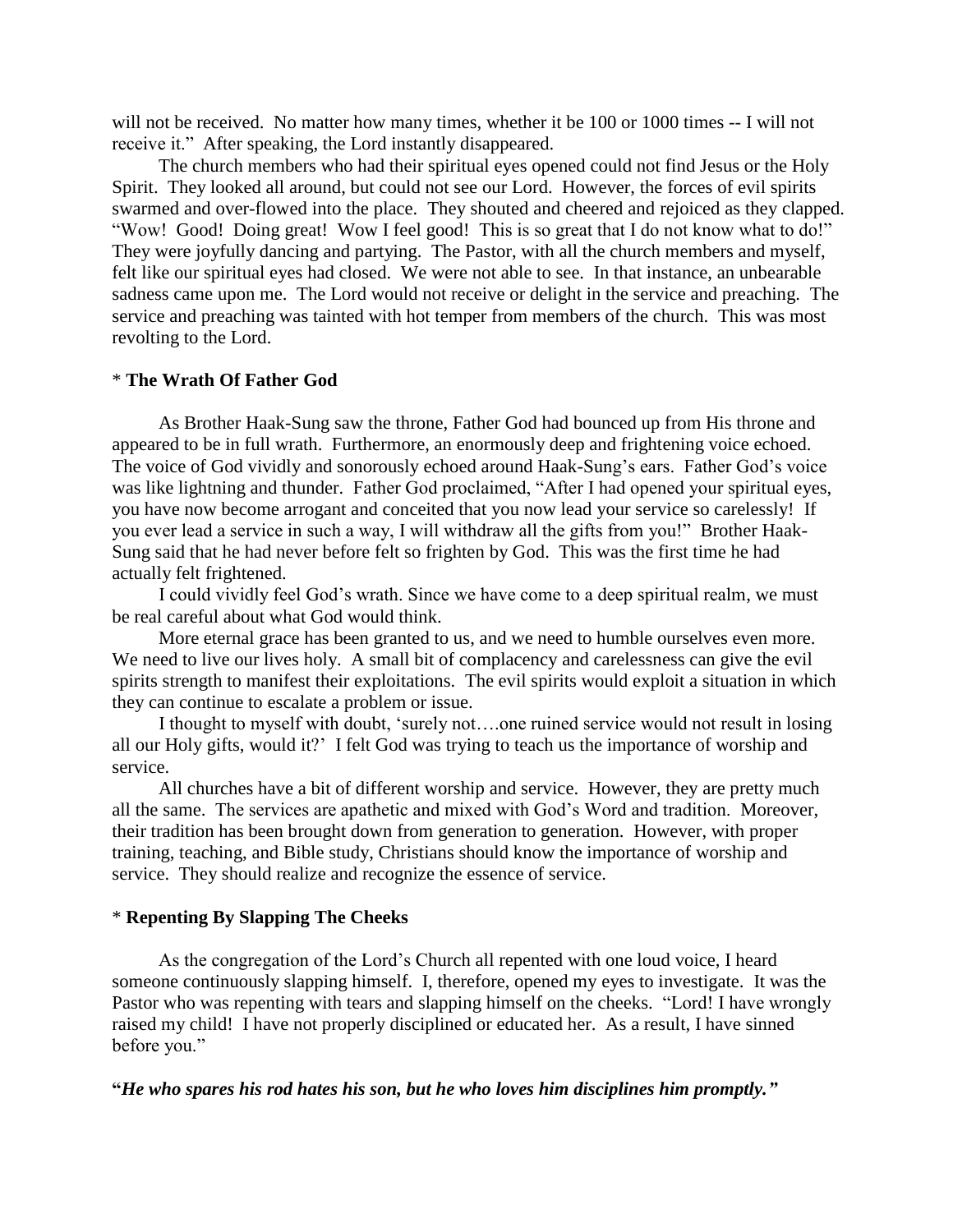#### **(Proverb 13:24)**

 The Pastor said, "Please forgive me, Lord" as he continuously slapped himself on the cheeks. The Pastor mercilessly slapped his cheeks. I thought to myself, "What? How can he slap his own cheeks that hard?" As I thought to myself, my daughter, Joo-Eun ran toward the altar and kneeled next to the Pastor. She was the culprit who created the chaos. Joo-Eun then began repenting and crying. She also began slapping her own cheeks.

 Joo-Eun has a difficult and uneasy personality. In some matters, she is so stubborn that once she is determined to do something, she will do it at all cost. She is extremely stubborn. Now I am not able to understand how a father and daughter can repent in the same extraordinary way. As Joo-Eun repented and slapped herself, she cried out: "God! Jesus! I have done wrong. Please forgive me! It is my fault that father is slapping himself in the cheeks. Please have him stop!" The Pastor continued to mercilessly slap his own cheeks as he cried out: "Lord! Please forgive me! It is also my fault. I also have a hot temper." I became worried as I saw Pastor continue to mercilessly slap himself. The congregation observed the Pastor and Joo-Eun repent and slap themselves. As a result, the congregation prayed more aggressively.

 Jesus had left for some time but He had returned again. He silently stood from a distance and observed us repent. He was observing the Pastor and Joo-Eun with careful attention. Several days later, the Lord kindly spoke to us. The Lord said that Father God was very angry. The Lord then warned us with a message that if we ever give another worship service in such a careless or ill manner, the Father will deal with us harshly.

 As Joo Eun listened to Jesus" direct words, she confessed. "Jesus! Jesus! I am very sorry. I have done wrong! Please forgive me." The Lord spoke to her and hugged her tightly. "Alright, do not behave in such a way ever again." Jesus also hugged the Pastor and advised the Pastor not to scold his children in every single matter but to educate them with love. Jesus said that in order to relieve Father God"s anger and heart completely, we would have to pray in repentance a little more.

 After some time had passed, with morning approaching, the Lord told us to break and eat some snack. He commanded us to joyously worship again.

 **Kim, Joseph**: While I was in prayer, Jesus returned. Unlike other days, the Lord"s facial expression was that of anger. In fact, it was a bit frightening. I was apprehensive and scared. I had never seen the Lord with that facial expression before. I think it was probably because of Joo-Eun and Pastor"s temper that had ruined the service.

 Jesus said, "Joseph, let us go to hell!" As soon as Jesus held my hand, I was instantly in hell. The Lord would sometimes either take me there instantly to the center of hell or He would take me through the trip to meticulously experience the journey. When we reached the center of hell, I gazed steadily to locate the chair where Satan sat. I concentrated to observe the events and surroundings. As I observed, I could no longer watch with my eyes. The scene was horrific and cruel.

#### \* **A Room Full Of Death Weapons**

 The king of devils, Satan, sat on his throne and directed his subordinates. Satan"s subordinates were busy moving about, accomplishing his commands. Some were walking and some were flying in the air. Their numbers were countless and the operation was sophisticated; I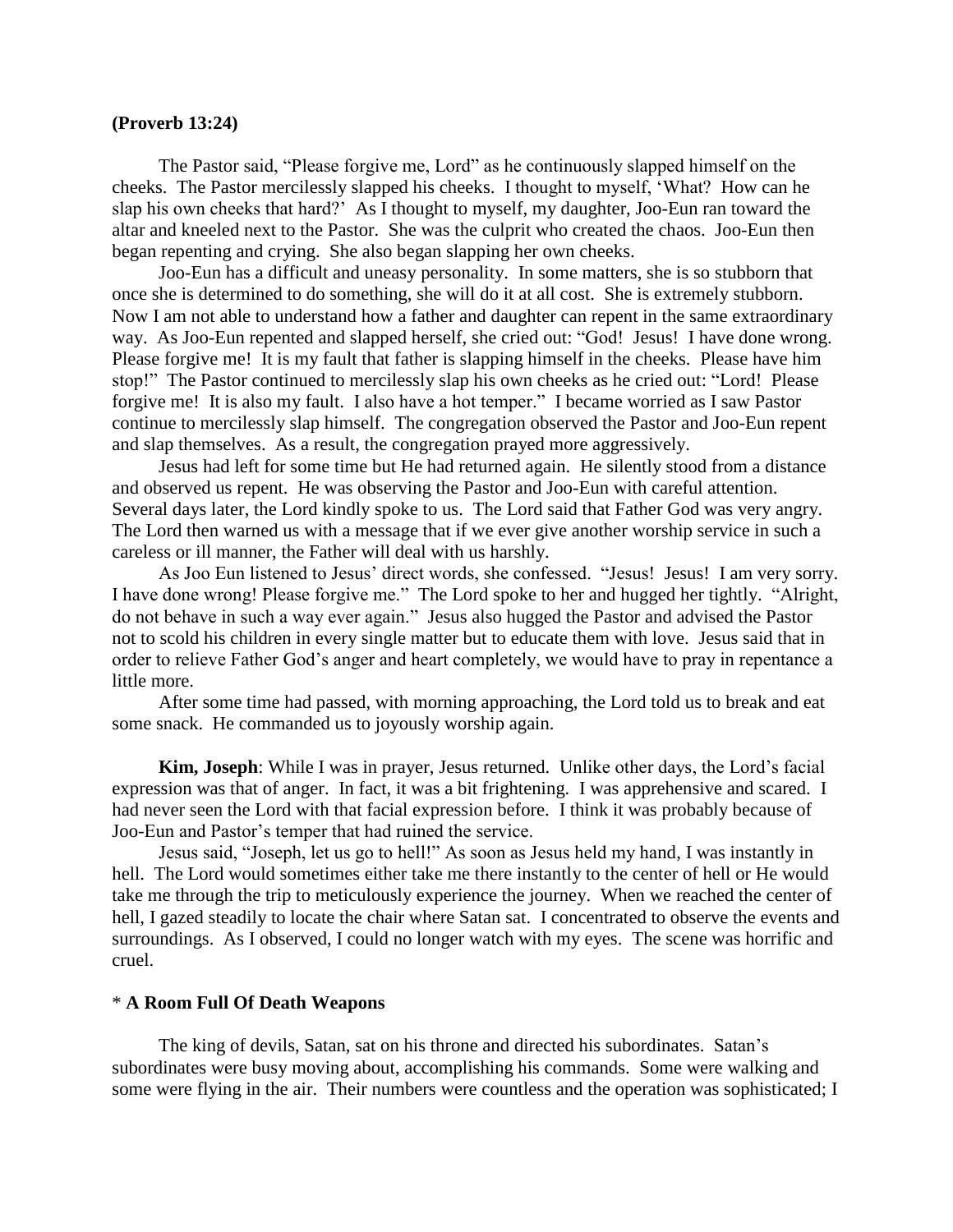was unable to comprehend what was going on. The evil spirits were organized into a system of hierarchy. One gave an order and one would receive and execute. All the levels incorporated ranks.

 There was a table in front of Satan. The table was covered with various weapons of death. In fact, there were so many, it looked like mountains. The weapons included old time, worn farm equipment, conventional weapons, and armaments. Other various weapons were also included. Satan"s subordinates would take a weapon from the table to stab, lacerate, and spear at their victims. However, the evil spirits were not satisfied. They would go to another place in hell to bring more and different types of death weapons.

 I was in an enormous room with many dividing walls. There were various, brutal weapons hanging on the wall. Such weapons were weapons one can only see in movies, books, Sci Fi, and fiction stories. They were weapons of imagination from the earth. As I observed the variety of weapons hanging on the wall, I felt as though I was looking at some tool exhibition. As the evil spirits grabbed a death weapon to chop off the legs of people, it reminded me when my friends and I had casually torment insects and ants. The evil spirits found it joyous and entertaining as they chopped the legs off people to watch them in torment.

As Jesus pointed to the people who were lined up to be tormented, He said, "Among these souls are some who participated in a cult. There are some who were alcoholics and some who treated the Sabbath or Sunday carelessly. On Sundays they would spend money for their pleasure. Most of these people are here for not keeping Sundays Holy. There are some who ran businesses and assumed that the Lord would forgive them. They were deceived."

The Lord continued to explain that among the group were elders and deaconesses. In fact, there are countless number of deacons, deaconesses, and pastors. He showed this to me very clearly. There were also many different ethnic groups, all different races. There were blacks, whites, and people from my country. I was very surprised to see many people who looked similar to me. A large majority were Asians. I was astonished to notice how I was able to distinguish the different ethnic groups.

Suddenly, I became frightened and startled. I screamed loudly, "Jesus! Jesus! I really hate hell. Please do not let the evil spirits come toward me! Jesus then grabbed my hand. I returned back to church and continued to pray.

Since we did not please the Lord with our first worship service, we began a second worship service. Before the second worship service, we repented and then started worship. With repentance, our second worship service was fervent and harmonious. We had restored our worship and service. Trinity God was very pleased.

### \***The Newspaper And A Picture In Heaven**

Thinking about Jesus, I danced and worshipped. I danced freely. All the members who had their spiritual eyes opened soon shouted. Something had come down from heaven. "Wow! What is this? Is it a newspaper? What! Heaven has a newspaper? Wow! Newspapers are coming down from heaven." I was the first one to shout. A gold color light shone from the edges of the newspaper. The edges were also decorated with precious stones. The words were printed with pearls. The center of the newspaper had vivid pictures of the congregation of the Lord"s Church worshipping, giving service, and dancing in the spirit.

As I watched the scene, I was amazed at what was happening. It was surreal. The members who did not have their spiritual eyes opened were perplexed. They had a difficult time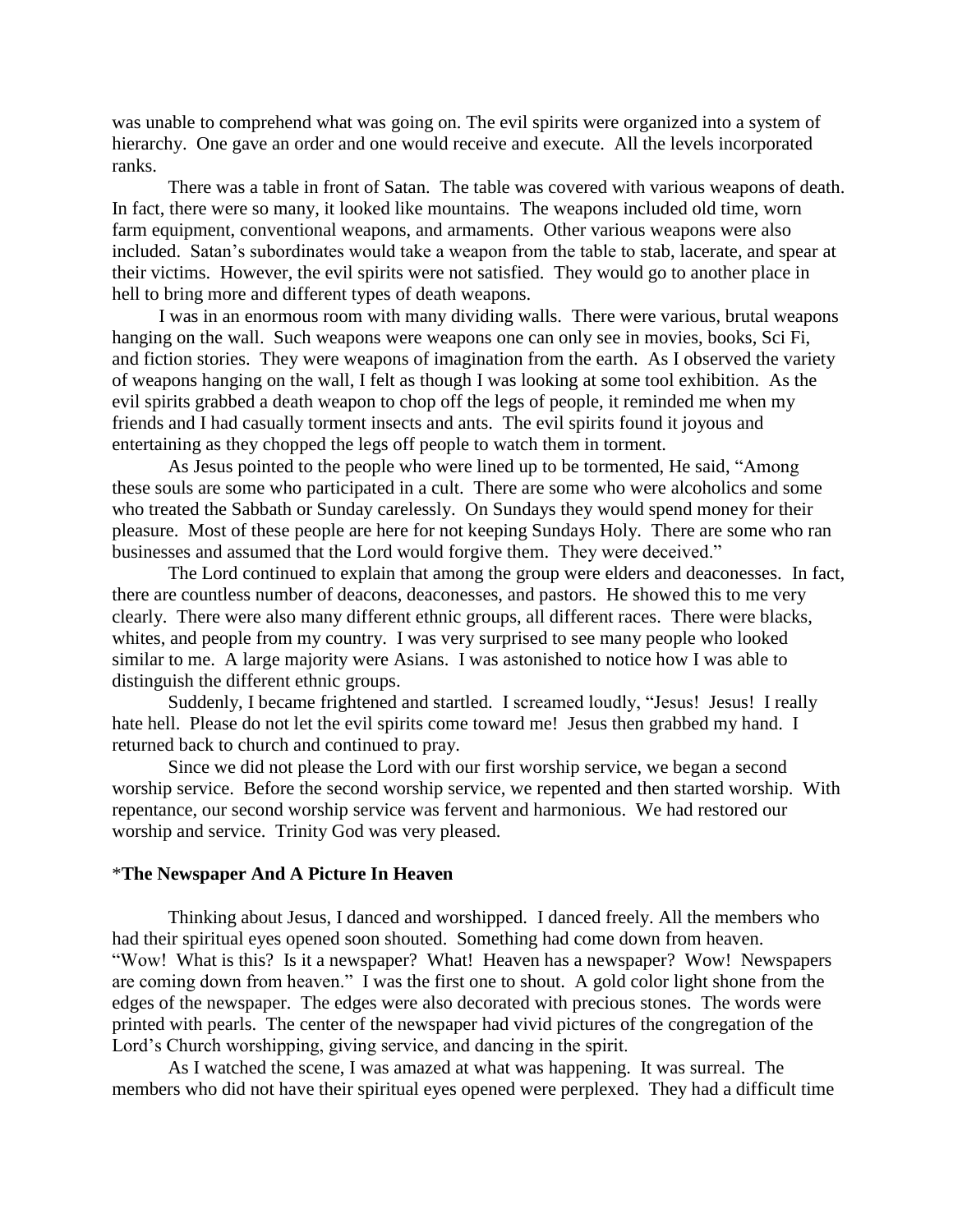comprehending what we were describing. The event was outstanding and too good to miss out on. It was a bit sad because the ones without opened spiritual eyes were missing out on something great.

As I looked at the pictures, I noticed that each member had a unique appearance and expression of their own. The headline of the Heavenly newspaper stated, "The Lord"s Church praying." The size of the letters for the headline was huge. One of the pictures had the Pastor's face in the center. The pictures were very similar to the ones we would take here on earth. We were smiling by stating, "cheese."

### **\* Jesus Promoting The Lord's Church**

Jesus said, "Joseph! What do you think? You have never seen this, right?" Jesus had personally commanded the angels to print the newspapers and He had commanded the saints in heaven to distribute them to read. Jesus said that if He commands the heavenly saints to read, they have no choice but to read. He also had said that it was very rare that a church from earth would be in heaven's newspaper. However, the Lord's Church frequently appears in heaven's newspaper.

Jesus asked me once again, "Observe closely. Do you think the pictures had come out well?" As I looked closely again, I laughed for a long time. I noticed the facial expressions of the church members who had their spiritual eyes opened; they were very unique. The pictures were amazing. The members who had opened spiritual eyes were busy explaining with great excitement to the members with unopened spiritual eyes.

The Lord explained how He went around in Heaven to announce and advertise my father, the Pastor. Jesus explained how He would announce the pastor. "There is a new, small church in the city of Suh, Incheon. The name of the church is the Lord"s Church. The church is led by one pastor. Whenever he preaches or worships, he makes a lot of humorous facial expressions or gestures." I, myself, agree. My father does make a lot of comical facial expressions or gestures.

#### **\* Fire Of The Holy Spirit**

Pastor Kim, Yong-Doo: While I was in prayer time, I focused on the Lord to go deeper. I shouted and cried out to the Lord. Previously, a short time ago, I had repented by slapping my cheeks. As a result, my cheeks are swollen and hot. They felt like they were on fire.

Without the Holy fire, my cheeks were already hot. But when the Holy Fire entered my body, my cheeks began to cook. It felt as though my body was placed on top of a hot stove, a stove with tremendous heating power. The healing hand gestures gradually became stronger and faster. My hands produced various motions. After two hours had passed, enormous, hot fireballs suddenly entered into my body through the tip of my fingers. I could not bear it. The fire gradually spread throughout my body.

My body was so hot that I had to scream. My legs kicked and fluttered due to the intense heat. I had reached my limit; I was burning with thirst. "Water! Water! Does anybody have water?" I then drank like someone who had not drank for days.

### **\* Poisonous Thorns Of The Holy Spirit**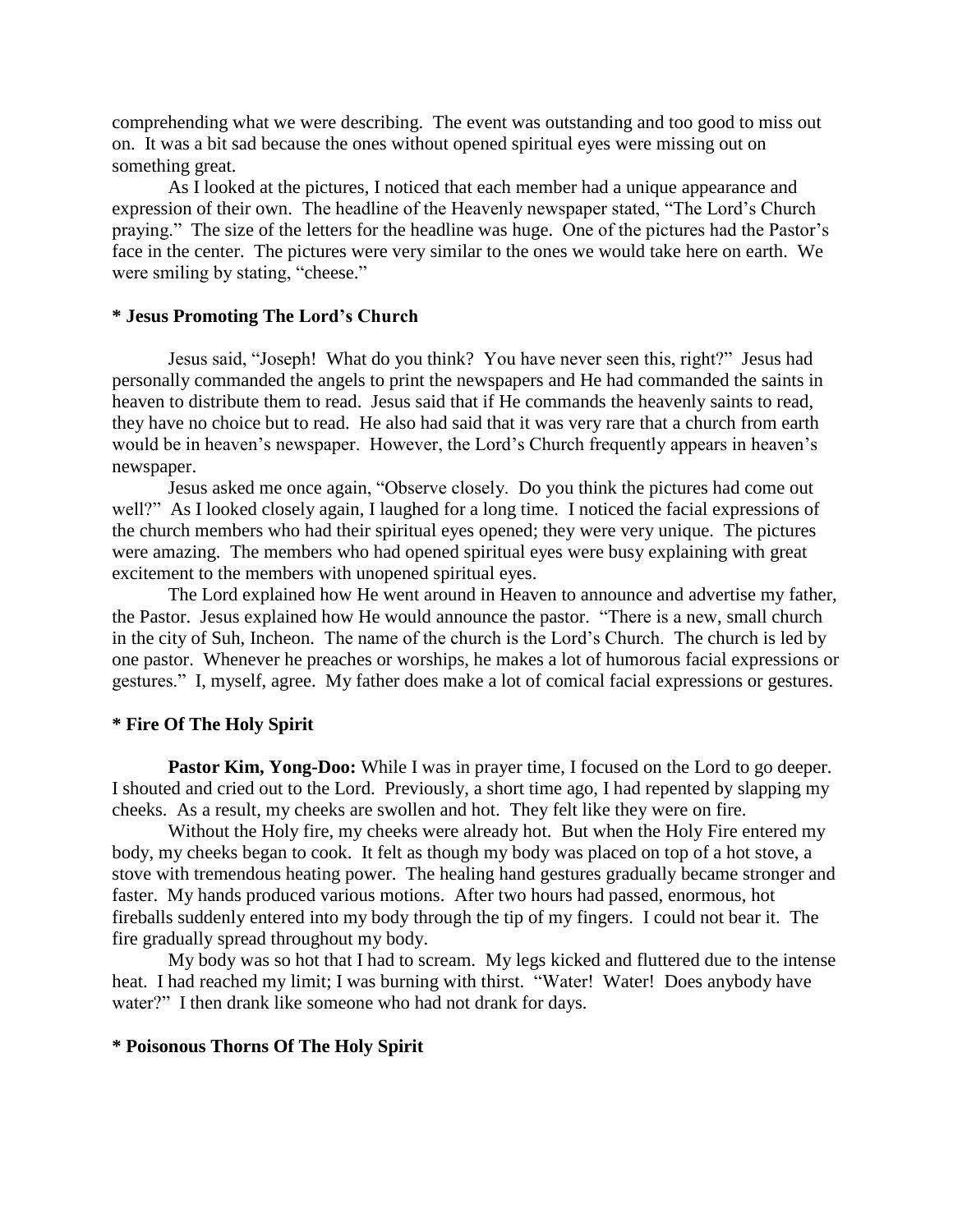**Kim, Joseph:** Once my spiritual eyes were opened, and as I continued to go spiritually deeper, the evil spirits would place outrageous obstacles before me. The obstacles are unfamiliar and so numerous that I could no longer count. Compared to the other church members, it took a long time for me to go spiritually deeper. The Lord explained that I was called to be a pastor. I had realized that an enormous price is paid to have one"s spiritual eyes opened. Whenever I longed and desired to go deeper spiritually, I was mercilessly attacked. The evil spirits would look for any weakness or gaps to attack. And through my weakness and gaps, I was occasionally defeated through their attacks.

Evil spirits would frequently enter my body. The other members of our church would also be continuous targets by the evil spirits. Once the evil forces enter our bodies, the unbearable pain and torment would begin.

I asked the Lord, "Jesus! Whenever the evil spirits enter our bodies, we are in torment and pain. Do other members from other churches experience the same pain as we do?" The Lord replied, "some may experience pain and torment, but not at the level that the members of the Lord"s Church experience. Generally, most people do not feel pain and torment. The evil spirits secretly hide within their body and clandestinely plot."

I asked once again: "Lord! Grant us the poisonous holy thorns so that the evil spirits cannot enter our bodies. We can use it to prevent them from entering us? Jesus then commanded us to shout in unison: "Poisonous thorns of the Holy Spirit! Please grant us poisonous thorns of the Holy Spirit!"

When I had asked the Lord for the poisonous thorns of the Holy Spirit, I was only being playful and not serious. But I found out that there is really such a gift or power. I could never have had imagined it in my dreams. "Pastor! Pastor! Is there such a word as the 'poisonous' thorns of the Holy Spirit" mentioned in the Bible? The Pastor replied, "Joseph! There are no such words mentioned like that in the Bible." However, the Lord had not only showed us, but He did state, that although it was not mentioned in the Bible, the poisonous thorn of the Holy Spirit did exist.

Jesus granted us the poisonous thorns of the Holy Spirit. The poisonous thorns stuck out from our bodies with sharp points. Pastor said, "Joseph! Why is my body tingling?" As I checked the Pastor"s body, his body was covered with many thorns. He reminded me of a hedgehog. I explained to the Pastor that his thorns were much bigger and stronger. In fact, his thorns were more poisonous than the congregation members". The Lord had always granted the Pastor stronger gifts and power.

The other members of our church also possessed the poisonous thorns of the Holy Spirit in our body. Whenever we shout "Poisonous thorns of the Holy Spirit" numerous thorns from inside our bodies would appear.

### **\* Pricked By The Poisonous Thorns**

**Pastor Kim, Yong Doo:** Without opened spiritual eyes, I was not able to view the poisonous thorns of the Holy Spirits. However, I wanted to investigate and see what the poisonous thorns on my body were all about. There is no word "Poisonous thorn of the Holy Spirit" in any of the 66 books in the Bible. I wanted to verify the words of Joseph and the other congregational members. My physical senses were telling me that I did experience a tingling sensation. But I am a character of needing to see, feel, and experience to be certain. My mind was filled with determination to verify this event.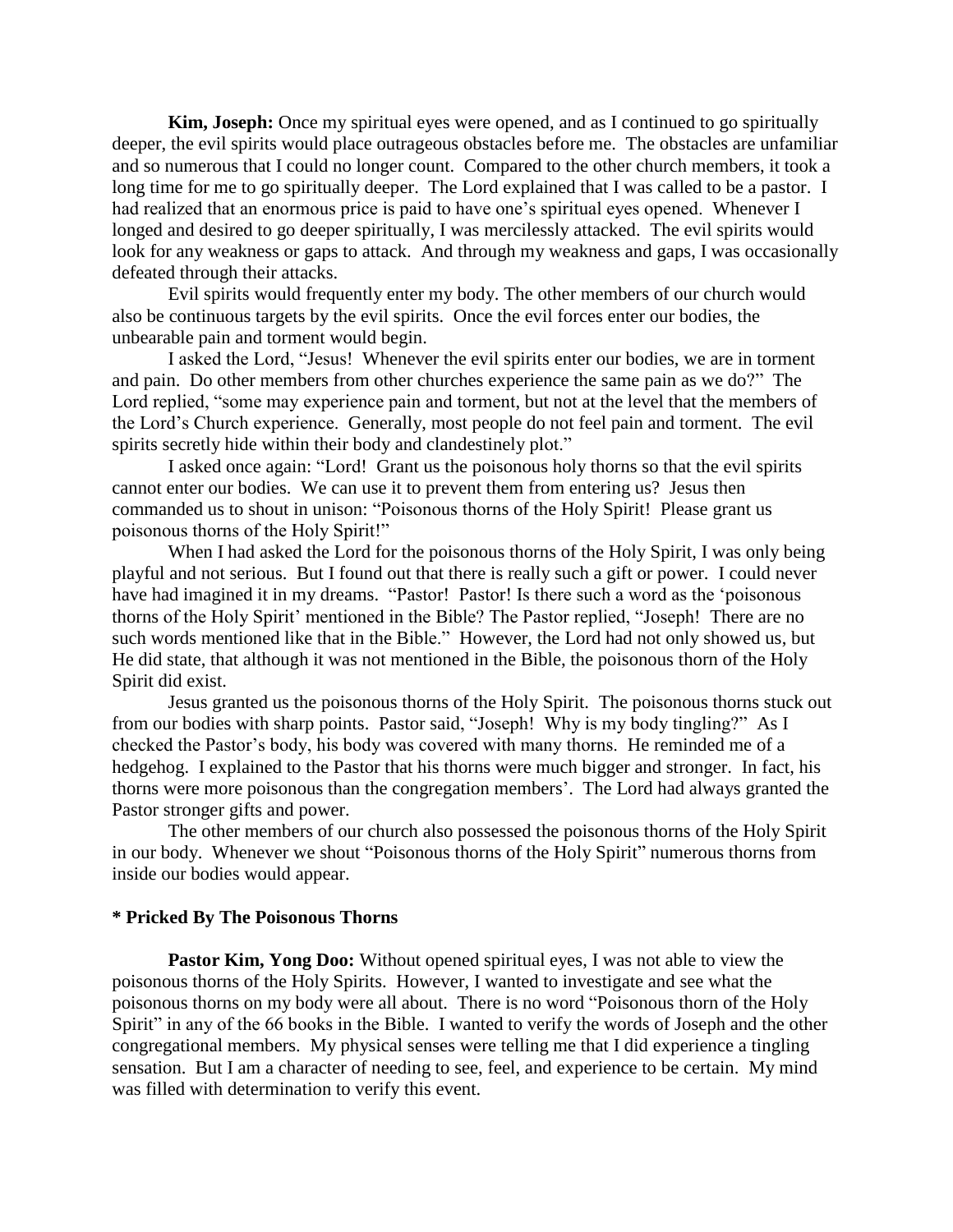As the evil spirits attacked, we would daily experience the power of the poisonous thorns on our body. The evil spirits were turned to ashes. As the evil spirits got pricked, they would turn to ashes. At one time, I had asked the youngsters to close their eyes. With their eyes closed, I lightly touched my daughter, Joo-Eun"s, hand with the tip of my finger. The moment I touched her, Joo-Eun screamed loudly and fell on the floor. "Ouch! Pastor! Father! Why are you pricking me with the poisonous thorns?" She shouted and cried.

After pricking Joo-Eun, followed by Yoo-Kyung, Haak-Sung and Joseph, got pricked by me. However, I barely grazed their bodies, but every one of them fell to the floor. The area where I had grazed them with my finger began to swell and the poison began to gradually spread throughout their bodies. They became paralyzed. I had personally witnessed this event.

 "Pastor, Pastor! Hurry! Hurry! Pray for us, now! Please stop the poison from spreading throughout our bodies!" I replied, "What? How am I suppose to stop it?" They shouted, "Stop it! Touch us with your hands!" I shouted back, "No! If I touch you again, the poison will enter you again and maybe spread faster. Don"t you agree?" The youngsters cried and fell onto the floor one at a time. They said, "No! It is all right. Lay your hands on us with the heart of praying!" As I prayed, I had just barely prevented the poison from spreading throughout their bodies and they were relieved of their pain.

 As I thought to myself, I did not know how to accept this event. I was not able to explain what had just happened. I was perplexed and the situation felt absurd. After this incident, the youngsters avoided me and dared not come close to me.

 As we prayed, our bodies became covered with poisonous thorns. The evil spirits, not knowing, attacked and became ash as they got pricked by the thorns. They had become ash and disappeared. However, the strong evil spirits did not turn to ash so easily. They were able to make numerous attempts to enter our bodies -- even after being pricked by the thorns. The Lord had sometimes taken the thorns away to make sure we did not become complacent with our prayers. We could not just depend on the poisonous thorns of the Holy Spirit but had to combine it with prayer: "People of the Lord"s Church! The poisonous thorns are not all that powerful. You cannot rely on them completely. The poisonous thorns were a temporary expedient to battle the evil spirits. I grant them to you since you are repeatedly attacked. Defeat the evil spirits with your strong faith rather than depending on the poisonous thorns."

## \* **Saint Kang, Hyun-Ja Is A Special Fiancée Unto The Lord**

**Mrs. Kang, Hyun-Ja:** Several years ago, by the Lord"s grace, I was led to heaven. At that time, as I looked at myself, I was not much to look at. However, countless beautiful bridesmaids appeared and approached toward me. They beautifully dressed me.

The status of Jesus is a fiancé who will become the bridegroom. My status is the fiancée. We have a relationship that no one can possibly keep us apart. We are so in love. My physical love for my physical husband is nothing compared to the love I have with the Lord.

With the daily cares of life, I had forgotten the heavenly visitation. I later found out that the Lord had not forgotten about me. My beloved Lord had always been accompanying me. Moreover, He had sometimes watched me sleep. Whenever I slept too long, He would say, "My fiancée, why are you sleeping so long? Why do you leave me alone?" When He expresses His jealous love, I instantaneously soak in happiness. It is a happiness I cannot express or describe with words.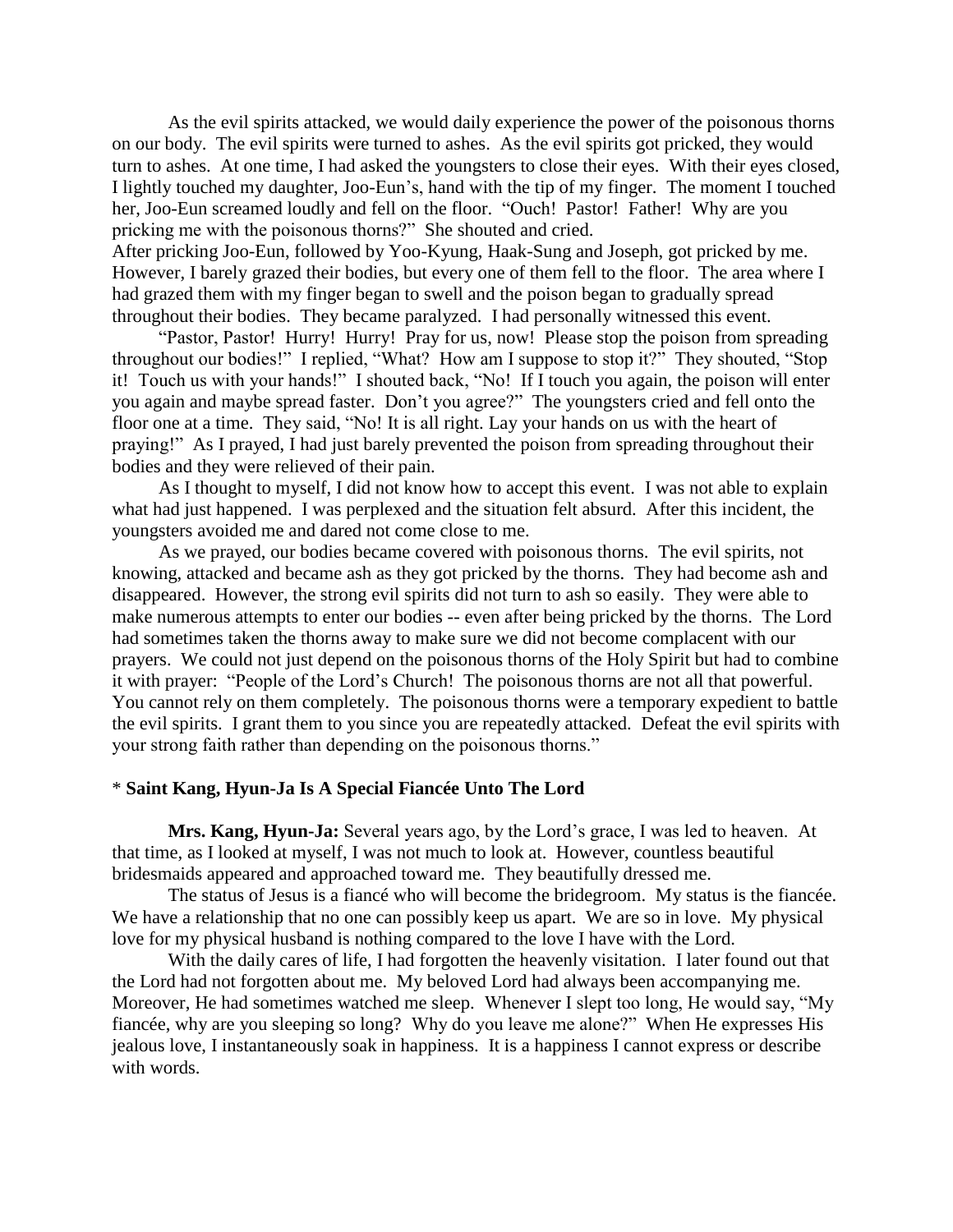My beloved Lord always accompanies all the believers. With my spiritual eyes, I have clearly seen that He does accompany all believers. When I told my husband what I had experienced, He said that the Lord loves all believers equally.

As the Lord silently listened to our conversation, He touched my head and sent me a signal. The Holy Spirit numerously accompanies the pastor. He touches the pastor's head and face many times. The Lord accompanies me many times as well. I am gradually going deeper as my spiritual eyes are now partially opened.

Whenever the pastor is comical and is a bit harsh with his jokes, the Lord always intervenes. "Pastor Kim, do not treat my fiancée so roughly." As the Lord commented, my husband hesitantly said, "I am living with a wife whose heart is far from me." The pastor laughed out loud. The Lord and I then laughed together. As we all laughed together, I realized that one day is not enough time to spend with the Lord.

# **Chapter 3: Holy Electricity**

# **February 28, 2005 (Monday)**

**Sermon scripture: "***A new heart also will I give you, and a new spirit will I put within you: and I will take away the stony heart out of your flesh, and I will give you an heart of flesh. And I will put my spirit within you, and cause you to walk in my statutes, and ye shall keep my judgments, and do them."* **(Ezekiel 36:26-27)**

# **\*Pink Colored Heart Shaped Bubbles Expressing The Heart Of Love**

**Kim, Joseph:** As I was earnestly yearning for Jesus, some extraordinary beings came out of my body. I was very surprised. I tightly closed my eyes and prayed but the phenomenon did not go away. Pink colored bubbles came out of my body. They were shinning and beaming. As they continuously came out of my body, the pink bubbles transformed into heart-shaped forms. They flew up toward heaven to the throne of God. As they passed space, they traveled through the galaxy and finally reached God"s throne. They appeared fragile, like standard air bubbles, and appeared as though they would easily pop with any slight impact. As I watched, I felt nervous that they would pop. But fortunately, they did not pop.

With a resounding, deep echoing voice, Father God impressively said, "Hmmm, Joseph's heart is coming up! Very well, thank you!" He then received the heart-shaped bubbles. God was very pleased and satisfied as He laughed. The pink hearts represent my heart toward God. Once they reach Father God, they would gush forth a fantastic light before God. Within a short time, similar shaped bubbles began to come forth from God toward me.

"Since you have given me your loving heart, I will also give you my heart!" From the bosom of God, beautiful shaped hearts lighted with pink endlessly came down. They were incomparable to my heart-shaped bubbles. When God"s heart-shaped bubbles endlessly entered my body, my heart raced in excitement and overflowed with happiness.

I said to Father God: "Father God! Thank you for loving me so much. I used to be greedy and fretful. I was impatient and wanted my spiritual eyes opened hastily." Before I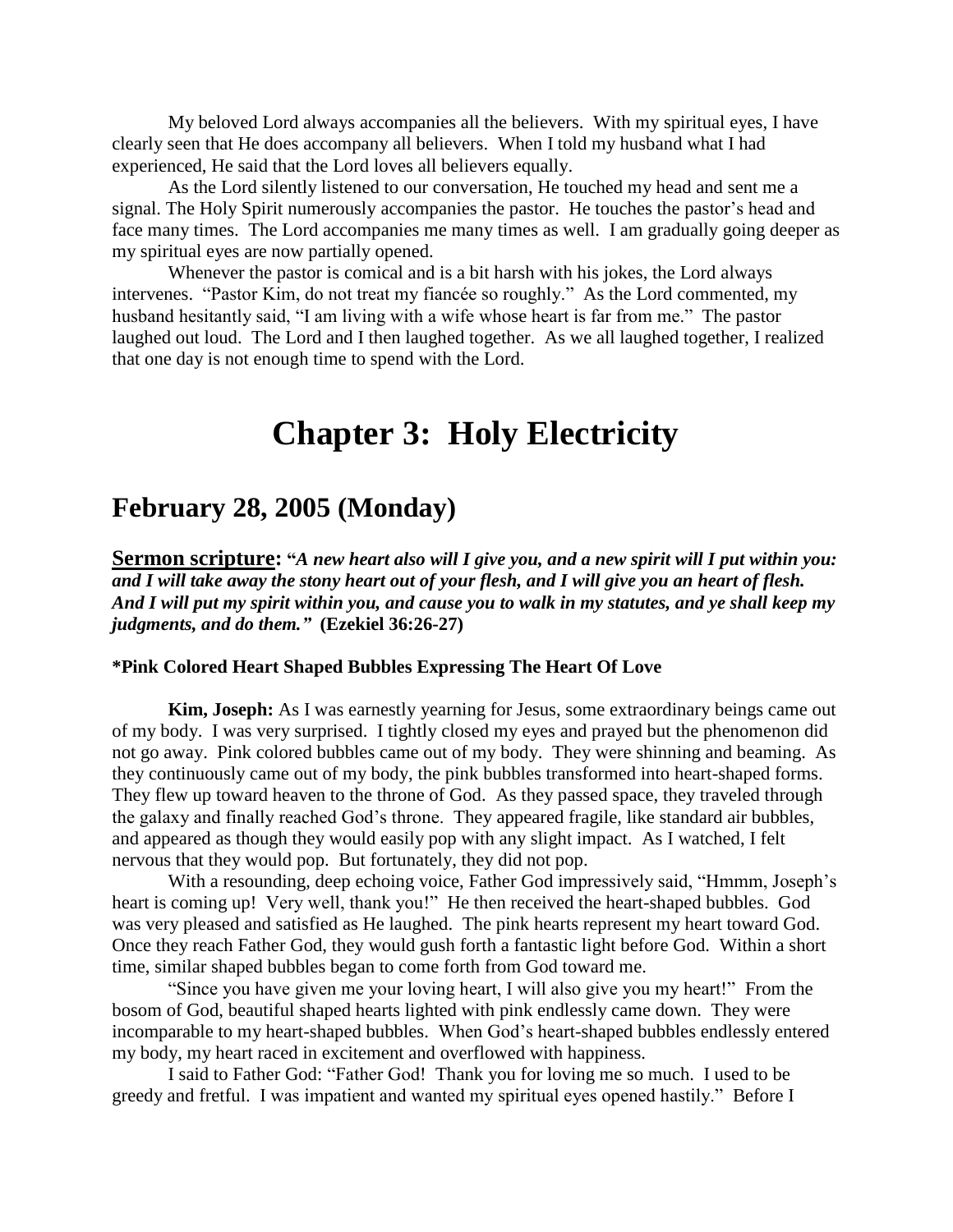could finish my sentence, Father God said, "It is all right! Today, this phenomenon proves that you and I have the same loving heart and the manifestation of faith." After this experience, I always think about God and I am always in prayer.

# \***The Lord Who Gives Sleep To Saints**

**Mrs. Kang, Hyun-Ja:** "Lord! These days, I am having a difficult time falling asleep after an all night prayer. I want to sleep, but I am in torment and cannot fall asleep. Lord, I need to sleep well in order to get rid of the fatigue. Please help me sleep well!" My daughter who was next to me shouted: "Mother! Jesus is giving you a hug." As soon as He held me in His arms, I gently fell asleep. I fell asleep as though I was either intoxicated with sleeping pills or anesthetics. As I fell deeper in sleep, the Holy Spirit was a hot, soft energy that soaked and heated into my body.

# **"***It is vain for you to rise up early, to sit up late, to eat the bread of sorrows: for so he giveth his beloved sleep."* **(Psalms 127:2)**

Jesus continues to tell the members of the Lord"s Church that His heart has opened up widely to the Lord"s Church. The Lord had especially made my kids and I very happy. He is sometimes playful and would come mirthfully. The Lord sometimes wears an extraordinary looking outfit or comes in a comical appearance. The purpose of his theatrical visit was to make us happy. I am sometimes confused as to whether who is to make who happy. The Lord loved our worship and service very much. He said that He always waits for our church to worship and service.

Since the Lord"s Church and my family relentlessly focus on Trinity God, our laughter never ends. Our hearts speak to the Lord. Our important topics for discussion are always the Lord. All of our conversation is God centered. We notice the Lord almost and always is accompanied by the Holy Spirit, but sometimes He operates alone.

# **March 4, 2005 (Friday)**

**Sermon scripture:** *"And he called unto him the twelve, and began to send them forth by two and two; and gave them power over unclean spirits; And commanded them that they should take nothing for their journey, save a staff only; no scrip, no bread, no money in their purse: But be shod with sandals; and not put on two coats. And he said unto them, In what place soever ye enter into an house, there abide till ye depart from that place. And whosoever shall not receive you, nor hear you, when ye depart thence, shake off the dust under your feet for a testimony against them. Verily I say unto you, It shall be more tolerable for Sodom and Gomorrha in the day of judgment, than for that city. And they went out, and preached that men should repent. And they cast out many devils, and anointed with oil many that were sick, and healed them."* **(Mark 6:7-13)**

\* **The Tongue Of The Devil**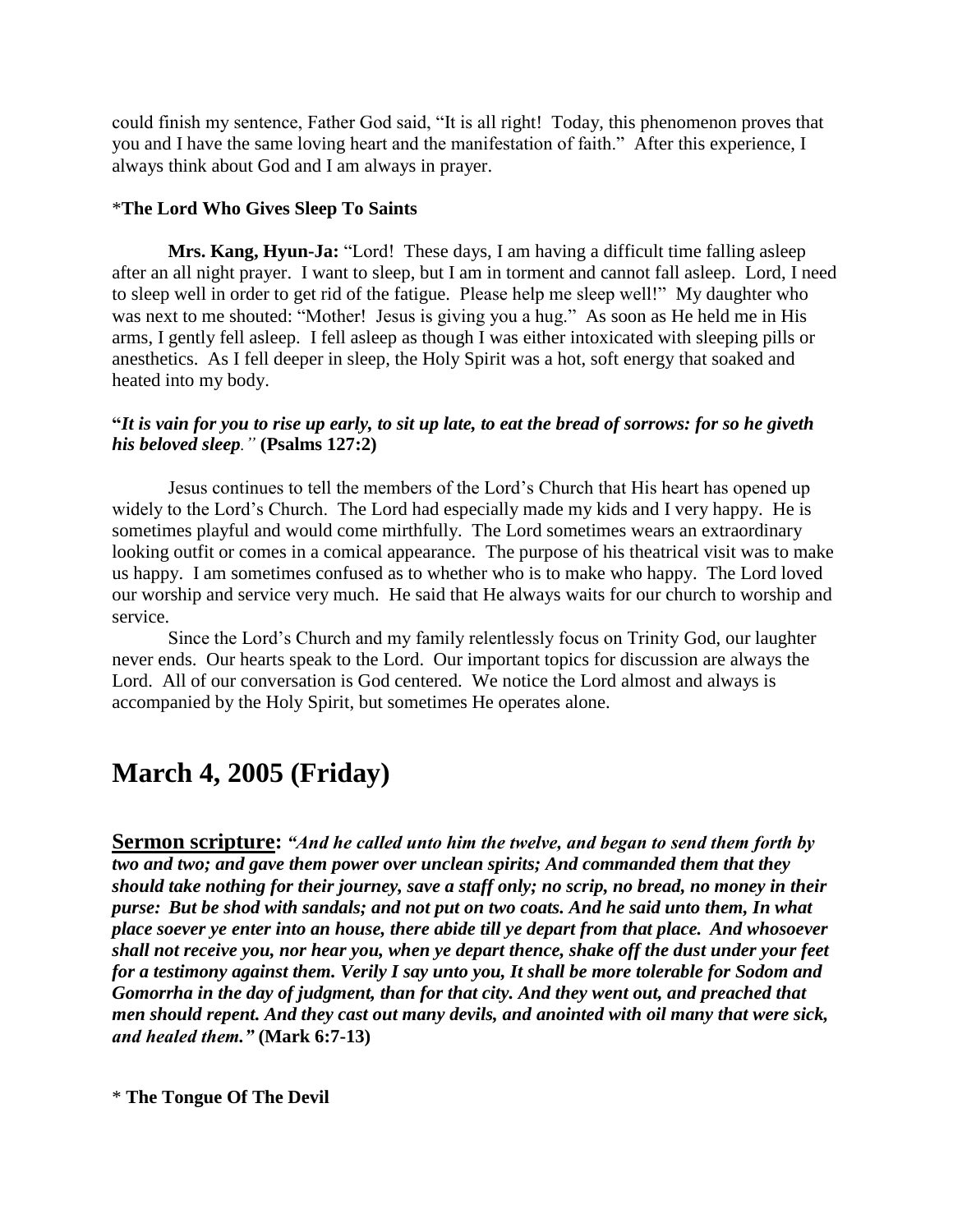**Mrs. Kang, Hyun-Ja:** During the early morning prayer meeting, as I earnestly prayed in tongues, a strange sound began coming out of my mouth. Two hours had passed. Initially, I was excited with the new and different sound in tongues. I thought the Lord had granted me another tongue. The sound of the new tongue gradually became strange. My intuition was telling me that something was wrong.

My body became covered up with goose bumps. Finally, an evil laugh by a young woman came out. "Oh, hohohoho, hohoholoholoholo, eeheeeheeeeheee, ehehehehe." All different varieties of evil laughter continuously gushed out. At the same time, Sister Baek, Bong- Nyu also began speaking with the devil"s tongues. She sounded exactly like the girl who was demonized in the popular movie, "The Exorcist."

I thought to myself. "How can the devil"s tongues come out from my mouth?" No matter how much I thought about it, I could not understand it. The sound of the devil's tongues would not stop. Within a short time, my head began to gradually move side to side. Then the speed accelerated. My head began to shake violently and I could not stop it.

I opened my eyes and saw Sister Baek, Bong-Nyu also shaking violently. Finally, our Pastor, who was praying, somehow sensed what was happening and immediately came to us. He then began to cast the demons out. "Satan! Depart! Spirit of confusion -- depart in the name of Jesus!"

Before this manifestation, I was not concentrating during my prayer in tongues. In fact, I was thinking about other things. During that moment of my weakness, the demons used that opportunity to come into my body. This is why my tongues turned into the demon"s. Whenever the demons come into my body, I am always in torment. I am not only physically affected, but I get mentally confused and become very tired. As the Pastor walked back and forth between Sister Baek, Bong-Nyu and myself, he prayed over us. And whenever the Pastor prays over me, I become normal. However, when he walked away toward Baek, Bong-Nyu to pray over her, the devil"s tongue began to come out of my mouth again.

### **\*The Forces Of Evil Spirits Enter Into Mrs. Kang, Hyun-Ja's Body**

""Jesus! Jesus! Why are the devil"s tongues manifesting continuously?" But the Lord kept silent. The Lord is sweet and kind, but He was not speaking a word this time. He stood silently and watched us.

Once again, I broke my concentration and thought about something else. In that moment, the evil spirits came back into my body as a group. I almost passed out. My body began to go numb. I then began to tumble on the floor in pain. No matter how much I cried out and pleaded, the Lord did not respond. It was futile.

Sister Baek, Bong-Nyu was also tumbling on the floor and crying in pain. The Pastor became nervous and his face turned pale. He continued to walk back and forth between us while he prayed. His physical strength was at his limit. He was totally exhausted. The Pastor is usually very confident when it comes to his stamina. However, as he would cast out evil spirits, shouting and screaming, he had become very tired as he had to go back and forth to Sister Baek, Bong-Nyu and me. Moreover, the Pastor's wounds from the evil spirits in previous battles were not completely healed. As a result, he suffered more and was in additional agony. However, despite his wounds, he continued to pray unceasingly for us. I felt sorry for the Pastor, and I wanted him to rest, but not before helping me. I asked him to pray for me since my pain was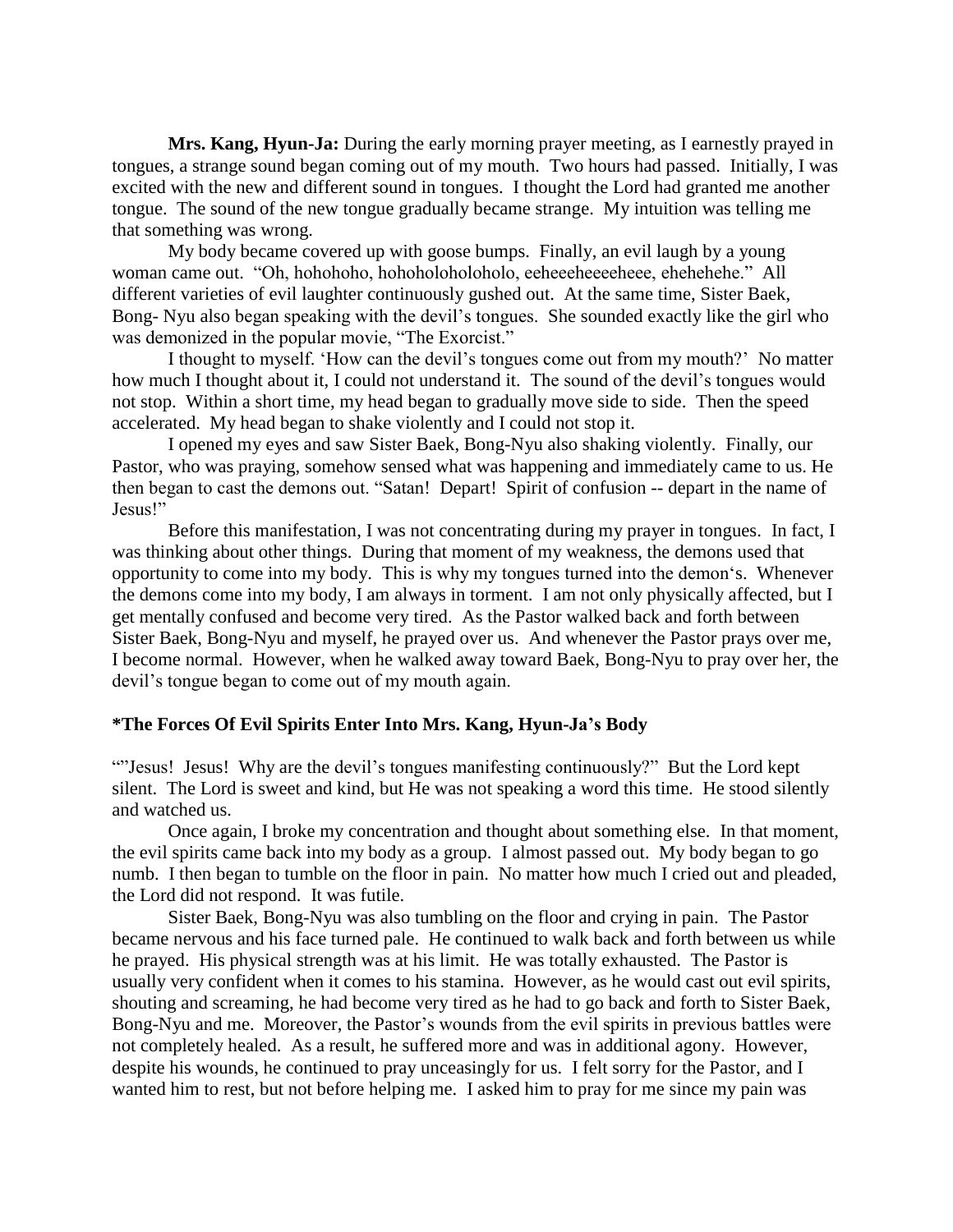unbearable. The attacks had been continuous. It has already been 4 or 5 days. I had been relentlessly attacked. I was harassed day and night. I was not able to eat, drink or sleep at all. I had been the victim of relentless attacks more than the others. I could not rest.

# \***The Lord's Preliminary Announcement About The Ministry Of Holy Fire And Deliverance**

Jesus was about to explain why He stood silent as we pleaded and pitifully shouted for Him. We were shouting and asking for help in driving out the evil spirits.

I asked the Lord why He had allowed the evil spirits to enter my body continuously. I told Him that the pain I was experiencing was unbearable. The Lord began to explain. "There are several different reasons why I am allowing these things. The first reason is to mend your bad habits of compulsively speaking and divulging information. Saint Kang, Hyun-Ja! You are my beloved fiancé. When the proper time is allowed, everything will be revealed. Spiritual secrets must be kept secret, but you go around telling everyone in all places. Do you not think you need to change your ways? You definitely will not change by my words! This is why I am allowing these events to discipline you. Through this painful experience, you will be changed!"

When I reminisce upon myself, I am far from changed. I wonder how much more deplorable I appear in the Lord"s eyes. Once I had realized this, I became so shameful that I wanted to hide.

Jesus continued: "In the future, there will be a time when people will experience the Holy Blazing Fire worldwide. The Lord"s Church will lead the momentum of the work of the Holy Fire. I will make you lead and perform the Fire ministry. However, you will have to receive and experience many trials to be trained. But do not be afraid when you face many trials. Boldly endure it!"

The Lord added, "You must know and understand the evil spirit's schemes and strategies in order to evict and cast them out. You must know their plans in depth. You will have to experience the torment and oppression first hand so that you will understand the pain and torment of other people who are oppressed by the forces of darkness. You will genuinely feel sorry for them as you will know their pain. You will be motivated to heal and deliver them. This is why I have allowed your experience!"

# *"But unto you I say, and unto the rest in Thyatira, as many as have not this doctrine, and which have not know the depths of Satan, as they speak; I will put upon you none other burden. But that which ye have already hold fast till I come."* **(Revelation 2:24-25)**

All things that occur on this earth must require some sacrifice. Generally, things or matters do not go smoothly without sacrifice. In the spirit realm, an enormous price must be paid to learn or earn something. The Lord"s Church had especially encountered many evil spirits in which we battled endlessly.

If we are not prepared to battle against the evil forces, we will eventually be defeated. I have come to realize that the congregation of our church had been nominated as somewhat of an experiment. Every day we fight against the evil spirits in the spirit realm. And every day we are baptized by the Holy Fire as well. We were not only just an experiment, but this experience trained us in discernment and immunity.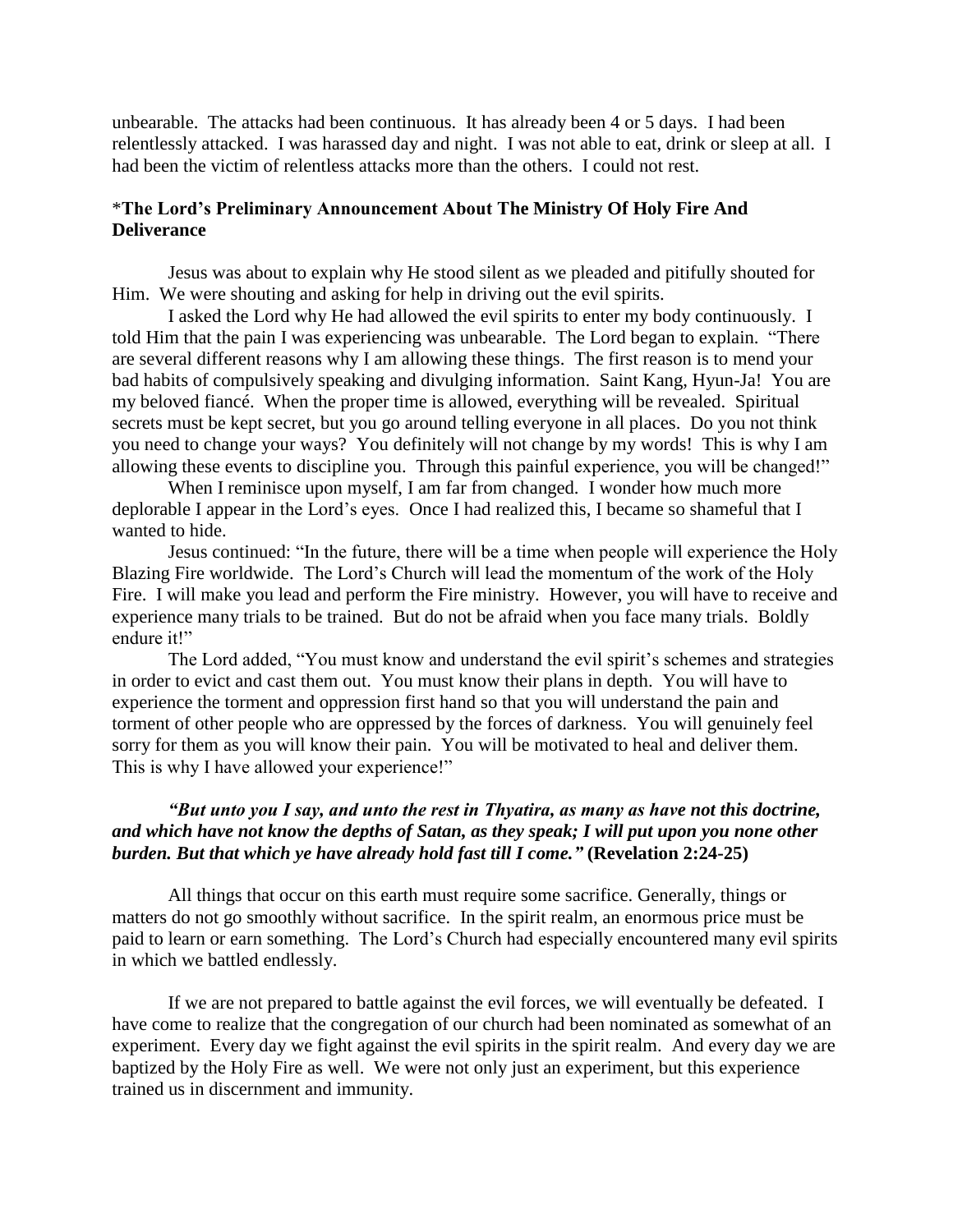However, on the other hand, the spiritual battles have been something unexpected and beyond our imagination. As the battles are continuous and endless, as our physical bodies become exhausted, I now envy the people who live normal Christian lives. They appear happy to me. As we receive many gifts, more each day, and as our spiritual eyes are continuously opened, we become the center of the devil"s attack. We become his targets. With that said, we also become the center of criticisms from others. We are misunderstood and people become jealous of us. We are the center of all battles both spiritual and with other people. The battles are relentless: it is daily. However, now, we have become accustomed to such matters.

Generally, people would think that having their spiritual eyes opened would be great and joyous. It may appear somewhat good, but in reality, it is totally the opposite. When one is in the spiritual realm, one must become much stronger than when we are in the physical realm. In the spiritual realm, one can only be approved if one wins the battle on a daily basis. However, it is very difficult to live spiritually in all areas. It is most difficult and cumbersome when the physical body cannot keep pace with the occurrences in the spirit.

Despite of the difficulties, however, it is still great to have special favor and attention. We are all approved by Him. We are able to taste the pleasant sensation of victory and joy. Moreover, it is an abundantly thrilling. The excitement cannot be experienced from the world. In fact, it is eternal happiness.

Before my spiritual eyes were opened, I was ignorant of all the events and experiences I had encountered. My faith was based on theory and academics. One thing is for sure, one cannot conclude that their spiritual eyes are opened just because one has received a holy gift. When you battle evil spirits, you have to defeat them, otherwise, you will be immediately defeated. If you do not harm your opponent, they will enormously harm you.

The spiritual war has resulted in many pastors and their wives to be deceived. As a result, their deception and failure have led them to hell. We are witnessing and experiencing the spiritual war. I am also the wife of a pastor. And as a pastor's wife, I wanted to support and serve my pastor much better than any other pastor's wife. Actually, that goal was very difficult to do. There were many times before where I had presented or judged situations through my experiences and my flesh. Before, the humanism soaked into my heart; therefore, I used to judge all matters from my point of view.

Whenever I was oppressed and hopelessly attacked by evil forces for several days, I would be defeated. I would not be able to eat and the condition of my misery would continue. Just like a crazy person, I would lose my mind and my body would shake violently. As I experienced these painful situations, I am now able to relate to the pain and misery of multitudes of people who are afflicted and oppressed by evil spirits through the world.

As I was in unbearable torment, I pleaded to the Lord. I saw the Lord"s face; he was watching me with the expression of a stone. It brought me much sadness to witness his expression. Perhaps, Jesus is letting me experience various trails for some future event or events.

#### \***150 Evil Spirits Enter Once Again**

How much more will the Lord continue to test us and until when? During the second prayer meeting, about 150 evil spirits entered my body once more. The tongue from the devil began to unceasingly come out from my mouth. The evil spirits began to numb my whole body, including all of my joints and bones. It started at 9 p.m. and the Pastor and I struggled until noon the next day which was 12 p.m..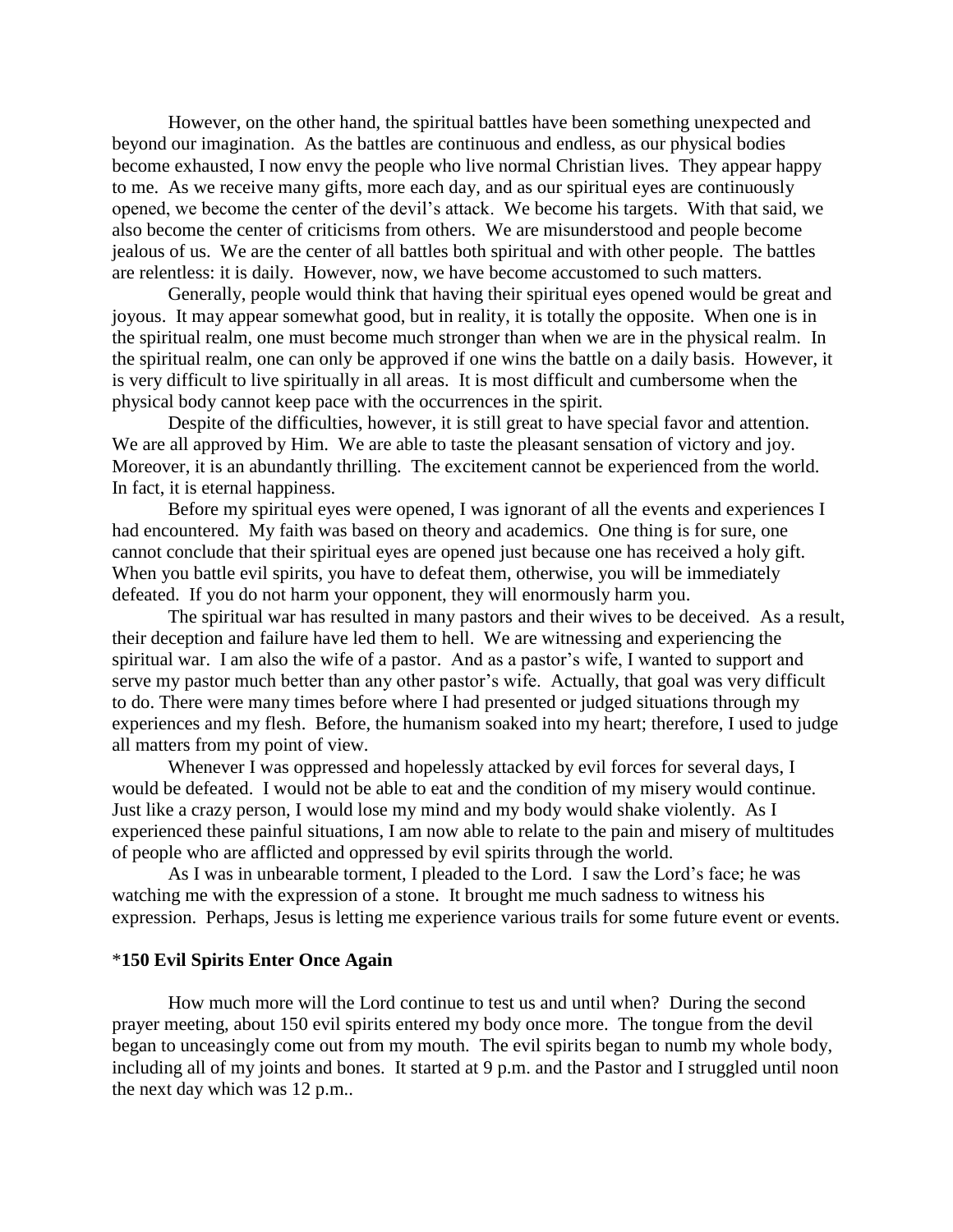I shouted and cried out to the Lord. As I realized that I did not have enough faith to cast them out of my body, I cried and cried. I was shameful. As the pastor's wife, my faith was only at a mediocre level. This is why I must be continuously harassed by the evil spirits. As I pondered these thoughts to myself, I cried out even more. Why were these evil spirits attacking me, especially me? Why am I not able to cast the evil forces out with my faith? I became emotional with contempt and was falling apart. My soul/spirit shook with uncertainty. Due to exhaustion, the other church members went home. The Pastor and I were the only ones remaining. The Pastor took a few steps backwards and said, "Ah! They are awful! I have done many deliverances, but I have never experienced such tenacious evil spirits like these before - very stubborn!"

As I cried, I pleaded to the Pastor. "Honey! What should I do? You must cast them out." The Pastor replied: "All right, I understand already! However, let me rest a bit and I can do it again." After the Pastor held his breath, he sat me on a bench as he sat behind me on the back rail with his legs over my shoulders. The Pastor then laid his hand on me and began to pray. As he prayed, he opened my mouth with his fingers and all different kinds of evil spirits began to gush forward one at a time.

The Pastor and I became gradually exhausted. We were one step from passing out. Moreover the Lord continued to just observe us. I think He wanted to observe and wait until our limit was reached. The filthy, ugly evil spirits absolutely had no sign of fatigue. In fact, they gradually screamed louder. Now, they were attacking us as though wild beasts attacked prey. We could no longer bear it, We had run all out of our spiritual and physical strength. When the Pastor shouted, "Holy Fire!" we heard the evil spirits constantly shout, "Ah, hot! Ah hot! Ah hot! However, when the Pastor's voice weakened, the evil spirits became more violent in my body. During the middle of battle, we recorded the sounds to leave evidence.

As the Lord watched, He might have felt sorry for us because He had finally intervened. Jesus entered the Pastor"s body. As soon as the Lord entered his body, the Pastor gained strength once more and was fill in fullness with the Holy Spirit. The Pastor then cast all the evil spirits out. I was finally able to rest. The Lord said, "All these experiences are necessary so that you can be used globally at a later time. The Lord then explained it in more detail.

Without the Lord's help, we are weak vessels that are not able to perform anything at any given time. We can only perform properly when the Lord intervenes or works on our behalf. Our bodies were very tired and exhausted. But we thanked the Lord. We finally made it home around 3 p.m.

### \* **Experimental Nominees**

**Pastor Kim, Yong-Doo:** My wife and Sister Baek, Bong-Nyu were big targets for the evil forces to attack. Almost on a daily basis, I desperately struggled with the evil spirits as they entered their bodies. Usually, when the evil spirits infiltrate into peoples" bodies, it would only take a brief moment to easily and speedily enter them. However, once they had entered someone's body, it was never easy for them to go.

Some evil spirits are very strong and they have their own strategies to defend themselves. They rigorously resist and scream during the burning of the Holy Blazing Fire. Whenever the evil spirits are forced to leave our bodies, they may harm our bodies and leave serious side effects or after effects.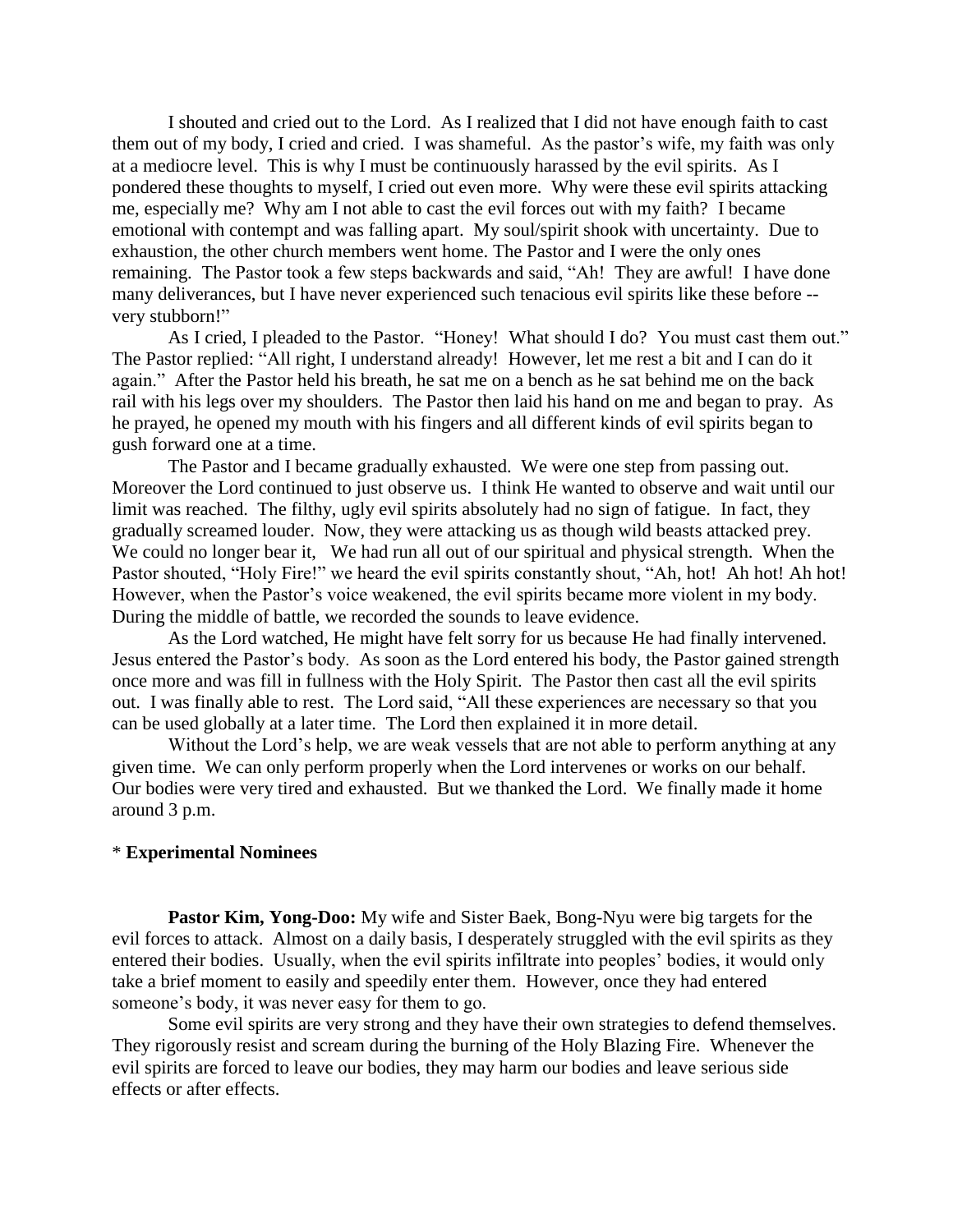Because of the Lord"s grace, I was able to clearly count the number of evil forces. Joseph, Joo-Eun, Haak-Sung, and Yoo-Kyung"s spiritual power escalated to a higher level and now they were able to fight against evil spirits. The Lord had especially protected the youngsters, but the adults like my wife, Sister Baek, Bong-Nyu, and I were left to handle difficult situations. After battling evil spirits every day, I became so exhausted and felt like every inch of my strength had run out. Still, the Lord only observed without assisting.

From the mouth of my wife, all different, various, appalling sounds were coming out: the various sounds of a young girl"s wail and the sound of wild beasts. I could have never imagined that these different kinds of evil spirits could exist, especially, when I witnessed my wife hissing like a snake with her tongue. When I saw that, my body was covered with goose bumps and my hairs rose. "Shhhh...Shhhhh! Ohohohoh!" When I heard the sound of a young girl mournfully crying, I shivered in fear -- it was so creepy and strange.

I had found out later that all of our church members were experiments. The Lord later explained it to us in detail. He explained it to us more vividly to help us understand.

### **\* The Burnt Ashes Of Evil Spirits Revived**

The evil spirits had the ability to revive themselves even after we had burned them with fire -- the fire from the Holy Spirit. I had cast and burnt all the evil spirits from the bodies of my wife and Sister Baek, Bong-Nyu. However, instead of the evil spirits being burned and gone, they began to scream.

They shouted with the human characteristic voices. "No, No! I won"t leave! Why would I leave when it is so nice here! Why would I leave? Ouch, Ouch! Hot! Hot! The Holy Fire is coming in once more! Ouch! Hot! I can"t bear it! Pastor Kim, you @#%#@%\$! Take your hands off! All right, all right! I will get out. I am leaving. I am leaving!" They said they would leave many times. In fact, hundreds of times they said it. Later, they had become ash.

When they became ashes, I relaxed my guard and thought, "It must really be finished." However, the ashes began to reform to another kind of evil spirit. It revived! "What! How can this happen? What are these? I am sick and tired!" My kids also began to yell, "Pastor! We have a serious problem! The evil spirits have revived. Big problem! What should we do?" In an audible voice, I spoke some encouragement. "What do you mean, what we ought to do? We are starting all over again. Cast them all out!" I then began battling the evil spirits that were in Sister Baek, Bong-Nyu and my wife. I felt as though the battle was endless. "Hey guys! Do not be taken off guard. Gather yourselves and do not stand in the way where the evil spirits are leaving! Stay real close behind me and pray."

Whenever the evil spirits leave one's body, they go into the body of saints who are weak in faith. The other saints with weak faiths should not be in close proximity. Otherwise, they have to be on guard and ready. As I continued to attack the burned evil spirits that were nothing but a heap of ashes, they eventually turned into dark smoke. The smoke wriggled and finally disappeared to hell. My wife suffered for about four days from the after affects. She groaned in pain as well. Sister Baek, Bong-Nyu was also in the same condition. However, when evening services were about to begin, the Lord had always granted them the grace to recover. With the Lord"s recovery grace, the two looked very peaceful and full of grace when they danced in the Holy Spirit.

### **\* God Dances**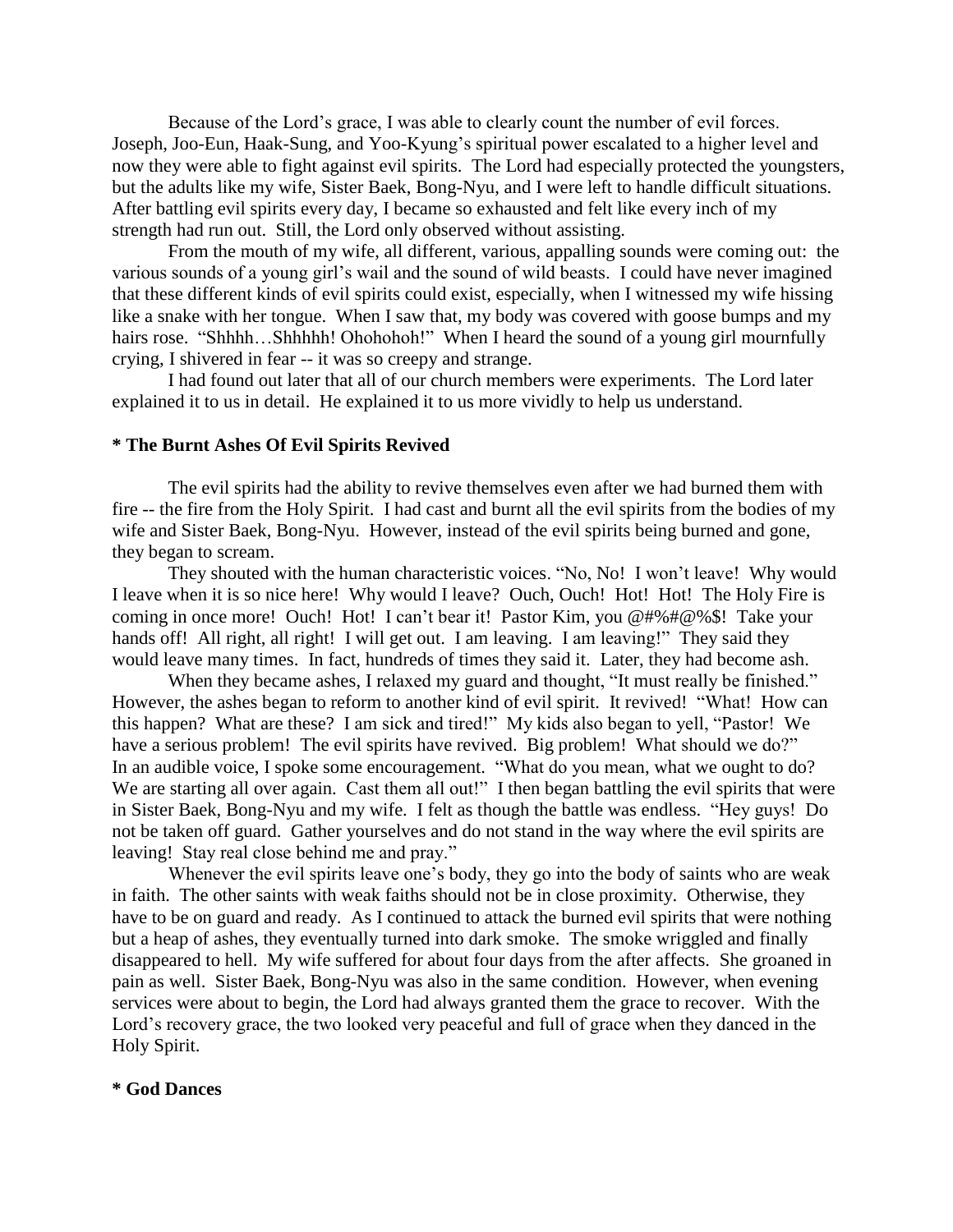**Lee, Haak-Sung:** After we had cast out all evil spirits from Mrs. Kang, Hyun-Ja and my mother, we fervently sang worship songs once again. We then began our individual prayers. A vision began to appear in front of my eyes. I saw a vision of God"s throne. Joseph and I were looking at the throne of God at the same time.

Father God stood up from His throne and reenacted the dance we had danced at our worship service. Due to the beam of light, we could not still see Father"s face. However, we were able to see Him dance. Father unfolded His enormous right index finger and shook it from side to side. He moved about and danced. He then unfolded His left index finger and shook it side from side. Father swayed His legs and whenever they swayed, all different shapes and colors of the rainbow poured down.

Moses came up to God"s throne and said to himself. "Oh, Father God does not act in such fashion. Why is God dancing?' Father God instantly spoke and commanded Moses: "Moses! Moses! I am very delighted by the worship of the Lord's church. I am very joyous! Why don't you dance as well?" As soon as God spoke, Moses danced before God for quite a long time. God said, "I feel so great today!" God was joyous and pleased. Moses danced awkwardly at first, but began to dance delightfully. I thought Father God only received our services, worship, and prayers. However, He expresses His delightfulness and dances. The sight was really unbelievable.

Even after witnessing such a wonderful experience, Father God continues to dance whenever we worship at the church. Father God would also stomp His foot up and down in excitement and mirth. The sound of stomping echoed all throughout the sky and the light of joy would spread in all directions. Whenever God was delighted, the twenty four elders in front of God, the saints in heaven, and the angels would also be delighted. The angels would blow the trumpets.

# **March 6, 2005 (Sunday)**

**Sermon scripture: "***The Spirit of the Lord God is upon me; because the Lord hath anointed me to preach good tidings unto the meek; he hath sent me to bind up the brokenhearted, to proclaim liberty to the captives, and the opening of the prison to them that are bound***" (Isaiah 61:1)**

### \* **Heaven's Recorder And Camcorder**

**Kim, Joo-Eun:** I fervently worshipped during worship service. In the middle of worship, a light suddenly shone down. I saw a procession of lights with multitude of angles coming down. "Wow! Pastor, sisters, brothers, many angels are coming down!" I shouted.

The angels brought some various objects with them. The smaller objects were in their hands while the bigger ones were on their shoulder. The objects were recorders and camcorders. The recorders and camcorders were decorated with precious stones and were made of gold. As a matter of fact, they were pretty nice looking. The moment I saw them, I wanted to have one of each camera.

The angels were recording every event that was occurring at our church. "Wow! How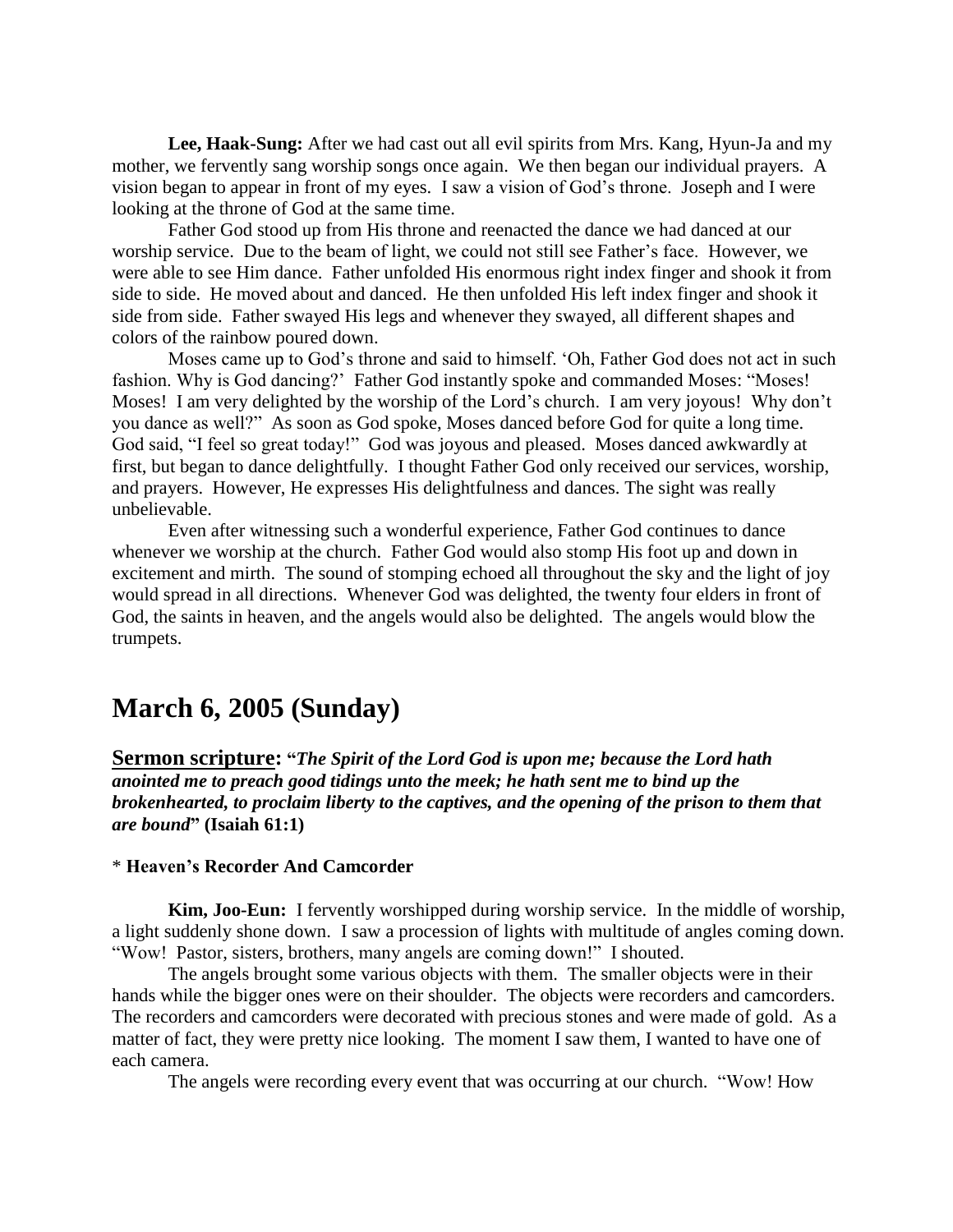could this be happening? I would have never guessed that heaven would take pictures and record like we do here on earth." I was amazed and thought it was very novel. I continued to shout. I had never seen anything like this in my life. "Brother Joseph! Brother Haak-Sung, Sister Yoo-Kung! Look at that! Wow! Amazing!"

There were some angels that recorded the Pastor"s humorous facial expressions and gestures during his sermon and worship. It appeared as though people from a broadcasting station were shooting the scenes. As Jesus followed the Pastor, He imitated the Pastor"s humorous and unique facial expressions. The angels were very busy walking around and shooting the facial expressions and gestures of the congregation.

The cameras, camcorders, and recorders looked very similar to the ones we have here except that they were made of gold and decorated with the precious stones of heaven. However, we did not know what the purpose was for recording and shooting all of our events. Some angels recorded the audible sermon of the Pastor and wrote down the words of the preaching. They were diligently documenting and shooting the church activities.

The Pastor was very exhausted from battling and casting evil spirits for several weeks. The Pastor could not sleep. His exhaustion prevented him from eating except drinking water. Moreover, his lips were badly blistered and looked very bad. Finally, the Pastor fell onto the floor near the altar from exhaustion. He was not able to get up.

Jesus stood behind the Pastor and stretched out His arms and hands to touch the Pastor"s back. As soon as the Lord touched his back, a transparent flashing light entered the body of the Pastor. Two rows of light shaped as small circles continued to enter into the Pastor's body.

From that moment forward, the Pastor's weak sermon energized into a powerful service. The Pastor preached for over four hours. The service turned into a festival.

### \* **Test The Holy Gift Of Prophecy**

Jesus said, "Gather the church members who posses the gift of prophecy to teach them. It is the job of the Pastor to teach them." He said that there are more false prophecies these day. Therefore, we have to be more cautious and be fully armed with the Word of God to test the prophecies. He further said that the people who posses prophecy should not be arrogant and speak it carelessly. They must all continue to be humble. They must not go around and boast about their gift to other people.

Most of all, they should pray more often and must not be lazy about reading the Bible. The evil spirits deceive people into speaking false prophecies. Therefore, every time they prophesize, they must prophesize very carefully. I asked the Lord, "Jesus! Jesus! What if I shouted to test you: 'Devil, depart'?" The Lord answered, "It will be all right. It is more important that you are not deceived. You must test it with the Word. Even if it is Me. Do you understand? I replied, "Yes, Lord!"

The Lord spoke to me and said, "Joo-Eun! Today, your mother, Kang, Hyun-Ja barely escaped a bad situation. The third highest ranking devil entered into her body with its subordinates. She must have experienced great pain.

Therefore, be very cautious with today"s occasion. People who have received the gift of prophecy will have greater trails and temptations. As one gradually opens up with gifts, stronger evil spirits will come and attack! Without knowing the reality of this danger, there are many saints who carelessly ask for the gifts. You must not prophesize imprudently or informally. Understand?" I was determined to be careful.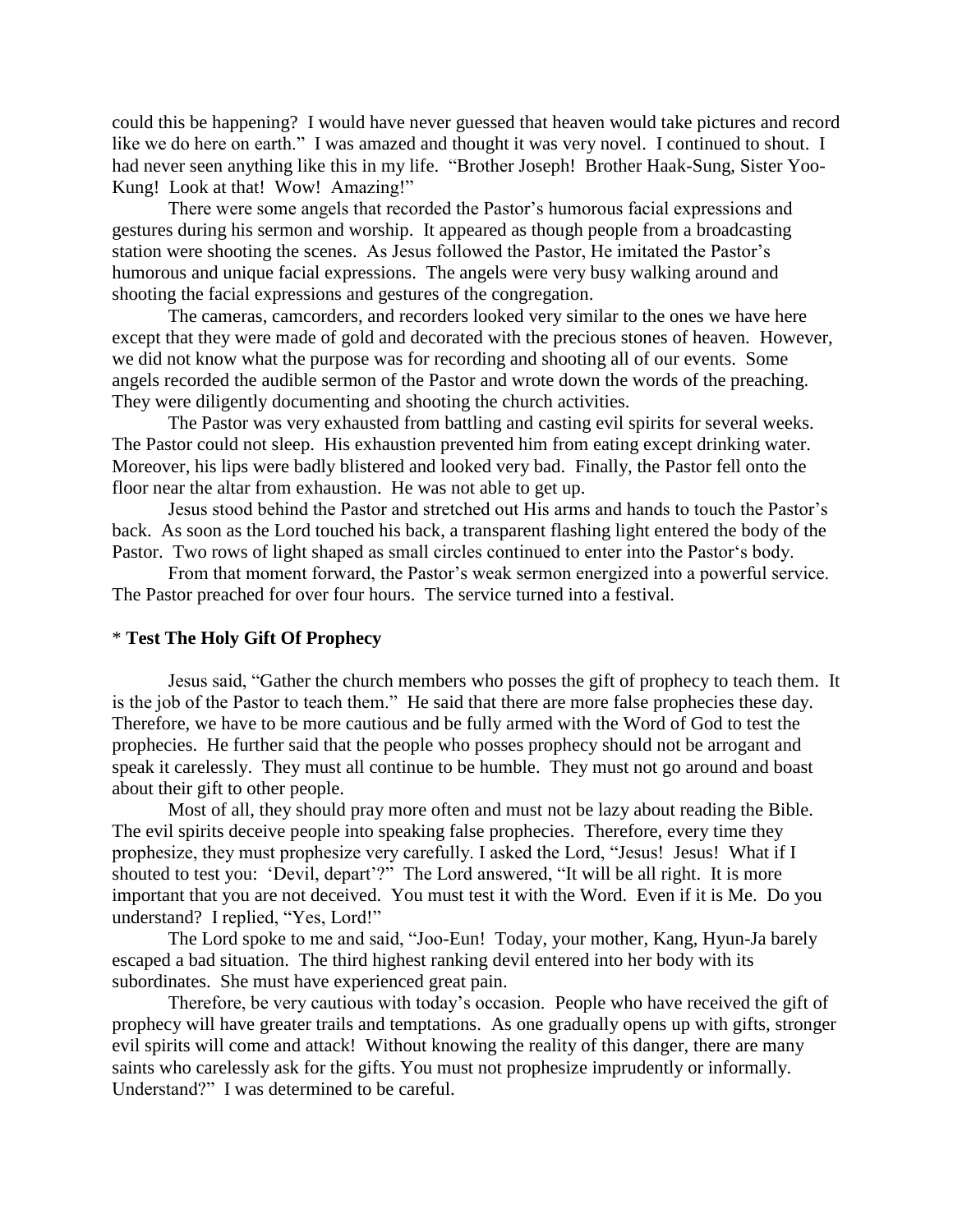### **\*Do Not Indiscreetly Use Spiritual Power**

**Mrs. Kang, Hyun-Ja:** After service, I returned home, but the forces of evil spirits had followed me to my home. Then about 50 evil spirits entered my body once again. Due to the great pain, I began to roll and tumble on the floor. In faith I shouted, but it seemed limited as the evil spirits were not so easily thrown out.

In that moment, Jesus said, "You have to cast them out with your faith! Therefore, you are able to go spiritually deeper and have your faith increase. I asked Joo-Eun: "Joo-Eun! Please pray for mother! Quickly!…" As Joo-Eun placed her hands on my chest and prayed, the Holy Blazing Fire came out of her body and the fire burned the evil spirits. The Holy Fire instantly turned my body into a fireball. Joo-Eun suddenly moaned and said, "Mother, mother! I cannot bear the Holy Fire exiting out from my body! My arms are hurting so much and my spiritual power is weakening. What should I do? Go and call father -- he is writing the book right now."

The Lord then immediately shouted, "No! Pastor Kim is writing the book as I commanded. Since he is concentrating and writing the book, you must not let him use his spiritual power to cast out the evil spirits at this moment. If he utilizes his spiritual power to cast out evil spirits, he will not be able to write the book properly. Joo-Eun, you will have to take your hands off! You will also be in a dangerous situation if your spiritual power is weakened! Saint Hyun-Ja, you must settle this matter with your own faith."

After painfully casting out all the evil spirits, Joo-Eun and I went to the Pastor"s room where he was busy writing the book. With our spiritual eyes, we observed the Pastor moaning and clenching his teeth as he wrote the book. The Pastor's right arm and back were tattered and torn from the attacks of the evil spirits. There were a few lines shaped like furrows that were torn and scratched. As the Pastor wrote, the unbearable pain brought him tears. Jesus comforted the Pastor as He caressed his back. The Holy Spirit and Jesus stood next to him as they protected him. They became his shield and the evil spirits could not attack him anymore.

After observing the scene, we would be very quiet as the Pastor wrote the book. Our family members would tiptoe as we moved around the house. We even breathed as quietly as possible. To help him concentrate, we became very careful in all matters around the house. Moreover, the Lord had commanded us to be very careful in our ways during this time. We tried not to disturb the Pastor and we had even become nervous when we rested, ate, or slept.

### \***Repentance**

**Deaconess Shin, Sung-Kyung:** As soon as I began to pray, bright sparks began to flash. Immediately, I began to repent. I usually do not easily tear up, but finally I was flowing in tears. All this time, I had been indolent and lazy. I was repenting entirely for everything. Today, my prayer was especially focused. After some time had passed, my prayer gradually accelerated. Then suddenly, an enormous bright blue object radiated toward me and passed me by. I felt like my prayer was continuously flying toward the sky and into endless space.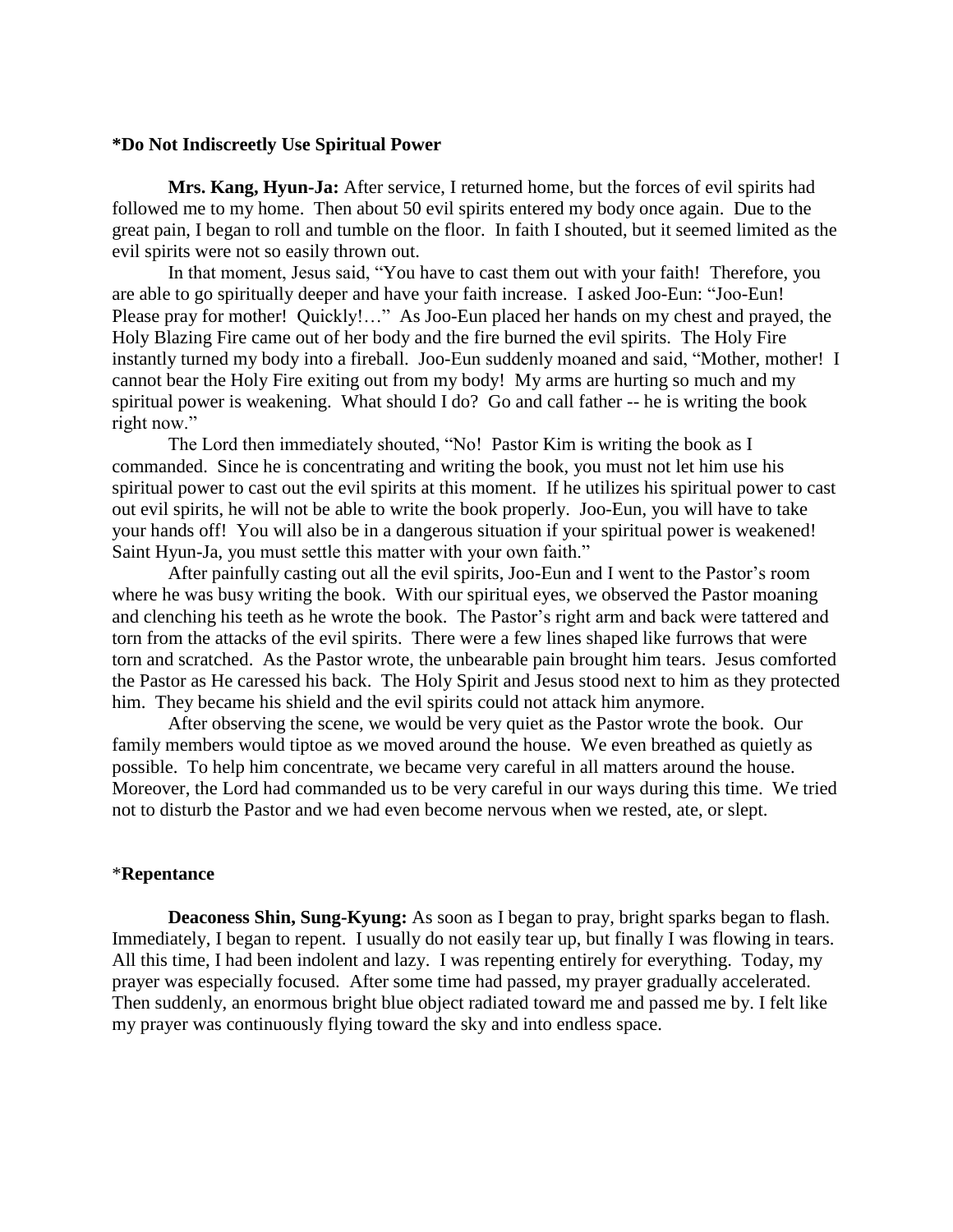# **March 9, 2005 (Wednesday)**

# *"I laid me down and slept; I awaked; for the LORD sustained me. I will not be afraid of ten thousands of people, that have set themselves against me round about."* **(Psalms 3:5-6)**

# \* **Electric Power Of The Holy Spirit**

**Kim, Joo-Eun:** During the night service, Jesus spoke. "Today, I will grant you all special power. Therefore, desire to receive it in faith!" I asked, "What are you granting us? The Lord replied, "The electric power of the Holy Spirit!"

I turned and said to the Pastor, "Jesus said that He will grant us Holy Electricity. The Lord will grant the most power to you. The rest of us will receive a little less of the electric power. The Pastor replied, "The word electricity or electric power in the Holy Spirit is not in the Bible. Before the Pastor was able to finish his reply, the Lord interrupted and said, "There is much more power that exists which is not stated in the Bible. There are other unimaginable powers that exist!"

The Lord commanded the members of the Lord"s Church to come to the front and to stretch out their hands. The congregation all went to the front of the altar. We formed a circle under the cross which hung above the altar. We began to pray in tongues and longed for grace. With my spiritual eyes, I saw the Holy Spirit's electric current come forth. It first began to flow into the Pastor and instantly, I shouted. "Wow! Impressive!"

Different forms of the Holy Spirit's electricity came down from above. One form came in as lightning. The other form came as a round circle. It continued to spark and shock the Pastor and us. I was reminded of a Sci Fi movie as we were constantly shocked by the electricity. The electricity beamed out various colors including gold. Then other forms of electricity appeared.

As we were constantly shocked by the electricity of the Holy Spirit, we all shouted with one voice. The Holy Spirit and Jesus continued to give us electricity. Not a person from our church refused the electricity. All of us had accepted it. Jesus told us not to be near the Pastor as he received the electricity of the Holy Spirit. The Lord explained that the electricity of the Holy Spirit was so powerful and great that if we accidentally touched it, we may either pass out and or become immobilized. It was dangerous. The Pastor was receiving the electricity in full power since he was a servant of God.

As our faith and spirituality grows deeper and becomes stronger, we will receive greater electric power. The Lord said that there will be a day when the saints of the Lord"s Church will be used internationally and on a global scale. I asked the Lord, "Jesus, are there different grades with the electricity of the Holy Spirit? The Lord answered, "Of course, since you are curious and anxious, why don"t you test it for yourself? However, do not place your hand on Pastor Kim. Place your hand on your mother, Kang, Hyun-Ja. But touch her lightly.

Cautiously, I lightly grazed the tip of my mother"s finger. I began to experience numbness on my hand as it began to go up my arm. With the numbness, I began to feel great pain. The numbness and pain began to spread throughout my body. "Ahhhhhh!" Instantly, I was screaming and the pain did not go away. "Jesus! Jesus! Save me. Help me!" As I was shouting, the Lord said: "Joo-Eun! Do not be so greedy! You are still weak and young and need grow and mature more." When the Lord softly touched my arm and hand, the numbness began to slowly fade away and I soon recovered.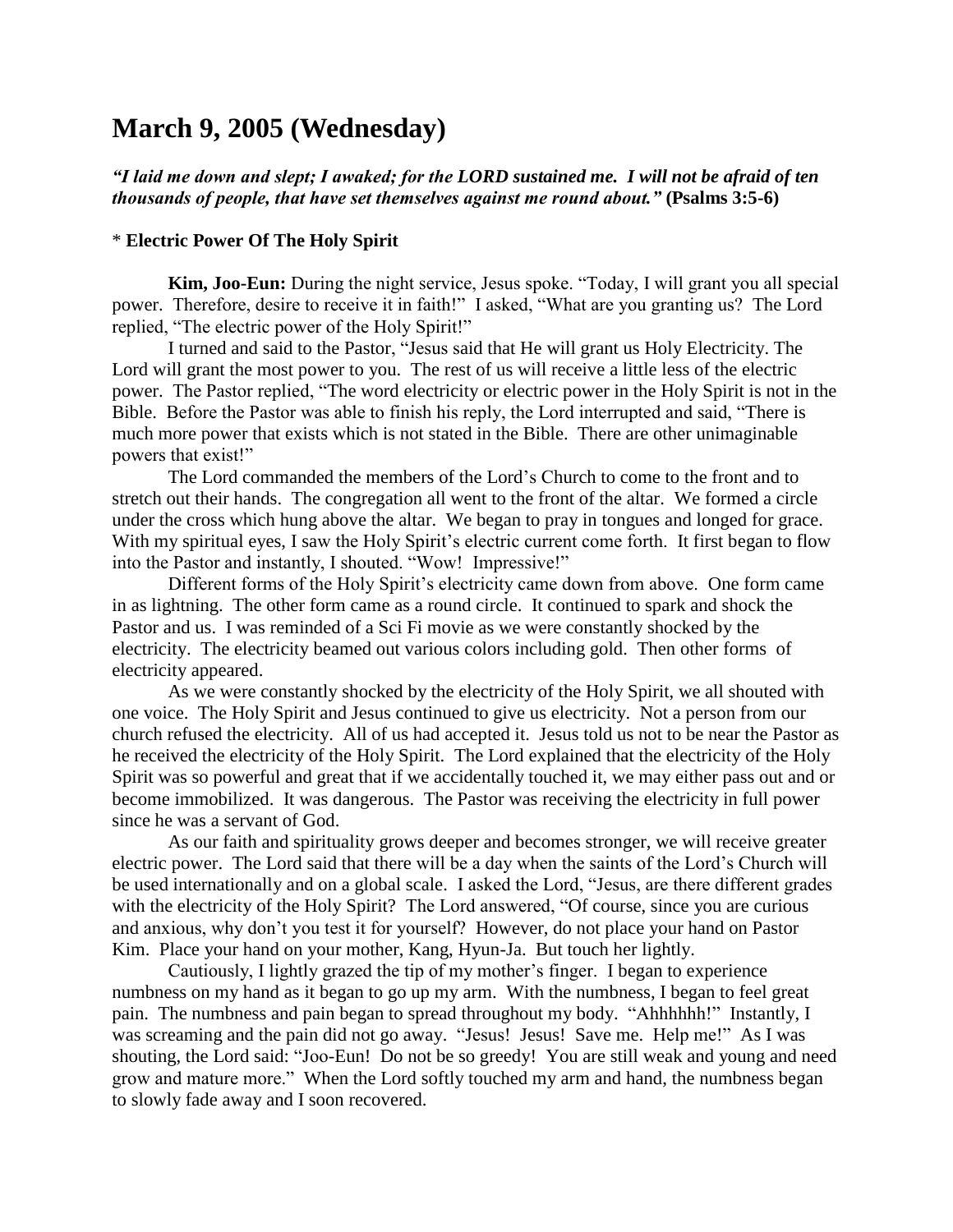I then realized the electric power of the Holy Spirit. The electric current of the Holy Spirit from my mother was enormously strong. However, the electric current on the Pastor was the most powerful and strongest. My father, the Pastor"s, playful nature came forth and he touched all of us and we experienced numbness. We decided to be cautious as the Pastor came near us. As we prayed, we made sure we were not praying near the Pastor.

**Pastor Kim, Yong Doo:** Whenever the Lord grants us a new type of power, He would make us go deeper in prayer. Moreover, whenever we pray deep in the spirit, we experienced special revelations. Tonight was special. The Holy Spirit granted us fire and electricity during the middle of service. All of the church members had come to the front of the altar to receive the new weapon, the electric power of the Holy Spirit.

We spent about two hours receiving the electric power of the Holy Spirit. An undeserving person like myself received and was baptized by the most powerful and strongest electric power of the Holy Spirit. My heart was beating very rapidly. Perhaps, that was caused by the electric power of the Holy Spirit as it ran through my whole body. Nevertheless, the electricity was flowing deep inside all my organs. The Lord and the Holy Spirit continuously baptized me with the electric power to the point I was able to bear. Before this, we had encountered evil spirits and battled them without any powerful weapons. Now, finally, the Lord had granted us a weapon that we could absolutely use in the spiritual battlefield. The Holy Blazing Fire and Holy Electricity are enormously, unimaginably powerful and can be used as offensive weapons. We will now be able to use them in battle against the demons.

Our bodies were covered with poisonous thorns which were covered with Holy poison The sharp thorns protruded from all our over our bodies. A slight brush of the thorns would instantly burn any demons into ashes. The poison was that powerful. The evil spirits avoided us. However, some of the evil spirits did attempt to penetrate the poisonous thorns. They were the stronger evil spirits and there were many of them. I realized that the groups of evil spirits did not just attack recklessly without a plan. They had organization and an order. I, further, realized they have a hierarchy.

**"***Finally, my brethren, be strong in the Lord, and in the power of his might. Put on the whole armour of God, that ye may be able to stand against the wiles of the devil. For we wrestle not against flesh and blood, but against principalities, against powers, against the rulers of the darkness of this world, against spiritual wickedness in high places. Wherefore take unto you the whole armour of God, that ye may be able to withstand in the evil day, and having done all, to stand."* **(Ephesians 6:10-13)**

We began praying individually and in unison. We then received the Holy Fire and Electricity for a second time. This time, the Holy Fire and Electricity were much more powerful and stronger. The power of the Holy Fire and Electricity was so great, we were not able to move. After this experience, as we raise our hands high and call upon the name of the Lord, fire and electricity would come upon our bodies. Our bodies would shake as the power manifested onto us.

Whenever we receive fire and electricity, our breathing would sound heavy and we would become a fireball. Our confidence has increased dramatically against the forces of evil. We have become much more powerful.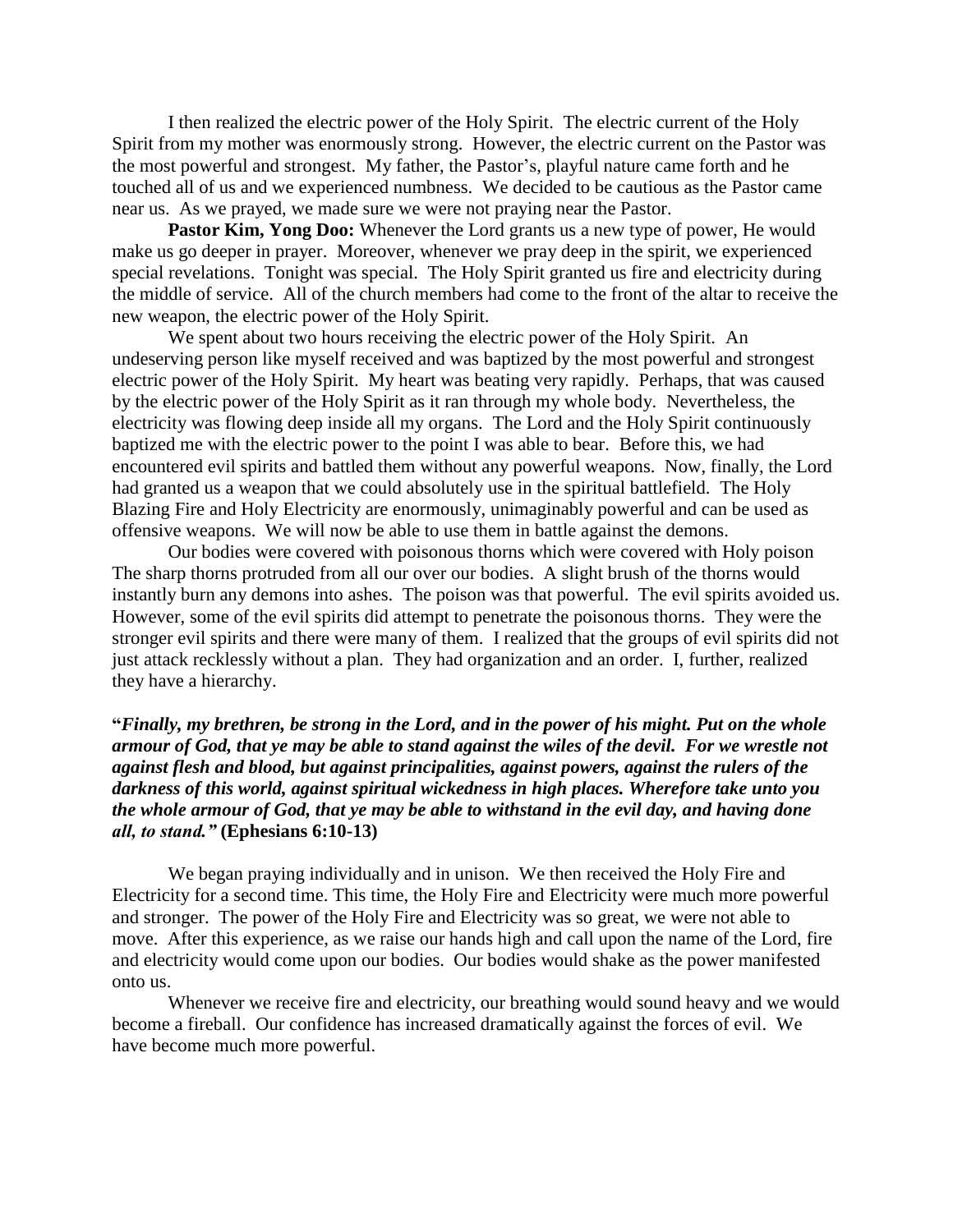# **March 10, 2005 (Thursday)**

**Sermon scripture:** *"Brethren, I count not myself to have apprehended: but this one thing I do, forgetting those things which are behind, and reaching forth unto those things which are before, I press toward the mark for the prize of the high calling of God in Christ Jesus."* **(Philippians 3:13-14)**

### \* **Oh! Pastor Kim, Young Gun**

**Pastor Kim, Yong-Doo**: Sung Min general hospital is located in my neighborhood. Pastor Kim, Young Gun, had evangelized and ministered at this hospital. I had once admitted myself to Sung Min hospital. When I was a patient there, the pastor and I had greeted each other and became acquainted. I had sometimes invited him to my church to give a sermon as a guest speaker.

Pastor Kim, Young Gun once told me a story. He was in his early 60s. He had always evangelized at the hospitals. He was also well known for evangelizing on the streets. One day, he fell ill as his liver swelled. A lot of water filled his liver and stomach. More than that, he also had jaundice, an illness that colors the body yellow. He admitted himself to the hospital while he was evangelizing.

Pastor Kim, Young Gun was once dispatched to the Philippines on a missionary trip by his church. While he was on his mission trip in the Philippines, he had over-exerted himself and worked beyond his physical strengths. The pastor was very stressed by the pressure he received from his church. They wanted results and they called him frequently. "How many people have you evangelized? How many new registrants have you enjoined?" They utilized various tactics to pressure and interrogate him. The pressure and stress eventually overtook him and he had become physically ill. He died during treatment in Korea.

# **\* Hymns That Should Be Sung At A Funeral**

Pastor Kim, Young Gun explained the experience when his spirit/soul departed his body. He said when he breathed his last breath he experienced his spirit/soul separate from his physical body. In fact, his spirit/soul looked identical to his physical body. Pastor Kim, Young Gun was able to see the doctor use the defibrillator on his body. The doctors had attempted to resuscitate him several times with the defibrillator. With no result, the doctors confirmed his time of death and had covered his whole body and face with the white linen.

The Pastor's family and relatives had come too late and were informed of his death once they had reached the hospital. On the day of the funeral, the people attending sang hymns. The hymns they sang were slow and the slow rhythm made the day depressing. The funeral was more or less a sad march down to the grave site. The Pastor continued and said that when the people sang the slow songs, his soul weakened. Although he wanted to immediately fly to heaven, he was not able to. He needed the people in the funeral to sing fast, powerful, up-beat hymns. He said that his soul was not gaining any strength and was therefore frustrated and worried. Fortunately, someone recommended hymn 388 and they began to sing in an up-beat rhythm. As soon as the people began singing the fast and powerful hymn, his soul flew at great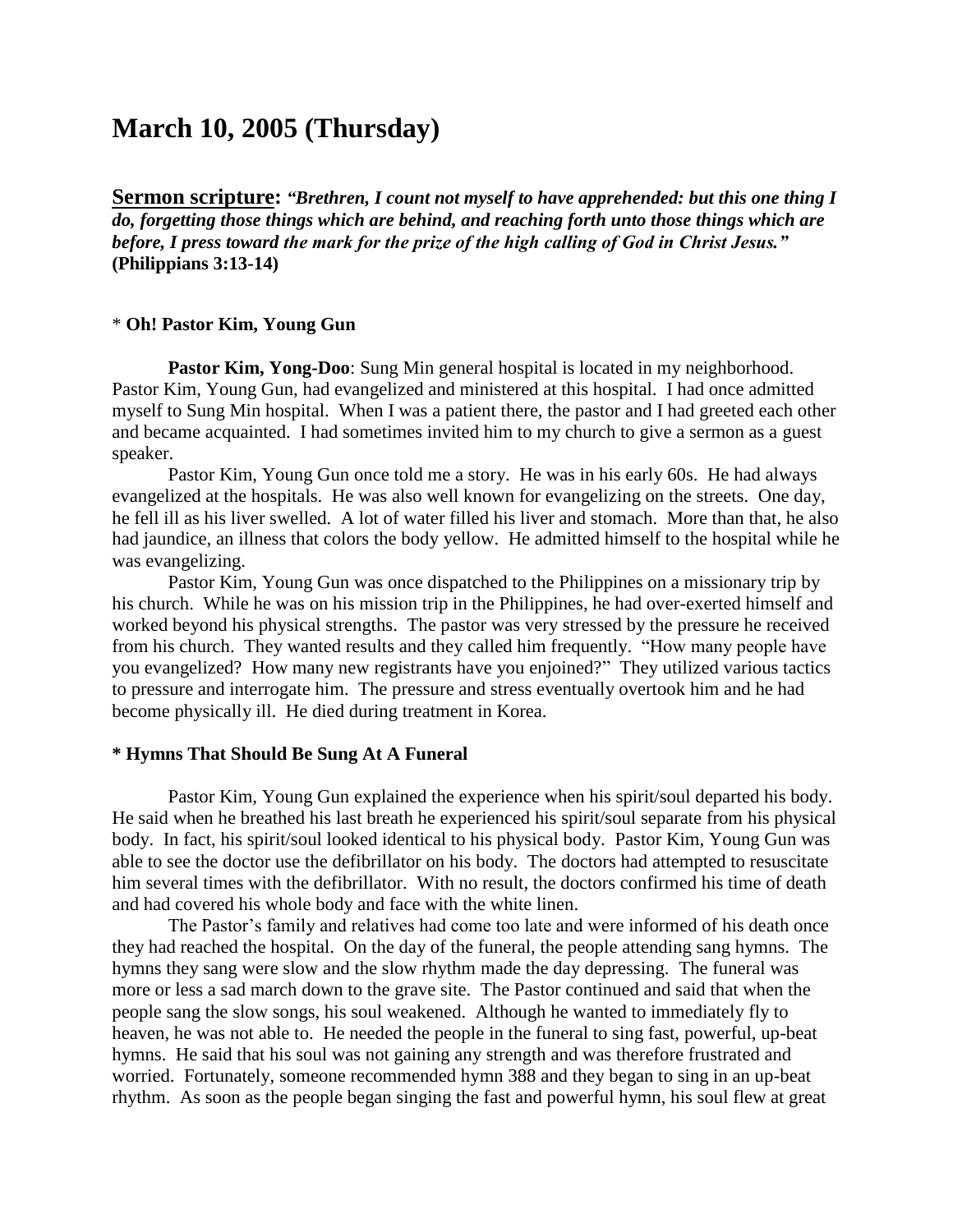speed and arrived at the gate of heaven. The Pastor said that the gates of heaven consisted of twelve pearl gates and were a magnificent sight. The Pastor's first impression was amazement: "Literally fantastic!"

As Pastor Kim, Young Gun attempted to enter the pearl gates of heaven, two angels standing guard gave him a stern, frightening look. The Pastor became very frightened and his heart was filled with fear. The two angels had a large sword at their side. They were very tall and he could not properly view all of them with one glance.

The angels asked the Pastor: "How dare you walk near the gate? Who are you? What is your title and what did you do when you were on earth?" The Pastor answered, "I had just died from an illness; my liver swelled. I was a Pastor and I worked as a missionary." The angels demanded a ticket. "Very well, present your ticket of permission to enter heaven. Now!" I replied in shock. "What! You need a permission ticket to enter heaven? I had never heard of such thing! I do not have one." One of the angels immediately replied: "What! What are you saying? How dare you walk toward the gate without a permission ticket!" As the angel rebuked me, the other angel kicked me like I was a soccer ball. In that moment, the Pastor thought he was kicked very far off. Then the same angel who had kicked him caught up to him and kicked him once more for a second time and even farther away.

The Pastor was suddenly kicked toward hell and was dangling at the edge of a cliff. The Pastor was able to observe the miserable sights of hell. As the Pastor dangled off the edge of the cliff, he pleaded for someone to save him. Then the angel pointed and said, "Look at those souls! Look very closely at those souls going to hell! All of those souls attended church and lived a faithful life but the errors of their Pastor's teaching led them to hell! I am showing you this scene because you are also a Pastor who led a ministry. You cannot be forgiven for you have committed the same atrocity. They did not keep Sundays holy and did not properly keep their faith. They mocked God and believed according to what they wanted to believe and based their faith on what was in their minds."

Within the moment Pastor Kim was about to be thrown in hell, two souls immediately came and earnestly grabbed hold of him. The Pastor found out later that the two souls were his relatives who were prayer warriors. Due to their earnest pleadings, the Lord had granted the Pastor an extension of seven more years to live. The Pastor received special grace. He had been given another chance and had escaped from being thrown into hell.

The Pastor came back down to earth to reunite with his dead body. When he came back, his relatives were still singing hymns. The songs they were singing were once again slow and sad. They sounded like farewell songs, as though, a couple or friends were parting forever. The Pastor was very upset over the songs that were being sung. Whenever believers sleep and go to heaven, the people at the funeral should be celebrating with fast, joyous, enliven, and victorious hymns. We as believers must engrave this into our hearts.

He had experienced a supernatural event. With the power of God, the Pastor had come back alive. Now, this is the seventh year and because of exhaustion and illness, he had relapsed once more. His liver had swelled up and the Pastor had to be admitted to intensive care. Pastor Kim, Young Gun earnestly appealed, "Pastor Kim, Yong-Doo, I was very proud of myself. Until now, I thought I had evangelized properly throughout my life and in faith. I later realized that I had done it all with my strength and passion instead with the guidance and help of the Holy Spirit. Please Pastor Kim, Yong-Doo, you must seek help from the Holy Spirit in every case. I want you to lead your ministry with the help and strength of the Holy Spirit." Pastor Kim, Young Gun then asked me to sing many hymns that are powerful and strengthening. Joo-Eun,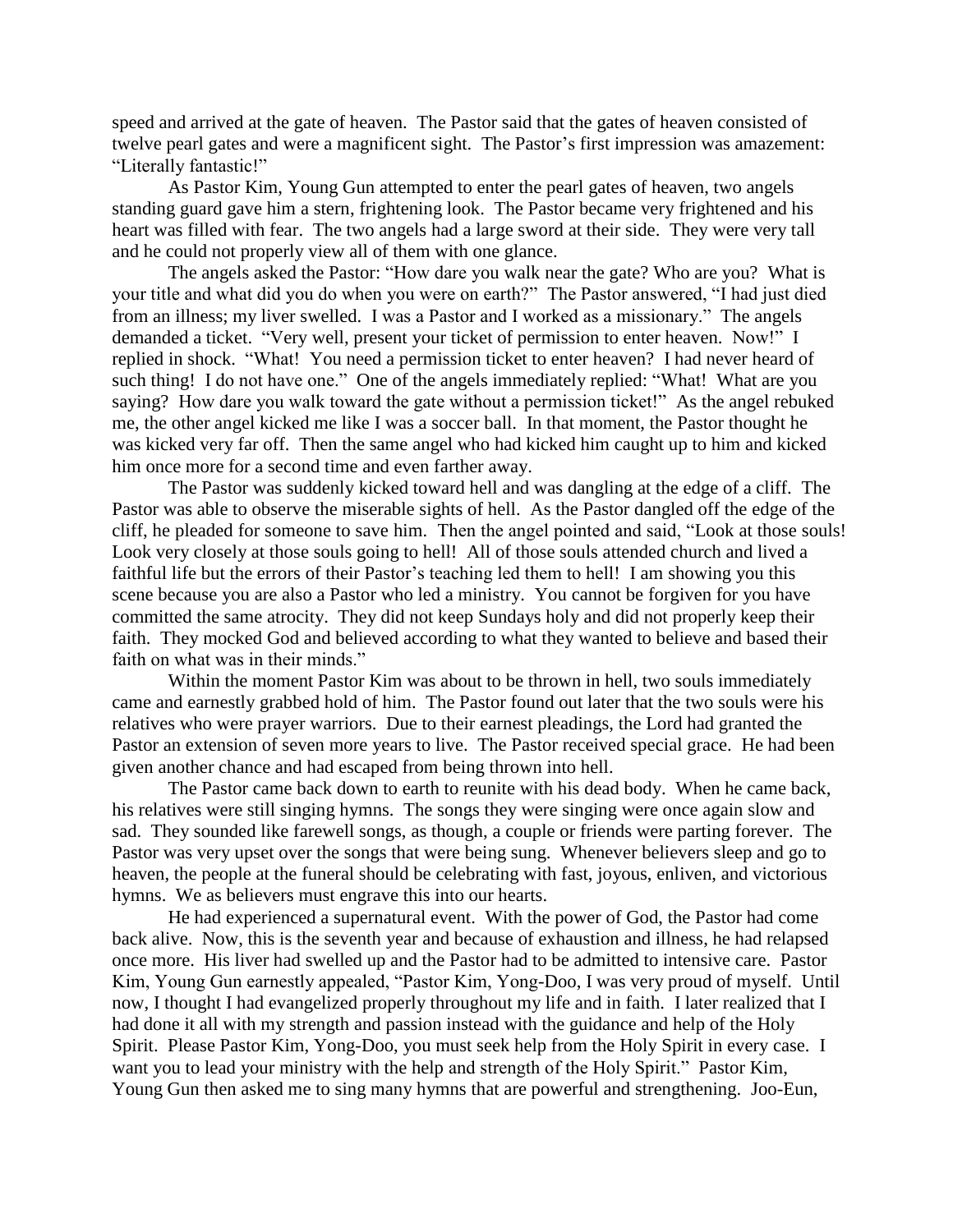Sister Baek, Bong-Nyu, my wife, and I gathered around Pastor Kim, Young Gun. The Lord, Jesus, accompanied us as well. Jesus, the Holy Spirit, and the guardian angels watched and prepared to take the Pastor to heaven.

Today is Thursday and the Lord announced that He was going to take Pastor Kim, Young Gun to heaven soon. When Joo-Eun and Sister Baek, Bong- Nyu glanced up to heaven, the home of Pastor Kim was almost finished. The last thing was for the Pastor's soul to arrive in heaven. His home was waiting. Pastor Kim, Young Gun and his wife were very joyous once they heard of that news.

# \* **If I Die, I Want To Die During Preaching A Sermon On The Platform**

There are many pastors, including myself, who wish on a certain issue. I had been curious on how the Lord may respond and what His thoughts would be with this certain issue. "My beloved, Jesus! There are many pastors in Korea and many are especially filled with grace. They often say that when they go they would like their last moment to be on the altar during the middle of their sermon. I also wish for that. Now, Pastor Kim, Young Gun has fallen ill due to his liver swelling as a result of over-exhaustion and exertion. He had not taken care of himself very well physically. What are your thoughts on that, Lord?"

The Lord began to explain in regards to this matter using Pastor Kim, Young Gun as an example. "It is truly regrettable. It is foolish to think and act this way! Pastor Kim, Young Gun is a servant I truly esteem. But for the sake of the gospel, he went through fire and water not taking care of his health. Therefore, he had become ill. Father God, the Holy Spirit, and I are in agreement with this view. From your perception, it may appear as a blessing. It may seem faithful to collapse from exhaustion or exertion during the middle of evangelizing or preaching - perhaps even dying during evangelizing or preaching. However, that is not everything! Being faithful with all of your strength is very important, but not at the expense of your physical bodies. You must take care of your bodies in order to continue and serve me for a long time. Your body is given to you by Father God. There is a time to rest and a proper amount is needed and required.

"It is not wise for one to do my work with only absolute enthusiasm. One must do the work with wisdom. Pastor Kim, Young Gun was only in his early 60s and he could have continued my work for a longer period. He was very foolish and not very wise. He did not realize how I esteemed him! However, it is now too late."

I thought it would have been nice if Jesus would have healed him. However, it appears that the Lord had decided to take him home to heaven. The Lord made it absolutely clear that doing His work in faithfulness and with all of our being was very important. Moreover, taking care of our physical bodies continuously was equally important. The majority truly do think that it is certainly good faith if we go through fire and water for the Lord"s concern, but that is not everything, although, it is important.

The Lord said, "The physical body of Pastor Kim, Young Gun had become sick and exhausted. It is his time to rest now." The Lord then looked at me and said, "Pastor Kim, Yong-Doo, you must also listen carefully! Do you understand? In order to serve for a lengthy period, you must steadily take care of your health." I replied, "Amen."

Joo-Eun had a vision of God"s throne. Father God also said, "My beloved servant! Why did you over work yourself to have your body come to that stage?" As Father spoke, He had compassion on him. He then commanded the angels. "Prepare to welcome Pastor Kim, Young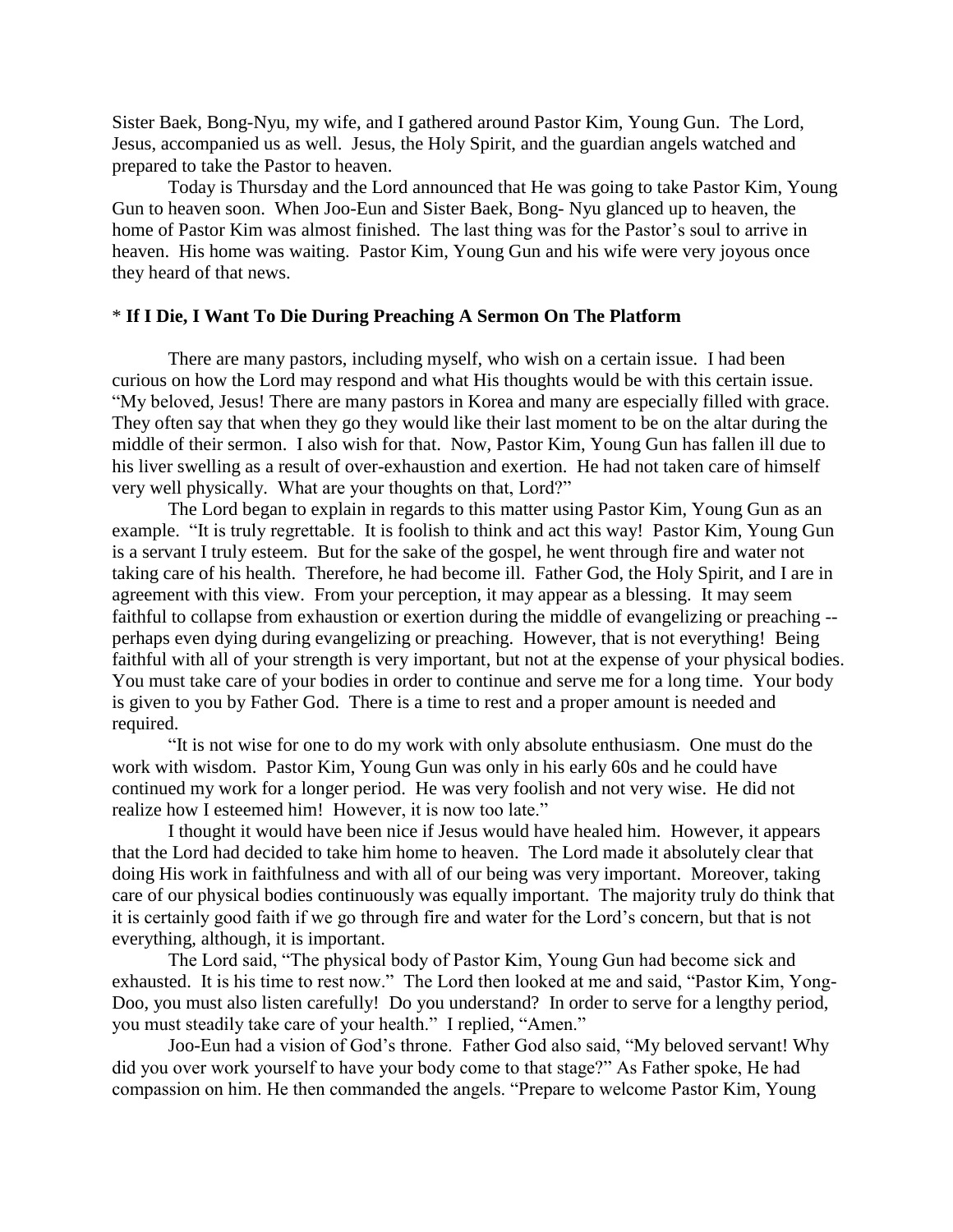Gun." As Pastor Kim, Young Gun laid in bed, Jesus caressed him and said with comforting words, "you will enter heaven very soon. In heaven, all the souls and angels are preparing a great event to welcome you. Although it will be a bit difficult for a moment, I expect you to endure it."

As Pastor Kim, Young Gun listened to the conversation, his face brightened up. Pastor Kim, Young Gun"s guardian angel had three pairs of wings. He had a home that was awaiting him in heaven. The house was as tall as the skies of heaven. Inside the home, the angels were busy moving about, preparing for his arrival. Joo-Eun wanted to know when Pastor Kim, Young Gun was going to heaven and asked Jesus. The Lord said that He would take him to heaven after two days.

I meticulously explained some of the revelations that were happening in our church. The Pastor answered with a surprised look. "What! When I had visited your church to speak, none of those experiences or revelations were occurring. Now your church is experiencing great revelations." I answered him, stating that it was all due to the Lord"s grace. I continued and asked Pastor Kim, Young Gun: "Pastor Kim! Before you leave the earth, I would like to share Holy Communion with you for the last time." Pastor Kim delightfully accepted. The Lord then spoke through Joo-Eun: "In a little while, you will enter heaven. Let us then celebrate." I obeyed and said, "Amen!"

# **March 12 2005 (Saturday)**

**Sermon scripture:** *"Two are better than one; because they have a good reward for their labour. For if they fall, the one will lift up his fellow: but woe to him that is alone when he falleth; for he hath not another to help him up. Again, if two lie together, then they have heat: but how can one be warm alone? And if one prevail against him, two shall withstand him; and a threefold cord is not quickly broken."* **(Ecclesiastes 4:9-12)**

### \***Pastor Kim, Young Gun In Heaven**

**Pastor Kim, Yong-Doo:** Sung Min hospital had contacted and notified me that Pastor Kim, Young Gun had just died. It rained heavily all throughout the day. By late afternoon, the sky was covered with black clouds. Lightning filled the sky as the sounds of thunder shook the throughout the sky. God spoke to Joo-Eun in an audible voice. "My heart is sorrowful because the life of my beloved and esteemed servant has ended! Do not be afraid to document it. You should document these types of events in the book. Rain represents my tears. I desire all to realize it!"

Jesus standing next to me spoke gently. "Many saints and pastors cannot be used because they are lazy and self-indulging. Then there are some who physically over-exert themselves and as a result become ill. This is also a problem! Moreover, unnecessarily idolizing one"s physical body is also a big sin."

The Lord explained how saints enjoyed recreational sport activities. "They indulge in their recreations too much. Those activities become more important than Me. I am very sorrowful about it."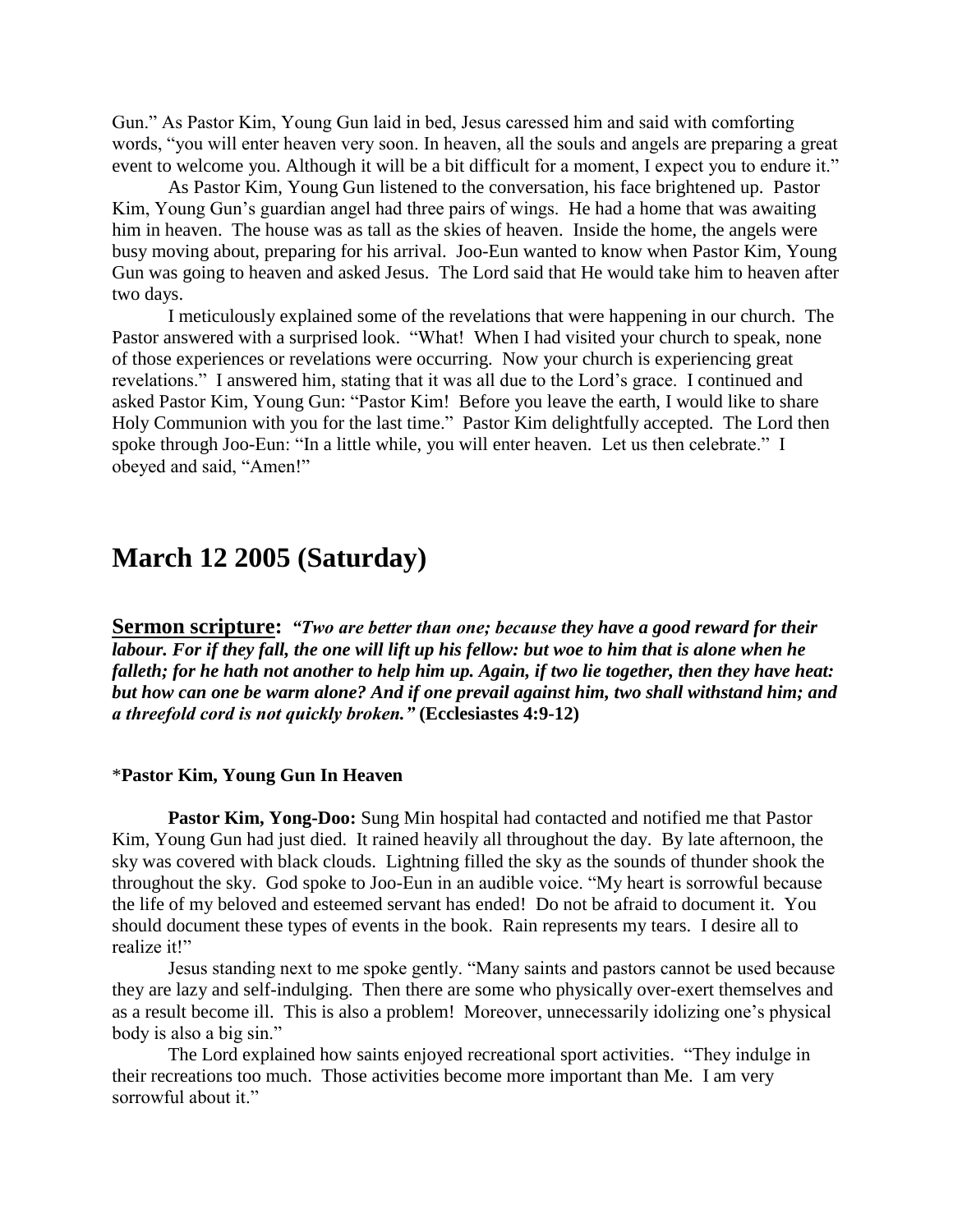As a matter of fact, we entangle ourselves with various kinds of business and/or recreational activities and give the excuse that we are too busy for the Lord. We then often forget the Lord. Rather than relying on the Kingdom of God, we rest on our current physical world. As a result, we miss hearing the voice of God. Slowly and gradually, we change and follow the life that is irrelevant to the Lord.

Today, the members of the Lord"s church live a life totally different than they had before. Our faith has totally changed spiritually. Since we now know the Lord"s will, the church members, my family, and I cannot live in complacency or indolence to the Lord anymore. We now always put the Lord and His business first.

### \***King Snake In The Form Of A Spring Coil**

**Sister Baek, Bong-Nyu**: While I was in fervent prayer, the Lord showed me a vision. In the vision, many small snakes had covered the earth. I was frightened and felt like vomiting from the revolting appearance of the snakes. The small snakes had formed a coil with their bodies to form a line. The line continued endlessly. From a distance, the line of small snakes appeared to be one large snake. The line connected to hell. As I quickly glanced at the small snakes, they all formed to look like a spring.

As the snakes were coiled around the earth, small insects that looked like maggots came out from the bodies of the snakes. The insects attached themselves to the people and dragged them to hell through the pathway of the line. The maggots had hundreds of tiny legs which attached to the peoples" bodies and they did not fall off. The Lord gave an explanation to the nature of these people. These were the souls that did not believe in Jesus. The Lord had given these people countless opportunities to believe unto Him but did not.

# \***Meeting Pastor Kim, Young Gun In Heaven**

Lee, **Haak-Sung**: After the hospital had notified us of the Pastor's passing, I thought to myself. "Tonight, it is my determination to meet Pastor Kim, Young Gun in heaven!" We began to pray once the pastor's sermon had concluded. When I began to pray, I entered heaven with the Lord. I was very excited and in ecstasy as I thought about meeting Pastor Kim, Young Gun. I asked the Lord, "Jesus! Please allow me to meet Pastor Kim, Young Gun. He had died today but I already miss him." Jesus said, "He has just arrived and is very busy looking and venturing all around the places in heaven." As I tilted my head down, I asked again. "Lord, can you please lead me to him?" The Lord replied, "Very well."

The Lord pointed to the flower garden. "Look over there." As the Lord pointed, I looked toward the flower garden and saw Pastor Kim, Young Gun running around like a little boy. I ran toward the pastor and shouted. "Pastor! Pastor! Pastor Kim, Young Gun. It is I, Haak-Sung."

But the pastor replied, "Who? I don"t think I recognize you." I in turn said, "I attend the Lord"s Church and my name is Lee, Haak-Sung. I met you once when you were in the hospital. My pastor is Kim, Yong-Doo." He then recognized me and said, "Yes, yes! That is right! The Lord's Church is very well known in heaven. I had not known how well known the Lord's Church was on earth, but I had now realized it after I had arrived here. It is a great church. Give my best regards to Pastor Kim, Yong-Doo! Tell him that I would like to meet him in the near future. Therefore, I hope his spiritual eyes are opened as soon as possible." As I watched, Pastor Kim, Young Gun rejoiced like a little boy. He ran all over the place and was busy sight-seeing.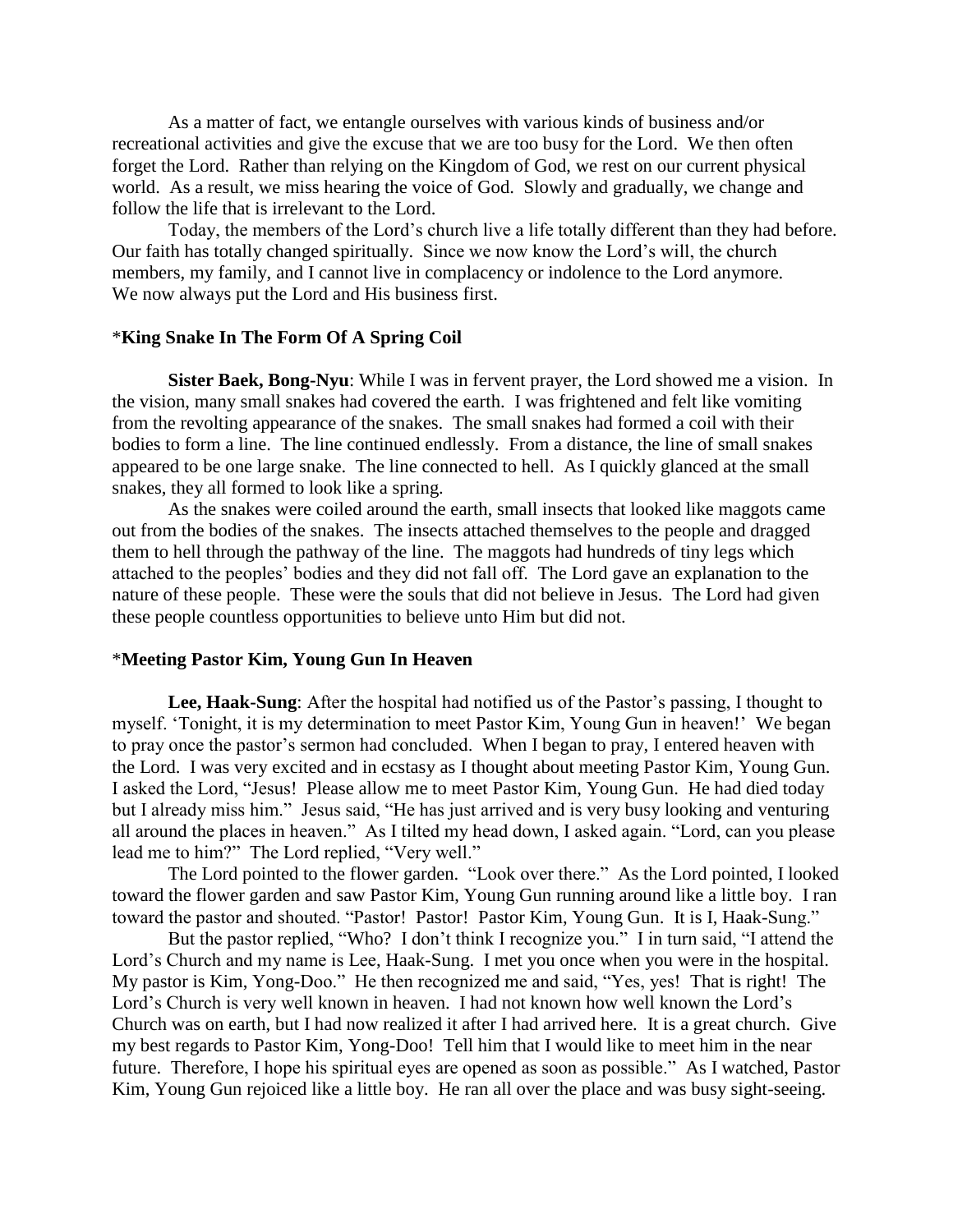**Sister Baek, Bong-Nyu:** After I had witnessed the gruesome scenes in hell, I went to heaven. I then met Pastor Kim, Young Gun. He had just passed away today but he was now looking like a handsome young man.

As soon as the pastor saw me, he clapped and said, "Welcome! Sister Baek, Bong-Nyu. I have heard about you and your church many times. I am in so much joy that I do not know what to do! After I had passed, you sang a lot of great hymns and I was very thankful. Earnestly walk in faith at the Lord"s Church. Oh, and I forgot to recommend Pastor Kim, Yong-Doo as my successor to senior Pastor. I regret greatly in forgetting my last wishes while I was in the hospital. After I had arrived in heaven and observed the Lord's Church from heaven's giant screen, I had realized the Lord"s Church was very well known.

The pastor and I said our farewells to each other and I returned to the Lord"s Church. I then began to pray. I told Pastor Kim, Yong-Doo about my encounter with Pastor Kim, Yong Gun in heaven.

# **March 13, 2005 (Sunday)**

**Sermon scripture***: "For I desire mercy, not sacrifice; and the knowledge of God more than burnt offerings. But they like men have transgressed the covenant: there have they dealt treacherously against me."* **(Hosea 6:6-7)**

### \* **About Dog Meat**

**Pastor Kim, Yong-Doo:** "Jesus! Many people in Korea enjoy eating soup composed of dog meat. I have also eaten dog meat many times. Some people have stated that if people eat dog meat, they will become spiritually turbid and inebriated. Lord, what is your answer to this?"

The Lord kept silent for quite some time. I was very curious. The Jesus said, "You can not eat everything, even if those foods may be good for your body. Dog meat is not spiritually beneficial. Therefore, try not to eat any dog meat. Dogs are animals that perform lewd and unclean acts. Eating them will make you spiritually weak."

### \***Keeping Sunday Holy, Do Not Spend Money On Sundays**

I decided to ask the Lord about Sundays, the Sabbath day: how we should keep it Holy and if we are to spend any money on Sundays. I wondered how He thought about it. "Lord! Currently, I see many churches and saints not keeping Sundays holy. Sundays are utilized by families to eat out, as a day for recreation, and to spend time on their hobbies. They say that if those things are done for the sake of the gospel, it is justified. Their conviction of keeping Sundays holy is lackadaisical at best. Moreover, their faith has no convictions to God"s Word. The servants of God are not emphasizing the importance of this subject in their sermons. Furthermore, Sunday evening services are gradually decreasing and being eliminated. Most only have day services. Please give me your thoughts on this subject."

As soon as I asked, the Lord became quickly angry. His expression changed and His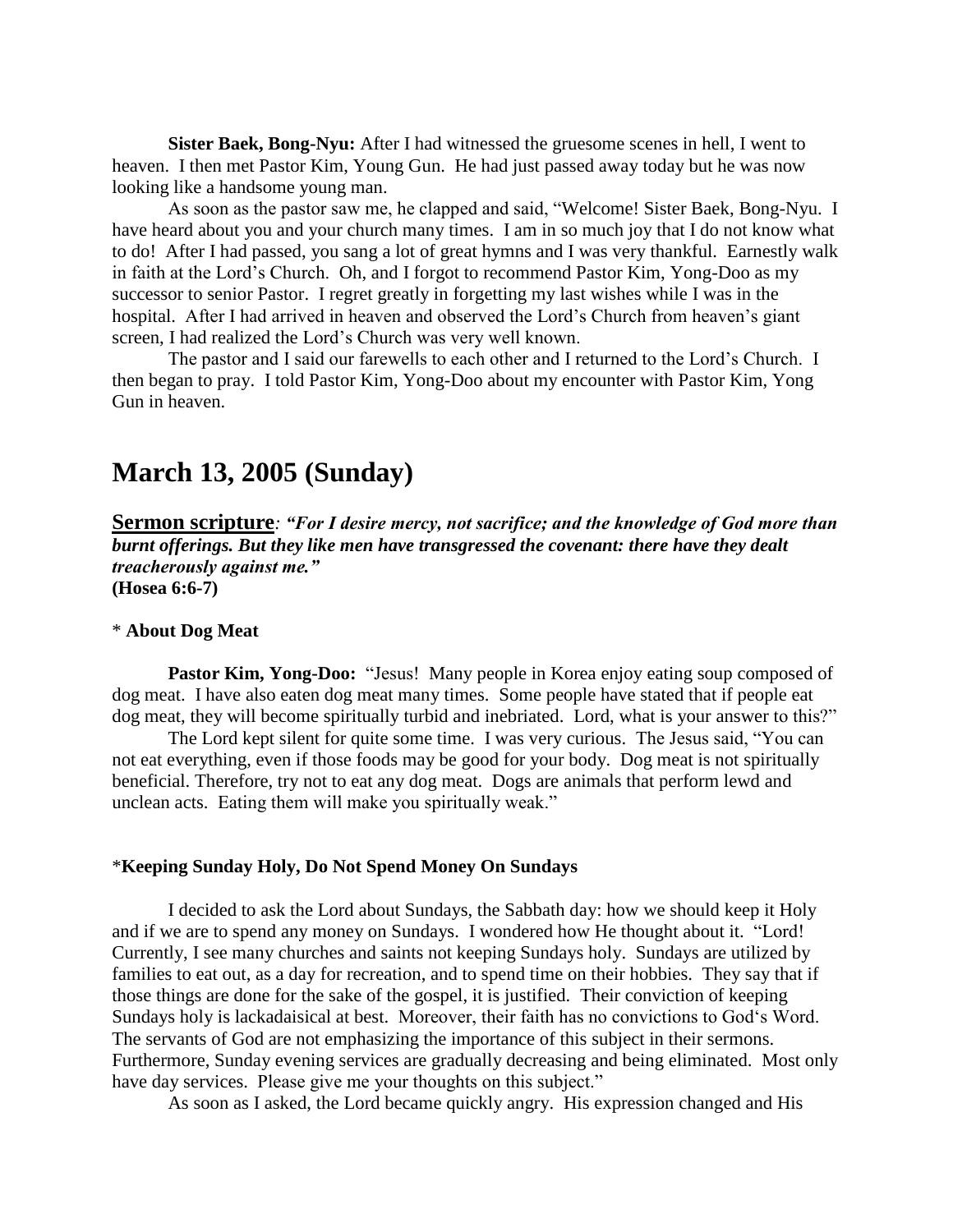anger showed on His face. The Lord wanted me to reference and document scripture: scripture that described kindling a fire to those who do not keep Sunday holy.

*"But if ye will not hearken unto me to hallow the Sabbath day, and not to bear a burden, even entering in at the gates of Jerusalem on the Sabbath day; then will I kindle a fire in the gates of thereof, and it shall devour the palaces of Jerusalem and it shall not be quenched***." (Jeremiah 17:27)**

*"If thou turn away thy foot from the Sabbath, from doing thy pleasure on my holy day; and call a Sabbath a delight, the Holy of the Lord, honorable and shall honour Him, not doing thine own ways, nor finding thine own pleasure, nor speaking thine own words. Then shall thou delight thyself in the Lord, and I will cause thee to ride upon the high places of the earth, and feed thee with the heritage of Jacob thy father: for the mouth of the Lord hath spoken it"* **(Isaiah 58:13-14)**

*"For the Son of man is Lord even of the Sabbath day"* **(Matthew 12:8)**

### *"Wherefore it is lawful to do well on the Sabbath days*." **(Matthew 12:12)**

The Lord had commanded us to keep Sundays Holy in every way. He rebuked watching television, dining out with family, and other secular activities. Furthermore, the Lord did not permit Christians to run any business of any kind for profit on Sundays. He also did not approve Saints to do any shopping on Sundays.

As a matter of fact, only a few saints barely made it to heaven that did not keep Sundays properly. And on the contrary, there were an over flowing number of saints who were in hell for not keeping Sunday holy. The saints in hell were shouting in anguish. They were experiencing countless degrees of torment.

The Lord commanded: "Look at those souls! Those souls did not consider my day with much relevance. They had made my day unclean. Look very closely." The church congregation and I had witnessed a shocking scene. We were in total shock. After witnessing the scene, I concentrated on repenting of not keeping Sundays Holy in every way.

We need to adjust our concept of Sundays. There are numerous saints who think that spending money on Sundays is justified if it is for the sake of the gospel. With that thought, they spend money on Sundays.

# *"And he said unto them, the Sabbath was made for man, and not man for the Sabbath: Therefore the Son of Man is Lord also of the Sabbath."* **(Mark 2:27-28)**

If we simply justify spending money for the sake of the gospel and for the sake of people, then everybody will validate with their own reasoning to spend money on Sundays. Eventually, they will continuously create more special cases or reasons to spend money. Within time, people will create their own excuses to spend money on Sundays.

The Lord had clearly clarified the reality of the church"s deception

The Lord stated. "People obfuscate, misuse, and abuse the commandment of Sunday for the sake of the gospel. They do it consistently. Do not spend money on Sundays! Once men have decided to do what is in their hearts, they present their reasons or justifications to break the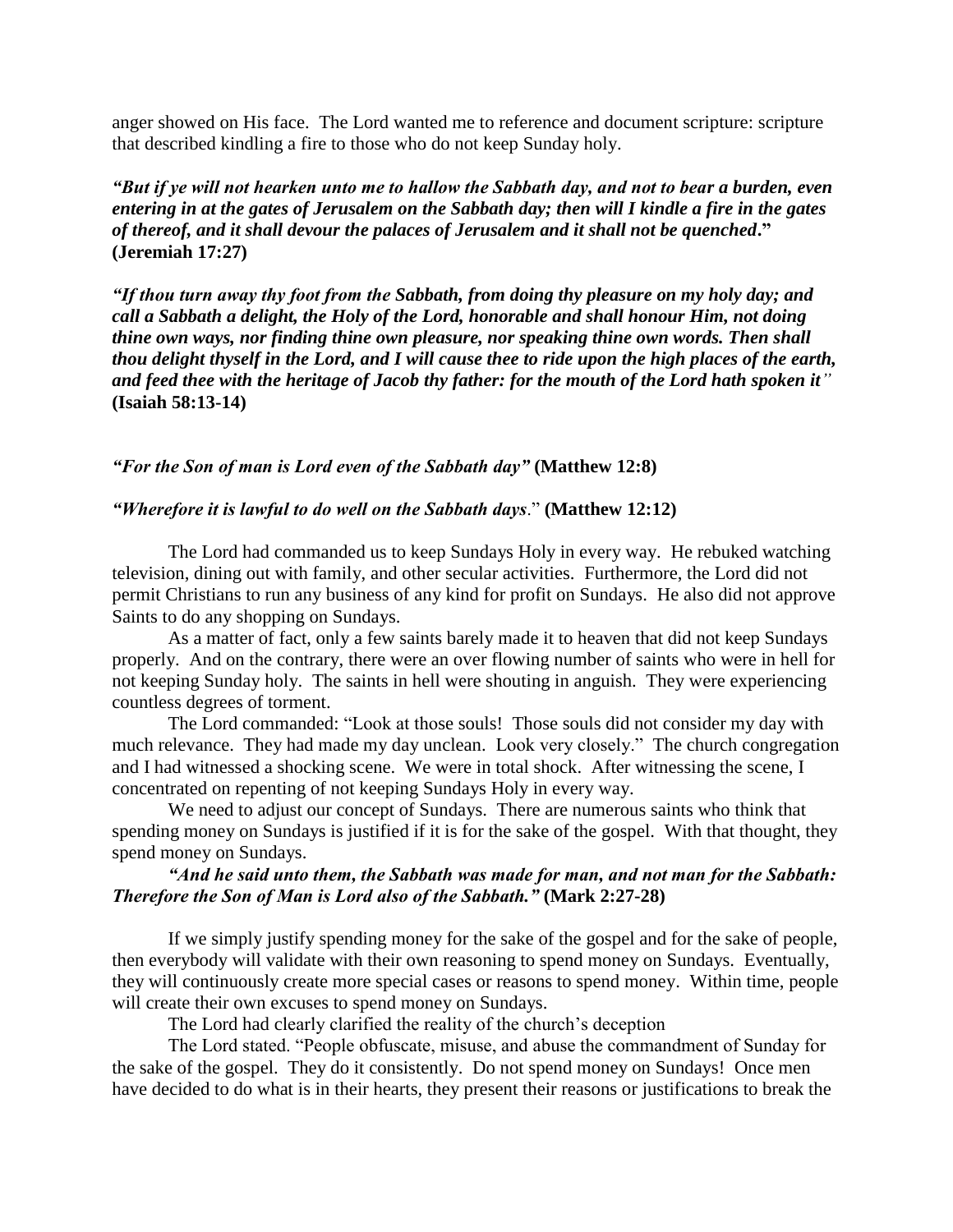commandment at any cost." The Lord looked very serious. His majesty overflowed. His seriousness and majesty vividly touched me.

Moreover, on Sundays, Jesus did not want us to spend any money on the coffee machine before or after a meal in church. The Lord desired us to raise money for missions and missionaries on weekdays and not on Sundays. The Lord told me to document this problem. Currently, the people throughout the churches cry out for revival and reformation but the ministers and church congregations must first be changed. They must fearfully repent. They do not properly teach or proclaim keeping Sunday Holy. In fact, they treat this matter with negligence. The Lord had given a stern warning.

Any kind of events held in the house of God must be free of charge. Many churches today sell meal tickets since they have numerous attendants. Purchasing meal tickets is not keeping Sundays Holy. The Lord meticulously showed me how Korean churches and the saints therein are not approved by our Holy God -- just by not keeping Sunday Holy.

The Lord also wanted the church to feed any guest speakers at either the Pastor's house or a saint"s house if the special event is held on Sundays. The Lord did not want the church to take the guest speaker out to a restaurant on Sundays. If the church had a kitchen, the guests could be fed there. The Lord ended His admonition by stating that He forbade us to spend money on Sundays.

I would like to disclose an event a church member experienced in church. My son, Joseph, evangelized to his friend, Oh, Seung-Young. He had invited him to our church. While we laid our hands on him and prayed, his spiritual eyes opened. He was not aware or ignorant about keeping Sundays holy. Out of habit, he continued to casually buy bubble gum on Sundays. Then one evening on Sunday during church service, he was brought before the throne of God.

God immediately said, "Seung-Young! Why have you made my day unclean? Why have you not kept Sunday holy? My heart is woeful and breaks." God then laid him on his stomach and spanked him six times. Seung-Young felt the tingles on his butt as he laid on his stomach. Then God ordered him to do push ups.

While Seung-Young was being punished, the other church saints were praying. Seung-Young was also praying in his physical state. While we all prayed, Seung-Young, out of the blue, gasped. I asked, "What are you doing? Shouldn"t you be praying?" Seung-Young shouted, "Pastor! I bought a bubble gum this afternoon and now God is punishing me for breaking His commandment of keeping Sunday holy. I am being punished right now."

After being disciplined, Father God said, "Seung-Young! Since my heart is woeful, cheer me up now. Appease and gratify Me!" Seung-Young stopped his push ups and began dancing in a humorous way before the Lord. God became very delighted.

God commanded Seung-Young never to purchase any gum or snacks on Sunday. God proclaimed that Sundays are Holy and must be kept holy. Seung-Young continuously said, "Amen!" He obeyed God.

As a Pastor, I had never properly taught my congregation about keeping Sundays Holy. I, myself, have not kept Sundays Holy as well. Therefore, I repented. Now with a fearful and trembling heart, I wholly keep Sundays Holy. My family and I, including the church congregation, avoid going out for personal pleasures of any kind. Now on Sundays, we gather together in church to have service and evangelize. We gain rest from it.

# **March 15, 2005 (Tuesday)**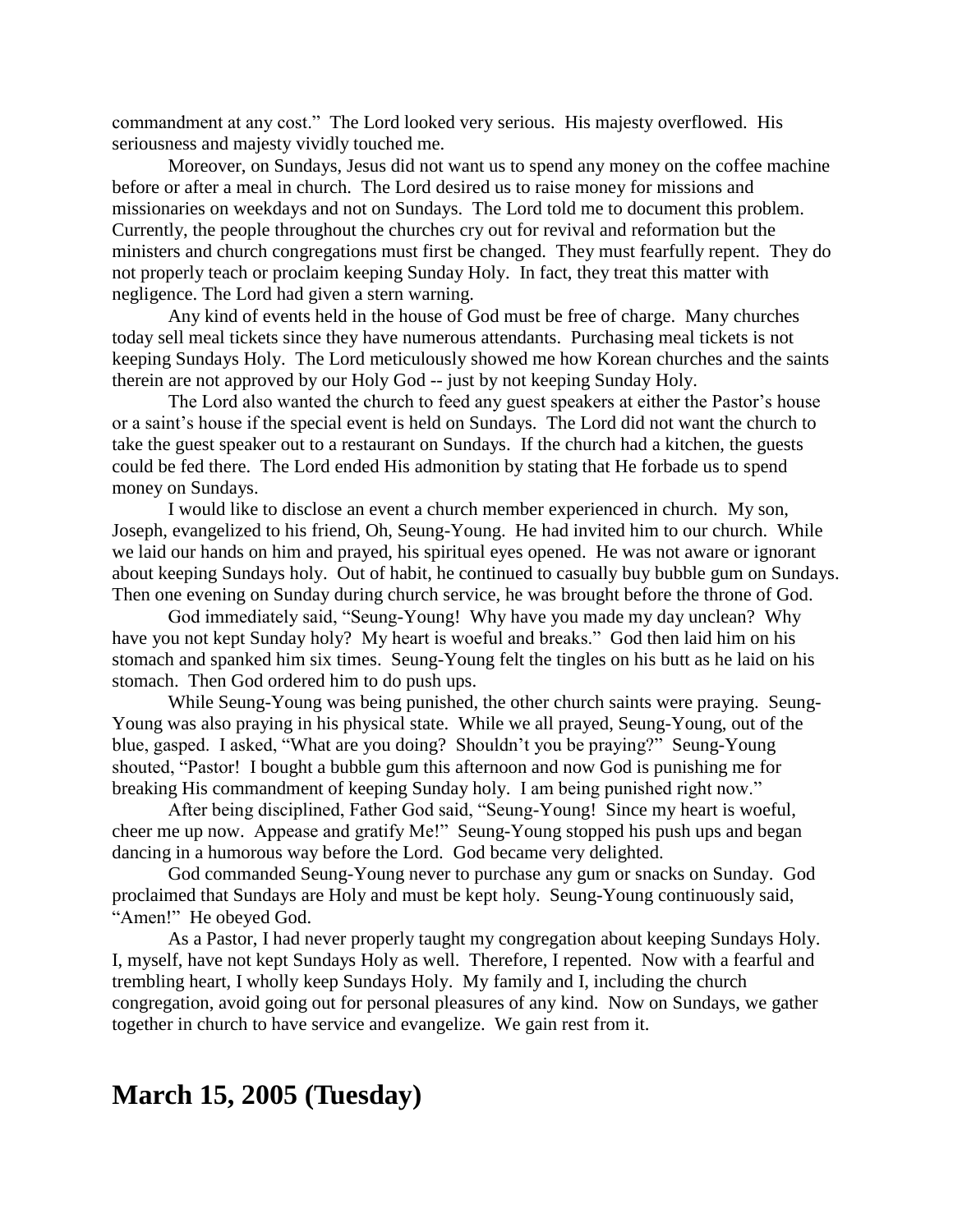**Sermon scripture:** *"Therefore also now, saith the Lord, turn ye even to me with all your heart, and with fasting, and with weeping, and with mourning. And rend your heart, and not your garments, and turn unto the Lord your God: for He is gracious and merciful, slow to anger, and of great kindness, and repenteth him of the evil."* (**Joel 2:12-13)**

#### \***The Salvation Of My Family And Their Relatives**

**Pastor Kim, Yong-Doo:** My wife, Joseph, Joo-Eun and I sat together in a circle. It has been a long time since the four of us spent quality time together. Jesus sat in the center of us. The Holy Spirit surrounded our family with a protective light. Within the protective light, we were able to converse with the Lord and the Holy Spirit. We talked about the salvation of our relatives. We discussed about the spiritual state of our relatives. We wondered if they were to die right now, would they be saved? Basically, the question was if their spiritual state was acceptable. My family and I had a deep conversation on this matter.

Outside the protective light stood a group of angels from heaven with our guardian angels. Both groups of angels were confronting the dark forces of Satan. The evil spirits could not hear the conversation that was being discussed within the protective light. In fact, the evil spirits could not come close to the light.

Joo-Eun was the first to ask the big question to Jesus. "My beloved Jesus! As you already know, we are the pastoral family. Are we all saved? Please let my father, mother, my big brother, and I all enter heaven, no matter what! Does our current faith qualify us to enter heaven?" The Lord answered, "Of course! Your faiths are good enough to enter heaven. But do not become arrogant; always be humble! Furthermore, do more of my works -- do you understand?" All of our family members said in one voice, "Amen!"

The problem began to arise from the next question. The answer to that question made me very distressful. I was very curious about the salvation of our relatives. How many of them were saved? I was curious about the Lord"s perspective with my brothers. "Jesus, Jesus! My mother, my older brother's family, my older sister's family, nephews, and nieces all attend their own churches. I would like to request an answer from you, Lord. Please teach and provide an answer that is accurate and definite. If you are able to answer, I can visit them in person to encourage all of them, right? As I seriously asked, the Lord kept silent for awhile.

After some time had passed, the Lord finally spoke: "Pastor Kim! I know this may be hard to accept and heartbreaking, but you must listen to Me carefully. Regrettably, within your family, there are only about three or four souls who have faith which qualifies to enter heaven." Surprised, I replied. "What? Lord! What are you saying? My relatives have studied and been trained in discipleship. In fact, each morning, some of them are studying and meditating on God"s word daily. They have committed their life in studying the Word with fervent faith. They appear to be very faithful. I cannot believe what I have just heard. Lord! Please check their hearts one more time and give me the answer again. Please Lord!"

### \***A Defiant Attitude Toward The Lord**

Jesus said, "There is a deeper problem beyond your understanding. Pastor Kim, listen very carefully to what I have to say now. I do not see one"s outward appearance like you do. I see their hearts. I see the inside. I know every inch of one"s thought and heart. No one can ever deceive Me, the Father, or the Holy Spirit. Do not concern yourself with how many are going to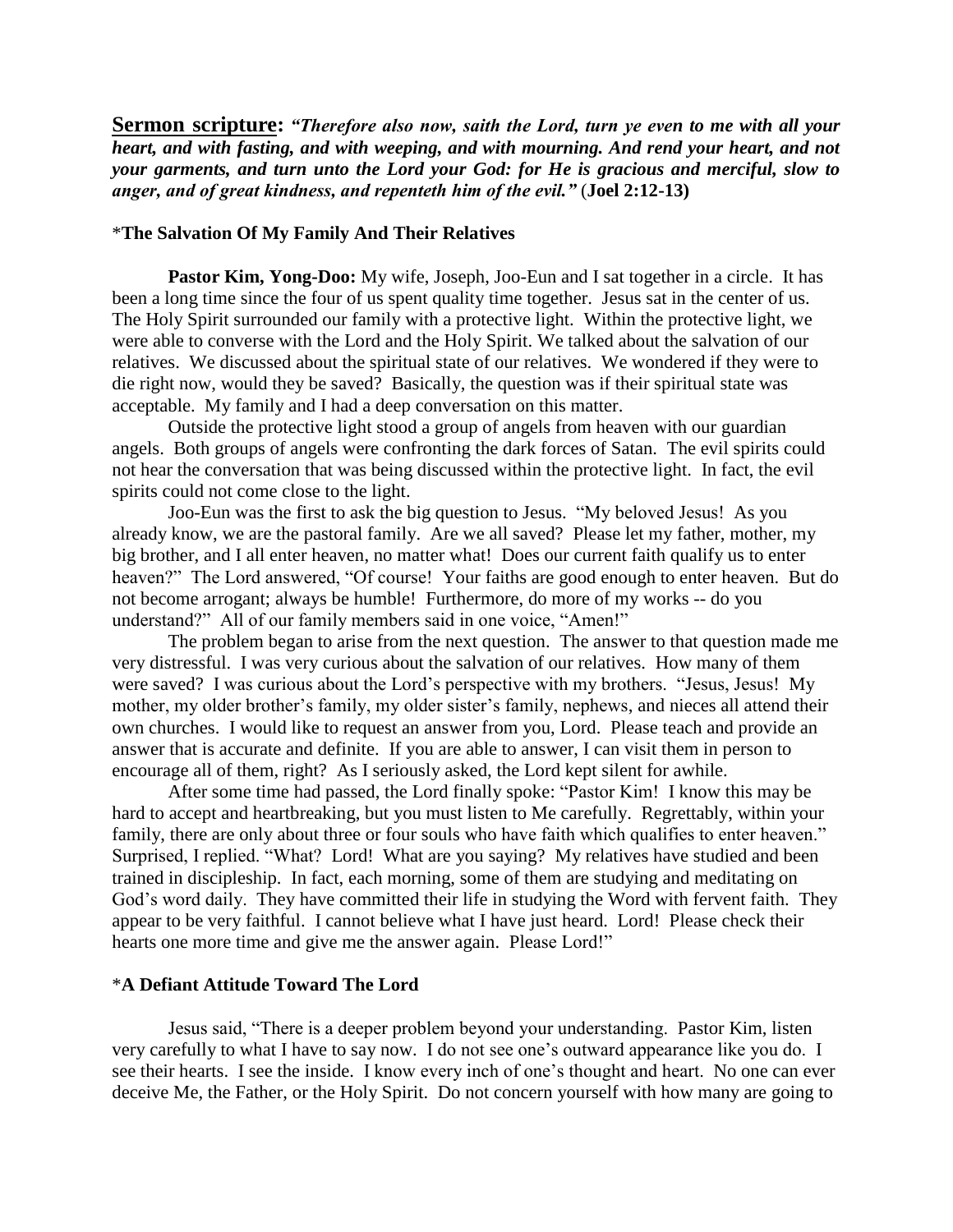heaven! Your brothers and relatives believe they are serving Me, but they do not have love and they lack sincerity in their hearts. If they later repent, they will be able to enter heaven. But they will have to repent sincerely and live by My Words. Nevertheless, they continue to live a life with superficial faith and do not tremble at My Word! They have many areas to repent remorsefully." **(Isaiah 66:2)**

Until this moment, from my perspective, my brothers and relatives seemed so faithful. I never doubted their faith. In fact, I was very confident about their faith. However, there is a big difference between my perspective and the Lord"s.

I have a mother with four brothers and one sister. I was number four among my brothers. My other three brothers are pastors as well. The rest of my relatives are part of the laity in other churches. All of them put in their best efforts to serve their churches.

If I include all of my nephews and nieces, the total number of my relatives would equal to about twenty. But there are only 3 or 4 saved? How on earth can the Lord say that? How can I accept this reality? I was very agitated on the inside. Within a short time, my bad temper exploded.

I began to rudely speak to Jesus. "Lord! If that is the case, how many people do you think can enter heaven? Who wouldn"t want to go to heaven? If someone lived in assurance and belief of their faith, but did not receive salvation after death, wouldn"t they think that would be unfair? I just cannot possibly understand. My brothers, nieces, and nephews never drank or smoked. They all attend church service every Sunday. Moreover, they serve the church and volunteer and support the operational functions of the church. They are hoping and cherishing the day they go to heaven. What do they have to do more besides what they are currently doing? Lord! From today, I will stop writing the book. I will not write the book." Stubbornly, I was in defiance. For several days, I did not continue with the book.

The Lord spoke to me with a resonant, fearful voice. "Pastor Kim! Do not stop writing the book! You cannot stop! If you resist, you will give victory to the devil. Quickly, grab your pen and began writing. You have to expose the identities of the devils!" As the Lord spoke, He tried to calm me. However, I was unbearably shocked by the fact that my brothers were not going to heaven. For several days, my heart was troubled and severely beating. I resented this fact and I became a nervous wreck.

I was in defiance to the Lord almost every day. With my finite mind, I could not understand. I was behaving irrationally and evil began to slowly creep into my heart. Salvation was not something I could negotiate with the Lord. But I was determined to make a deal with the Lord. Although, I knew it was impossible, I thought about using the book as leverage to negotiate for the salvation of my relatives. I was going to stop the book if the Lord did not give me the answers I desired.

Do my brothers know I am in such torment?

*"For I desire mercy, and not sacrifice; and the knowledge of God more than burnt offerings."* **(Hosea 6:6)**

*"Then shall we know, if we follow on to know the Lord: his going forth is prepared as the morning; and he shall come unto us as the rain, as the latter and former rain unto the earth."* **(Hosea 6:3)**

*"Sow to yourselves in righteousness, reap in mercy; break up your fallow ground: for it is time*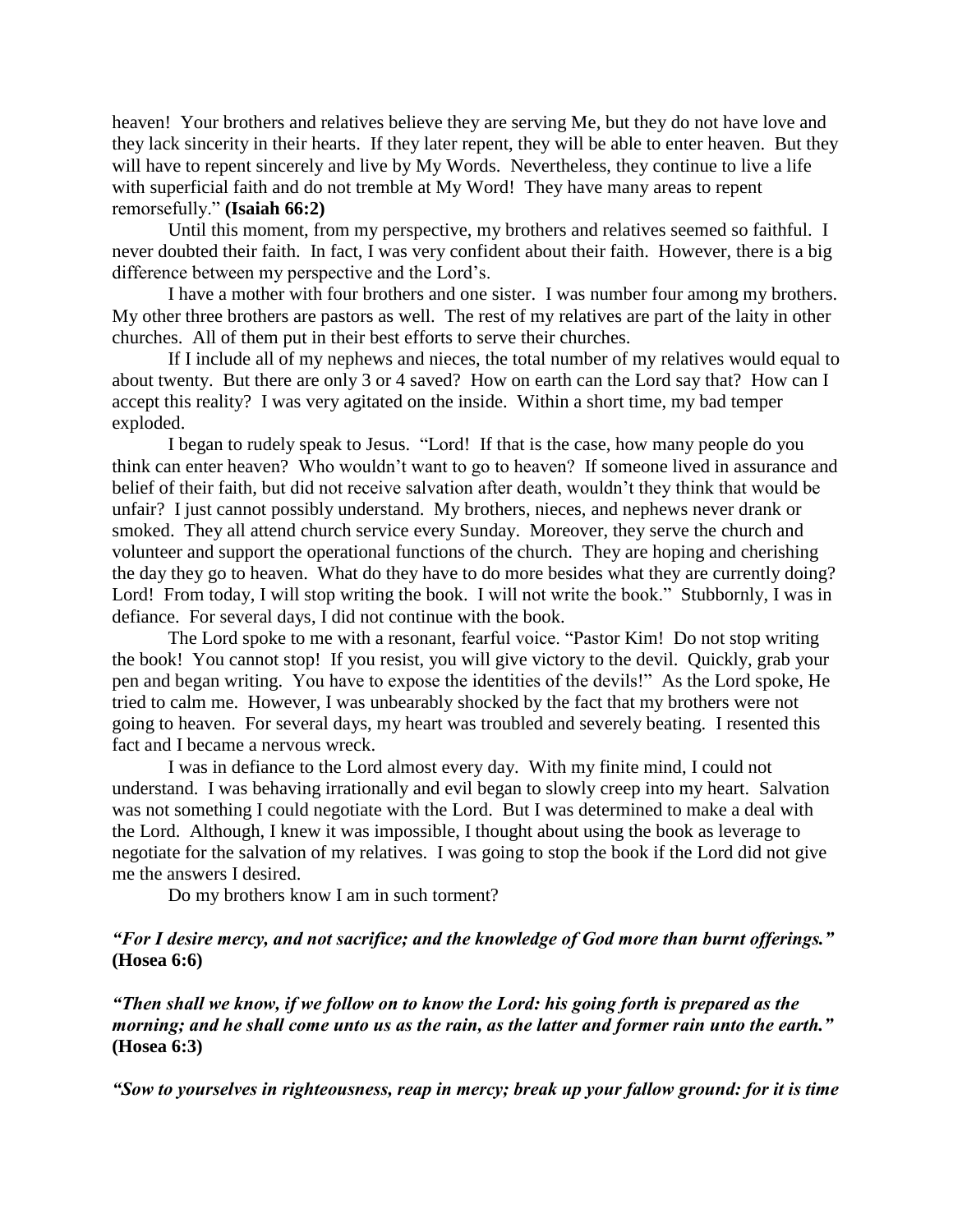## *to seek the Lord, till He come and rain righteousness upon you. Ye have plowed wickedness, ye have reaped iniquity; ye have eaten the fruit of lies: because thou didst trust in thy way, in the multitude of thy mighty men."* **(Hosea 10:12-13)**

The Word of Jesus continued. "Many churches throughout the world, including the churches in Korea, are overflowing with Pharisees who are proud and satisfied with their own righteousness. The hearts are content with their own righteousness but I want broken hearts.

# *"The Lord is close to the brokenhearted and saves those who are crushed in spirit"* **(Psalms 34:18).**

During the middle of the book, I resisted and stopped writing. At that time, my anxiety and nerves had reached a climatic point. I could no longer bear the thought and pain of my little brother not entering heaven. I used to watch and babysit him. I could remember the delightful memories of the cute baby. And to top it off, even my mother? My mother as well? The Lord said that many Christians are more concerned about material blessings than seeking the spiritual blessing and life. The desires of their physical sight and needs have become their way of life. Regretfully, the Lord said, "The saints have become greedy for material blessings." That was His diagnosis of the church.

The Lord then spoke about the ministers. I was shocked when He described the problems. The problems were most severe. I had made up my mind to document it at a later time. I wanted to give some time in prayer about it. Before anything else, my family"s salvation was the most important matter. Although my brothers and their family members were living a life of faith, the Lord had said that their current spiritual conditions made it difficult for them to enter heaven. Therefore, I will resist writing this book and be defiant to the end. I was even prepared to receive the Lord"s punishment. Even if that punishment was severe enough to be death, I was determined.

I began to protest as I shouted to the Lord. Joseph and Joo-Eun sat next to me as my children attempted to deliver the Lord"s message to me. As my children delivered the message to me, they also attempted to calm me down. I said, "Lord! How is that right? Why are you doing it this way? I cannot agree with you. I cannot accept it. How is this able to be true? Among my brothers and their families, how can there only be a few of them going to heaven? Why such a small number?" My egregious question made the Lord perplexed and sad. I was not concerned about the Lord"s feeling and I continued to press the Lord with my questions aggressively. "I know that they fervently study the Bible every Sunday. Moreover, on Sundays, they do not spend any money for their own pleasures or desires. They spend Sunday in devotion. Do not they live their lives as the Bible requires? So are you saying that the word from the Bible is in error? What are the reasons for them not being able to enter heaven?"

While I was in defiance and as I continued to do so for several days, the Lord had finally decided to help me understand and realize what I needed to know. The Lord made me instantly faint. As my body was in a state of unconsciousness, He began to work and show me the answers in which I could understand with clarity.

### \***Pastor Kim Finally Stands In Front Of God's Throne**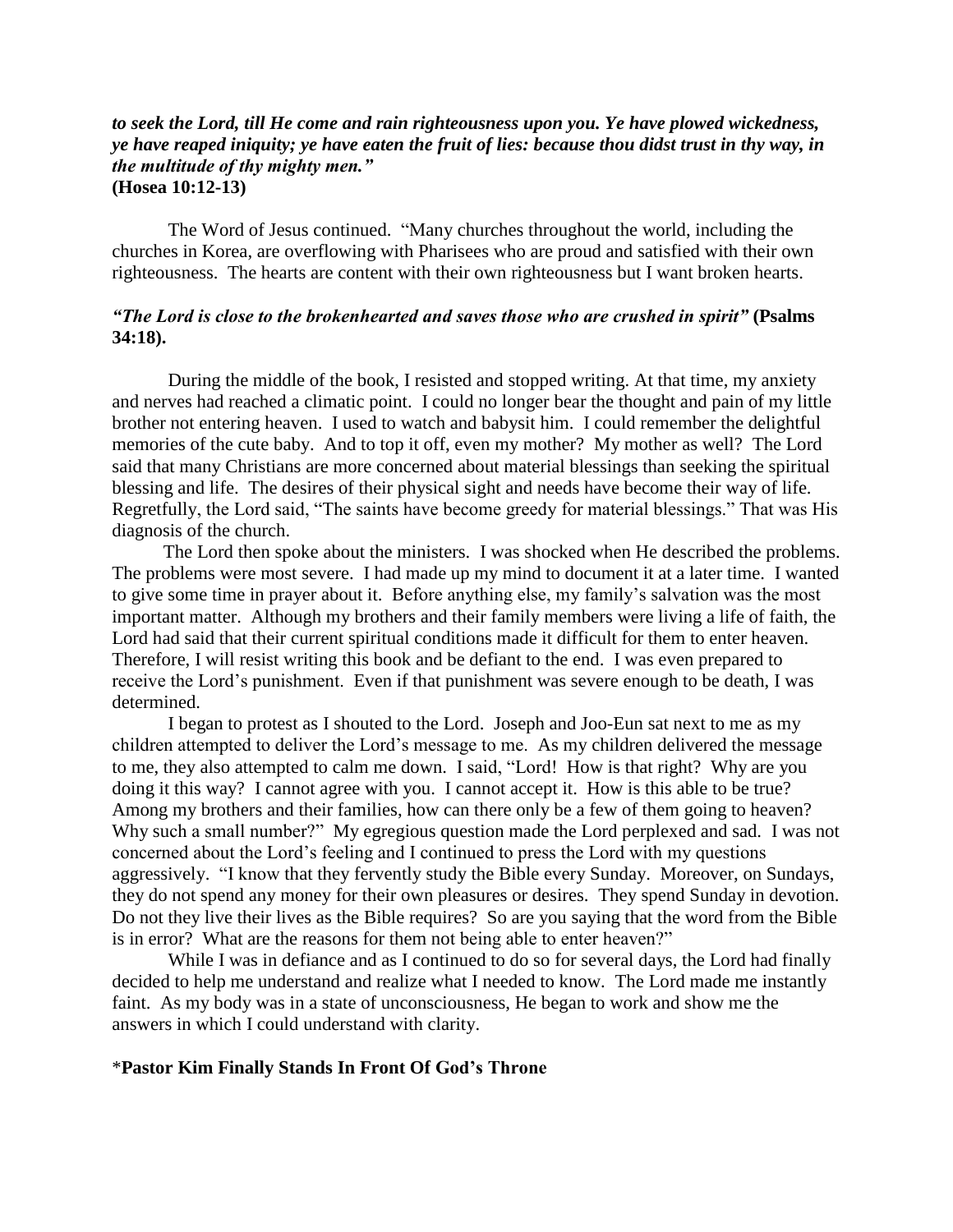The Lord Himself took me to heaven. Jesus and I walked toward the throne where Father God was sitting. I had no idea how or what procedure, stages, route, or process I had to go through when I had arrived in heaven. Without knowing how I got there, I was in heaven. Although my physical body was in a deep sleep, my spirit had all my senses and I was seeing things as though I would in my physical state.

I was located in a place where an enormous light shined unimaginably bright. I realized I was standing in front of Father. It was indescribable; I would never measure His mightiness. His voice was very deep, and it echoed around my body like a wind. The voice of Father God was the voice I had always eagerly longed to hear.

As I stood in front of Him, I was but only a helpless sinner. I had clearly and finally found the entity of myself. My whole body trembled. God"s holiness and majesty unceasingly poured down in an array of colors. Father God said, "Oh! My beloved Pastor Kim. You came! You must be tired from coming all the way here!" When Father spoke, I became overwhelmed with extreme shock and unspeakable emotions.

I had only documented other peoples" experiences through their testimonies. I had felt the word of God through reading, speaking, or listening. But now, I was actually looking at God in person and my soul was in much happiness and joy.

I felt as though I was a less-than-simple being who was not even worth dust. I was standing in front of Father, totally stripped and broken. I was a wounded creation. Standing in front of Father God, I felt like a sinner who was awaiting a death sentence. My rude behaviors of praying and defiance disappeared completely -- which was so evident shortly ago to the Son of God, Jesus. Now, I was in a situation that waited for God"s discipline and compassion.

### \***The Temple Of Heaven**

God"s enormous hand came down from above to pat my head. His very deep, wavering voice continued. As I stood in front of God"s throne, I witnessed the judgments made to the multitudes of souls. They were either destined to heaven or hell. I also witnessed spiritual beings at the front of Father God"s throne give respectful bows and worship as they played trumpets. The spiritual beings were so numerous, I was unable to count their number. I also witnessed a special sight. As I stood in the front of Father God"s throne, toward the left side of His seat. I held Jesus' hand and viewed a scene that seemed to be an reenactment of Job 1:6, 2:1-3.

Suddenly, I felt a cold energy around me when an ugly, heinous, wild-looking being appeared in front of God"s throne. This place was flowing with God"s majesty, holiness, and glory. However, when the ugly being appeared, I was able to smell stench and feel evil energy.

The evil kowtowed continuously toward Father. How this evil being unceasingly grumbled and complained against something. At that moment, I instantly knew: "This being is the one that has led multitudes of souls astray and had seduced the whole world -- Satan!"

I do not know how Satan was able to obtain an audience in front of the throne of God. What was his procedure or right? Perhaps, Job 1:6 is appropriate Biblical scripture for this situation. "Now there was a day when the sons of God came to present themselves before the Lord, and Satan came also among them." Satan appeared as a hybrid of a human and monster, perhaps, because he was cursed. Satan had a face of a deformed animal. On his face spouted many various horns and hideous tumors. His mouth resembled that of a frog. Satan"s body was covered with repulsive, needle-shaped hairs. I also noticed a thick tail and it reminded me of a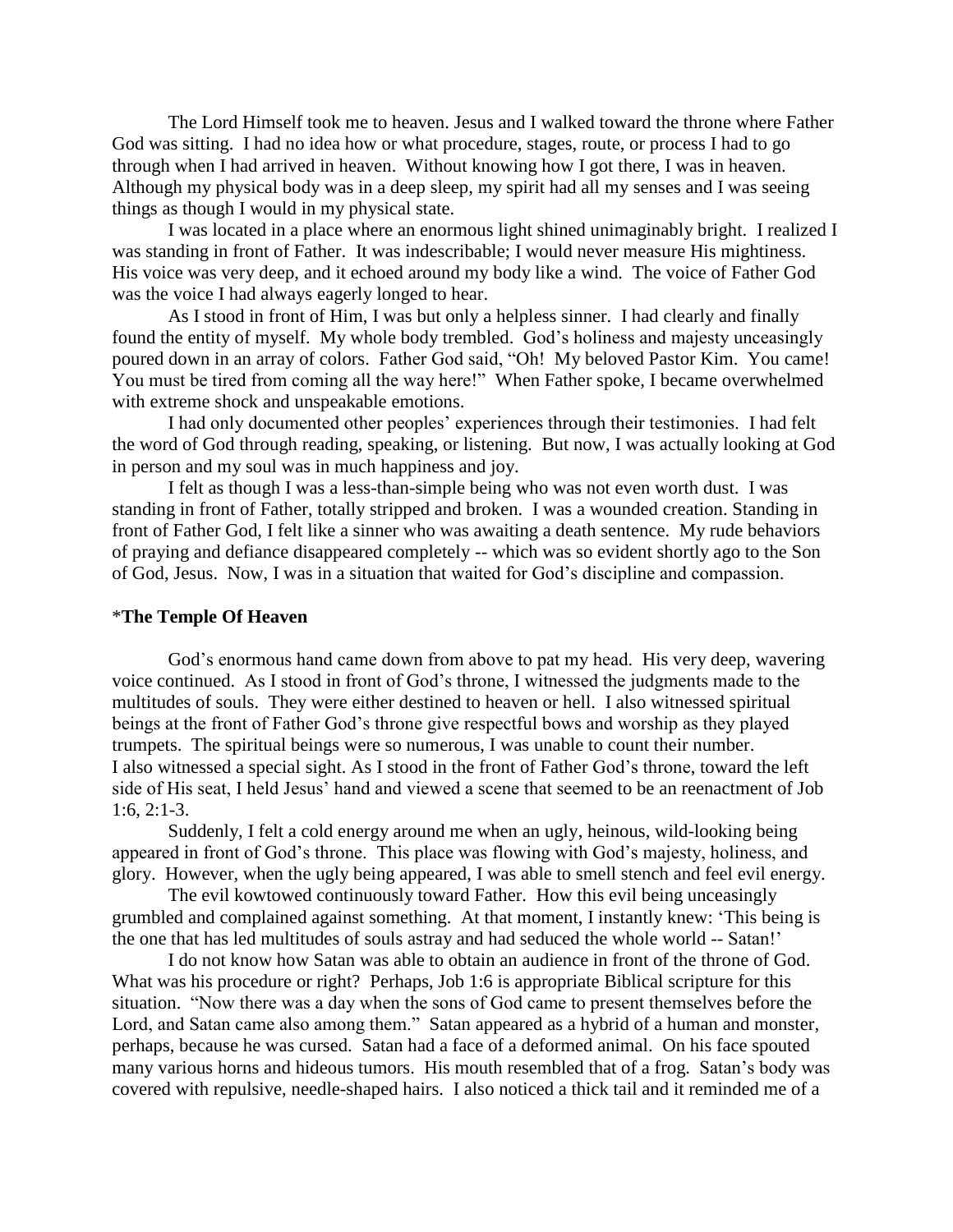monkey"s long tail. He gestured annoyingly with his hands and feet. Moreover, he used a variety of body movements to express his argument with God. My body shivered as I saw his sharp fingernails and toenails. They looked like they were from a wild beast.

Satan was attempting to obtain some type of special permission from Father God. Although Father God and Jesus were beside me, I was still very nervous. I was so nervous I thought I was going to have a panic attack. The Lord noticed my anxiety and tightly held my hand to comfort me. "Do not worry." Before the authority and power of Father God, Satan abased himself. With Satan"s head bowing down, he glanced at me with an evil look. He was gnashing his teeth in anger and I was able to hear what he was thinking: "Pastor Kim! Just wait and see! I will tear you down. How dare you expose my identity? I will not forgive you, your church or your family." I almost felt parallelized as I heard his threats.

As I began to shake in fear, Father God rebuked Satan with an enormous voice. The devil instantly expelled himself. When Father God vociferated at Satan, the skies of heaven vibrated like lightning and thunder. Father God"s voice resonated throughout heaven, space, and to the earth.

This brief event made me shiver in fear of Father God. The souls waiting for judgment by Father God who were in front of the throne all held their heads down in great fear. Around this time, I began to hear from Father God. His voice was much deeper than a baritone sound; it was soft and wavering. Once I heard Father's voice, the sense of fear and apprehension instantly disappeared. My body ceased to shiver as well. A gentle energy blanketed my body as I experienced His compassion. I was now in complete tranquility.

Father God spoke: "Pastor Kim, Yong-Doo, shepherd of the Lord"s Church, since you did not believe, I had commanded that you be here. I will clearly show you, so that you may believe and understand. Look very carefully! Now, take him to the secret room of the sanctuary! I have something special to show you. I will personally explain it to you!" With the Father's command, the Lord led me to the heavenly sanctuary where the secret room was located.

### **The Secret Room**

In heaven, no souls are allowed to approach the secret room. I am not able to disclose what I had witnessed in the secret room. Initially, I had no idea there was a heavenly sanctuary or a secret room. I mistakenly blurted out and spoke of this place to my children. For several months, I diligently requested permission to document and mention this secret room. The secret room is also used as a meeting room. This room is used especially for meetings with Trinity God and Moses. The Lord had explained that no other souls have entered here except for Moses. He said that this area was a restricted area. "No one has ever entered here except Moses. And now you are the only other person allowed, Pastor Kim." As I entered the room, Moses was already waiting.

Jesus and Moses went to the corner of the room and sat on bright shinning, golden chairs. They faced each other and began to converse with one another. Between the Lord and Moses sat the Ark of the Covenant. The Ark looked just like as it was described in the five books of Moses. The Ark was made out of gold and it appeared as though it looked the same as it was when it was first built.

As I looked around the room, it didn"t appear very large. However, the room was decorated with many different precious and rare stones. The room was filled with jewels, gold, and diamonds. Unexpectedly, the floor was laid out with square-shaped tile marble which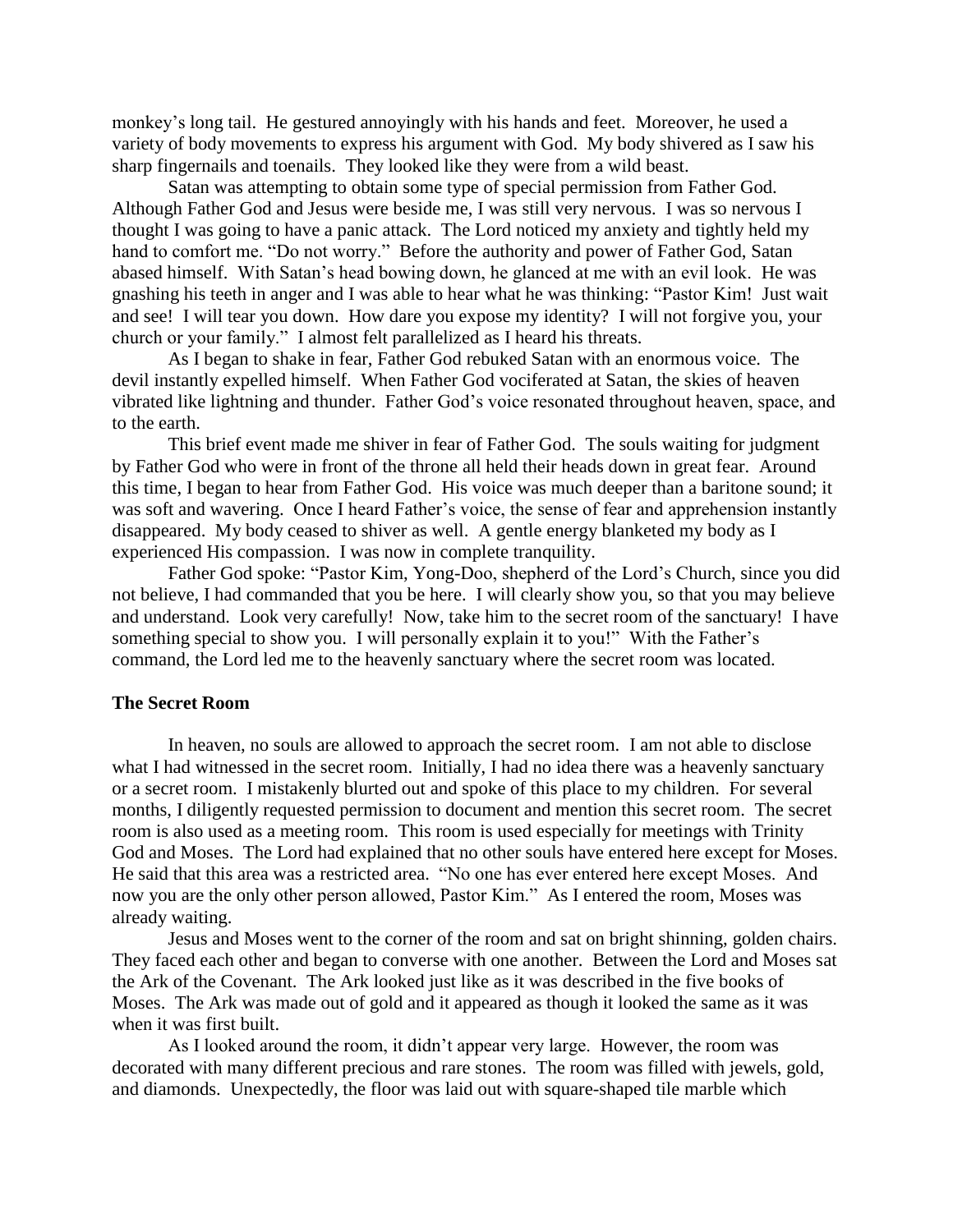looked similar to the ones I see on earth. A cross was stenciled in center of the marble tiled floor. On one side of the room, the wall was transparent. As I looked into the transparent wall, I was able to see the vigorous Blazing Holy Fire. I could not see the end of the room where the Blazing Holy Fire burned. The other side of the room must have been quite a distance.

### **\* God Makes A Special Appearance**

As Jesus and Moses were talking to one another, I quietly walked around the marble floor. Jesus and Moses occasionally glanced at me as they seemed to have a pleasant, enjoyable conversation. My mind raced and I had all kinds of questions. "How did I come to this point? What will take place here?' I was very curious.

I was defiant to God because of the question of my beloved mother and brothers" salvation. This is why I am here. I must prevent my family from going to hell, whether I use the correct methods or perhaps somehow cheat. They must go to heaven with me. Why did the Lord state that only a couple of them will enter heaven? What would the reason be for that statement? As my mind raced and all these questions and thoughts entered my mind, an enormous, shining light shone down on me. I could not lift my head up as the light shined upon me. Father God said, "Pastor Kim, look at me." With His command, I lifted my head up to look at Him. Father was within the glorious beam. He toned down His light so that I was able to see His legs and feet. As a matter of fact, I was not able to see more than His legs and feet.

# *"And the Lord spoke unto you out of the midst of the fire: ye heard the voice of the words, but saw no similitude; only ye heard a voice."* **(Deuteronomy 4:12)**

*"Who only hath immortality, dwelling in the light which no man can approach unto; whom no man hath seen, nor can see: to whom be honor and power everlasting. Amen***" (1 Timothy 6:16)**

*"No man hath seen God at any time, the only begotten Son, which is in the bosom of the Father, he hath declared Him"* **(John 1:18)**

*"And he said, Thou canst not see my face: for there shall no man see me, and live"* **(Exodus 33:20)**

*"Not that any man hath seen the Father, have he which is of God, he hath seen the Father."* **(John 6:46)**

As you have read the above Biblical scriptures, we can understand that no one can see all of Father God. Even if I had asked persistently, it would not make a difference; I would not be able to see all of Father God. I know what I document may bring enormous criticism, but I must still document what I have seen and heard. It is granted by God"s grace and compassion. I can not really say I saw all of Father God. I only saw what He allowed me to see of Himself.

God is the God of ages. He lives throughout eternity. Sinners like myself dare not approach near Him. However, I can see and feel Father God and I know I have since scripture tells me that if I have seen Jesus, I have seen Father God.

I lifted my head to see if Father God sitting on His throne might be Jesus. But Jesus was sitting at the corner of the room still having a pleasant conversation with Moses. Father God,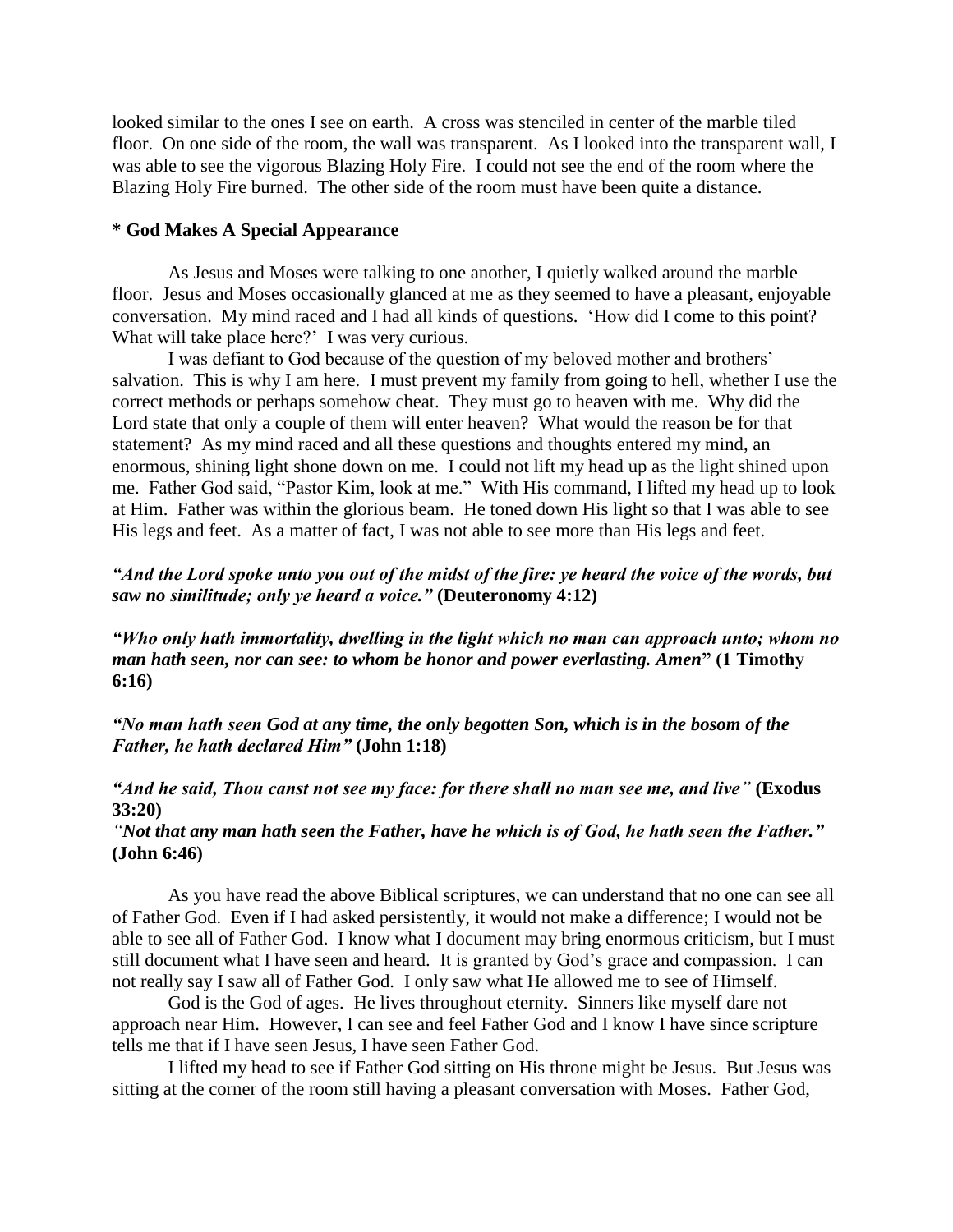knowing my thoughts spoke: "I am Jehovah!" He then laughed.

Father continued to speak in a benevolent voice. "My beloved servant! Lie on your face!" I laid in the center of the room where the cross was stenciled to the marble floor. As I laid, I spread my arms out and shaped my body as a cross.

God"s large hand came toward me and He laid His hand on my back and prayed. "I am giving you power! You will possess the power of fire. You and your flock will perform a fire ministry."

As soon as Father prayed over me, I began to tumble on the floor. I was burning up. With the sensation of heat, I also became emotional and sadness overwhelmed me. I loudly shouted, "Father God! You have poured all of your powers unto me. What if the power corrupts me with pride and I use it incorrectly? Please, help me so that I may not become corrupt or prideful. Father God, you know my past, present, and future. Right? What is my future like? Please show me! Please help me with this power. I do not want to become corrupt. I want to enter heaven." As Father God observed me pleading, He said. "Very well, I will be with you."

I was not satisfied with His answer. With this opportunity, I persistently cried out for my family's salvation. I began to cry out with all my strength and tumble onto the marble floor.

Due to my actions, in an instant, the mood of the secret room partially filled with sad energy. I unceasingly cried with repentance and with prayers of supplication. "Father God! Please, I ask of you. What is the result of my mother and brothers' salvation? Many of my family members are believing and serving you. Why are only three or four saved? Why is that? What about my little brother? If he is not saved, the alternative is hell….Please save him. Please! I raised him up as my own. Lord! Father God!" I continuously cried out. As I cried, I tumbled and rolled on the floor.

As I continued to roll, tumble, and cried out, Father began to comfort me. "Very well! Very well! Pastor Kim! I know why you are crying out. I know your heart very well. I will give your family an opportunity. Therefore, observe carefully what I am about to show you."

### \* **The Branches And Leaves From The Tree of Life Move About**

Inside the secret room, the leaves from a certain tree were moving as though they were alive. The tree appeared very healthy, refreshed, and vividly green. It was very noticeable how this particular tree looked so refreshed. I had no idea that the tree I was looking at was the Tree of Life. The branches began to wriggle toward me. The branches looked similar as a sedum or ivy stem. Once the branches reached me, they began to touch my head and body. I became tickled to the point of annoyance. Father God, Jesus, and Moses watched how I reacted. I had been crying and distressed about my family and brothers' salvation and now I was being tickled by a tree. I said, "What kind of three is this? Why is it bothering me? Why is it touching me and aggravating me?" As I spoke and was irritated, I grabbed one of the branches, tore it and threw it onto the floor.

Father God was very surprised at my unexpected behavior and said, "Oh, Pastor Kim! Why did you do that? Why! I esteem this tree and its branches. I think highly and honorably of this tree. Why did you do such a thing?" Within that moment, I thought to myself, "Ahhh! This must be the Tree of Life which Father God so honorably thinks and cares about." I was in shock and ashamed. I began to step back. Then it happened in a second.

How on earth does a tree move like that to irritate me? I instantly regretted my actions. I should have asked Father God first about the tree. I have made a public display of my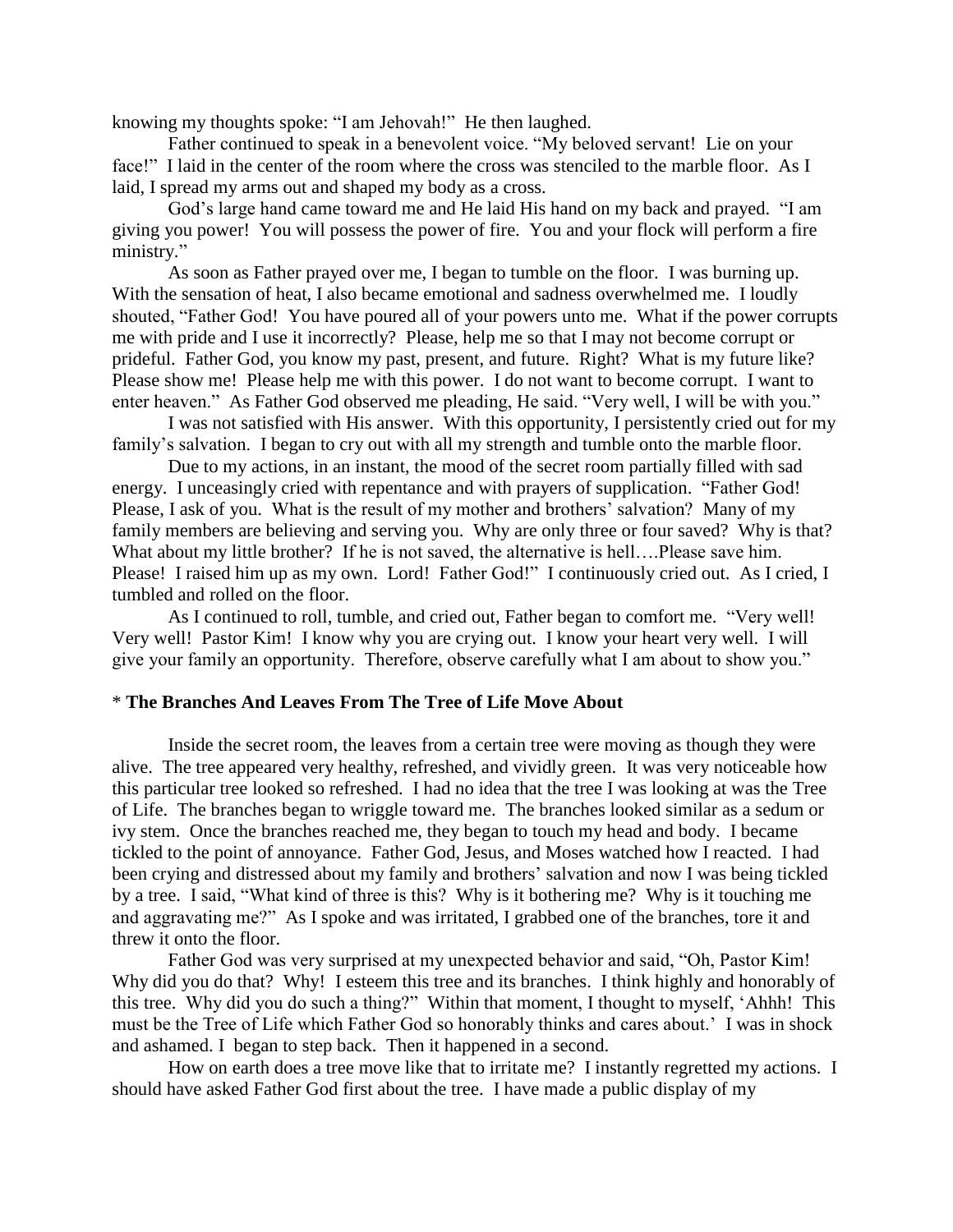impatience and bad temper in the heavenly sanctuary.

Jesus murmured in disappointment. This incident was due to my ignorance. I quickly fell on my knees and dropped my head down and continuously asked for forgiveness. Father God then whipped away my nervousness. He began to explain, "Pastor Kim, listen carefully! Due to your carelessness, several of the leaves have fallen from the Tree of Life. All trees and plants in this room are very dear to Me. However, among all the plant life, I especially esteem the leaves from the Tree of Life. I preciously take care of them. The leaves from the Tree of Life represent the souls of men. In fact, they are directly connected to the souls of men. The leaves on the floor that you have made fall represent the souls of men. Look!" As Father God meticulously explained, I was very sorry for my action. I was amazed at His kindness.

Despite the branch losing many leaves, the tree continuously moved toward me and it appeared as though it was trying to express something to me. It attempted to express something by touching my head, face, and my other body parts. What did this mean? What did the actions of the tree represent? I was truly perplexed and curious.

### **\* Is My Family Members' Faith Genuine?**

With enormous love, Father God touched me and said, "Very well, now let us distinguish your brothers' faith, whether it is genuine or not. You have importunately asked and you will be shown their faith." I was very apprehensive with the answer I was about to be shown. My heart was racing, but I was still very curious. The leaves that had fallen to the floor began to slowly move and transform. The leaves transformed into my brothers, nephews, and nieces. As I witnessed the scene, I became shocked and instantly screamed. Of all the leaves, only three remained and the rest began to disappear one by one. "Ah! Brothers! My little brother! How can this be?" I felt hopeless and once again the anger began to rage. I immediately plummeted onto the marble floor and began crying hysterically. And again, I rolled and tumbled all about the floor.

"God! Jesus! Trinity God! How can you do this to me? It would have been better if you had not shown this to me! For what reason have you brought me here to give me this anguish? If I had not seen this, I still could have believed that they had been saved. What are you doing to me?" I was not able to control my sadness and I cried unceasingly. Not knowing how long I was wailing, I eventually fainted.

Whenever, I had encouraged my brothers or other people about their faith, I had always advised or encouraged them in a nonchalant manner. I would say as such: "Be faithful." I did not go beyond that statement because I was more concerned about their feelings. I did not want to step on their toes, in other words, their pride. However, after I had been shown the true nature of their current faith, I was totally lost. I did not know what to do. I was totally perplexed.

Father God was gently patting my back while I was unconscious. When I recovered, He said, "Pastor Kim, stop crying now. You well know that this is a place where there are no tears or sorrow. Do you not know?" But once again, I continued to plead for my brothers" salvation. He said, "Very well, very well. Stop your panting and observe the hidden sins of your brothers. Look carefully." Father God showed me the clear picture. Moreover, He said, "Your brothers have repented. In fact, they know they have repented, yet, they have no fruits of repentance. They have repented with no evidence. There is no broken heart, no sincerity!" Anguished, I earnestly asked, "Father, but still, please have pity on them. Please have compassion toward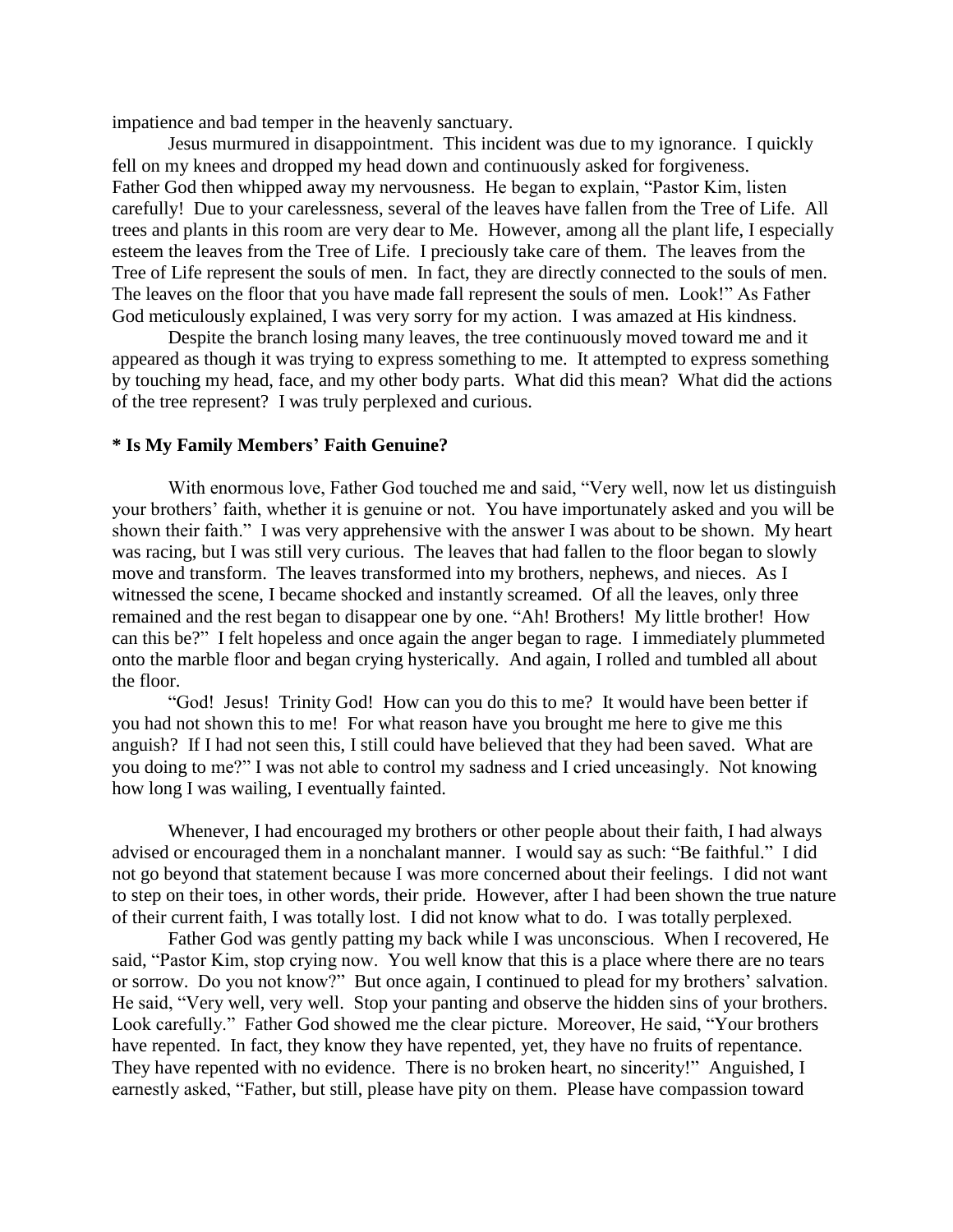them."

*"For thus saith the Lord, Thy bruise is incurable, and thy wound is grievous. There is none to plead thy cause that thou mayest be bound up: thou hast no healing."* **(Jeremiah 30:12-13)**

# *"The heart is deceitful above all things, and desperately wicked; who can know it? I the Lord search the heart, I try the reins, even to give every man according to his ways, and according to the fruit of his doings."* **(Jeremiah 17:9-10)**

I did not know how much I had pleaded. I felt as though I had pleaded forever. I tumbled and rolled on the floor covered in tears. My face and nose were covered with mucus. Father God then finally promised that He would watch and be with me. "Very well, I understand your heart! I know you care very much for your brothers. I will answer your prayers. But I despise their religious ways and their religious faith. I hate it the most." Father God promised that He would save my brothers and their family members…..However, there was one condition. They had to accept the opportunity in faith. I thanked Father God with an audible voice and then worshipped Him as I cried.

As some time passed, I closely paid attention to the transparent wall from across the room. Inside the transparent wall, the Holy Fire vigorously blazed up. I could feel the intense heat from where I was standing. It was very hot; my body felt the burning sensation. As I starred at it, Father God spoke. "Pastor Kim! You will soon be entering that room. Therefore, prepare yourself with sufficient prayers. You have to seriously prepare yourself, physically and spiritually. Do you understand?" Without hesitation, I answered loudly: "Amen!"

Since Father God personally spoke to me, I resolved with my pledge. "I must pass through the room to the end." I then asked God. "Are there any other fire tunnels or Holy blazing rooms in heaven?" Father replied, "Yes, there are many other rooms as such! Pastor Kim, you will enter a Holy Fire blazing room and then another Holy Fire blazing room, and so forth. The first room you will enter will be less intense and then it will become more intense as you go through each room. I will pour all my powers unto you. You must not become arrogant or prideful. Countless of my servants have become very arrogant due to the power I have given them. As a result, many of them have ended up in hell. I am very distressed! Pastor Kim, you will have to humble yourself more than ever. As miracles and power manifest and increase dramatically, the people will exalt you. Therefore, you must be more cautious than ever. Be very careful with the spiritual powers you obtain.

I have no idea why God has granted this enormous task and grace to the servant who is weak and incompetent. I didn't think I was going to handle the responsibility. Before anything happened, I was already worrying. I must not become arrogant or prideful. As thoughts of worry filled my mind, Father God spoke to me as He caressed my back. "Pastor Kim! In commemoration of your visit to the secret room, you will now visit hell to observe what needs to be observed!"

I was shocked at Father God"s command. "Father God! I cannot visit hell. I cannot handle it. My physical appearance is a not what it appears. I am a very timid man. I am scared to go. In fact, I do not want to go!" Laughing out loud, Father God said, "It is all right! Your current faith is more than enough to handle the situation." But I persistently resisted and said with a loud tone. "God! No way! I am very frightened." As Jesus laid His hands on me and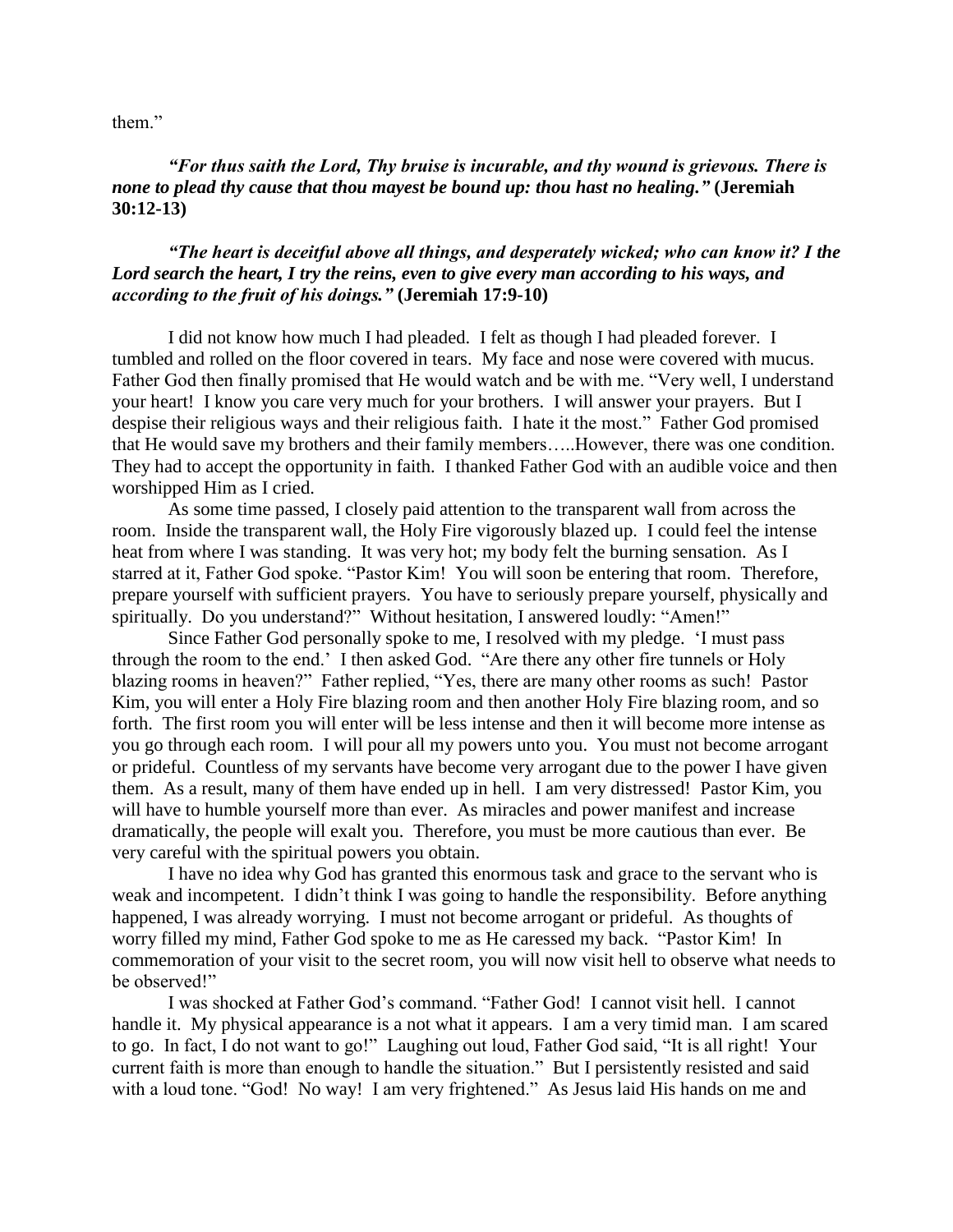prayed, He said, "I will grant you all powers." Even with His encouraging words, I still resisted to the very end. As a result, I did not have to visit hell.

Father God and Jesus said, "Pastor Kim! Now do you believe all that we have shown you? Henceforth, you will no longer refrain from documenting all the things that I show you, the things I have and will show you of heaven, hell, and the identities of the devil. You must fulfill your task; many souls are at stake. They must properly and correctly believe in Me. If you do as I command, an unimaginable blessing will be granted upon you. Obey to the end!"

Father God and Jesus took turns as they caressed me. For some reason, I have been granted special grace. I only consider myself as a sinner and a foolish servant. Father God"s majesty is unimaginable. It is too difficult to describe with physical eyes or with a finite mind. In some special way, Father God has encountered with a sinner like me. How will I ever express in human words my experience with mighty God? It is impossible to describe, write, or define God in human terms of what I need to express about Him.

God told me to keep this room a secret and not divulge it to anyone. I had found out at a later time that this secret room was a heavenly sanctuary. I was very ignorant about this place. It was after a few months later that the Lord had meticulously explained to me of its importance. He then commanded me to disclose the information to the public. It was titled, "The Secret Room." I began to write the third book which was about the secret room.

I came out of the sanctuary and stood in front of God"s throne for a long time. As I stood in front of God"s throne, I looked and viewed over space and galaxy. As Father God sat on His throne, there were no places where He could not reach: either heaven, the galaxy, space or earth. It appeared as though all of creation in the universe was under Father God"s feet.

*"But now thus saith the Lord that created thee, O Jacob, and He that formed thee, O Israel, Fear not: for I have redeemed thee, I have called thee by thy name; thou art mine. When thou passet through the waters, I will be with thee: and through the rivers, they shall not overflow thee: when thou walkest through the fire, thou shall not be burned: neither shall the flame kindle upon thee. For I am the Lord thy God, the Holy One of Israel, thy Saviour: I gave Egypt for thy ransom, Ethiopia and Seba for thee."*  **(Isaiah 43: 1-3)**

Father God has appointed and called someone like me. I consider myself a very doubtful person on every matter. I am very grateful that He has called me, but at the same rate, I am very nervous. Since I have now witnessed and experienced the situation of my relatives' salvation, I can no longer question it. In spite of my sinful, rude, and complaining attitude, He had kindly showed and explained it on terms I could understand. God"s ways are higher. Due to my finite level of understanding, He had to illustrate it in a way in which I was able to realize it. I will never forget the encounter I had with Trinity God in the heavenly sanctuary. Always engraved in my memory will be the excitement and impressions I experienced.

### \* **Mrs. Kang, Hyun-Ja - Annoying The Lord**

Mrs. Kang, Hyun-Ja: Sister Baek, Bong-Nyu was once again admitted to the hospital for her back pain. J esus accompanied me to visit Sister Baek. The Lord walked in front of me as we entered the hospital. As we arrived, we sat on her bed and began speaking with her. I asked the Lord with insistence. "Lord! The Pastor's home is located in one of the best dwelling places in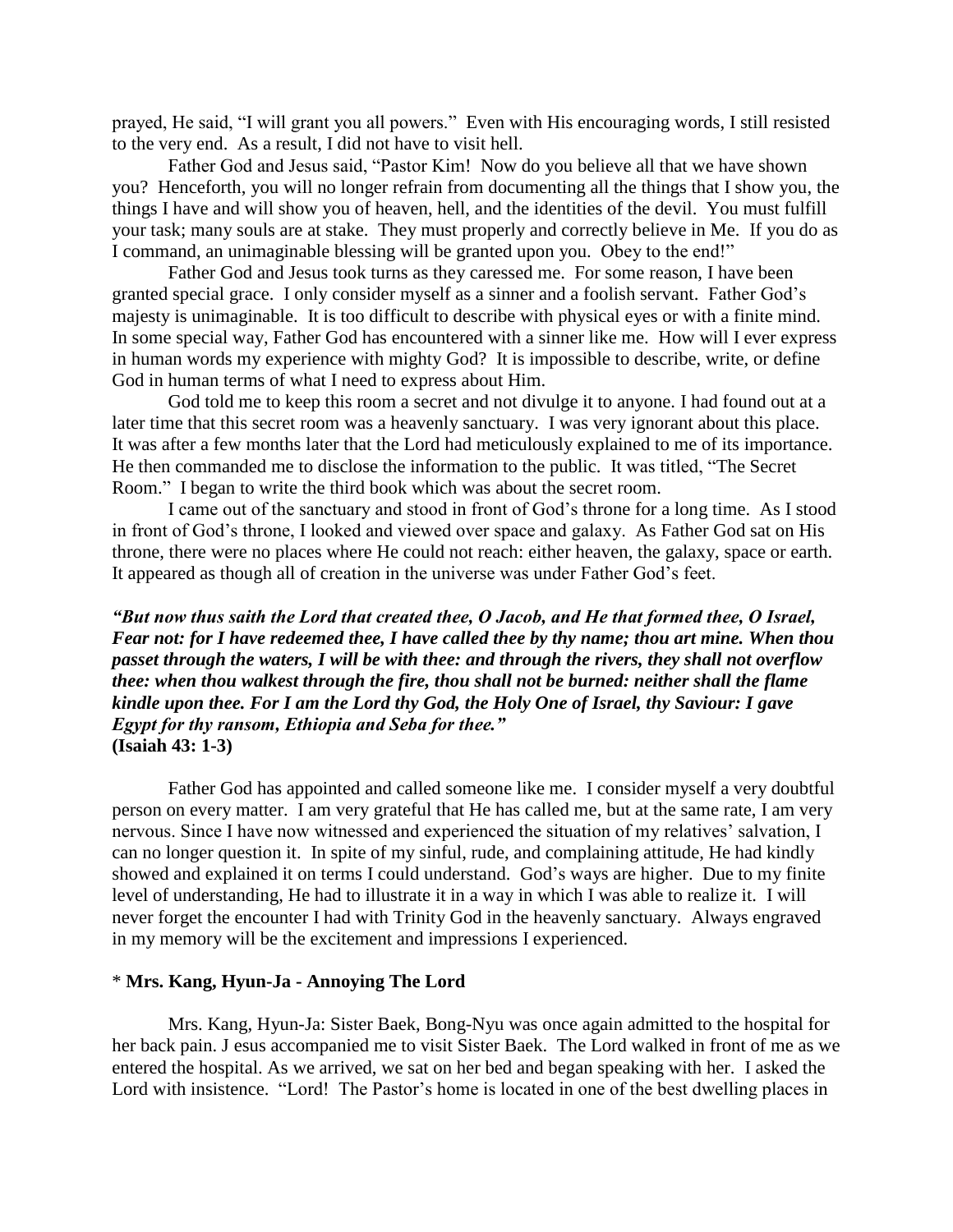heaven. Why is mine so far away from his home? Lord! Can you move my house to the nice neighborhood in heaven?" Jesus answered, "You must earn the rewards to have your home be located there." Sister Baek, Bong-Nyu laughed and said, "Mrs. Kang, Hyun-Ja, you have a such a tall home. What more do you want?" The Lord slanted his brows and said, "Saint Bong-Nyu, do not even start with my bride Kang, Hyun-Ja! After I had granted her with the gift of prophecy and spiritually opened eyes, she has persistently asked me questions and favors all day long. I do not know what to do with her!" We then all laughed for quite some time. Sister Baek, Bong-Nyu asked me what I was so curious about to ask Jesus questions all day long. The Lord then said, "That is what I am saying!"

I then asked another question: "My beloved Jesus! Last time you had said that the heavenly saints can come down to earth. Is this true? That is possible? Is there any scripture to back that up? I know that heavenly angels can come down to earth to protect the saints. If I remember correctly, there are scripture to justify that in the Bible. The souls who have already passed on can come back to earth? Is this possible?"

Jesus said, "What is impossible for me? However, the souls that have gone to hell can no longer come back to earth. Once someone goes to hell, it is final. If I grant permission, the souls in heaven can come down to earth to visit. Father God supervises the visit.

Sister Baek, Bong-Nyu and I asked, "Lord! Can you bring Biblical men from heaven now?" The Lord said, "Not yet! I esteem the saints from the Lord"s Church. These days, I talk about them all the time. The saints from the Lord"s church zealously pray and worship God in a very special way. The heavenly souls desire to see and meet the saints from the Lord"s Church. They ask me if I can take them with me whenever I come to visit the church. In heaven, the souls are only able to watch the Lord"s church through a screen which angels record with video cameras. Your worship and service delights God that very much. The Lord"s Church is the top of the news."

I asked the Lord. "Jesus! Do you publicize about us?" The Lord answered, "Of course, I publicize it personally. This is why all the souls in heaven know about you. They are very intrigued by it."

I once again mentioned the subject of moving my home to the best neighborhood in heaven. As I asked, the Lord replied. "From this night forward, you will have to please me. Start making your confession of the love you have for me and please me. Can you do that?"

With lovely body gestures, I answered "yes" to Him in a soft, charming voice. Jesus said, "Saint Kang, Hyun-Ja, all you know is Me! If you only love Me, what about Pastor Kim?

The Lord then laughed. The Lord moved my home to the best neighborhood in heaven. Perhaps, it was due to my faith and persistent pleas. With only one command, the Lord had moved my home. Therefore, I decided to put in more requests. I asked for the homes of our other church members to be moved to the best neighborhood in heaven as well. However, the Lord required them to earn the reward and to continue praying.

### **The Evil Spirits Are Provoked**

**Sister Baek Bong Nyu:** My back was in extreme pain and I decided to check myself into the hospital. With physical therapy once a day, the pain was eventually manageable. Pastor and Mrs. Kang, Hyun-Ja had visited me while I was in the hospital. With my spiritual eyes, I was able to see the Lord Jesus and the Holy Spirit accompany them. As soon as the Lord appeared, all the evil spirits in the room became startled and began fleeing in all directions. Within a few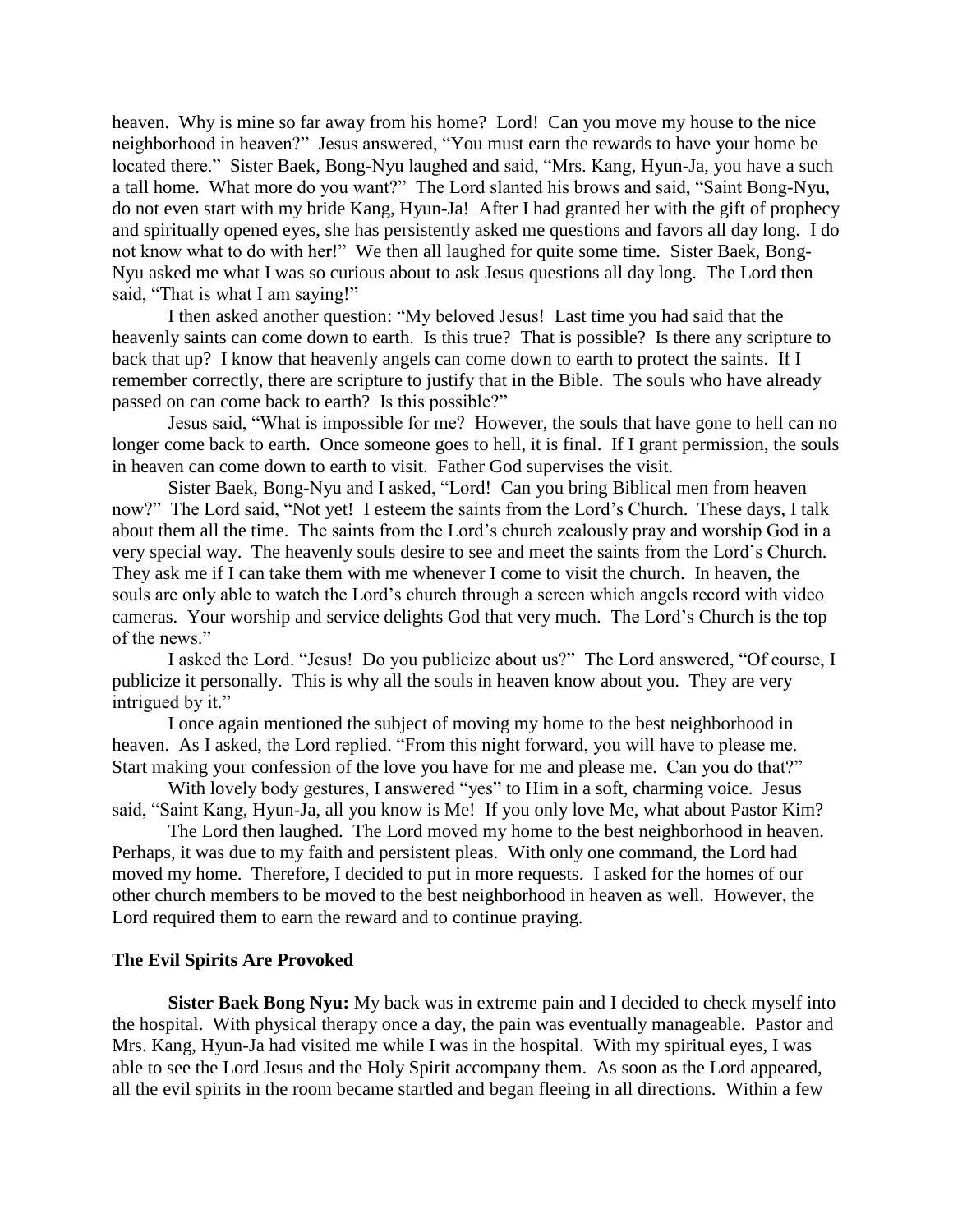moments, all of the evil spirits had departed from the room.

The Pastor and his wife comforted me as we performed service. The Lord considered the pastor"s wife his fiancé and He especially treated her well. I was very envious with the special treatment she received from the Lord. Mrs. Kang, Hyun-Ja always expressed her love toward Jesus. The Lord loved her for her expressiveness. She didn"t even care if people in the hospital saw how she acted for Jesus. She would show her love for Jesus at anytime.

As the Pastor worshipped and sang, he looked around to see if others were watching. He then began to dance in a humorous way. His wife began to follow suit as she danced, but she was dancing in the Holy Spirit. Jesus imitated the pastor. When Jesus laughs, He is very loud. Whenever Jesus loudly laughs, I would think to myself: "The Lord is Spirit. How can Spirit who is the Lord laugh so much like a human?" I had realized that Father God, Jesus, and the Holy Spirit also possess attributes just like us. Trinity God can either express joy or sadness.

### **The Lord Said That We Are Created In His Image**

The joyful period only lasted for a short time. Once the pastor and his wife departed, the evil spirits suddenly returned. There were seven other beds in my room. An elderly sick women occupied each of those beds. An evil spirit would stand and occupy a bed at each headboard. The evil spirits giggled as they glanced around with their evil stares. "Hey! You may be going to heaven but these people are going to hell with me. I hope I have provoked you! Evangelize as best you can; it will be very difficult. Hehehehe!" The evil spirits looked just like the ones I had seen on television that were on horror series. These were the evil spirits that escorted the souls of the condemned. It was very creepy. My body was covered with goose bumps.

Since I was in the hospital, I was not allowed to shout or speak out in an audible tone. Instead, I prayed in tongues. Whenever I saw an unbeliever, I could see their bodies filled with evil spirits. Among the group of evil spirits, the ones that escort condemned souls to hell are responsible for unbelief. They are the ones that cause spiritual blindness for the gospel. They also set up unbelieving people to die in accidents in order to drag them to hell. Other believers who have spiritual eyes such as myself can clearly witness these events.

# **March 25, 2005 (Friday)**

**Sermon scripture:** *"And as they led him away, they laid hold upon one Simon, a Cyrenian, coming out of the country, and on him they laid the cross, that he might bear it after Jesus."* **(Luke 23:26)**

**Kim Joseph:** Tonight, we commemorate the suffering of our Lord, Jesus. Jesus took up the cross and walked up to Golgotha. He died on the cross and had poured out His blood for us. Remembering Jesus at the cross, the congregation of the church members and I listened to the preaching of the Word.

### \***Jesus' Suffering** S**cene And Reenactment**

The Pastor preached about Simon, the Cyrenian who was visiting from the countryside and how he had watched and then took up the Lord"s cross. During the middle of the sermon, as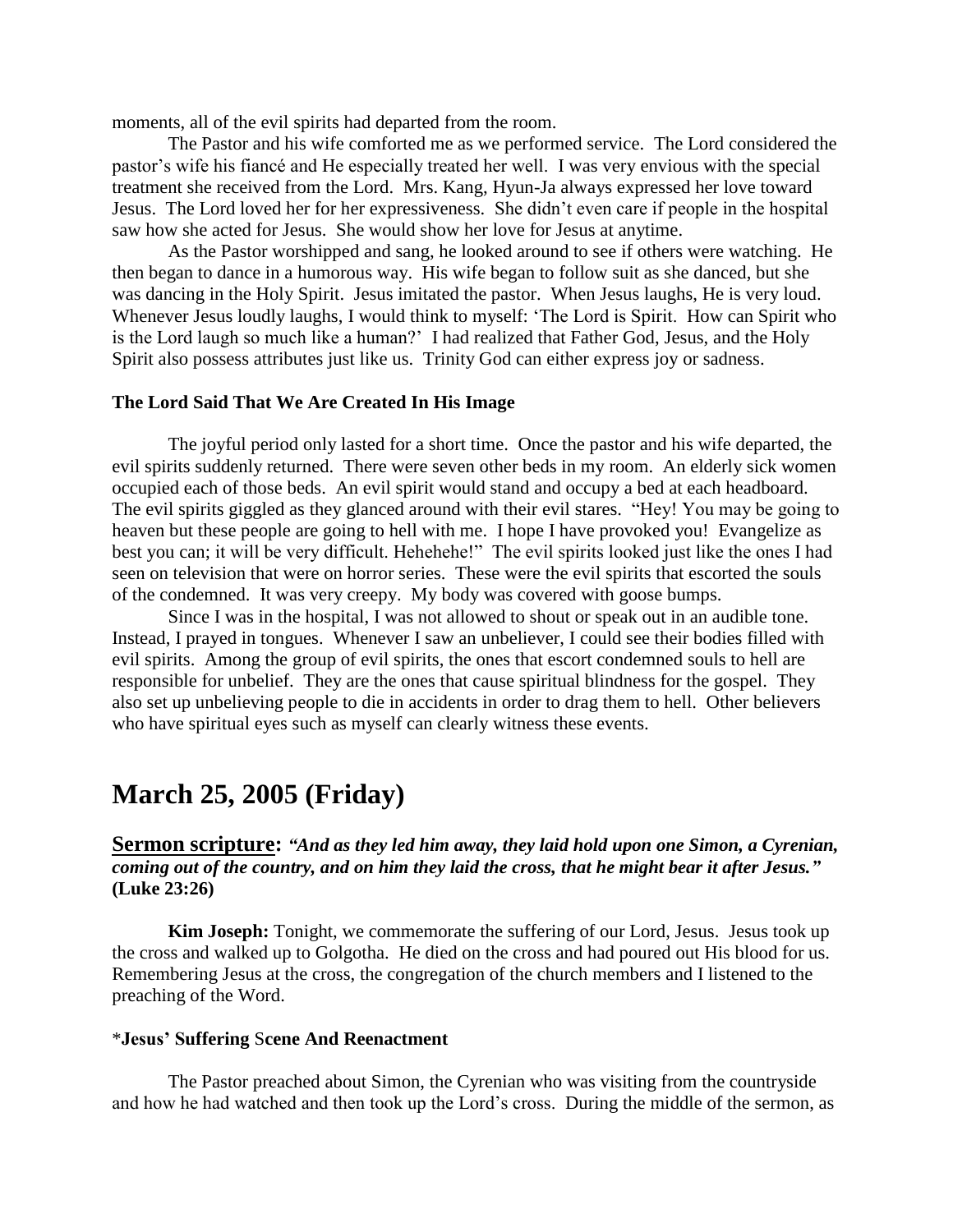the Pastor fervently spoke, I saw a vision. I saw a multitude of people and I heard the babbling of voices and it was loud. I saw Jesus standing in the center of the crowd and He was wearing the crown of thorns. The Lord was profusely bleeding from all of His body.

The vivid scene was clearly shown in front of my eyes as though I was viewing a movie. I noticed that I was standing in the middle of the crowd. The Lord was looking at me and our eyes met. Several days ago as the week to commemorate the Lord"s suffering began, I concentrated on praying. I prayed to be like Simon and to take up the cross. I prayed to experience the carrying of the heavy cross and to experience the pain of it.

Jesus, being in front of me, had been beaten up so much that His wounds were deep and at every part of His body. He bled unceasingly and profusely. The blood dripped down to the ground and formed small puddles. I ran hysterically around the crowd shouting, "Why are you doing this? Please do not hit my Jesus. Please stop doing this." I continued shouting to persuade the people from harassing and beating on Jesus. But they did not care; they continued to beat on the Lord and found pleasure from doing it.

The worst was when the people spit as they ridiculed Jesus. They spit nasty, sticky phlegm at the Lord. The Lord"s face and hair were smeared with spit and phlegm. As I came close to Jesus, I tried to support Him as He was on the ground. The Lord grabbed me with His hand that was soaked by blood. He looked at me and said, "Oh, it is you, Joseph! I am in suffering. The people are mocking and assaulting me. It is all for you! Follow Me and keep your eyes only on Me."

As the Lord stood up, taking up the cross, He said, "The saints in the Lord"s Church, follow Me, now follow Me!" As Jesus commanded, the Pastor stopped preaching and stepped down from the altar. We all lined up in a single row. As Jesus took up His cross to His back, He walked in front of the line and declared, "Lord's Church, my flock! Focus on Me, keep your eyes on Me as you follow Me. When you see me fall as I walk taking up the cross, you must completely repent on the spot where I fell! I am recreating the scene, especially for you." Once He had proclaimed His statement, He began to walk first in line, taking up His cross on His back.

The Lord was now walking between the chairs of the church and around the inside of the church. With my spiritual eyes, I could clearly see the scene vividly. The scenes continued, one after another. I followed behind Jesus as the Pastor was behind me. Mrs. Kang, Hyun-Ja, Sister Baek, Bong-Nyu, Deaconess Shin were following behind, respectively. We continued to follow Jesus in this order. We were all covered with tears. As Jesus carried the cross, He fell many times as He was weakened from the weight of the cross and the beatings. The church members who had their spiritual eyes opened witnessed the whole event of the Lord suffering as we followed Him.

### \***Falling 14 Times**

With the cross on His back, the Lord walked and fell. We also instantly fell to our knees and repented in tears on the very spot where Jesus fell. We remorsefully repented for a long time. The Lord endured with much difficulty as He got up. Once again, the Lord took up the cross, laying it on His back, and began taking His steps. The Lord staggered and swayed as he continued to walk. He took one step at a time. Walking behind the Lord and closely observing the scene, I was not able to bear the pain in my heart. As I looked up into the sky and down to the ground, I cried profusely.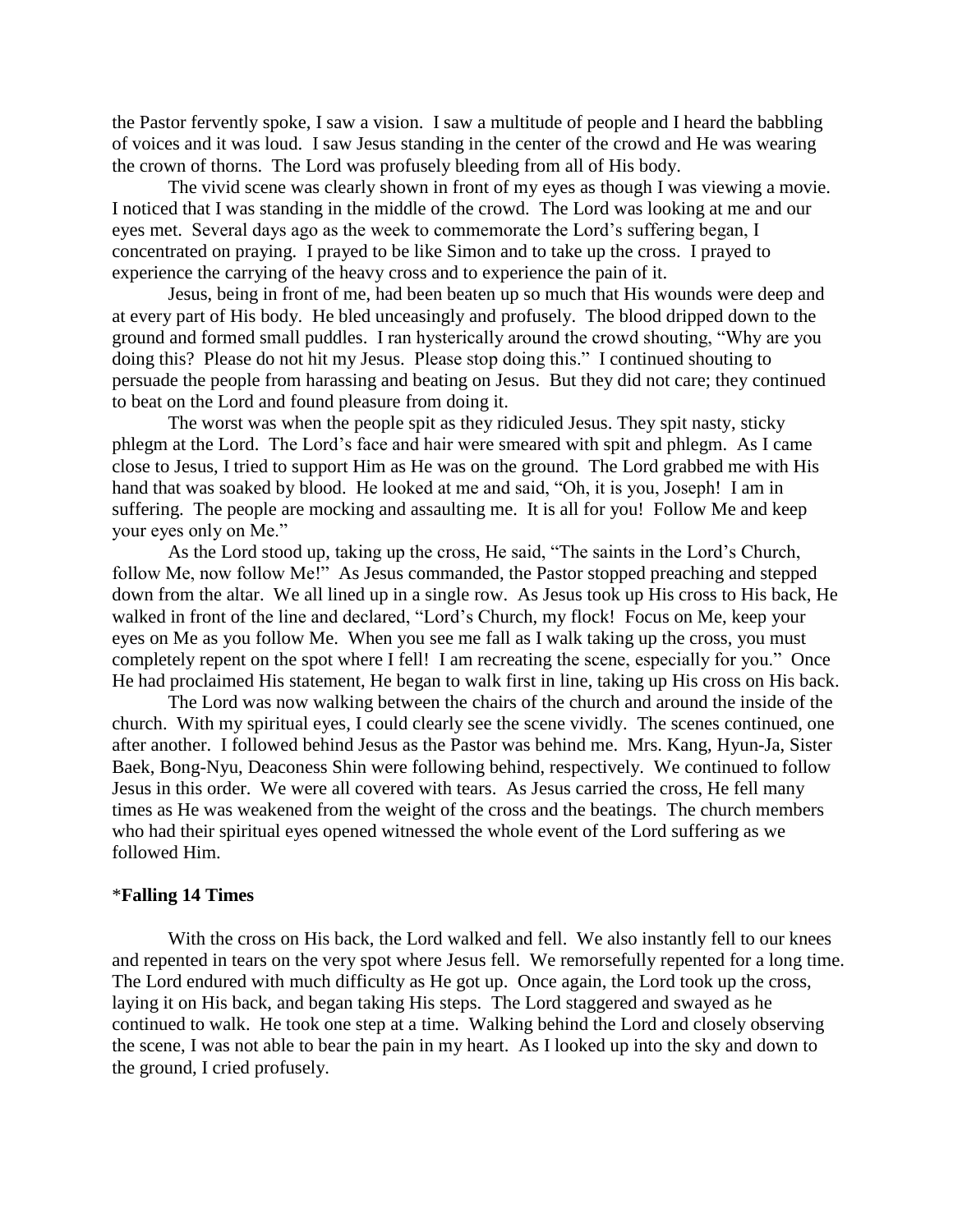I remorsefully repented. Moreover, all the members of the church congregation remorsefully repented as well.

The Lord continuously fell and got back up throughout His walk up Golgotha. The Lord was only able to take a few steps before He fell again. Whenever the Lord would fall, the Roman soldier was there to whip Jesus without mercy. The Lord groaned in pain as blood splattered from His body. The blood stains on the ground were clearly visible. The voices from the evil people were chaotic and pandemonium. The noise annoyed my ears. The people appeared as though they were enjoying the suffering of Jesus. With the physical eyes, one would just see the church members walking in circles inside the church. But with the spiritual eyes, we were witnessing the Lord getting whipped and tormented during His walk.

My temper exploded; I could no longer watch in silence. "Hey! You evil people! Don"t do that! Why are you tormenting the Lord? Why?" My pleading faded away from the noise of the crowd. The Lord continued to fall and get up. As we watched Him, the Lord fell a total of fourteen times. At each spot where Jesus fell, we fervently repented in tears. Time had elapsed quickly -- 3 to 4 hours had already passed.

Jesus groaned more severely. This time the Lord appeared as though He was not going to get up. I loudly shouted, "Pastor, Sisters and Brothers! Jesus has fallen and He looks like He will not get up. What should I do?"

#### \***Joseph Takes Up The Cross Of Jesus**

Compassion filled my heart as I saw the Lord fall to the ground. I wanted to help the Lord. And as I tried to help Him, a Roman soldier using his index finger gestured for me to come. "Hey! You! Come here!" When the Roman soldier shouted, I suddenly became frightened. I was in shock. I thought my heart was going to stop. I thought to myself, this is only a vision. This was not a real situation. I hesitated and decided not to answer the command of the Roman soldier. Then the Roman soldier drew his sword and rushed toward me. I resisted, struggled, and kicked. "Ah! What are you doing?" The Roman soldier placed the sword at my neck and threatened me. "You take up the cross this instance. Now! If you don"t, I will cut you up! Take up this cross now!"

I thought to myself, "How can this be happening?" I was very confused and afraid. I began to meticulously explain what was happening to my father, the Pastor. The Pastor told me to obey Jesus' command.

Tonight's sermon was about Simon from Cyrene who had carried the cross for Jesus. Like Simon, I had to carry the cross and follow Jesus. I was in danger of having my head cut off if I made a mistake. I prayed for the opportunity as Simon had carried the cross for the Lord. I had never expected this to come true, not even in my dreams.

I did not expect my prayer to be answered this quickly. I was astonished and shocked and did not know how to react. As the scene unfolded in front of my sight, I did not initially dare to carry the cross. But now the situation was unavoidable; I had to carry the cross for Jesus. The weight of the cross was unimaginable. It was very heavy. I began to see Golgotha from a distance. It was still some distance away.

As I carried the cross, my right shoulder began to swell. I was in pain. I did not know what to do. Up to this point, I had not realized how heavy the cross weighed. Carrying it required so much strength and exertion. Realizing this fact, I cried and repented. Bearing the weight of the cross was very painful.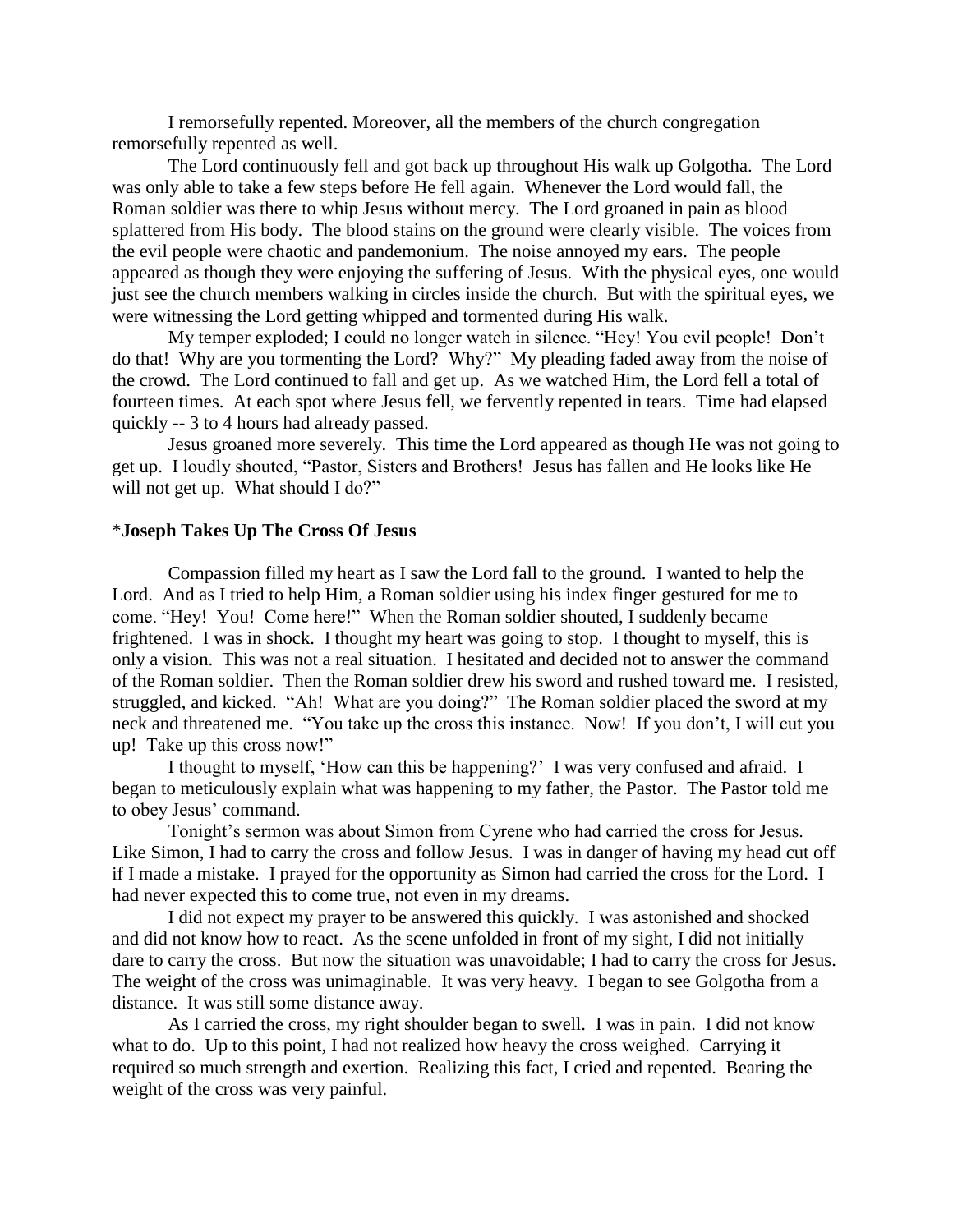That same night, after our prayer rally, I checked my right shoulder once I arrived home. My right shoulder was swollen and red. I became ill and my body severely ached. I almost missed school due to my sickness. In the morning, my mother applied a muscle relief ointment onto my shoulder to help with the swelling. However, the pain was still intense and did not go away. My swelling and pain continued for several days.

While I was praying, Jesus came and said, "My beloved Joseph! I had taken the cross and carried it. It was very difficult. Wasn"t it? For all of you, I had poured my blood and water to die on the cross. Therefore, Joseph, when you face difficult or hard situations, always remember Me. Do not forget! If you remember, no matter how difficult the situation may be, you will endure. Do you understand?"

"Yes, Lord! Thank you. It was my honor to carry the cross. Thank you so much for giving me the opportunity to carry it." As the Lord softly touched my swollen shoulder, He said, "In the future, you will be my servant and I will use you greatly throughout the world. You will receive great power. Therefore, humble yourself and be quick to obey, even to the end."

#### \***The Least Of The Villages In Heaven**

**Kim, Joo-Eun:** My mother asked me to go find out what place in heaven does my mother"s paternal grandmother and her maternal grandmother live. I was going to check by asking the Lord. My mother"s paternal grandmother and maternal grandmother accepted the Lord as their Savior and King right before they had passed. Therefore, they were in heaven. They had not done much for the Lord, therefore they were living on the outer edges of heaven now. The place where they were residing in heaven had homes built like subdivisions. They had one level and all looked the same.

Jesus had said that He built the home for paternal grandmother as a single story, level house after He had seen her evangelize to some people at the park for a few days. This had happened right before her passing. I had visited heaven and went to where grandmother resided to check it out for myself.

In heaven, receiving the love of the Lord is the best joy any saint can experience. It is the best happiness. In heaven, the grandmothers were not receiving the complete fullness of God, but they were honored and very happy just being in heaven. Part of our reward is to receive the fullness of the Lord"s love. The grandmothers were very close to going to hell and their last days made the difference. In heaven, they looked very youthful and they were transformed beautifully. They looked great!

Currently, the talk of heaven was about the Lord"s Church. The talk was resonant everywhere. As I arrived in heaven to meet my mother's grandmothers, the neighbors who were close to my grandmothers" homes rushed as a group and marvelously observed me.

I felt like some kind of superstar. I was thrilled and happy. I did not know what to do. "Saint grandmothers! Are you able to recognize who I am?" They replied, "Of course, we know you. There are no heavenly saints who do not know the saints of the Lord"s Church. Our beloved Jesus speaks about the Lord"s Church daily. We hear the news about you every day. Jesus is very pleased. The service in the Lord"s church is extraordinary and the Lord boasts around heaven how the service at your church is run delightfully and joyfully. But please stop calling us grandmother. Call us Saints. It is an honor that you visit us." They were very humble.

I asked, "You know my mother, right? Saint Kang, Hyun-Ja? She had asked me that when I visit heaven to check and meet you. Saints, it has been two years since you had passed.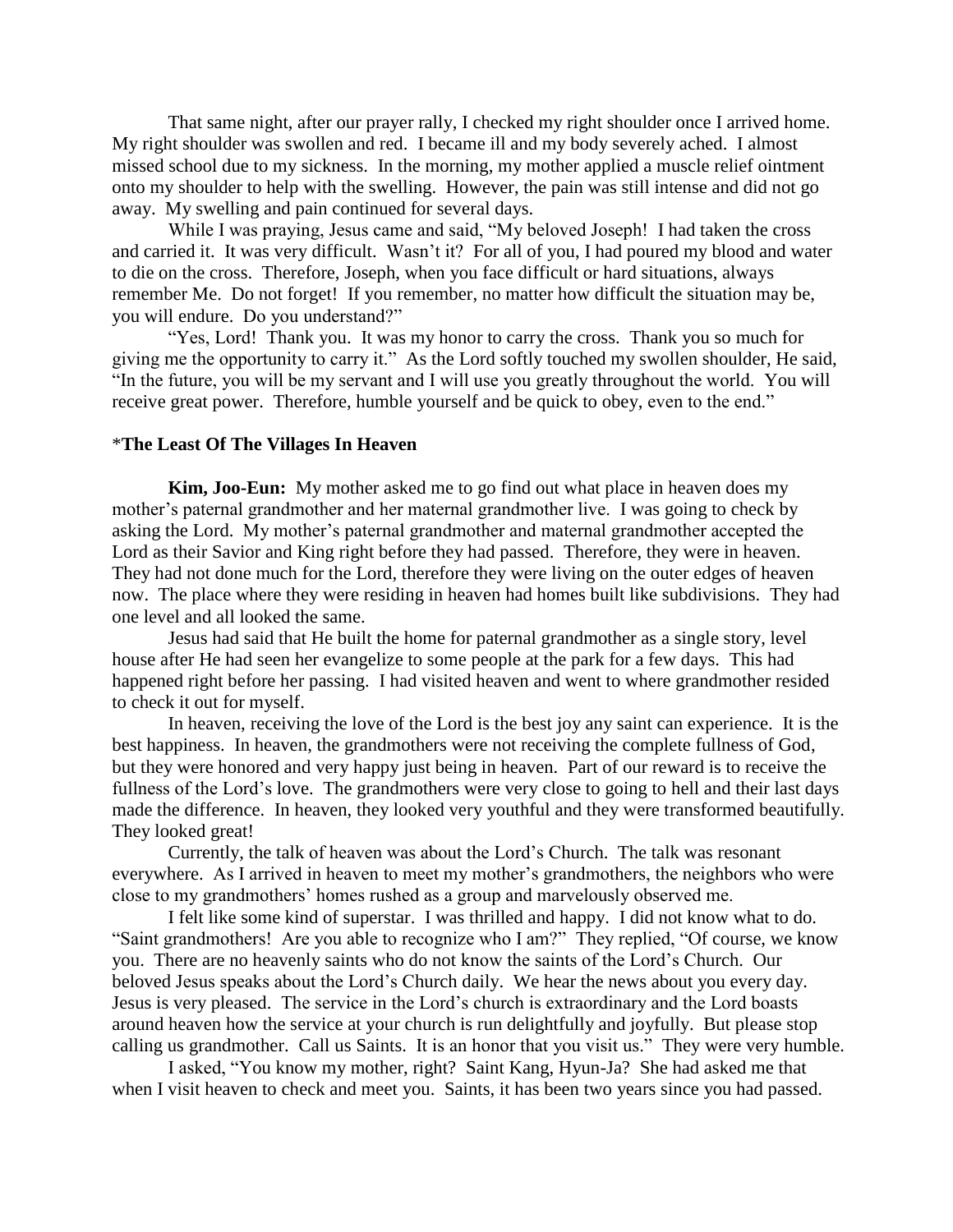Does Jesus often visit you?" They replied, "We usually see Jesus from a distance. In fact, Jesus has never visited us here in person." I asked why. They said that it is due to the fact that they had never really done the Lord"s work on earth. In fact, they had barely made it to heaven. It was due to the fact they had accepted the Lord as Savior and King right before they had passed. Therefore, they did not receive any special attention and love from the Lord. They said that they were average citizens of heaven.

They said, "As you continue the Lord"s work, do as much as you can. Your home and reward will be large based on your work for Him. Saint Joo-Eun! Do the Lord"s work as much as you can. One receives much love from Jesus if one have a taller home. The taller the home, the more love they receive. You and the Lord"s Church saints must be very happy, blessed." As they spoke, they feebly spoke. And yet, they said that heaven is a great place and they love it very much. Whenever I had asked or wanted to discuss the things that had happened to them on earth, they waved their hands and said that they did not want to discuss or think about it. I was just curious.

I said, "Granny Saints! If so, would you like me to request any special favors from Jesus, especially about Him visiting you often?" When I had asked that, they jumped up and down and danced in joy. "What? Really? Ah! That would be a fine thing! We would not desire of anything more." I asked Jesus: "My beloved Jesus! Could you visit the homes of my maternal and paternal grandmothers?" The Lord was silent. When I repeated and pleaded the request continuously, He answered and said He would do that. Both my grandmothers were in so much joy. They were very thrilled. They respectfully bowed to Jesus.

I said to Jesus. "Lord, I will later ask my grandmothers if you had visited them at their places or not." The Lord laughed and said, "All right, you have the same persistence as your mother." So I replied, "That's right Lord! My mother educated me like that and she gave me a secret mission in which is to ask you a special favor." The Lord and I laughed out loud.

Other souls from my grandmothers" neighborhood came and witnessed the Lord visit my grandmothers. They were envious of the visit. Joyously, I said to my grandmothers, "Saints! I will ask of the Lord to visit you more often." Both grandmothers jumped for joy when they heard my words.

# **April 10, 2005 (Sunday Evening)**

**"***All things are delivered unto me of my Father: and no man knoweth the Son, but the Father; neither knoweth any man the Father, save the Son, and he to whomsoever the Son will reveal him."* **(Matthew 11:27)**

## \***Swimming In The Crystal Clear Ocean**

**Kim, Joo-Eun:** Calling by my nickname, my beloved Jesus called and asked me. "Freckles, would you like to go to heaven?" I instantly replied, "Yes, Jesus." As I held the Lord"s hand, we arrived at the gate of Heaven. The angels that guarded the entrance opened wide the gates of Heaven as they saw us coming toward them. The Lord took me to the crystal clear ocean. I was now witnessing what I had only heard from other people. I now had the opportunity to view the crystal clear ocean in person. The ocean shone like a jewel. I noticed Sister Yoo-Kyung who had arrived earlier, splashing and swimming in the ocean. She was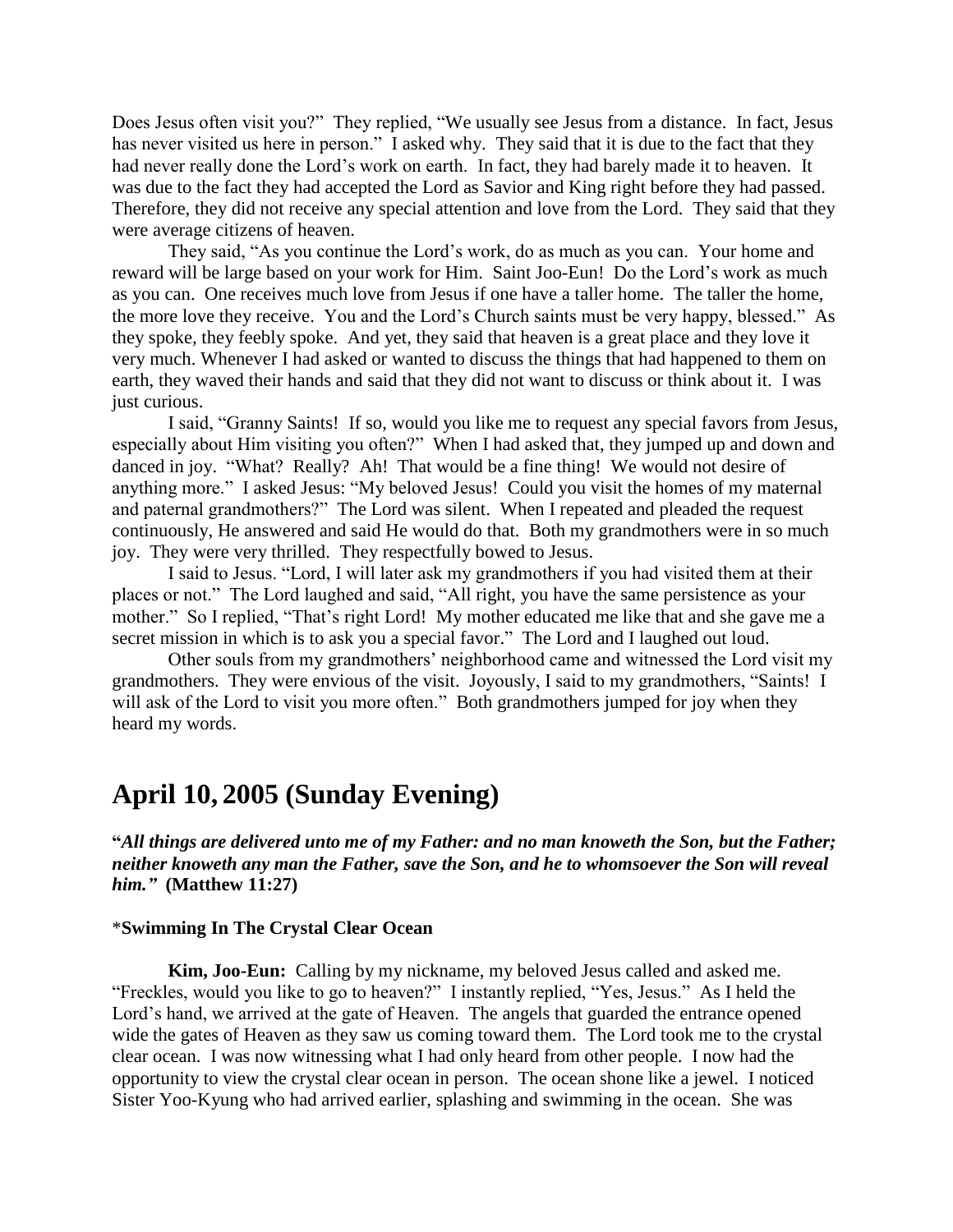having so much fun with Yeh Jee. Yeh Jee was the daughter of deaconess Shin. I loved the water but I did not really know how to swim.

At first, I was a bit afraid of entering the crystal clear ocean. It was very novel to me. The Lord noticed and said, "Freckles! Do not be afraid. Look at Yeh Jee and Yoo-Kyung. They are swimming well, are they not? Stop worrying. Would you like to swim with me? Hurry." Jesus held my hand and He led me to the ocean as I resisted. But as the Lord held my hand, my fear began to somewhat go away. But I was still a bit afraid.

I gained more confidence as the Lord began teaching me how to swim. As I slowly learned, I was feeling great. I thrust my left arm and then my right arm to swim forward. The Lord held on to both my hands. As I tightly grabbed His hand, I paddled with both my feet. I played and water was splashing as I paddled rigorously. The Lord complimented me. "All right! You are doing great! Good job!" While I swam with the Lord, Yoo-Kyung and Yeh Jee glanced at what I was doing. They were laughing in amusement for awhile. As they swam, Yoo-Kyung shouted, "Joo-Eun! You are a little late. But that is all right! Do not be afraid. Keep it up!" Yeh Jee shouted, "Sister Joo-Eun! It is me, Yeh Jee!"

Yeh Jee looked very beautiful as she swam. She would always wear a shining hair band around her head. When she was on earth, she was terribly sick. Her stomach was full of water and her face was always pale white. She had lost all her hair from the chemotherapy. She was always sad. However, Yeh Jee"s appearance in heaven was very beautiful, more beautiful than any of the princesses in all the story books.

The crystal clear ocean was so clean that it was emulating light itself. It was absolutely amazing. I noticed a unique thing: at the bottom of the ocean lay a floor of hexagon shaped lines. Each hexagon form enclosed the face of a member at the Lord"s Church. The faces were carved inside the hexagons. During our fun times, when we expressed our funniest facial expressions, that expression was captured and carved into the hexagon. It looked very real, like a real picture. I was very surprised at the scene. I asked the Lord.

"Jesus, why are the faces of the members from the Lord"s Church engraved at the bottom of the ocean?" The Lord answered: "I carved them in. The members of the Lord"s church make me very happy. I made them since I felt so delighted. How do you feel about it? Does it make you happy to see it? I replied loudly, "Yes, Lord!"

I was busy swimming with the Lord. I had never experienced this kind of event throughout my life. Sister Yoo-Kyung visits heaven every single day and when she returns, she would always brag about swimming in the crystal clear ocean. She would boast loudly for a long time; I would be so envious of her trip. Now, my wish had come true. I now understand what she was describing to us on earth. It is a feeling of blessedness in the highest to play in the ocean. In fact, I was able to talk with all kinds of different fishes. I will never forget this time, especially talking to fish.

#### \***Alcohol And cigarettes**

**Kim, Joseph:** Since my eyes are opened spiritually, I am most often very surprised with the spiritual state of other people. At any time, I am able to see their spiritual state. I am able to see when I walk by them or whenever I speak with them. It does not matter if my physical eyes are closed or opened. The Lord shows me the spiritual aspects of other people.

The Lord also taught me when to speak and when not to speak. He had strictly distinguished the difference to me. Whenever I was unaware and spoke freely, the Lord rebuked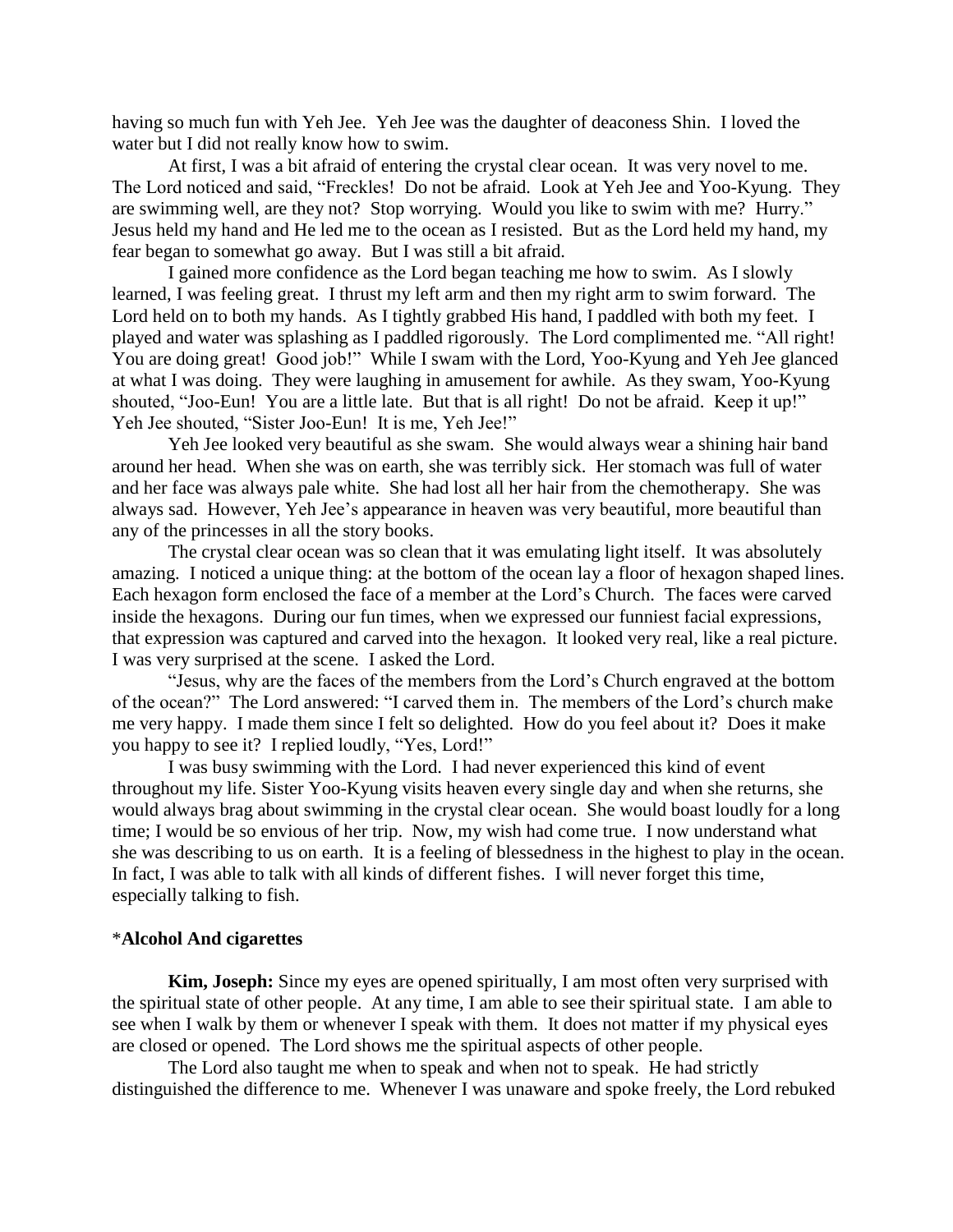me. I had to have the Lord"s permission on every little matter. It was very difficult and tiring. However, when it came to hanging out with kids my age, the Lord never told me not to hang out with them.

The Lord had told me that I could hang out with them and have fun but to be very careful of their deceiving spirits. Around noontime, on the way to church, I happened to pass by the outside bar that was open. The people were drinking hard liquor and beer. They were having a good time partying. I felt like vomiting from the unpleasant smell of liquor and cigarette smoke. I passed by holding my breath. However, I decided to go back to the outside bar and closely observe the drunk people. I wanted to know with my spiritual eyes what could be in the glasses of liquor and observe the circumstances.

The drunk people held onto big beer glasses. I was very surprised as I saw the beer glasses with my spiritual eyes. I was not sure of what I was seeing, so I double-checked by opening my eyes more widely. In the glasses of beer, I could see wriggling snakes. They looked like king cobras. The small glasses of hard liquor were filled with small stringy snakes. The scene was very disgusting. I could not watch anymore.

The people did not care about anything except drinking more. In fact, they appeared to be competing with each other on who could drink more or faster. As they drank in a binge, the small stringy snakes that looked like king cobras said, "Oh, I feel great!" The snakes shook their tails and went down the throats of the drinkers. Jesus appeared next to me and said, "Joseph! Watch this scene very carefully and remember. Then go tell Pastor Kim to write this scene in the book." The people cheered and shouted as they toasted and drank.

Moreover, in this scene, as some people took out their cigarettes and lit them, they inhaled and blew out the smoke. When they blew out the smoke, a dark smoke continuously blew out from their noses and mouths. Suddenly, in an instant, the smoke transformed into a king cobra snake. They snakes came out from the smokers' noses and mouths but they went back in as the smokers inhaled.

Bizarrely, when the snakes re-entered the smokers' bodies, the appearance of the snakes became more heinous than when they initially came out from the smokers' noses and mouths. As the snakes re-entered the smokers' bodies, the snakes had an evil facial expression. As the partying continued, the number of smokers increased. The liquor glasses were all filled with different, small stringy snakes and the snakes from the cigarettes. The people were really drinking and smoking snakes. The party was really a party of snakes. As the party drew to a close, I realized it was not a party of people drinking and smoking, but it was a party of snakes eating people. The scene was revolting and I was getting sick witnessing the event. I decided to leave.

Whenever I see drunk people walking unsteadily, I am able to see the various kinds of large and small snakes coiled around the drunks from the top of their heads down to their toes. Both of the drunk person's eyes are covered with a snake sitting coiled up and hissing. There was also a snake sitting coiled up on the drunk person"s head and it glanced at me evilly as it hissed at me with its tongue.

As people smoke cigarettes and they pass by me, the smoke lingers in the air and with our physical eyes, we see it fade and dissipate into the air. But in reality, the smoke turns into snakes which comes from the smokers' mouth and then instantly go back into their bodies. When the snakes enter the bodies of smokers, they do not come out from the bodies of smokers on their own. Moreover, the snakes lay their eggs inside the bodies of smokers and as a result, more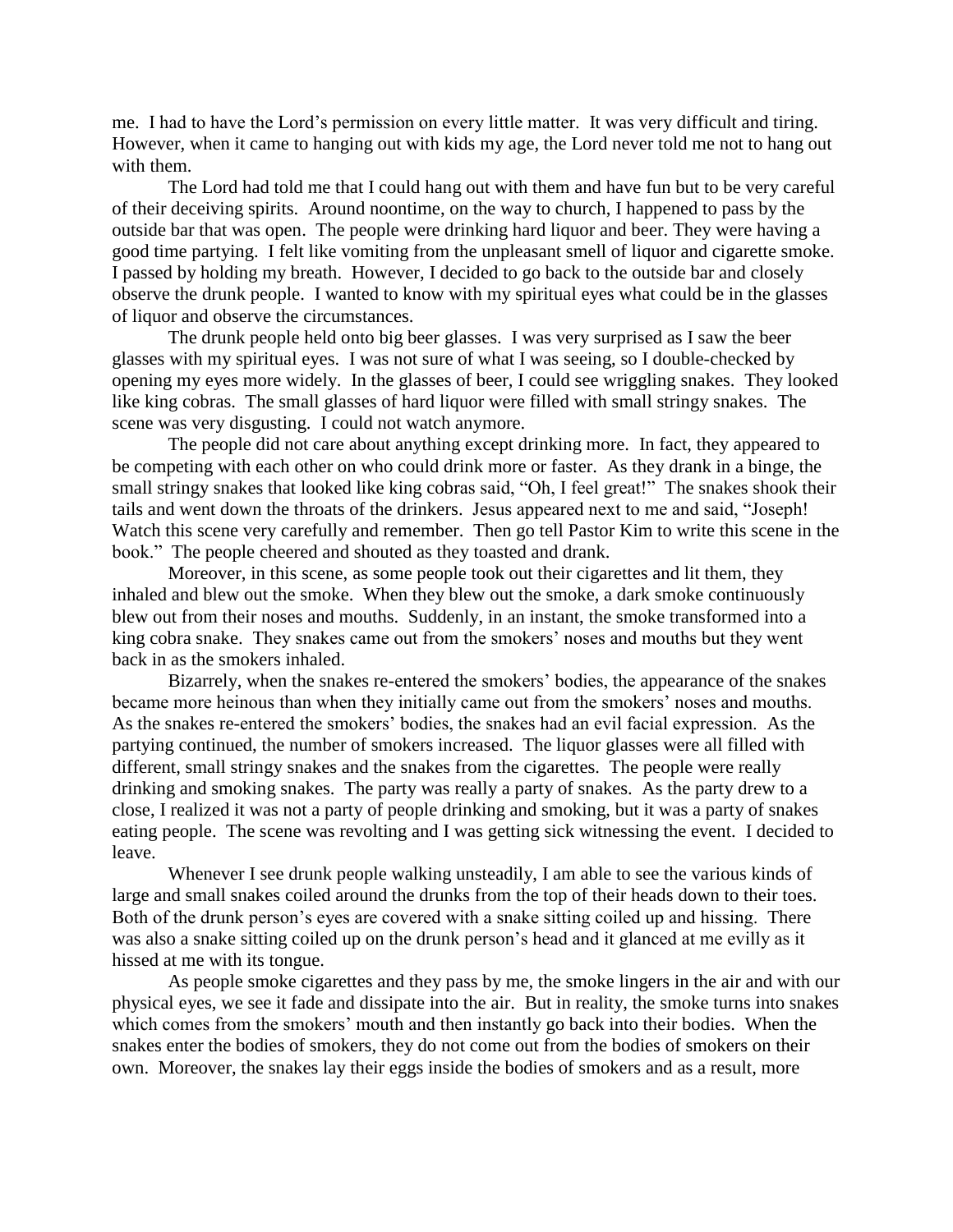snakes dwell inside their bodies. Within time, swarms of snakes are housed within the smokers" bodies.

I thought I would only witness these events or the demon snakes from outside the church. However, some Christians from throughout South Korea who would visit our church to pray and be blessed would end up screaming. They screamed and fell on the floor as they hissed with their tongues as the Pastor would draw close to pray for them. I witnessed countless scenes of such events and still continue to do so presently.

When drunks and smokers speak, I could hear them speak though they were speaking with a crooked tongue. The sounds of their words were crooked. As I see and hear them speak with my spiritual eyes, I could see that the snakes were hissing and speaking in their place. As I witness these accounts, I am startled all the time. When the drunks vomit to the ground, I am able to see coiled snakes on the vomit. In the market stores, where they sell all types of liquor, I can see swarms of stringy snakes swimming and dancing in the bottles. I am always able to see that.

#### \***Evil Spirits Constantly Attack Pastor Kim**

**Pastor Kim, Yong-Doo:** It has been a long times since I began my restless endeavor to publish this book exposing the devils" identities. I just do not know why my progress is so slow. However, I know that Jesus and the Holy Spirit are always protecting me. Despite their protection, the forces of the devil continuously seek an opportunity to attack without ceasing. At any given moment of weakness and absent mindedness, I am attacked without mercy. The forces of the devil will stab at me with sharp objects.

Without the Holy Spirit inside of me, I would not have been able to complete the books. Moreover, it would have been too difficult to write without His assistance. At times, the Lord would allow the evil spirits to attack me as a test to improve and encourage my faith. Nevertheless, the correct amount of pressure and testing has resulted in many spiritual benefits.

For example, one day, I was praying and writing at the same time. I was in deep concentration when I was stabbed on the back of my right hand with a sharp object by an evil spirit. The evil spirit had stabbed me as it passed by. It happened so fast that I did not even have a chance to react. For several hours, I was in pain and the pain was unbearable. Moreover, blood began to ooze from the stabbed area. I know people who have not experienced or seen such spiritual attacks will have a difficult time believing in this event.

I asked the Lord, "Lord! Why are these types of attacks inflicted on me when you are protecting me?" The Lord was silent for some time. After a long silence, the Lord then answered me. "Such attacks are for the benefit of the Kingdom and you will be rewarded. You will not be able to write about the various attacks by the evil spirits without first having to experience them." The Lord then touched the area of my pain. Whenever I was in the process of writing the book, the Lord would vividly show Himself to me. He would also vividly speak to me. He would do so on special occasions as well. During other times, He did not do so. The Lord had also told me that I had sinned by exposing some confidential information some time ago. Therefore, I still had many things to learn and realize. Even now, with my physical eyes, I am able to see some activities of the evil spirits. Whenever the evil spirits attack me, they use guerrilla tactics. They would pass closely by me, and as they passed, they would throw a spear, piercing my body. If they were at a distance, they would continuously throw stones. I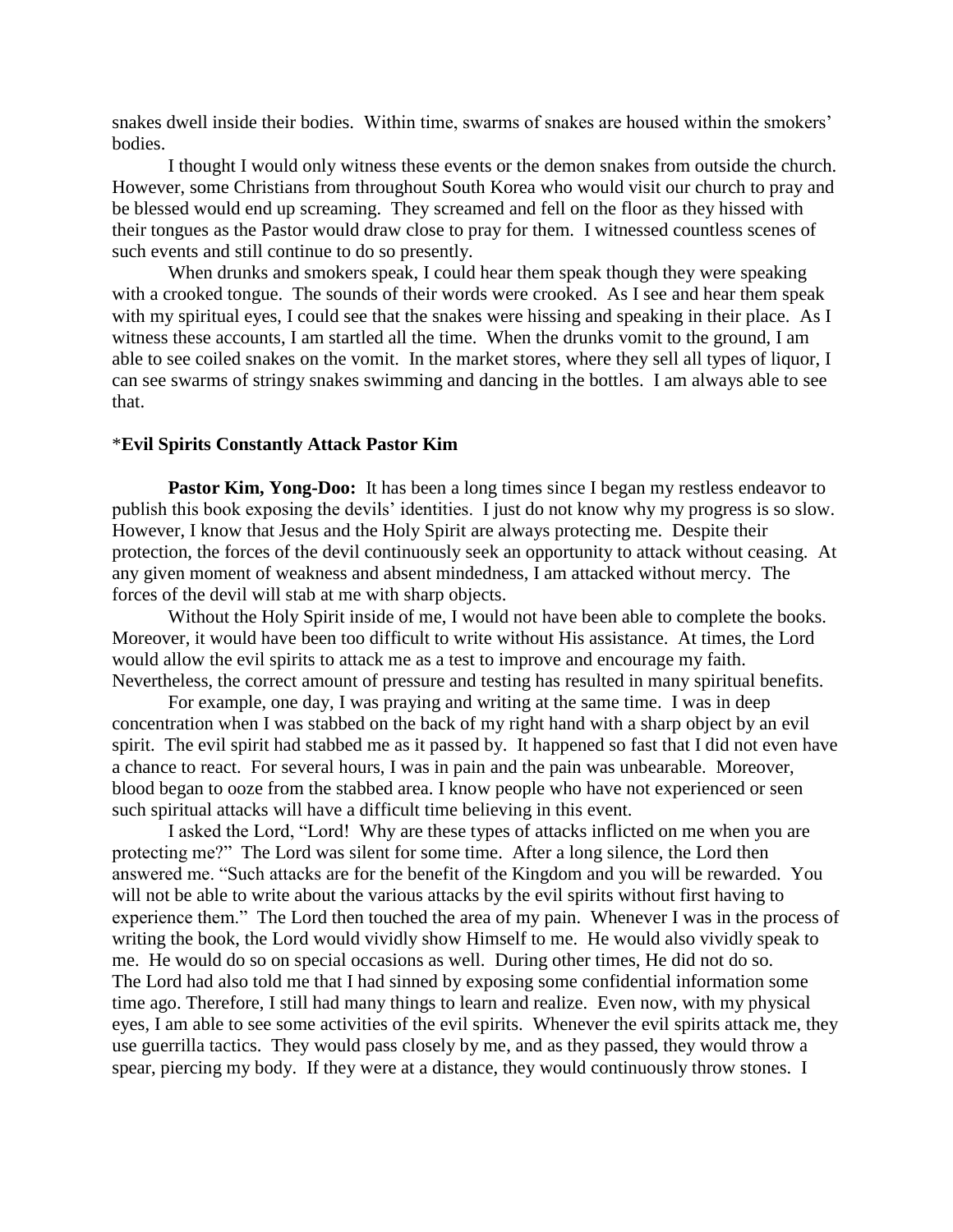would always be in severe pain and torment from the lethal attacks by the evil spirits. In some severe instances, I had screamed and fell on to the floor as the unbearable pain gripped my body.

# **Chapter 5: Visiting Heaven In A Group With The Lord**

# **April 15, 2005 (Friday)**

**Sermon scripture:** *"Ye therefore, beloved, seeing ye know these things before, beware lest ye also, being led away with the error of the wicked, fall from your own steadfastness. But grow in grace, and in the knowledge of our Lord and Saviour Jesus Christ. To him be glory both now and for ever. Amen."* **(2 Peter 3:17-18)**

**Kim, Joseph**: When I returned home after school, I heard mother and father arguing over something that I considered trivial. I carefully listened from the next room. They were arguing over the change of service time. It may not be my place to comment, but fighting over a trivial matter is shameful and I feel sorry for them.

Adults are weird. Generally, my mother and father experience a great relationship, but a bad seed can grow. They water the bad seed with their impatience and soon, they fight as though they will devour each other. I am not able to understand. I wonder if other couples who are in the ministry have the same problem. At first, they comment with a few negative words to one another and then began to disagree. As the conversation continues, their voices began to rise. Although they have spiritual eyes open, I guess fights in the flesh are inevitable. My little sister, Joo-Eun, and I sometimes argue as well.

I instantly ran to my mother and father and shouted, "Please stop! Why are you two acting like little kids! Jesus is watching you argue; He is standing next to you. The Lord feels troubled. If you continue to argue, I"ll leave the house this instance!" I was on the verge of exploding in anger. But the Lord winked at me as a signal to be patient. I fell to my knees next to my bed and laid my head against the bed. I closed my eyes as my parents stood next to me watching. Jesus commanded my father and mother to fall on their knees and repent. My parents are always very obedient to the Lord"s word. They had no choice but to obey His command. By His facial expression, Jesus was not very pleased. He had brought a long pole which appeared to be reaching the sky. It was very long. He then commanded my father to lie on his face. As soon as my father lay on his face, the Lord used the pole to pound on my father's neck and back. The Lord concentrated on the two specific areas. "Pastor Kim, repent! Pastor Kim, do not be stubborn, change your character! Please do not let your temper explode." I said, "Father! Jesus is smacking you. You need to repent a lot." My father shouted, "Lord! I deserve to be punished: please continuously hit me. Hit me harder!"

Jesus was set in His mind to correct the bad habits of the Pastor. This time, the Lord lashed at my father with a golden colored whip. He stroked him about ten times. However, my father was not in any real pain. After being lashed, the Lord brought a large stick and continued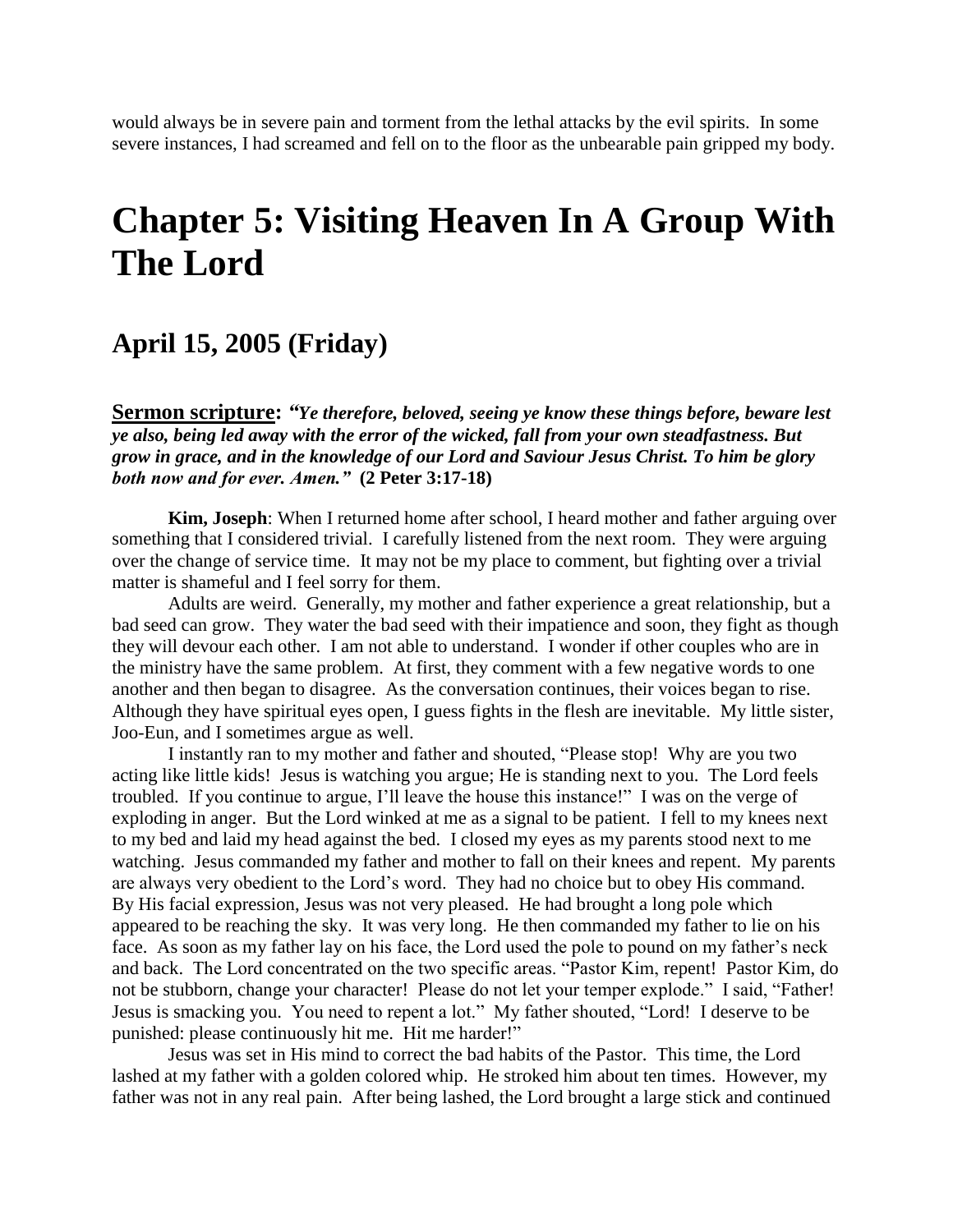to smack at the back of my father. My father cried and shouted, "Lord! I am very sorry! Please forgive me! I will try to correct my ways but it is difficult. Lord, I deserve to be extremely punished. Please discipline me harder."

I found one thing to be odd. My mother was also on her knees repenting. However, Jesus was admonishing my mother instead of punishing her. The Lord had only severely punished my father. Instantly, I was curious as to what my father"s guardian angel was doing. I looked at my father's guardian angel and he was just observing the disciplining of my father. The angel appeared a bit bewildered as he stood a few feet away from the back of Jesus. Father God was grieved at today"s incident. He suddenly extended His enormous hand and pointed at the Pastor. In a deep, echoing voice Father God spoke. "Pastor Kim! You have a bad temper." Father God warned my father. Since our family and the church congregation were experiencing special attention from God, our smallest sins were sensitive enough when God reacted.

My father dug his head into the bed and cried. Jesus sat close to my father. It looked like my father"s head was between the Lord"s knees. As I cried, I pleaded. "Jesus! Jesus! Please forgive my father. Please stop hitting him. Please forgive him. I"ll apologize on his behalf." The Lord then stopped punishing my father. He began to pat my father"s head and body. The tone of his voice changed; it became soft and comforting. "Pastor Kim, attention! Why do you always have a hot temper?"

On the other side of the room stood several devils in the form of pigs. They stood and watched us. They gloated as they shouted. "Oh! There you go! Why are you trying to restrain your anger? You should let your anger come out more!" Earlier, Father God was also upset. But when Jesus became amicable, Father God became amicable and patted the Pastor's head with His large hand and said, "Do not react in such a way again, never! Go to the church temple and for many hours repent." Jesus placed mother"s hand over father"s hand and He reconciled them. My father and mother apologized to each other.

## *"A soft answer turneth away wrath: but grievous words stir up anger."* **(Proverb 15:1) "***A wrathful man stirreth up strife: but he that is slow to anger appeaseth strife***." (Proverb 15:18)**

*"Be ye angry, and sin not: let not the sun go down upon your wrath. Neither give place to the devil."* **(Ephesians 4:26-27)**

#### \***Tripped By The Body Of A Snake**

**Kim, Joo- Eun:** When I observe my father and mother arguing with my spiritual eyes, I see our church on earth between the two large creatures which were swinging a snake. One creature held the head of the snake while the other held the tail. I saw them swinging the snake with the Lord"s Church in the center. The members of the Lord"s Church were jumping as the snake was swung between them. Each member jumped; a jump represented a trial and they jumped again and again. My father and mother were jumping at the front of the line. As they jumped, they were tripped by the snake. As soon as my parents fell, the creatures shouted and rejoiced. "Oh! Yes, Pastor Kim finally fell! Our confidence is high. Let us swing faster! Now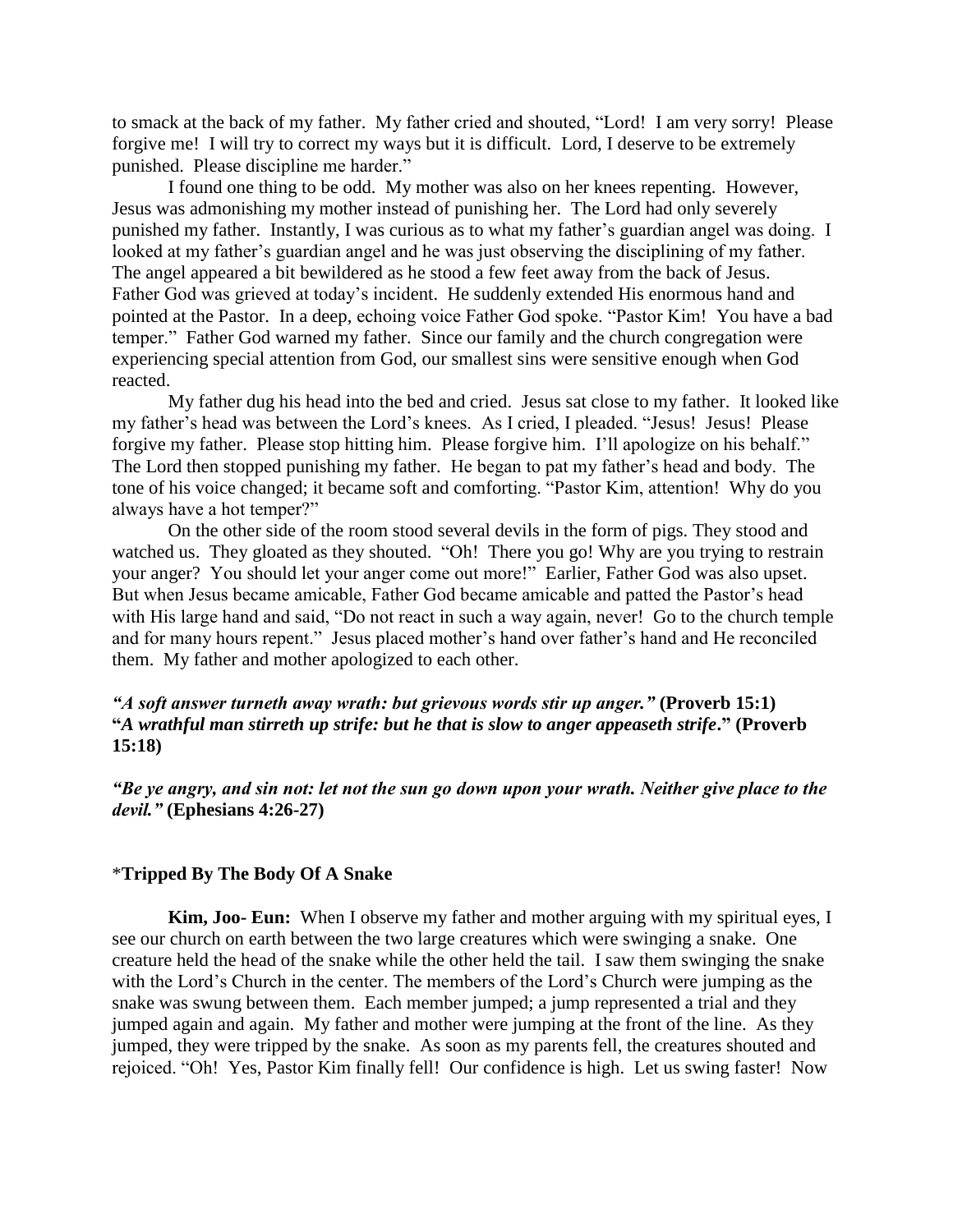that the Pastor has fallen, the congregation should be a piece of cake. The congregation members will fall one by one." They then began swinging the snake with a greater speed.

But once my father and mother repented, they began jumping faster and with renewed energy. In fact, they had more energy and were faster than before. If we only repent of our sins, the Lord will always restore us. Moreover, He will grant us greater power. After my vision, the Lord and my family gathered together and sat in the master bedroom. Jesus tapped on my mother"s lip and said, "My dear fiancé, Kang, Hyun-Ja! Your mouth is a problem as well." The Lord then tapped at her lips several more times. "Since you have your spiritual eyes opened, you should be transformed. Your personality not being transformed is a problem. My heart is troubled. I will need to get some fresh air in heaven." He then disappeared.

### \***The Puberty Demon**

**Mrs. Kang, Hyun Ja:** After I reconciled with my husband, my daughter, Joo-Eun began bursting out in a temper. I did not know the reason for it. Perhaps, something happened to her in school. She was very sulky and would not speak. Just moments ago, we felt so blessed, but now I could not understand why we are so easily emotional. "Joseph, take a look at your sister, Joo-Eun! Look what is inside of her…." As soon as I asked Joseph, the Pastor testily spoke out. "He doesn"t have to look inside; it is the devil of puberty inside her." With a doubt, I said, "Well, that is just impossible! I do not think there is such a thing as a devil of puberty. I really doubt that!"

But Joseph shouted in excitement. "Father! Pastor! How did you know that? You are right! There is a devil of puberty inside of Joo-Eun. That demon is making her sulky and capricious." Joseph was amazed with this revelation.

Once I heard this new revelation, I still could not believe it. We usually know puberty as a normal stage of growing up until adulthood. It is a stage youth go through. It is a stage where the youth become interested in the opposite sex and wonder about finding their love. I just assumed that this was a normal stage in their growth process to adulthood. A devil of puberty? I really cannot understand it.

Joseph stared at Joo-Eun"s body with intensity. When he looked inside her, a white dressed devil disguised as a young girl with short hair was the culprit to her capriciousness. In fact, she looked similar to Joo-Eun. This demon caused irritations and made her to complain about everything. Furthermore, the demon caused her to be sulky, disobedient, and made her stare in an evil way. Whatever she did, the demon caused every situation to be a problem and hurdle. With a united heart, we prayed and focused on Joo-Eun. The evil spirit departed and Joo- Eun became herself.

# **April 16, 2005 (Saturday Night)**

**Sermon scripture:** *"Their heart cried unto the LORD, O wall of the daughter of Zion, let tears run down like a river day and night: give thyself no rest; let not the apple of thine eye cease. Arise, cry out in the night: in the beginning of the watches pour out thine heart like water before the face of the LORD: lift up thy hands toward him for the life of thy young children, that faint for hunger in the top of every street." (Lamentations 2:18-19)*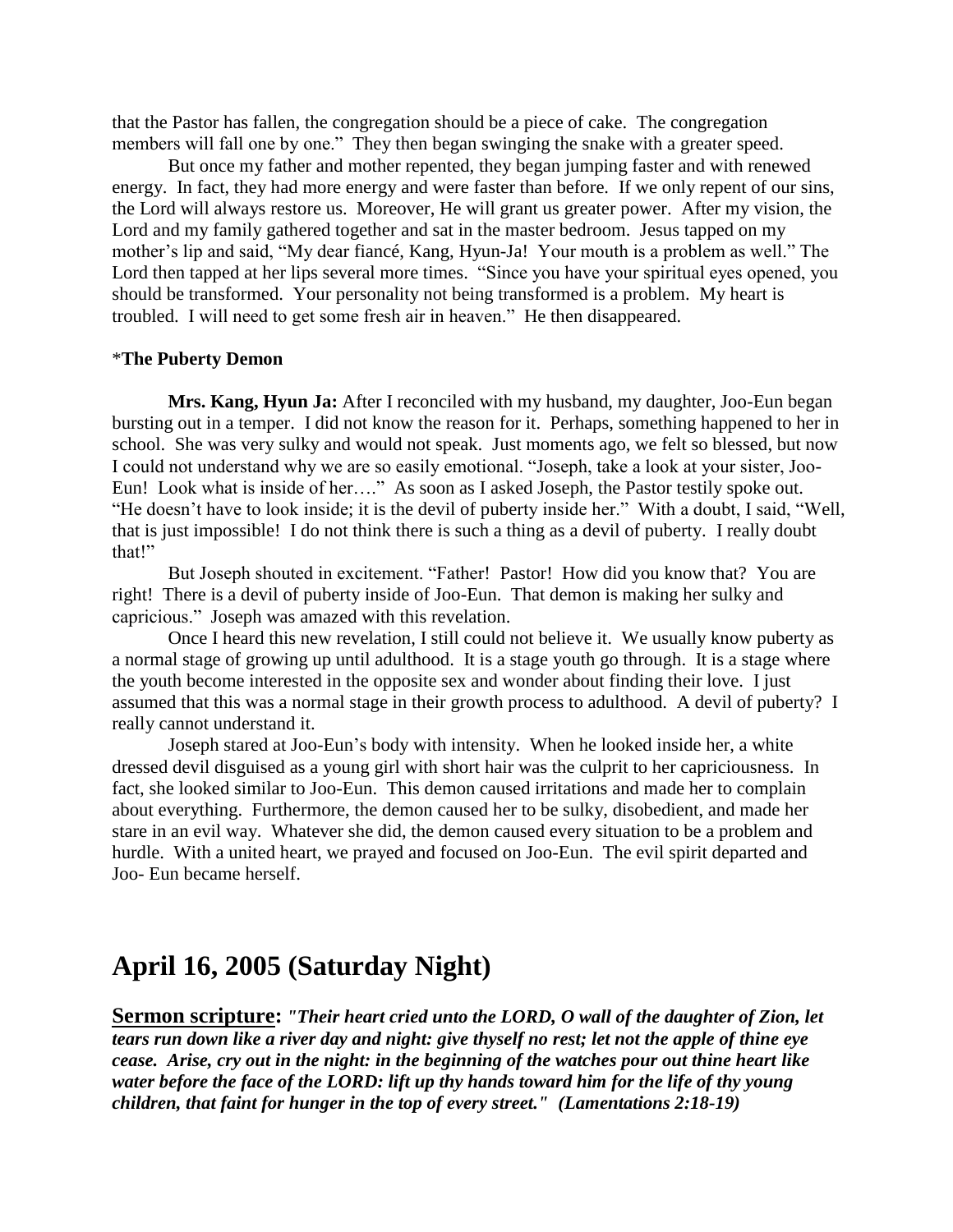#### \***Visiting Hell As A Group**

**Pastor Kim, Yong-Doo:** We unexpectedly started the prayer rally; it was not planned. All the saints came to church to join in on the rally. "Since all of you desire to have your spiritual eyes opened, I will take all of you to hell as a group today. The people with spiritual eyes will be able to sense and see, but the ones who do not have their spiritual eyes open will only be able to sense. Hell is a very dangerous place, but do not be frightened or nervous. Follow and focus on me." The Lord was at the forefront with Joseph; myself; Mrs. Kang, Hyun-Ja; Joo-Eun; Sister Baek, Bong-Nyu; Lee,Yoo-Kyung; Haak-Sung; Deaconess Shin; and Lee, Kyung-Eun behind the Lord, waiting in a line. We all cautiously followed.

We passed through the galaxy and entered into a dark, spiral-shaped tunnel. As we entered into the dark tunnel, the Lord lined us up and told us to make sure there were no gaps between us. The Lord told us to hold our hands with the person in front of us. He said, "Taking people to hell in a group is not a usual event." He then carefully led us.

After we had passed through the dark tunnel, we could clearly see two separate roads. The right road led to heaven and the left led to hell. We walked toward the road that led to hell. It was cold. There was a strange energy that produced the chill over hell. It was a horrible sensation.

"Entrance of Hell" it stated on the sign. Once we got close to the sign, Jesus told us not to let go of our hands. He continued to remind us to hold tight and not let go. As the Lord spoke, the church members who had never visited hell were very nervous. Their hearts were uneasy as they walked forward. Sister Baek, Bong-Nyu, Haak-Sung, Yoo-Kyung, and Joo-Eun had already been there and they appeared comfortable with the visit. They handled the situation with confidence.

#### **\*Hell Seen By Joseph**

**Kim, Joseph:** The width of the road to hell was unimaginably wide. There were a countless number of people walking toward hell. It looked as if they did not want to go, but some force was making them take the walk down to hell. The enormously wide road began to gradually narrow. In fact, as it became narrow, the road became very difficult to walk on.

The road became so narrow that there was hardly any space to walk on. As a result, most of the people began to fall off the cliff. Many people were falling off the cliff. They screamed as they fell head first. They made every attempt not to fall off. Some grabbed onto other people, whether in front or behind them as they tried to balance themselves. However, they all eventually fell. There were so many falling off from both sides of the narrow road. As I watched the scene, I became very frightened as goose bumps began to cover my body. I could hear the sound of fire from below the narrow road. It sounded like a blow torch with flames that were alive. The flames rose all the way up the sides of the narrow road. The stench of burning flesh was very disgusting. Inside the flames, I could hear the people scream. "Save me!! Hot! Very hot!" Their cries for help echoed clearly in our ears. The flames began to engulf the narrow road and we became afraid. We were unable to continue forward. We heard bombs exploding, but later I witnessed a volcano exploding. The exploding sounds that I had heard were from the volcano. I could see so many naked people jumping up and down inside the burning fire. It is difficult to describe the pain they were in. The black smoke and heat rose and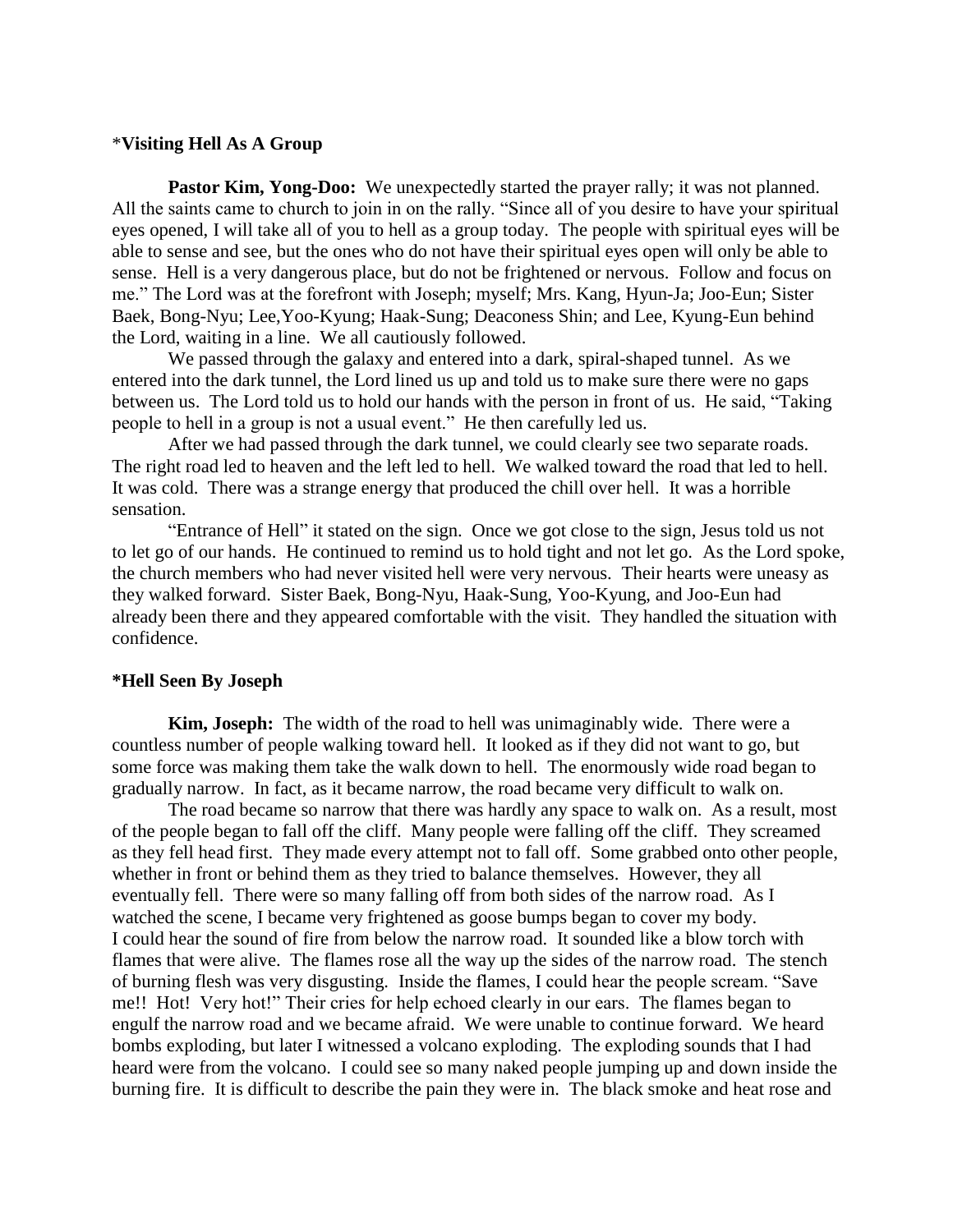literally transferred onto our bodies. As our view was darkened, we hesitated to move forward. The Lord continuously reminded us to be careful. As He slowly led us forward, He meticulously explained what was going on. And in some cases, He let us experience the places instead of giving us an explanation.

#### **\*A Place In Hell With Numerous Worms**

As we stepped forward cautiously, one step at a time, someone screamed. "Ahhhhh! What is it?" The people who had their spiritual eyes opened were able to see all things while the ones who did not have their spiritual eyes opened could only sense what was going on. We were passing through an area where countless numbers of worms resided. There were small and large worms all around. They began to coil around our legs as a snake would. They gradually moved up our bodies. There were so many worms. They were in piles as large as mountains. They were always seeking a hole. It didn"t matter how small the hole was, they would penetrate any hole. The worms in hell were more loathsome looking than snakes. As we experienced the worms, we all shouted in terror. All of us had made at least one comment or cry. "I am most afraid of worms!! Ahhhhh! Of all the things I hate, I hate worms…" Within that moment, the Pastor loudly said, "Joseph! My rectum suddenly itches. Can you take a look?" I looked and said, "Pastor! There is an enormous worm crawling up your butt hole!" The Pastor replied in terror. "What! What am I going to do?" I said, "I"m not sure. Why don"t you try to grab it with your hand and pull it out?" The Pastor replied, "But I cannot see anything!"

The other church members were also battling with the worms as we followed the Lord. After Jesus had observed us for awhile, He said: "Saints of the Lord"s Church! There is the burning Holy Fire within your bodies. So shout "Holy Fire" out loud. When you shout for Holy Fire, the worms will all burn up." All of us shouted, "Holy Fire." As soon as we shouted, all the worms became dust. As we shouted, we sometimes shouted in concert. But we all constantly shouted "Holy Fire" as we walked. The Fire of the Holy Spirit came out of our bodies and burnt all the worms around us. However, the worms did not give up so easily; they unceasingly continued to attack us. I had no idea where all the worms were coming from. I did not understand why they were constantly coming toward us. We were sick and tired of their relentless attacks. After an hour, we had barely escaped from the place of worms.

#### \***A Place In Hell With White Grubs And Maggots**

Once again, the Lord led us in a little deeper. We all appeared nervous. I could not tell how far we walked. Joo-Eun was the first to shout. "Ahhhhh! This place is filled with white grubs and maggots! Oh! Disgusting! Their numbers were so much it was beyond imagination. I realized that the grubs and maggots had heaped up to our waist.

As soon as the grubs and maggots noticed us, they assumed we were their meals. They quickly gathered around us and began to stick on us. We all screamed and hurled. I jumped up and down, stepping on the bugs. Even though we were stepping on them, they did not relent. "There are so many insects." We battled with the insects for a long time, but at the end, we gave up as we become so tired. As we looked at one another, the swarms of maggots began to stick on us up to our heads.

The sensation of grubs and maggots wriggling on our bodies felt horrible. Moreover, they bit us as they crawled up. Their teeth were shaped like a toothed wheel. They were sharp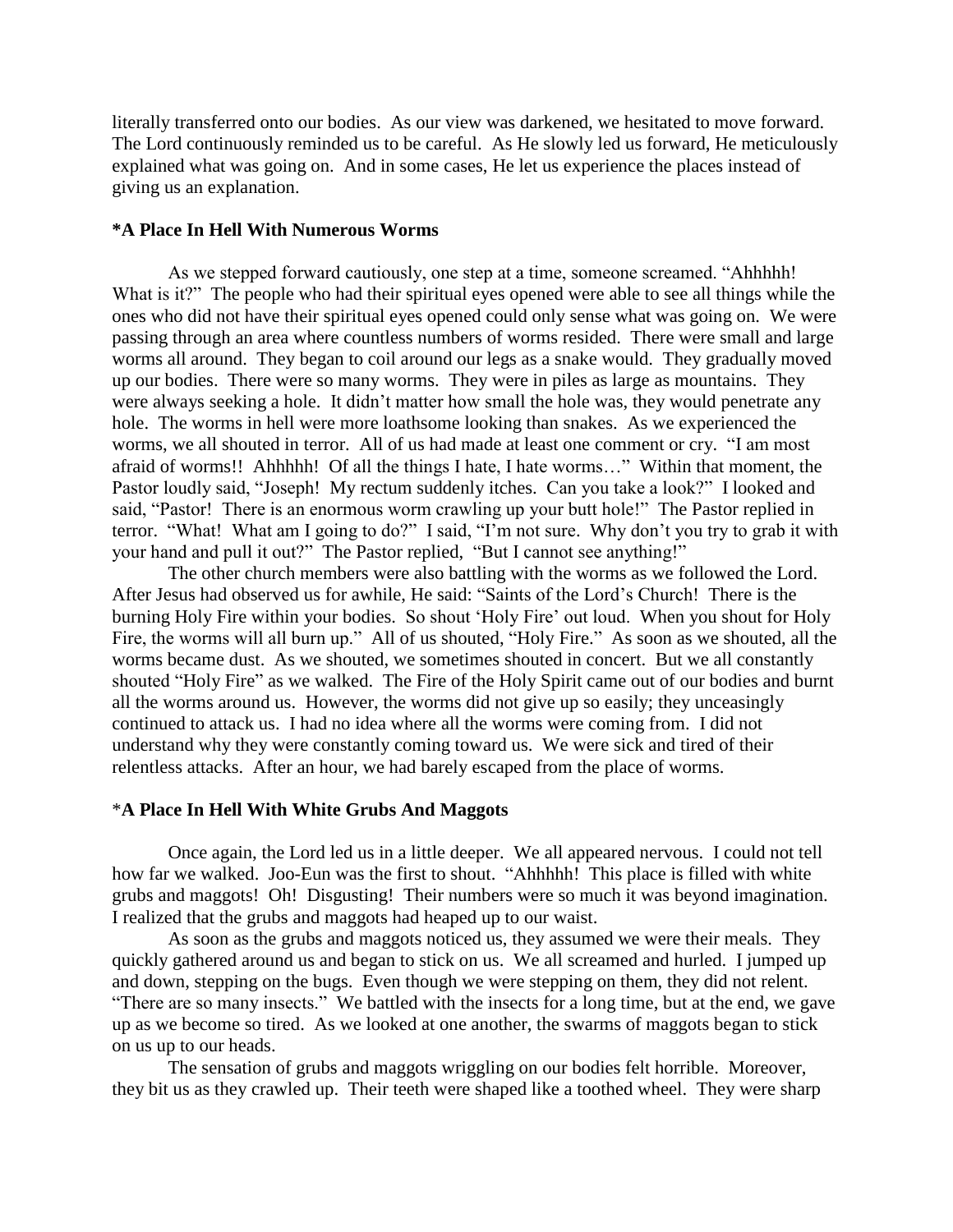and small. As they attacked, they bit off our flesh. We were scratching our bodies as they painfully stung us. The heat from their bites was unbearable; it made us scratch ourselves even more.

My mother felt repulsed because of the insects. As I looked toward my mother, she was screaming hysterically. "Oh!! Insects are what I hate the most! I hate worms, but I hate maggots the most! What should I do?" It seemed like my mother was most afraid of insects in general. We spent many hours taking the grubs and maggots off our bodies.

#### \***A Place In Hell With Snakes And Centipedes**

As we screamed and battled with the maggots, Jesus walked toward another place. We followed behind as He led. Our mind wondered as we were curious to know where He would take us. However, we were frightened. At the edge of the road was nothing but a long drop down. We might have been walking along a cliff. Fierce flames would blaze from the bottom. The flames were so large, we felt we would be swallowed by them. Cautiously looking all around, we continued walking forward. We walked for awhile until I felt something quickly coil around our bodies. It then unmercifully pierced my neck.

This place was filled with snakes and centipedes. Piles of different varieties of snakes and centipedes were everywhere. We were so frightened that we began walking backwards, but the snakes and centipedes approached toward us. The snakes and centipedes coiled onto our arms, legs, and necks. As one snake coiled tightly around the neck of one church member, she began to suffocate. We battled with the snakes and centipedes. They bit and tore into us. We were totally exhausted from the battle. Even though we were out of energy and exhausted, we continued to shout, "Holy Fire" over and over again.

#### **\*The Second Highest Ranked Devil Snatches The Pastor Away**

As the Lord looked upon us and noticed that we were very tired, He encouraged us. "Get a hold of yourself, my precious flock!" He then led us to another place. As Jesus led us through the other places in hell, the second highest ranked devil appeared and instantly snatched the Pastor away. We were all surprised. "Jesus! Jesus! Something terrible has happened! The king devil has snatched the Pastor away. Hurry, save him! Nothing is impossible for you, Lord!" After we had pleaded to the Lord, He said, "Do not worry. Just let us observe for awhile. Let us see what the devil will do…."

As the devil shouted, "Finally, you have come to hell! Do you know how long I have waited for you? I will take my revenge for the days you had defeated us. Today is the day for my revenge. Pastor Kim, you are a problem!" The devil then took off all his clothes.

The devil brought out a frightening sharp knife and then he began to skin the Pastor. As the church members with spiritually opened eyes saw what was happening, they shouted in terror. "Ahhhh! Jesus! Quickly save the Pastor, please!"

Jesus quietly watched the event. The devil was not aware of our presence. As he jabbed and skinned the flesh from the Pastor's body, the devil spoke to himself, murmuring abusive language. The Pastor shouted, "Hey!! Devil! The Lord is protecting me and I am not able to feel any pain. Your torture is useless and in vain!" I was perplexed and asked the Pastor. "Father! Pastor! You are not in pain?" The Pastor replied, "Joseph, I am tickled. It actually feels good from my head to my toe."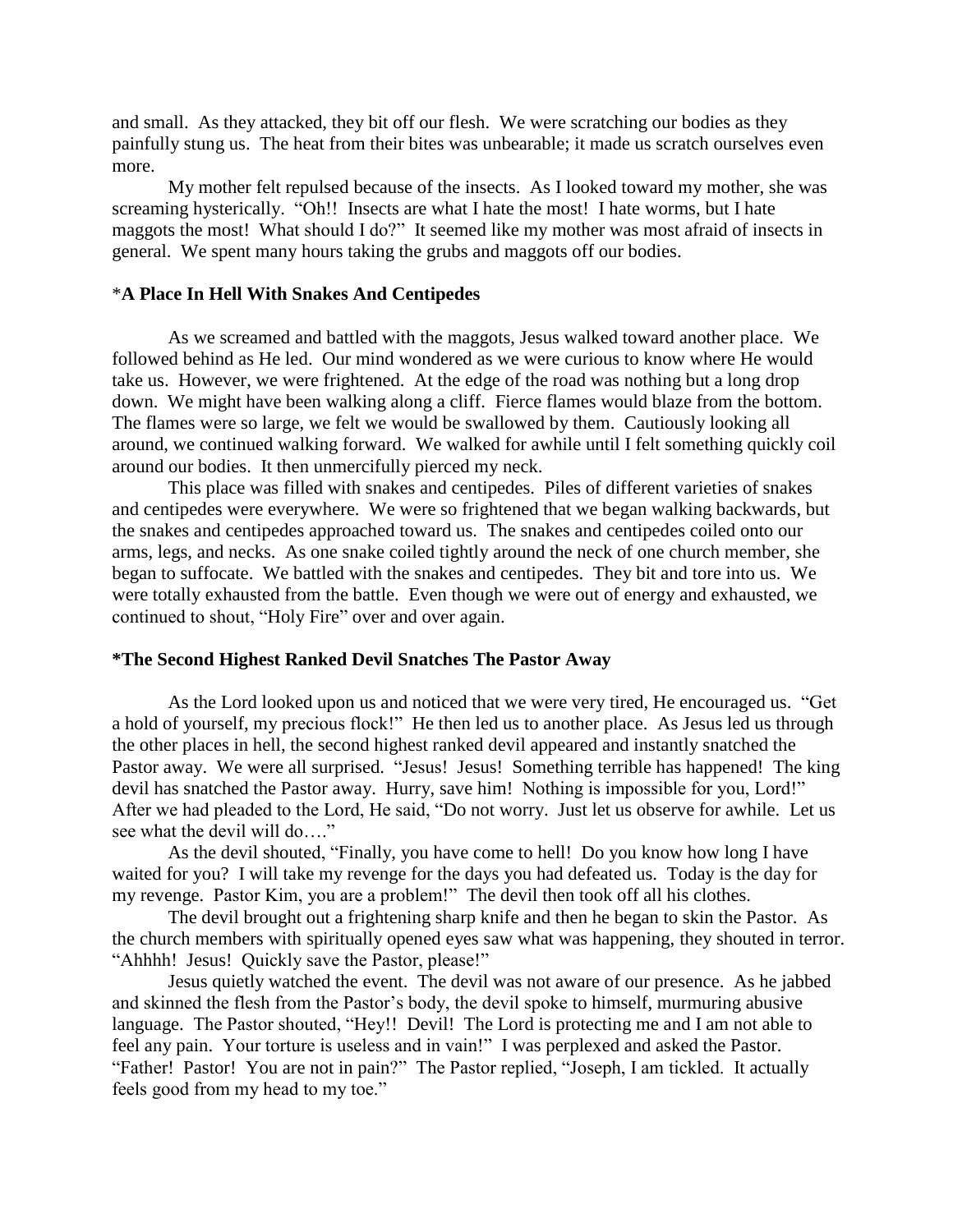The Pastor continued shouting. "Hey! Devil! You are relieving the areas where I was itching. That is the best you can do? I have Trinity God within me. It does not matter how much you attempt to induce pain; it does not affect me at all. Devil! Hahahahaha! I am not in pain at all. In fact, I feel rather refreshed." The Pastor appeared as though he was actually enjoying this experience.

**Sister Baek, Bong-Nyu:** The second highest ranked devil was skinning the Pastor alive. The devil even scalped the Pastor. I was only able to see his skull and bones. When I saw the Pastor's appearance, I thought to myself, what a heinous scene. But the scene was also hilarious and I began to laugh uncontrollably. Even though the Pastor was skinned alive and scalped, he was still laughing and making jokes at the devil.

"Jesus! How do I look? Sister Baek, Bong-Nyu! Am I looking handsome?" I asked, "How about you? How do you feel, Pastor?" As a skeleton, the Pastor replied, "My whole body feels very refreshed! I am not in any pain. In fact, I am tickled." The Pastor began laughing out loud.

Jesus laughed and said, "Pastor Kim, you are even able to entertain in hell." After the prayer rally, I said to the Pastor: "Pastor! I did not look down at your private parts." The Pastor replied, "Hey! Do not say that!" Mrs. Kang, Hyun-Ja and the others all laughed hysterically.

#### \***The Sundew Monster**

**Kim, Joseph:** During the middle of Pastor"s torment, Jesus pointed out the other side and commanded us to look. It looked like the edge of a cliff. On the cliff stood naked men and women all packed together. There were so many people all crammed together that no space existed between them. They could not even take a step. The people standing along the cliff all began to fall one by one. They were screaming as they fell. In fear, they all held to one another, struggling not to fall. I could no longer watch the scene; I had to turn away.

Jesus explained that those people did not serve God faithfully or properly. They had committed adultery numerous times. At the bottom of the cliff awaited a giant clam that was bigger than a mountain. It was constantly opening and closing its mouth as people fell. As the people fell into the mouth of the clam, it would swallow them. When it opened its mouth, I could see numerous sharp teeth. They were small in nature and compacted all over its mouth. The upper and lower teeth were all synchronized in alignment as the mouth tightly closed. As people fell into the mouth and the teeth closed in on them, the sharp teeth would crush the peoples" body. They looked as though they were crushed by a meat tenderizer. The sounds of pain from inside the mouth of the clam were more horrific than the screams of people falling. I remember that some time ago I saw a Venus flytrap named "Sundew" on television. The plant hunts for flies and devours them. What I saw on television was similar to what I was witnessing now.

I became consumed with fear as I watched the shocking scene. Jesus said, "My beloved flock from the Lord"s Church, how does it feel witnessing hell? You have persisted and insisted on visiting hell. I have personally led and showed you hell. From here on, I will take you more often. Throughout the world, it is a rare occasion to take a group to visit hell. We will now leave, so gather yourselves and follow me cautiously. Once Jesus finished speaking, the Pastor returned back to us in his normal body. We followed the Lord and began to leave hell. The Lord said, "If your mind wanders and you take your eyes off of Me, you will be in danger. Do not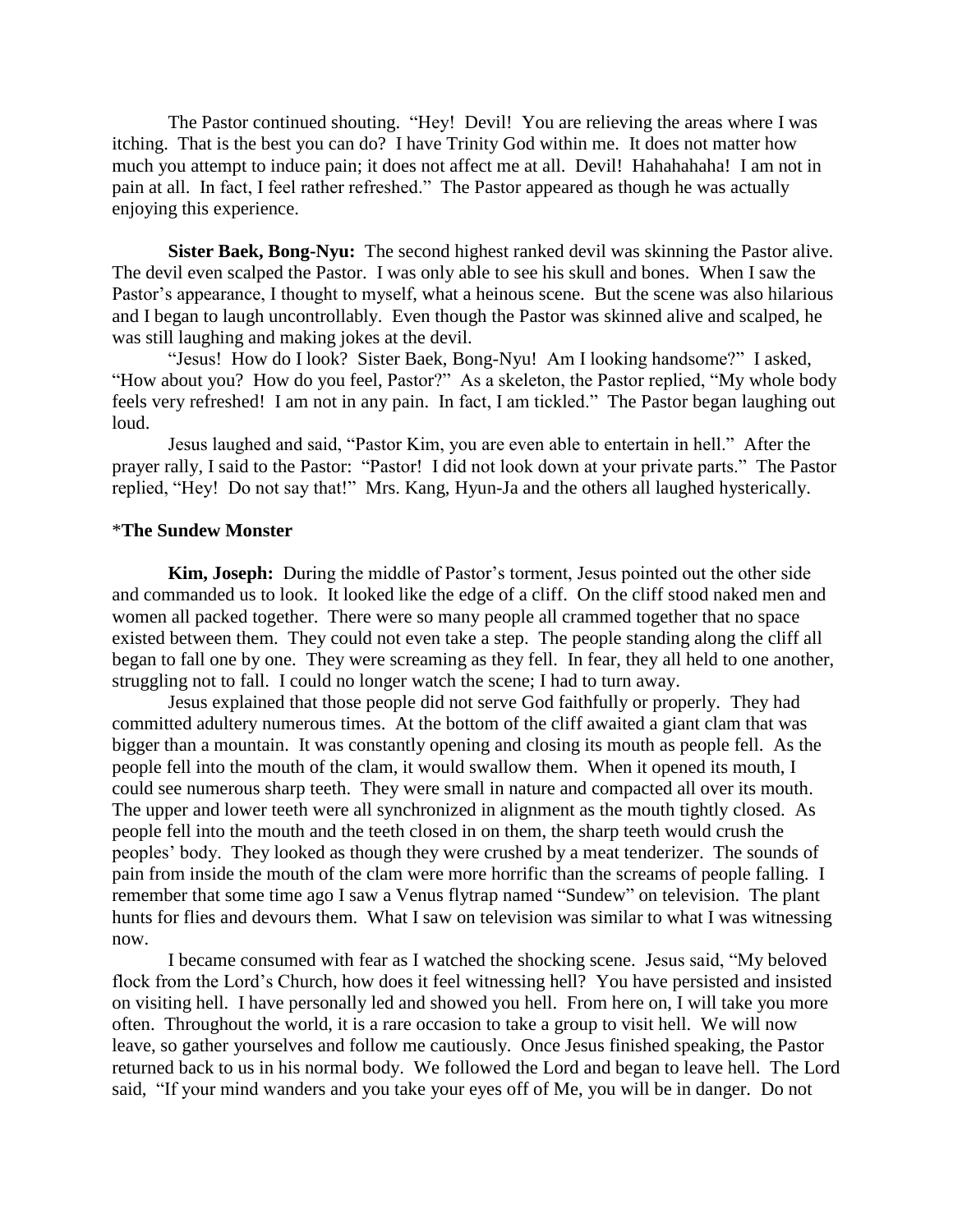lose sight of Me! Gather yourselves and follow Me." We tensely walked in caution as we exited hell. We left hell.

# **April 17, 2005 (Sunday Evening)**

**Sermon scripture:** *"For from within, out of the heart of men, proceed evil thoughts, adulteries, fornications, murders, Thefts, covetousness, wickedness, deceit, lasciviousness, an evil eye, blasphemy, pride, foolishness: All these evil things come from within, and defile the man."* **(Mark 7:21-23)**

**Pastor Kim, Yong-Doo:** During these days, the Lord speaks to me frequently in dreams and through visions. "Pastor Kim, you are in lack of praying these days! You must pray a little more frequently and more fervently!" The Lord never allows us to be lack in praying. No matter what we are to do, we must always have prayer as our foundation -- the Lord emphasized this to me. I was planning to finish my sermon a bit early today and go rest, but the Lord led me in a totally different direction.

Even though my physical body became unbearably tired, the Lord had come to us with a very special plan. We are always very grateful and thrilled when the Lord surprises us with presents. The Lord leads or brings circumstances that are unpredictable and He does continue to keep us in a state of astonishment. With the prayer and confession of the "Apostles Creed" at the beginning of service and through powerful worship, the Lord makes us into fireballs.

Worshipping in the fire brings indescribable joy and the Lord watches with more excitement. Jesus delightfully danced as we sang worship songs. He danced for about an hour. The Lord then said with a loud voice. "I will grant you special gifts. All of you come to the front and line up. Let us go to heaven as a group today!" Everyone shouted and cheered. "Yeah! Let us rejoice!"

### \***Visiting Heaven As A Group With the Lord**

I asked the Lord: "Lord, I remember when you said you could only take one person to heave at a time." The Lord answered, "Yes I did. But you have made me very happy today. I want to take all of you to heaven as a group! Why are you complaining?" I replied, "No, not at all! I am not complaining! Rather, I thank you. However, there are some who have not had their spiritual eyes opened -- how will they be able to see?" The Lord answered, "Do not worry about that because the saints with spiritual eyes can stand in line with the other saints who do not have their spiritual eyes opened. They are to stand in the order of every other non-spiritual opened eye saints. This way, the saints with spiritual eyes can explain about heaven." With that question, I continued to pry and ask many more questions, pointing out things that I was curious about. The Lord replied, "Pastor Kim, why are you being so religious? You have become so religious and now are used to it. Why don"t you get out of that religious state and routine and give me true worship and service!" I was not able to say anything. I followed Him in silence.

The Lord requested, "I love the worship that your church gives me. I am very delighted, joyful, and astounded at your worship. Let us stop talking and follow me. Today, Pastor Kim will experience a special event. He will be preaching at the church in heaven. Preach with humor and bring the Father and I joy.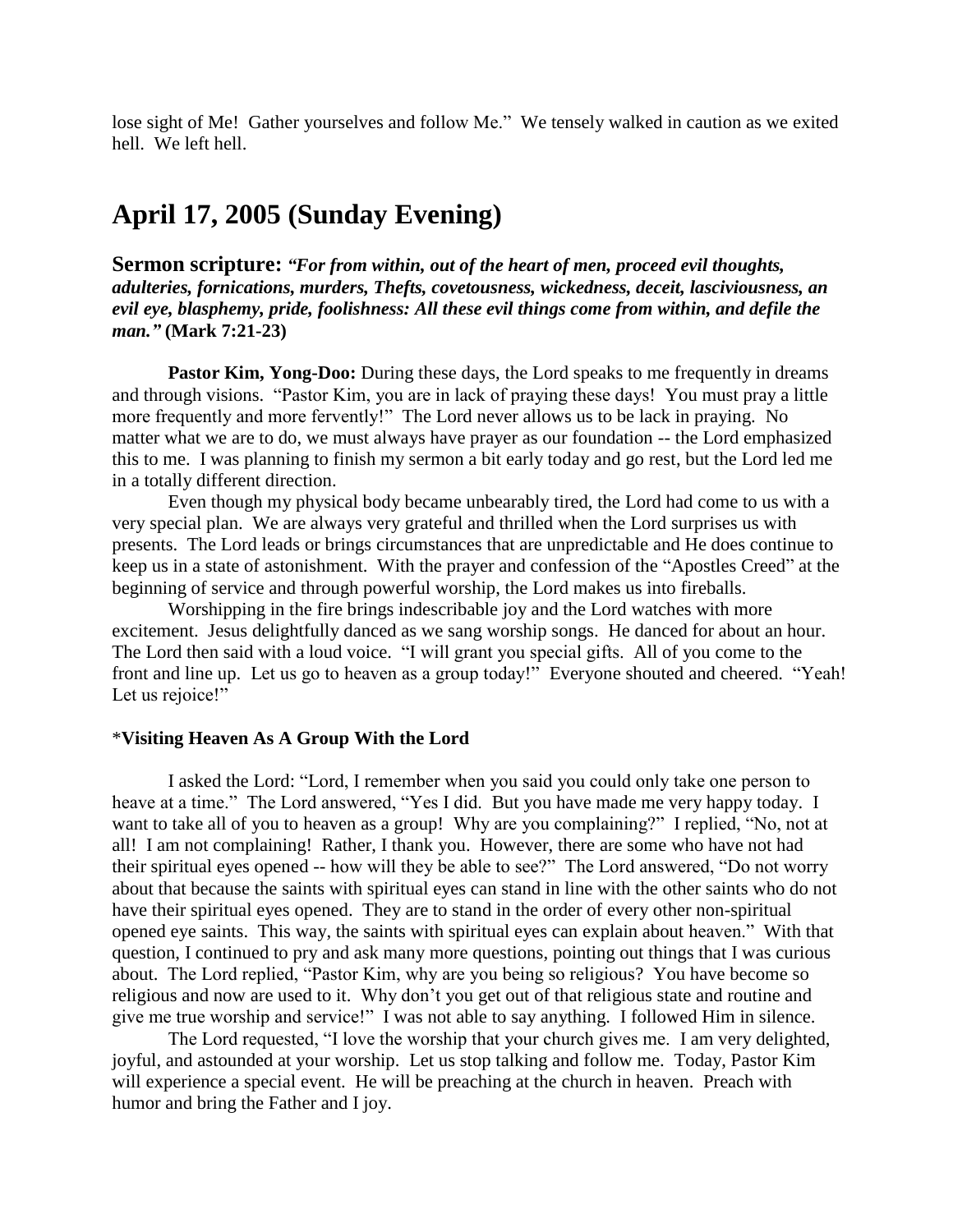Now, the heavenly spirits are very excited. They know a group of saints from the Lord"s Church are coming to visit heaven. They are about to celebrate. They are clamoring to see you. They are preparing a great celebration! Pastor Kim will preach impressively. Until now, I was the only One who witnessed and visited you. Today, countless numbers of mighty angels and heavenly spirits will be listening to your sermon, in person. They will enjoy it. Pastor Kim, please preach as you preach on earth. Do not get nervous and freeze up, but freely, as you are. Make the Father, Holy Spirit, and I joyful!" I was reminded again. I asked Jesus, "Lord, I am not completely opened with my spiritual eyes. What kind of sermon do you want me to preach?" The Lord smiled and said that it will be all right.

**Kim, Joseph:** We continued to move forward toward heaven with Jesus at the lead. We passed the atmosphere and through space, and then came the galaxy. Joo-Eun shouted at the end of the line. "Wow! Pastor! We are at the galaxy!" This time Sister Baek, Bong-Nyu screamed, "It"s the galaxy!" No matter how many times I may see it, the galaxy is always an amazing sight. It is magnificent and spectacular.

Jesus said, "All of you, hold your hands tightly! From here, we will be going into the dark tunnel." Whenever I pass through this dark tunnel, it feels so very cold and sobering. I also get goose bumps all over my body and I began to shake. I do not like this type of feeling at all. The Lord shouted, "My precious flock of sheep from the Lord"s Church, you are truly pitiful and poor. Even in your difficult state, you are all devoted to prayer. Therefore, I will show you heaven and show you as much as you wish of heaven. We are almost there!" We arrived at heaven's gate. There was an unimaginable number of mighty angels and heavenly saints welcoming us. "Hallelujah! Wow! Welcome to heaven! It must have been a tiring trip coming all the way here to heaven. Oh, this saint is Freckles; I have am always hearing about you! Miss Mole! I see you again." Among the welcoming party, I could see some that I had already often met in heaven and some I had not seen before and was meeting for the first time. They welcomed and hugged us. They were busy greeting all of us.

First, we entered into the Father"s throne and bowed down reverently. The Pastor said, "Father God, we who are full of sins are here. Please forgive our sins." Father said, "You must be tired from your trip. HaHaHa!" With His deep voice, He laughed in delight.

As soon as Father God and Jesus allowed us to converse with the heavenly saints, a multitude of saints converged on us to speak with us. In heaven, to delight God, four different special events had been planned. We were to lead the events. We seemed to have been very popular. But the Pastor seemed to be more the center of attraction out of our group.

There were many more heavenly saints gathered around the Pastor. They were eager to touch the Pastor"s hand. On earth, many people chase movie stars and attempt to get their autographs. They become very excited and happy over an autograph. I felt we were in some type of similar situation. It was a situation recreated in heaven. I was very surprised. As I watched my Father speaking to Jesus, tears began to flow out.

"My beloved Jesus! On earth, I am a nobody. I am merely known only by a small church, as a Pastor. I am a Pastor who is not really leading a great ministry. I do not understand why the heavenly saints want to meet and clamor for us. I do not understand this moment," my earthly father stated. The Lord replied, "Angels have already recorded your services with a heavenly video recorder and being shown in heaven. Furthermore, your faces and all of your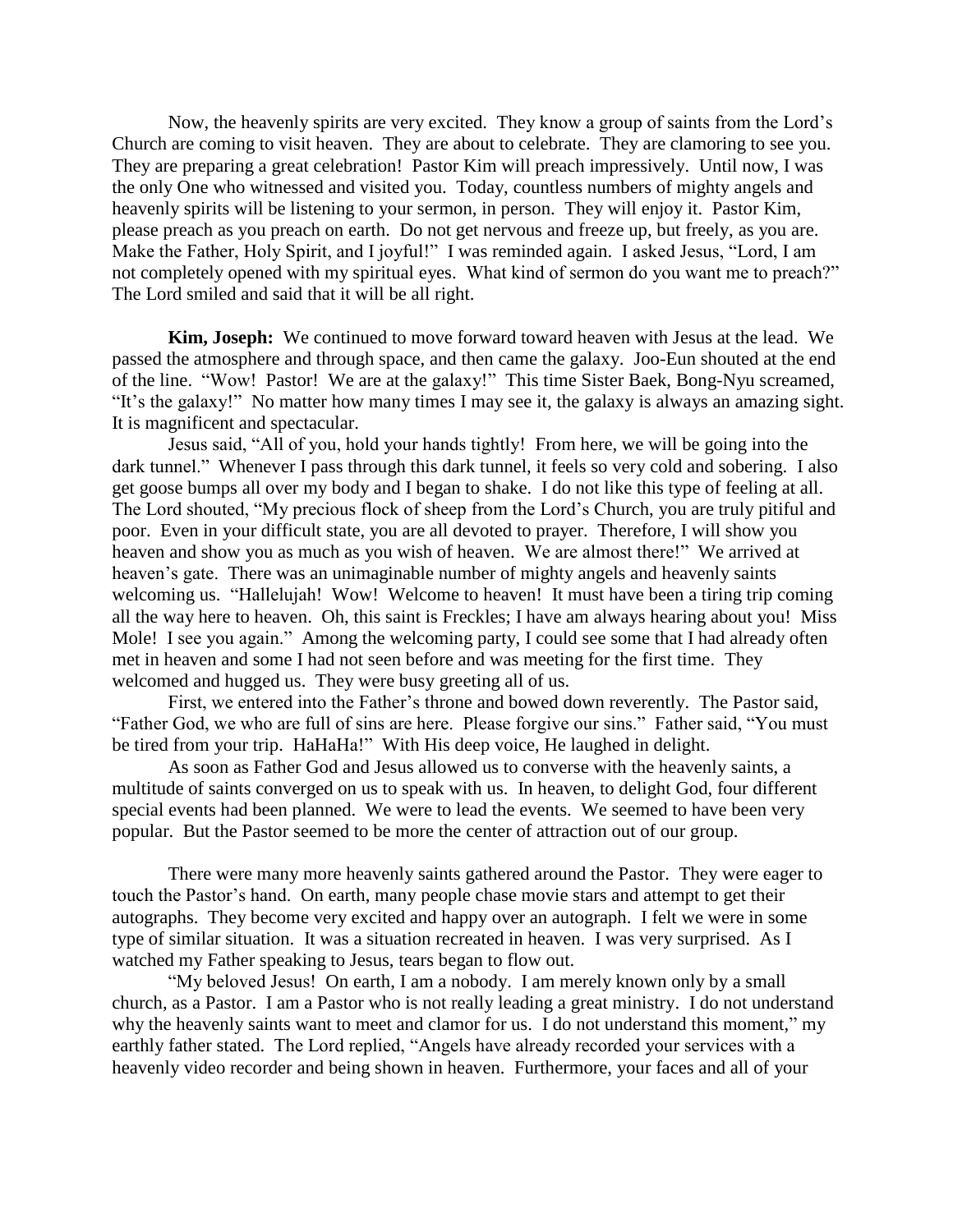stories about you are written in the heavenly newspaper. I share the heavenly newspaper with all the heavenly saints. Therefore, you have all become popular."

As I witnessed the scene, I felt like I was in a dream rather than reality. The heavenly spirits told us that Jesus knows every single act and records them. He then explains to the heavenly spirits about us. There were multitudes of people of faith from the Bible who were preparing to meet us. We were also able to shake hands and hug one another of them. I also met Pastor Kim, Young Gun who had come to our church the day before yesterday to preach at our church. He said, "Wow! J oseph, you have come here. Before I had come to heaven, I didn"t know the Lord"s Church was known greatly in heaven." We all laughed together and hugged each other. We were thrilled. I translated the conversation of Pastor Kim, Young Gun to my father. I checked to see how our other church members were doing. They were also busy conversing with countless numbers of heavenly saints.

I especially wanted to talk to Moses more than any other prophet or heavenly saint. I had previously made up my mind to meet him if I was ever to visit heaven. So I shouted, "Prophet Moses!" As soon as I shouted, Prophet Moses appeared and greeted me. "Welcome Saint Joseph! I do truly welcome you to heaven." Moses than gently nodded his head as a gesture of welcoming me. Moses continued and requested, "Please do not exalt me and do not call me Prophet Moses. Please call me Saint Moses."

Pastor and Moses greeted each other as well. Pastor said, "Moses, we have once met at God's sanctuary, correct?" Moses replied, "Ah ha! That is correct." Pastor stated, "We met in a secret room where the Ark of the Covenant is located. The Lord was there with us as well. I remember there were some other things in there, am I correct?" As soon as the Pastor spoke on that subject, Moses waved his hand in surprise and said. "Please, you must not talk about that place. That place is forbidden to speak about -- God does not allow it! Please stop talking about it!" The pastor instantly stopped.

**Pastor Kim, Yong-Doo:** Through my son, Joseph, I was able to greet and speak with Pastor Kim, Young Gun who had already passed away many days ago. Pastor Kim, Young Gun entreated, "I over-exerted my physical body for the Lord. My wish for my life was to die on the altar during my sermon. I thought if my work was for the Lord, my over-exertion was a great act. However, I was wrong. When I turned 61, I passed away and arrived in heaven. I realized that my age was still good enough to continue working for the Lord. I managed my health irresponsibly and my life ended at 61. I realized it after I had come to heaven.

Pastor Kim, Yong-Doo, do not abuse your health like I did. Take good care of your health. Continue the work I was ordained to do; save many souls and lead them to heaven. I beg you, do not be like me, please?" A countless number of heavenly saints touched my hands and body. Whenever they touched me, my body sensed their touch and my hands would move spontaneously.

We met countless numbers of people in heaven and conversed with them. We shook hands and we spent a long time greeting one another, just as we would on earth. The Lord, Himself, led us to different places in heaven to show us around. Only the people with opened spiritual eyes were able to witness what was happening. The other members were only able to partially feel the places with their body senses as we moved about. For instance, when the heavenly saints held our hands, tugged our clothes, or hugged us, we were able to clearly feel those senses.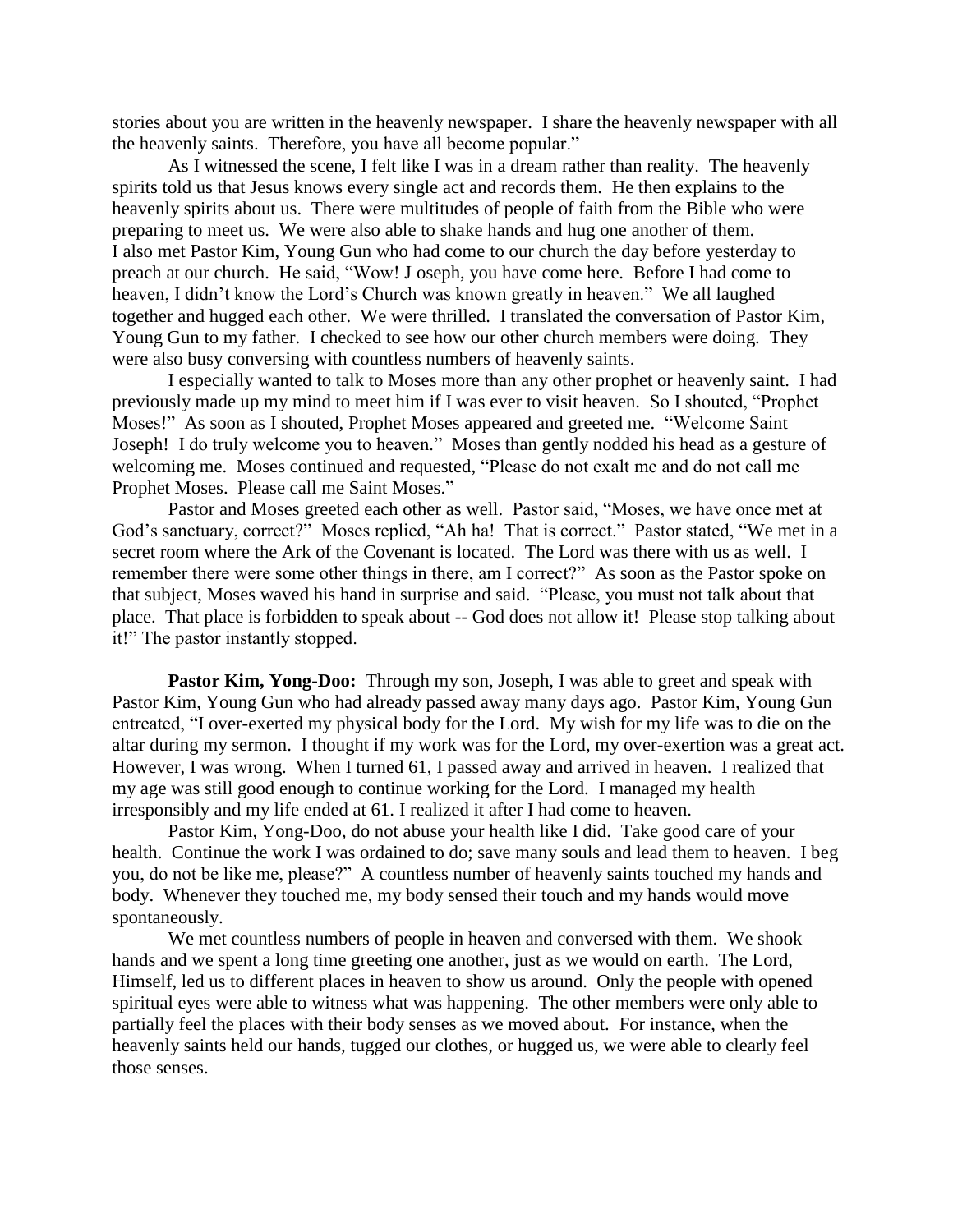#### **\*Conversations With Moses, Job, Samuel And Samson**

Moses stayed at my side throughout the visit, which gave us a chance to discuss about many historical Biblical events. My son Joseph was the liaison between Moses and I. I asked, "Saint Moses, I have a quick temper and am easily angered. How did you manage to lead that many people to Canaan? When we look in Exodus 17:1-6, there was an incident in which you struck the rock and water flowed out. How did you feel about it? Moses answered, "I had more problems than you pastors have now. I was also a quick tempered person. In fact, I do not want to discuss about anything that happened on earth with me."

Moses is truly a great saint. He is always humble, never exalting his good works. In fact, the other heavenly saints were also the same way. I attempted and continued to converse with Moses by asking him to explain some scriptures which I did not understand completely. I was wondering and expecting how he would answer my questions. However, every time I asked him a question, he would tell me that he did not desire to discuss about the things that had happened on earth.

After I had finished with Moses, I met Job. He is a man of faith. We had a good conversation. I said, "Saint Job! The words in Job, chapter 8 verse 7 are especially cherished by the saints on earth. "*Your beginnings will seem humble, so prosperous will your future be."* The other church members and I use that verse regularly. Job responded, "Oh really?" I said, "How did you overcome so many trials and sufferings? You were great." He answered, "I did not do anything. Everything was accomplished through the grace of Father God."

I continued asking. "Saint Job, your life was so dramatic. You body was covered with worms and scabs (Job 7:5-6). You had painful sores from the bottom of your feet to the top of your head. You even took a piece of broken pottery and scrapped yourself with it (Job 2:7-8). I like to hear how you felt. I like to comfort the saints on earth who are suffering with trials with your words of encouragement." But Job persistently said that everything was done through the Lord"s grace.

Once again, I asked Job about the event at the end of the chapter. "Your children all died by Satan"s hand but you were blessed with more children. Were the next children from the wife that had cursed you or were they from another wife?" Job replied as if he were annoyed and asked why it was so important for me to ask such questions. I, therefore, ended my conversation with him with a last statement. "*When He has tested me, I will come forth as gold."* I explained to him that many ministers cherished that particular verse.

After Job, I conversed with Samuel. "Saint Samuel, I like the verse that states, *"As for me, far be it from me that I should sin against the Lord by failing to pray for you. And I will teach you the way that is good and right"* (1 Samuel 1:13). I try to live up to that verse." Samuel replied with great joy. "Ah! Is that right? Thank you. Pray without ceasing. When you pray, an answer always comes.

I met and conversed with many souls from the Bible. Unfortunately, I could not feel the reality of heaven since I did not have my spiritual eyes opened and had to converse through Joseph. There was a big celebration in heaven since our church members were present. Jesus urged us. "Hurry, finish your conversations with the heavenly saints. Let us go and visit the different places in heaven. I have many places to show you." As a result, I was not able to ask about all the verses I had in mind. There were still verses I wanted to ask because I did not understand them. They were difficult verses and there were more than one interpretation to them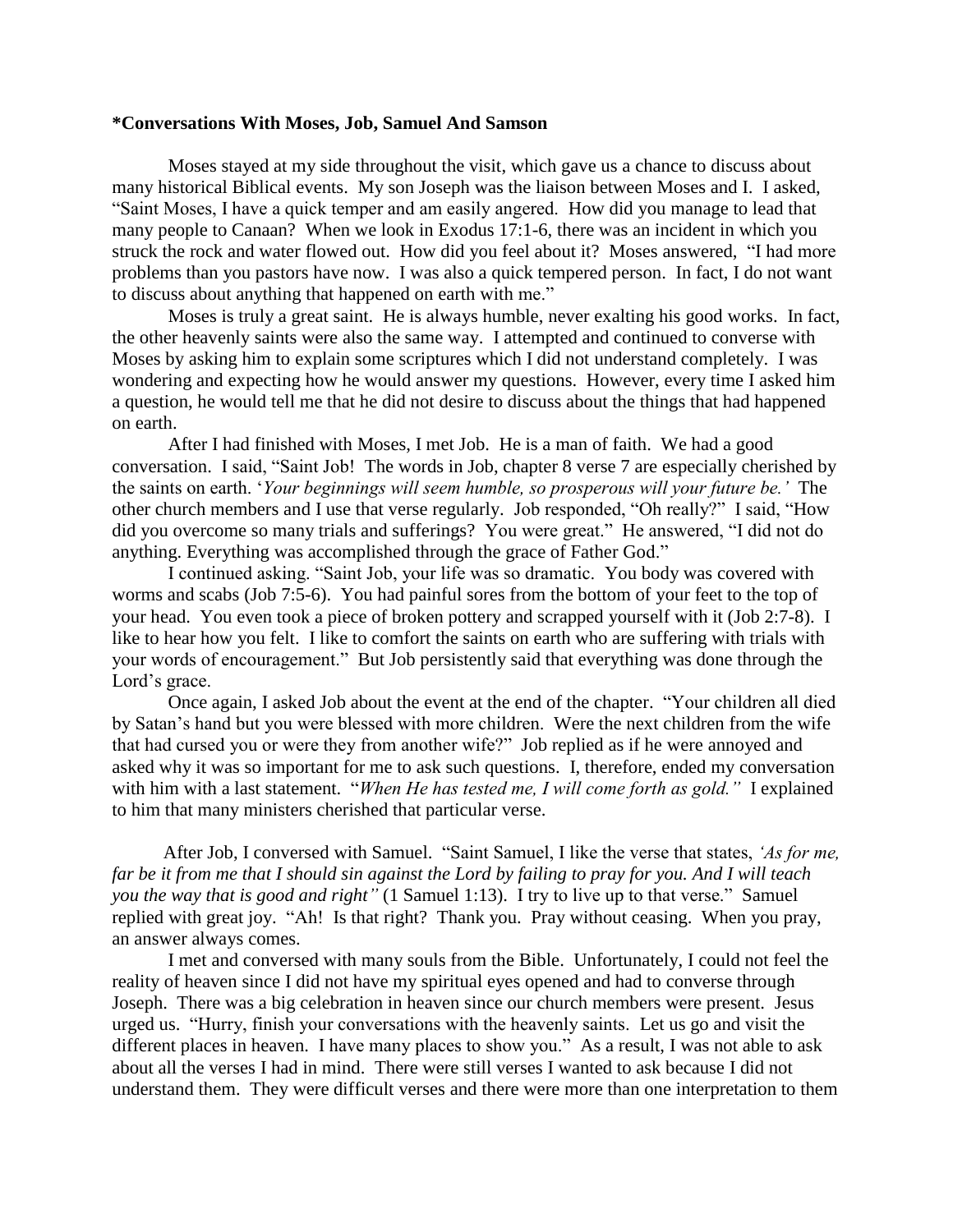on earth. I desired to obtain an explanation on the disagreements. I was only able to briefly shake the hands of the people of faith and had to say my farewells to them. As we said our farewells, we made a promise to each other to meet again.

During our farewells, I continued to ask questions to Paul, Enoch, Samuel, Moses, and Samson. With Samson, I pried with a question about his relationship with Delilah. I asked him how beautiful was Delilah that you had to reveal your secret. Samson stated that he did not wish to discuss this matter since it was very embarrassing. I had realized that I hit a sensitive issue and did not take his feelings into consideration. When I realized this, I had regretted my actions. Joseph said, "Pastor, please stop now! Samson is embarrassed and perplexed." I had finished the conversation with an awkward moment.

#### \***The Entrance Door To The Fire**

Jesus said, "Follow Me. Let us go to the entrance of the tunnel of fire. The tunnel is filled with Holy Blazing Fire." We followed the Lord as He commanded. I had previously asked a personal favor to the Lord for this trip to the tunnel. My request had now been granted. The Lord said, "Pastor Kim, since you are lacking prayer, you have to pray a little more in order to be led into the tunnel. Today, through your children and the church members who have their spiritual eyes opened, you will be able to ask questions about the Fire tunnel. We will only stand in front of the entrance of the tunnel and then return.

The Lord stood in the front of the entrance where the Holy Blazing Fire was filled. I stood behind the Lord. We all felt the blazing heat as it spewed out from the tunnel. The heat radiated onto our body in such force that we had to turn away from it. I asked the Lord, "Even if we just stand in front of the entrance, the heat is enormous. How will I be able to endure the heat? I do not see how I will be able to take it." The Lord replied, "Do not concern yourself with that. I will make it possible for you to endure the heat. In order for you to become a Fireball, you will have to enter into the Fire tunnel. Only then, will you be able to obtain a ministry of Fire. There are many areas filled with the Holy Blazing Fire. You will have to go through each stage one at a time. Therefore, be sure to prepare yourselves through much prayer. Keep yourselves in good physical health and strength. Do not forget my instructions.

#### \* **The Saints' Homes In Heaven Are Located In The Same Neighborhood**

**Kim, Joo-Eun:** As Jesus showed our homes in heaven, He explained the details of each one. The Pastor's house was so tall that I was not able to see the top. Mrs. Kang, Hyun-Ja's home was slightly shorter than the Pastor's home. But her home was just as amazingly tall and wide.

I also saw the homes of Brother Haak-Sung; Sister Yoo-Kyung; Brother Joseph; Deaconess Shin; Jung Min; Mina; Saint Lee, Kyung-Eun and mine. Since Saint Lee, Kyung-Eun had just repented and come back to the Lord, her home had just been laid with the foundation which was made out of gold. It appeared that Jesus had made up His mind to show us many places in heaven. The Lord had moved the homes of the congregation of the Lord"s church to one of the best areas in heaven. Now we would be able to live close together and be able to fellowship more often. It looked as though the homes got wider as they got built higher. The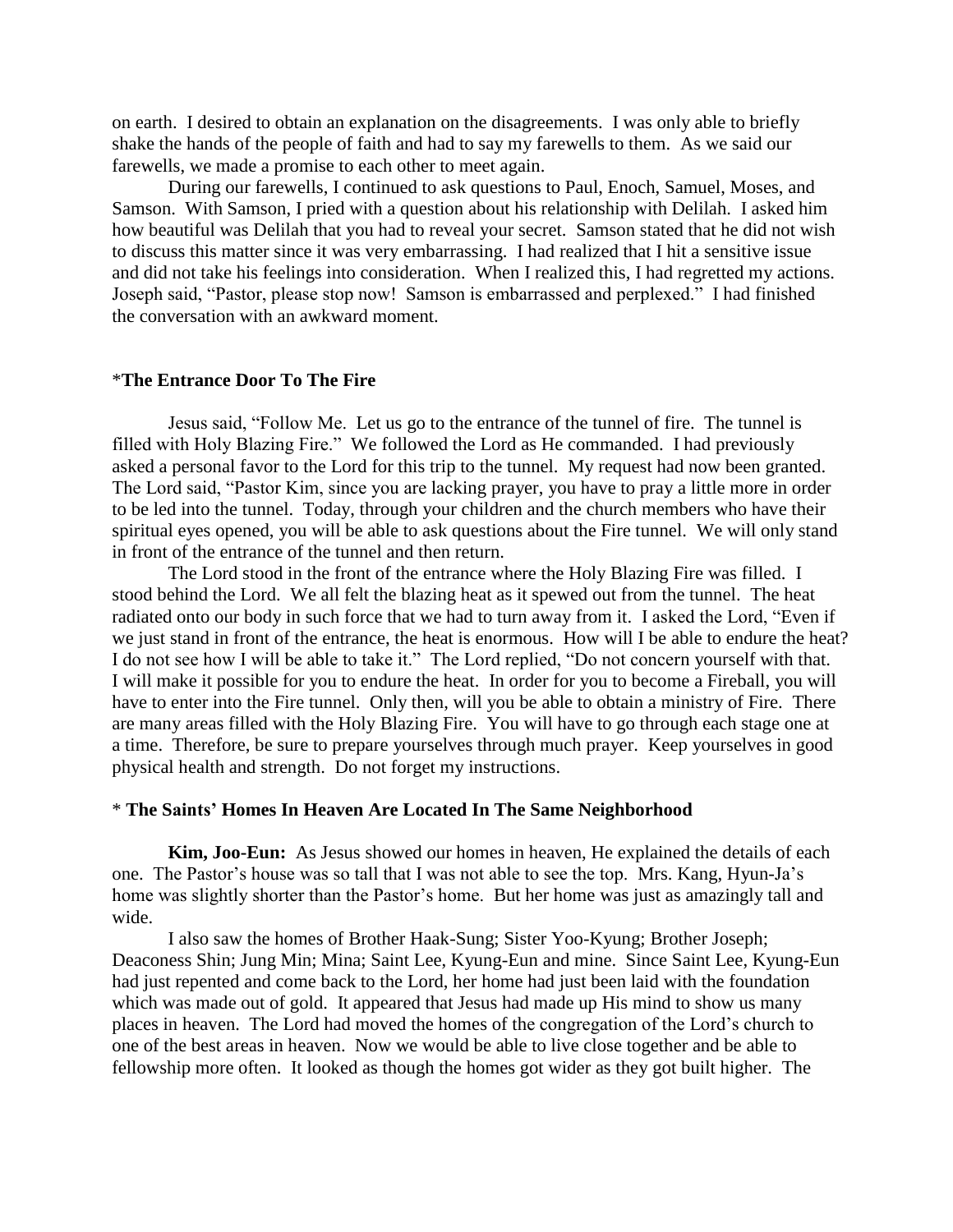form reminded me of a flower called, "Morning Glory." However, some of the homes had different shapes as well.

The Lord gave us some free time to move about. Free time was also granted to the heavenly saints. I sat on the grass and rested. We then played and ran around as much as we wanted. We all began to scatter and visit the different places in heaven. The time on earth was pass midnight, but in heaven, it felt like time has stopped. There was no concept of time.

# *"But do not forget this one thing, dear friends: With the Lord, a day is like a thousand years, and a thousand years are like a day."* **(2 Peter 3:8)**

### \***Preaching At The Church In Heaven**

**Sister Baek, Bong-Nyu:** Jesus called and gathered all of us. He lined us up in one line and led us toward the church in heaven. After we had walked for some lengthy time, the Lord said, "All right, here is the church in heaven! The church is already filled with many souls. The mighty angels have come. Quickly, go in!" We quickly entered into the church.

Heaven's church was unimaginably big and magnificence. It was awesome and indescribable. Joseph and Joo-Eun were very impressed. They interjected as they looked in amazement at the size of the church. Pastor and his wife who did not have their spiritual eyes opened could not see what was going on. I asked the Lord, "Lord, if you completely open the spiritual eyes of the Pastor and his wife and give them an opportunity to preach, it would really be great. It was truly regrettable that they could not see."

The Lord said, "Pastor Kim and Mrs. Kang, Hyun-Ja will later have the deepest and greatest spiritual awakening. Although they are not able to currently see with their eyes, they will have to preach with enthusiasm and inspiration as usual."

It felt like the church of heaven is bigger than the whole earth. The church is not only filled with the heavenly saints but the angels are participating as well. With both parties, a great crowd is formed. Jesus went up to the altar where the Father"s throne is located and He had all of us bow to the Father. We politely bowed and worshipped. We then bowed down to the ground.

As Jesus stood in front of the cross on the altar, He introduced each one of us to the heavenly saints. Jesus stood at the center of the altar. The first row, at the left, was taken by Moses. Angel Gabriel and Michael stood on each side, one to the left and right.

They had fixed their eyes on us. The Pastor went up to the altar and gave his salutation to the crowd. As songs continuously played, worship began. Just like our church, the people danced in the Holy Spirit and moved to the front. At the sound of worship, they danced. The songs that were sung were, "Receive Holy Spirit," "Up and Fight Against the Devil" and others. The songs continued which were about the Holy Spirit and then about the blood of Jesus.

It looked as though Mrs. Kang, Hyun-Ja"s Holy Spirit dance had reached full maturity. She danced as water tranquilly flowed. She began to dance with power in which her motions transformed from tranquility to strength as the Holy Spirit poured Fire upon her. As she became heated by the Holy Fire, her face gradually turned red. The heavenly souls had fixed their eyes on Mrs. Kang, Hyun-Ja"s Holy Spirit dance. As Jesus loudly laughed in delight, He was very satisfied. "Saint Kang, Hyun-Ja has completely fallen for Me. When we had service on earth, the Lord had brought the Prophet Elijah several times to our service. After our services, Elijah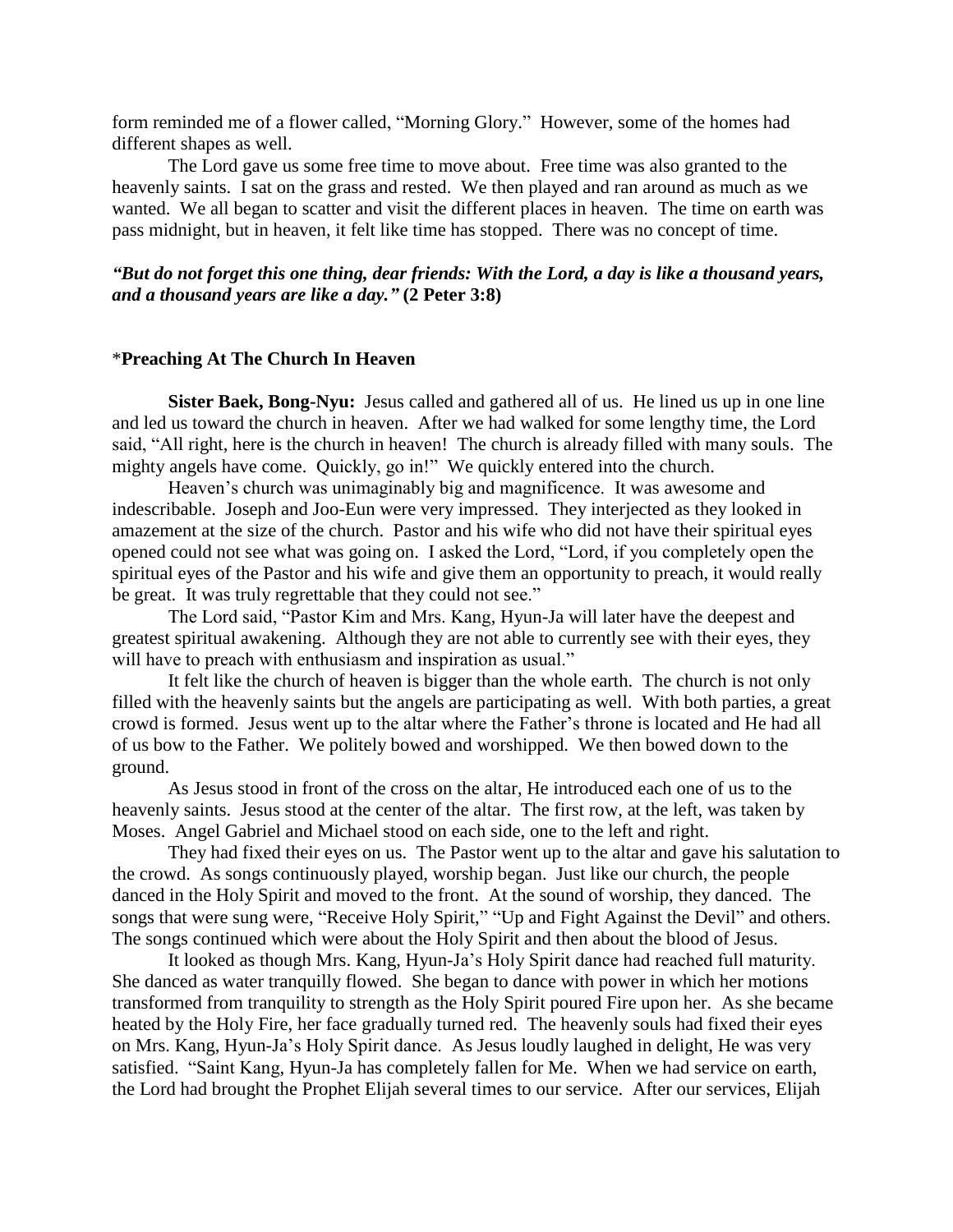would approach Mrs. Kang, Hyun-Ja and state, "How are you able to so beautifully dance in the Holy Spirit? I love to see your hands." Elijah then touched her hands.

Mrs. Kang, Hyun-Ja danced in the Holy Spirit for a lengthy time. During the middle of her dance, the heavenly souls and angels enthusiastically shouted in cheers and all mingled together. They also danced and worshipped God together. The Pastor then came up to the altar and began preaching while Jesus watched on the side. When the Pastor preached, the heavenly souls laughed or listened seriously based on the Pastor's facial expression. He was preaching just as he preached on earth. He was humorous as usual. He even used his body gesture as he preached. Every time he gestured his body, there would be an explosive sound of laughter.

# **April 20, 2005 (Wednesday)**

**Sermon scripture***: "For the vision is yet for an appointed time, but at the end it shall speak, and not lie: though it tarry, wait for it; because it will surely come, it will not tarry. Behold, his soul which is lifted up is not upright in him: but the just shall live by his faith."* **(Habakkuk 2:3-4)**

**Pastor Kim, Yong-Doo:** Our house has been sold from the auction. Since it has been sold, we have received dozens of phone calls on a daily basis. They wanted us out. They spoke to us in disrespect and threatened us with harsh language. We were leasing a home and had a deposit. Now, we were in danger of getting kicked out and losing our deposit. We had only one option left -- we had to leave. It was just a matter of time. Today was the worst of worst days: we received our final notice by telephone. They had told us in one sentence, "Get out this week," and then they hung up. My heart was in agony and distress. I got dressed in my gym clothes and went out to the park for some fresh air. However, my heart was still heavily burdened.

At the dinner table, we appealed to the Lord.

The Lord spoke through Joo-Eun. "Pastor Kim! In this situation, if your faith becomes weak, I will have to discipline you. The difficult trials you experience are nothing compared to the blessings you will receive in the future. Therefore, be patient and endure." After I had heard the words of the Lord, I was greatly strengthen and comforted. The Lord"s word always gives me unspeakable joy, hope, and comfort.

*"Now our Lord Jesus Christ himself, and God, even our Father, which hath loved us, and hath given us everlasting consolation and good hope through grace, Comfort your hearts, and stablish you in every good word and work."* **(2 Thessalonians 2:16-17)**

# \***The Devil Devours And Chews A Person Whole**

**Kim, Joseph:** Brother Haak-Sung and I held our hands together and followed Jesus to hell. Jesus said, "Joseph and Haak-Sung, you must tightly hold on to my hands! Today, I will show you the other place in hell." With Jesus in the center, we both held His hand on each side. As we walked the narrow path, we saw both sides of the narrow way. The maggots began to increase as high as mountains.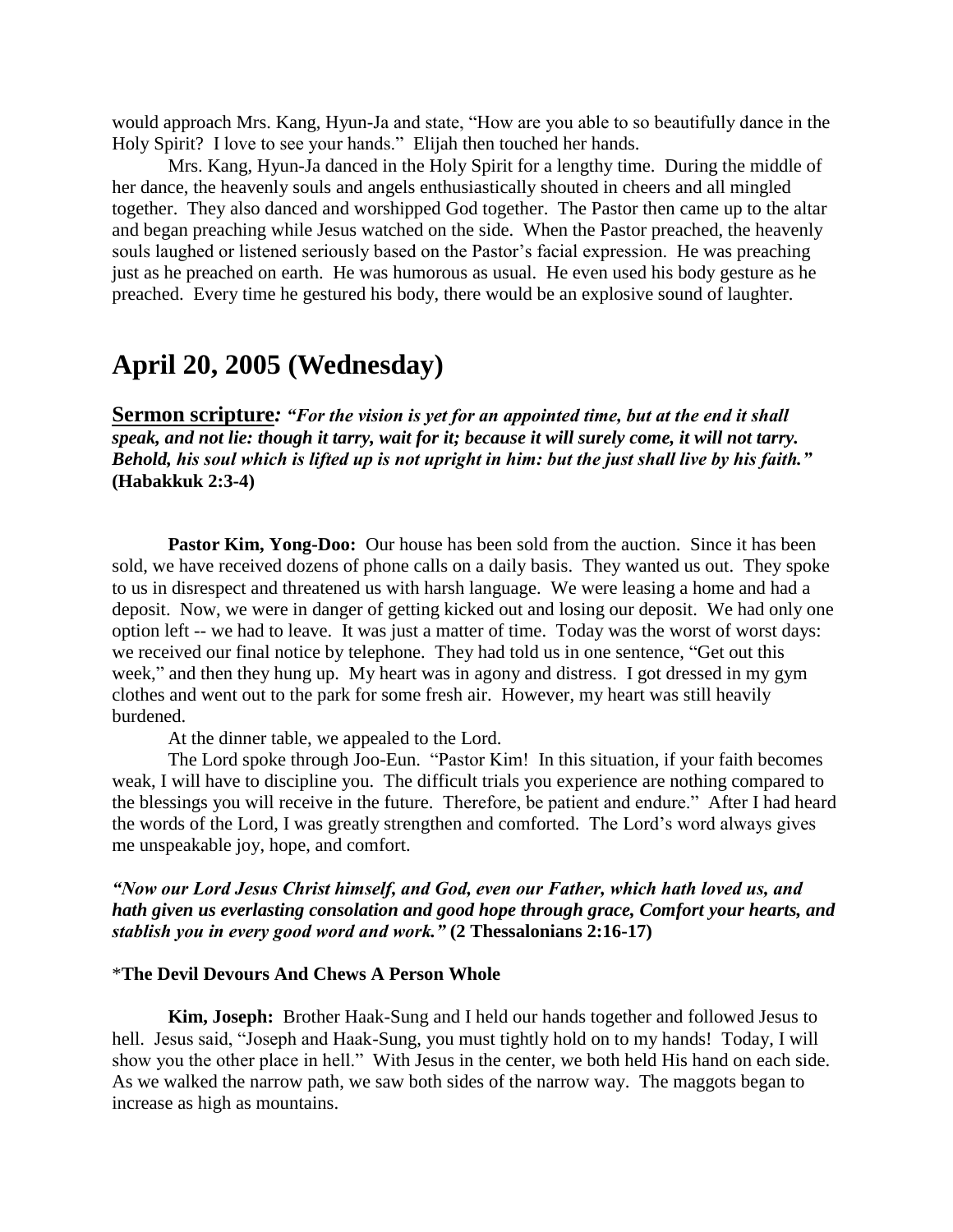Even though, we held onto Jesus' hands, the maggots began to attack and stick on to us. Holding onto the Lord"s hand tightly, we shouted, "Holy Fire" and then the maggots began to fall off. But when we did not hold on to the Lord's hands tightly, the maggots began to stick back onto us again. We passed that place and walked for some time when the Lord said, "Look in that direction!" When I turned my eyes to the direction where Jesus was pointing, I almost passed out from the sight.

There were a few demons who had enormous bodies. Their sizes appeared to be tens of thousands of times larger than humans. There were about five to six of them as they were very noisy from partying. The sounds of their voices reached us and could be clearly heard. My whole body was covered with goose bumps. There was also a black pot with peoples' blood. They had squeezed the blood from humans into the pot. The pot was filled with boiling blood. The color of the blood was dark red and was seething in heat.

There were countless number of people, all naked and bind. They were lined up next to the giants who were brutally torturing the people. As they waited for their turn, they screamed and shook in fear. The demons seized a few people with their enormous hands and then with their other hand, they would scratch the whole body to tear into the flesh. The blood drained better as the wounds were more severe. First, the blood was drained into the pot and then the demons would begin to eat the people, beginning with their head as they were still alive. The peoples" scream would soar into the skies of hell. "Ah! Help me! Please leave me alone! Devils. Demons. Ah!!" The devil was not interested in the peoples' screams or pleas. Every time the demons would eat the people alive, I could hear the sound which reminded me when we chew on chicken cartilage. "Wow! Delicious! I can"t believe how delicious it is!" They were eating like ill-mannered creatures, making awful sounds as they ate the people alive.

Next, from the boiling pot, they poured the blood into the glass cups. They would toast one another and drink. "Hey! These are truly happy days. Let us drink as much as we want!" They were drunk by the blood of their victims. Toasting their cups, they laughed. For quite awhile, they enjoyed and laughed.

In fear, brother Haak-Sung and I told the Lord, "Jesus! These demons are so scary. We cannot bear the fear. We are no longer able to watch. What if they drag us as well?" The Lord comforted us. "It will be all right for I am with you." The demons would sometimes glance toward us as they chatted among with one another. Each time they looked at us, we became very nervous, but with the Lord next to us, we felt safe and were able to bear the frightening situation.

The demons appearance looked a lot like the ones that are easily found in illustrated storybooks. They had a horn on their head with one large eye in the center of their forehead. They looked like one-eyed goblin monsters. After they had eaten for awhile and had their fill, they appeared very satisfied and full. They held a club in their hand and laid on their backs to the floor. It didn"t seem they would wake up in any short time. As brother Haak-Sung and I became very frightened, we did not know what to do. So in the midst of fear, we dug our faces into Jesus.

Within that moment, from the throne of Father God came a scroll. As soon as Jesus looked at it, He instantly took us to heaven.

**Saint Lee, Kyung-Eun:** I had not prayed in tongues for a long time. But now as I prayed in tongues, my tongue suddenly rolled backward and began to suffocate me. Then I was covered all over with a cold seat and soaked as if rained poured on me. I thought to myself, "Ah! This is how people die from suffocation." As I struggled and squirmed, I was able to barely